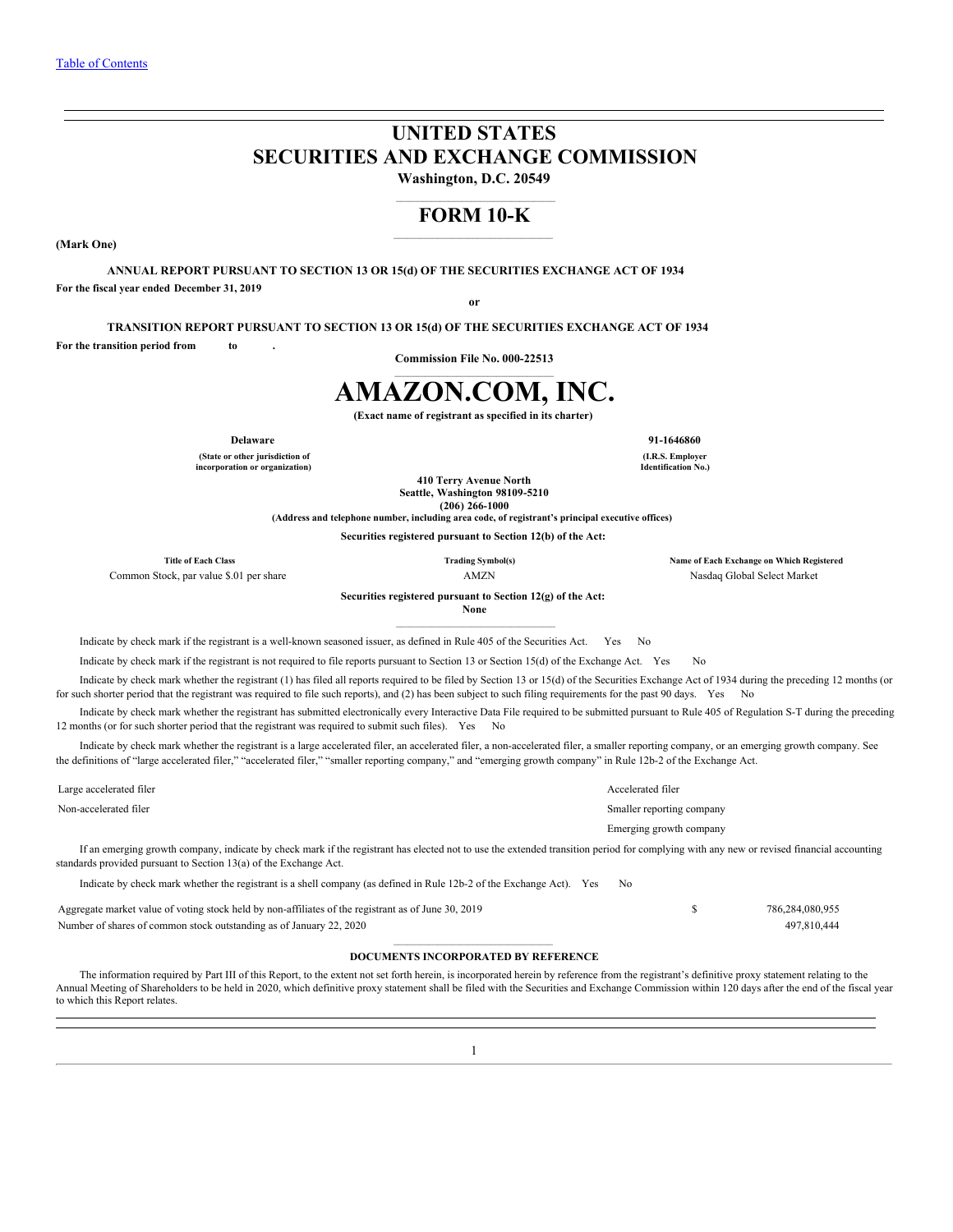### **AMAZON.COM, INC. FORM 10-K For the Fiscal Year EndedDecember 31, 2019 INDEX**

**Page**

<span id="page-1-0"></span>

|                   | <b>PART I</b>                                                                                                    |                 |
|-------------------|------------------------------------------------------------------------------------------------------------------|-----------------|
| Item 1.           | <b>Business</b>                                                                                                  | $\overline{3}$  |
| Item 1A.          | <b>Risk Factors</b>                                                                                              | $\underline{6}$ |
| Item 1B.          | <b>Unresolved Staff Comments</b>                                                                                 | 15              |
| Item 2.           | Properties                                                                                                       | 16              |
| Item 3.           | <b>Legal Proceedings</b>                                                                                         | 16              |
| Item 4.           | <b>Mine Safety Disclosures</b>                                                                                   | 16              |
|                   | <b>PART II</b>                                                                                                   |                 |
| Item 5.           | Market for the Registrant's Common Stock, Related Shareholder Matters, and Issuer Purchases of Equity Securities | <u>17</u>       |
| Item 6.           | <b>Selected Consolidated Financial Data</b>                                                                      | <u>18</u>       |
| Item 7.           | Management's Discussion and Analysis of Financial Condition and Results of Operations                            | $\overline{19}$ |
| Item 7A.          | Quantitative and Qualitative Disclosures About Market Risk                                                       | $\overline{32}$ |
| Item 8.           | <b>Financial Statements and Supplementary Data</b>                                                               | $\frac{34}{5}$  |
| Item 9.           | Changes in and Disagreements with Accountants on Accounting and Financial Disclosure                             | $\overline{11}$ |
| Item 9A.          | <b>Controls and Procedures</b>                                                                                   | $\overline{11}$ |
| Item 9B.          | <b>Other Information</b>                                                                                         | 73              |
|                   | <b>PART III</b>                                                                                                  |                 |
| Item 10.          | Directors, Executive Officers, and Corporate Governance                                                          | <u>73</u>       |
| Item 11.          | <b>Executive Compensation</b>                                                                                    | <u>73</u>       |
| Item 12.          | Security Ownership of Certain Beneficial Owners and Management and Related Shareholder Matters                   | <u>73</u>       |
| Item 13.          | Certain Relationships and Related Transactions, and Director Independence                                        | $\overline{23}$ |
| Item 14.          | <b>Principal Accountant Fees and Services</b>                                                                    | 73              |
|                   | <b>PART IV</b>                                                                                                   |                 |
| Item 15.          | <b>Exhibits, Financial Statement Schedules</b>                                                                   | <u>74</u>       |
| Item 16.          | Form 10-K Summary                                                                                                | $\overline{14}$ |
| <b>Signatures</b> |                                                                                                                  | $\overline{76}$ |
|                   |                                                                                                                  |                 |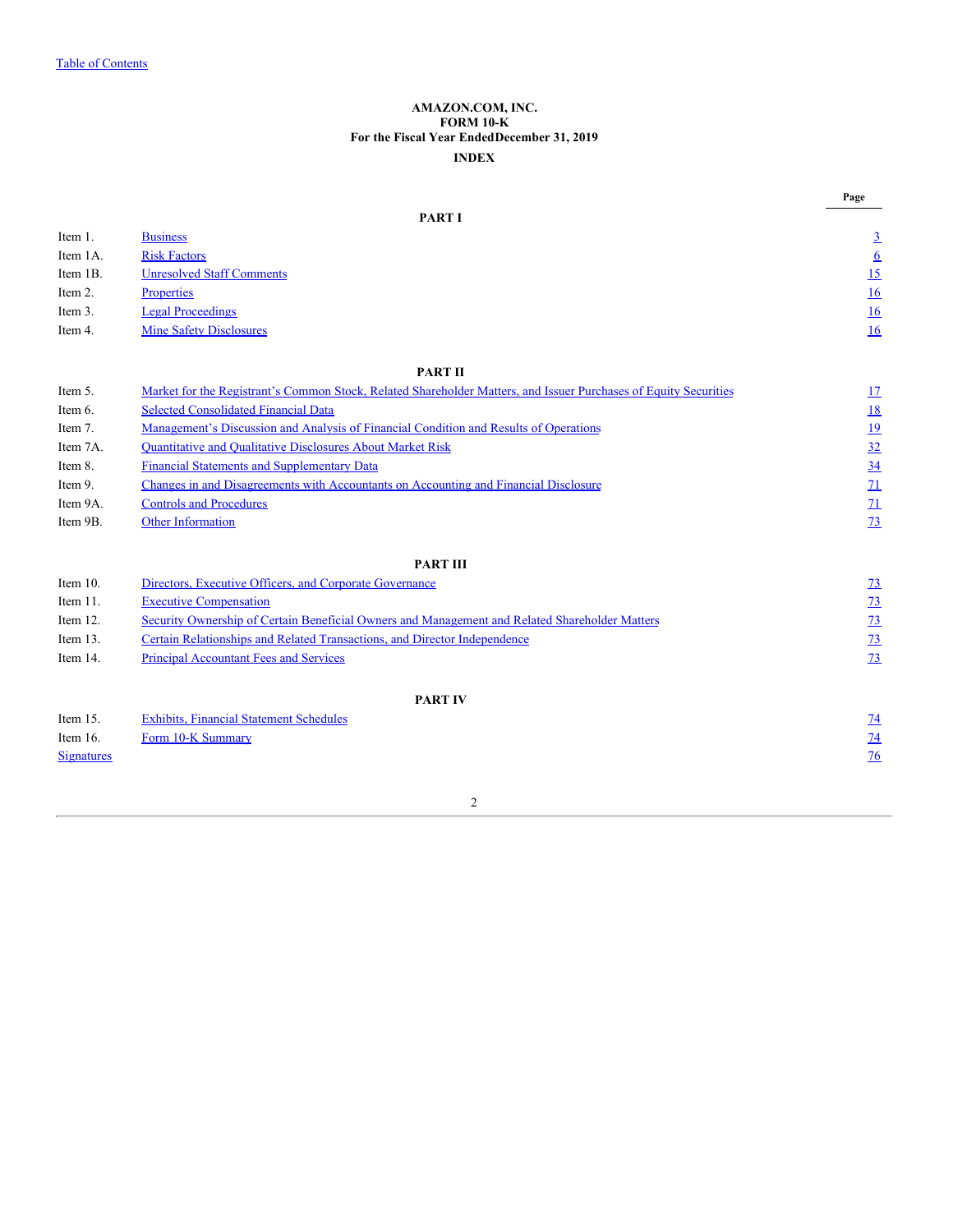### **AMAZON.COM, INC.**

### **PART I**

### <span id="page-2-0"></span>**Item 1.** *Business*

This Annual Report on Form 10-K and the documents incorporated herein by reference contain forward-looking statements based on expectations, estimates, and projections as of the date of this filing. Actual results may differ materially from those expressed in forward-looking statements. See Item 1A of Part *I — "Risk Factors."*

Amazon.com, Inc. was incorporated in 1994 in the state of Washington and reincorporated in 1996 in the state of Delaware. Our principal corporate offices are located in Seattle, Washington. We completed our initial public offering in May 1997 and our common stock is listed on the Nasdaq Global Select Market under the symbol "AMZN."

As used herein, "Amazon.com," "we," "our," and similar terms include Amazon.com, Inc. and its subsidiaries, unless the context indicates otherwise.

### **General**

We seek to be Earth's most customer-centric company. We are guided by four principles: customer obsession rather than competitor focus, passion for invention, commitment to operational excellence, and long-term thinking. In each of our segments, we serve our primary customer sets, consisting of consumers, sellers, developers, enterprises, and content creators. In addition, we provide services, such as advertising to sellers, vendors, publishers, and authors, through programs such as sponsored ads, display, and video advertising.

We have organized our operations into three segments: North America, International, and Amazon Web Services ("AWS"). These segments reflect the way the Company evaluates its business performance and manages its operations. Information on our net sales is contained in Item 8 of Part II, "Financial Statements and Supplementary Data — Note 10 — Segment Information." The financial results of Whole Foods Market, Inc. ("Whole Foods Market") have been included in our consolidated financial statements from the date of acquisition on August 28, 2017.

### **Consumers**

We serve consumers through our online and physical stores and focus on selection, price, and convenience. We design our stores to enable hundreds of millions of unique products to be sold by us and by third parties across dozens of product categories. Customers access our offerings through our websites, mobile apps, Alexa, devices, streaming, and physically visiting our stores. We also manufacture and sell electronic devices, including Kindle, Fire tablet, Fire TV, Echo, Ring, and other devices, and we develop and produce media content. We seek to offer our customers low prices, fast and free delivery, easy-to-use functionality, and timely customer service. In addition, we offer Amazon Prime, a membership program that includes unlimited free shipping on over 100 million items, access to unlimited streaming of tens of thousands of movies and TV episodes, including Amazon Original content, and other benefits.

We fulfill customer orders in a number of ways, including through: North America and International fulfillment and delivery networks that we operate; cosourced and outsourced arrangements in certain countries; digital delivery; and through our physical stores. We operate customer service centers globally, which are supplemented by co-sourced arrangements. See Item 2 of Part I, "Properties."

#### **Sellers**

We offer programs that enable sellers to grow their businesses, sell their products in our stores, and fulfill orders through us. We are not the seller of record in these transactions. We earn fixed fees, a percentage of sales, per-unit activity fees, interest, or some combination thereof, for our seller programs.

#### **Developers and Enterprises**

We serve developers and enterprises of all sizes, including start-ups, government agencies, and academic institutions, through our AWS segment, which offers a broad set of global compute, storage, database, and other service offerings.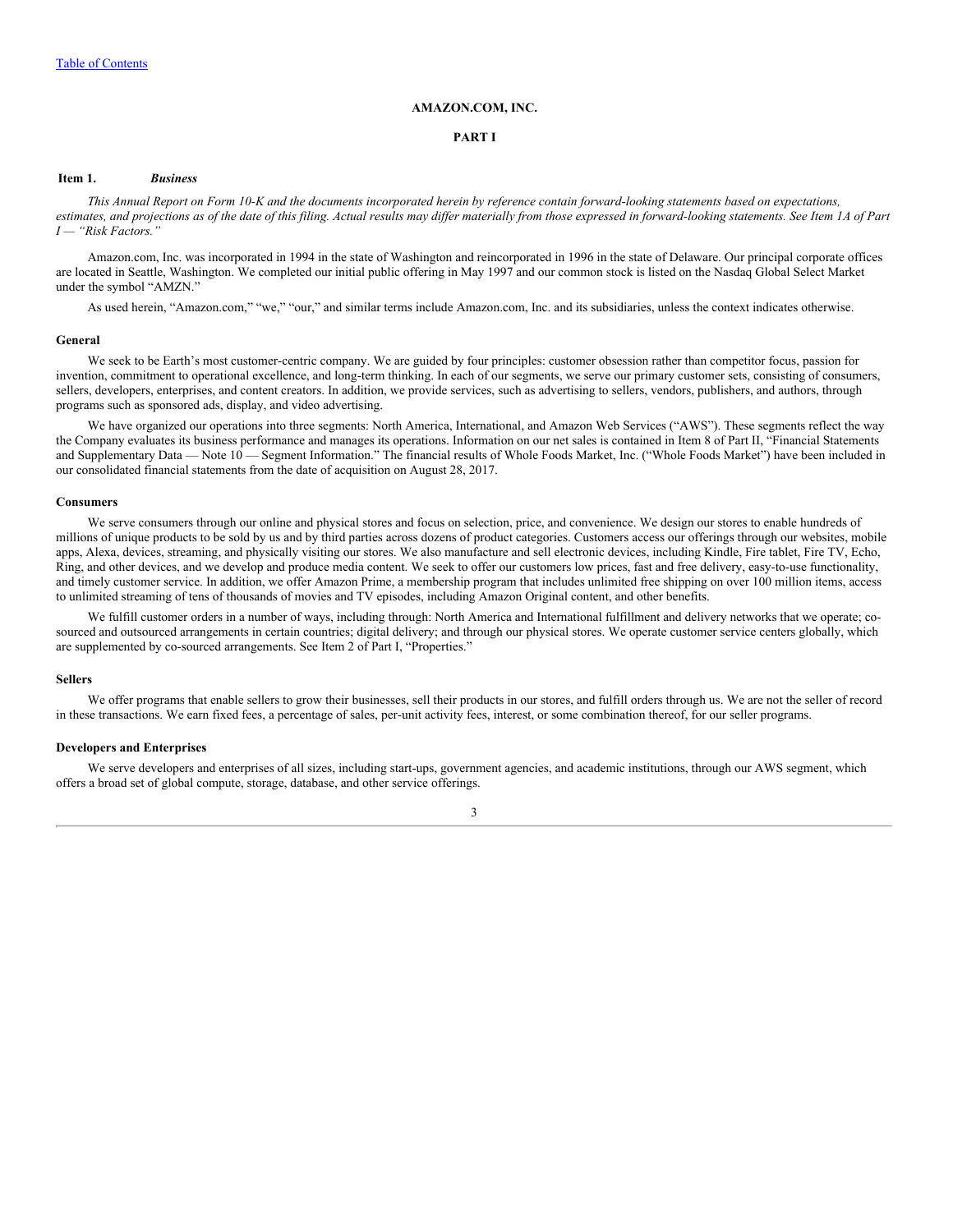### **Content Creators**

We serve authors and independent publishers with Kindle Direct Publishing, an online service that lets independent authors and publishers choose a royalty option and make their books available in the Kindle Store, along with Amazon's own publishing arm, Amazon Publishing. We also offer programs that allow authors, musicians, filmmakers, skill and app developers, and others to publish and sell content.

#### **Competition**

Our businesses encompass a large variety of product types, service offerings, and delivery channels. The worldwide marketplace in which we compete is evolving rapidly and intensely competitive, and we face a broad array of competitors from many different industry sectors around the world. Our current and potential competitors include: (1) physical, e-commerce, and omnichannel retailers, publishers, vendors, distributors, manufacturers, and producers of the products we offer and sell to consumers and businesses; (2) publishers, producers, and distributors of physical, digital, and interactive media of all types and all distribution channels; (3) web search engines, comparison shopping websites, social networks, web portals, and other online and app-based means of discovering, using, or acquiring goods and services, either directly or in collaboration with other retailers; (4) companies that provide e-commerce services, including website development and hosting, omnichannel sales, inventory, and supply chain management, advertising, fulfillment, customer service, and payment processing; (5) companies that provide fulfillment and logistics services for themselves or for third parties, whether online or offline; (6) companies that provide information technology services or products, including on-premises or cloud-based infrastructure and other services; (7) companies that design, manufacture, market, or sell consumer electronics, telecommunication, and electronic devices; and (8) companies that sell grocery products online and in physical stores. We believe that the principal competitive factors in our retail businesses include selection, price, and convenience, including fast and reliable fulfillment. Additional competitive factors for our seller and enterprise services include the quality, speed, and reliability of our services and tools, as well as customers' ability and willingness to change business practices. Some of our current and potential competitors have greater resources, longer histories, more customers, greater brand recognition, and greater control over inputs critical to our various businesses. They may secure better terms from suppliers, adopt more aggressive pricing, pursue restrictive distribution agreements that restrict our access to supply, direct consumers to their own offerings instead of ours, lock-in potential customers with restrictive terms, and devote more resources to technology, infrastructure, fulfillment, and marketing. The Internet facilitates competitive entry and comparison shopping, which enhances the ability of new, smaller, or lesser-known businesses to compete against us. Each of our businesses is also subject to rapid change and the development of new business models and the entry of new and well-funded competitors. Other companies also may enter into business combinations or alliances that strengthen their competitive positions.

#### **Intellectual Property**

We regard our trademarks, service marks, copyrights, patents, domain names, trade dress, trade secrets, proprietary technologies, and similar intellectual property as critical to our success, and we rely on trademark, copyright, and patent law, trade-secret protection, and confidentiality and/or license agreements with our employees, customers, partners, and others to protect our proprietary rights. We have registered, or applied for the registration of, a number of U.S. and international domain names, trademarks, service marks, and copyrights. Additionally, we have filed U.S. and international patent applications covering certain of our proprietary technology. We have licensed in the past, and expect that we may license in the future, certain of our proprietary rights to third parties.

### **Seasonality**

Our business is affected by seasonality, which historically has resulted in higher sales volume during our fourth quarter, which ends December 31. We recognized 34%, 31%, and 31% of our annual revenue during the fourth quarter of 2017, 2018, and 2019. Fourth quarter 2017 results include revenue attributable to Whole Foods Market, which we acquired on August 28, 2017.

#### **Employees**

We employed approximately 798,000 full-time and part-time employees as of December 31, 2019. However, employment levels fluctuate due to seasonal factors affecting our business. Additionally, we utilize independent contractors and temporary personnel to supplement our workforce. We have works councils, statutory employee representation obligations, and union agreements in certain countries outside the United States and at certain of our studio operations within the United States. We consider our employee relations to be good. Competition for qualified personnel has historically been intense, particularly for software engineers, computer scientists, and other technical staff.

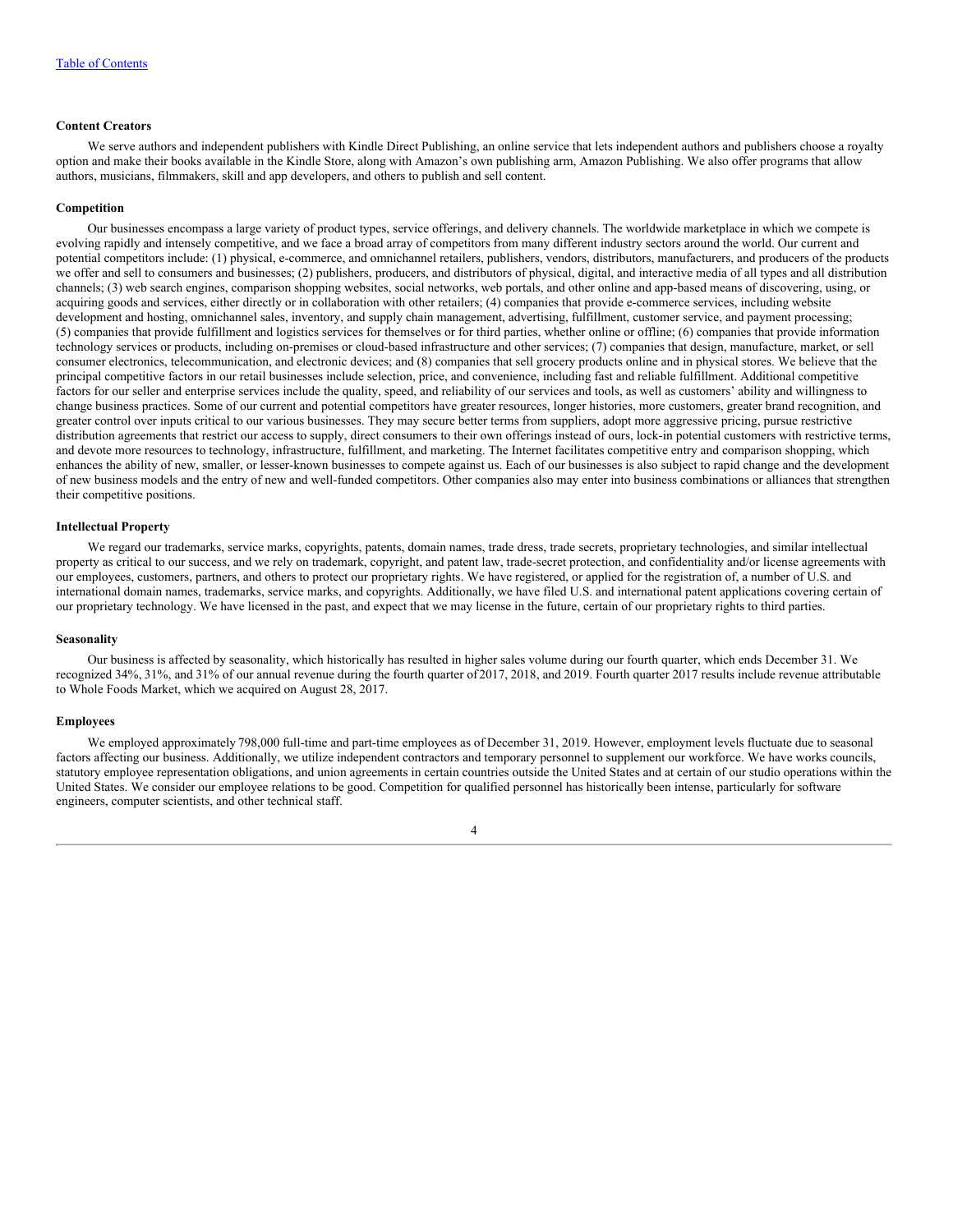### **Available Information**

Our investor relations website is amazon.com/ir and we encourage investors to use it as a way of easily finding information about us. We promptly make available on this website, free of charge, the reports that we file or furnish with the Securities and Exchange Commission ("SEC"), corporate governance information (including our Code of Business Conduct and Ethics), and select press releases.

#### **Executive Officers and Directors**

The following tables set forth certain information regarding our Executive Officers and Directors as of anuary 22, 2020:

#### **Information About Our Executive Officers**

| Name                 | Age | Position                                                               |
|----------------------|-----|------------------------------------------------------------------------|
| Jeffrey P. Bezos     | 56  | President, Chief Executive Officer, and Chairman of the Board          |
| Jeffrey M. Blackburn | 50  | Senior Vice President, Business Development                            |
| Andrew R. Jassy      | 52  | CEO Amazon Web Services                                                |
| Brian T. Olsavsky    | 56  | Senior Vice President and Chief Financial Officer                      |
| Shelley L. Reynolds  | 55  | Vice President, Worldwide Controller, and Principal Accounting Officer |
| Jeffrey A. Wilke     | 53  | CEO Worldwide Consumer                                                 |
| David A. Zapolsky    | 56  | Senior Vice President, General Counsel, and Secretary                  |

**Jeffrey P. Bezos.** Mr. Bezos has been Chairman of the Board of Amazon.com since founding it in 1994 and Chief Executive Officer since May 1996. Mr. Bezos served as President of the Company from founding until June 1999 and again from October 2000 to the present.

**Jeffrey M. Blackburn.** Mr. Blackburn has served as Senior Vice President, Business Development, since April 2006.

**Andrew R. Jassy.** Mr. Jassy has served as CEO Amazon Web Services since April 2016, and Senior Vice President, Amazon Web Services, from April 2006 until April 2016.

**Brian T. Olsavsky.** Mr. Olsavsky has served as Senior Vice President and Chief Financial Officer since June 2015, Vice President, Finance for the Global Consumer Business from December 2011 to June 2015, and numerous financial leadership roles across Amazon with global responsibility since April 2002.

**Shelley L. Reynolds.** Ms. Reynolds has served as Vice President, Worldwide Controller, and Principal Accounting Officer since April 2007.

**Jeffrey A. Wilke.** Mr. Wilke has served as CEO Worldwide Consumer since April 2016, Senior Vice President, Consumer Business, from February 2012 until April 2016, and as Senior Vice President, North America Retail, from January 2007 until February 2012.

**David A. Zapolsky.** Mr. Zapolsky has served as Senior Vice President, General Counsel, and Secretary since May 2014, Vice President, General Counsel, and Secretary from September 2012 to May 2014, and as Vice President and Associate General Counsel for Litigation and Regulatory matters from April 2002 until September 2012.

### **Board of Directors**

| Name                   | Age | <b>Position</b>                                                              |
|------------------------|-----|------------------------------------------------------------------------------|
| Jeffrey P. Bezos       | 56  | President, Chief Executive Officer, and Chairman of the Board                |
| Rosalind G. Brewer     | 57  | Group President, Americas and Chief Operating Officer, Starbucks Corporation |
| Jamie S. Gorelick      | 69  | Partner, Wilmer Cutler Pickering Hale and Dorr LLP                           |
| Daniel P. Huttenlocher | 61  | Dean, MIT Schwarzman College of Computing                                    |
| Judith A. McGrath      | 67  | Senior Advisor, Astronauts Wanted * No experience necessary                  |
| Indra K. Nooyi         | 64  | Former Chief Executive Officer, PepsiCo, Inc.                                |
| Jonathan J. Rubinstein | 63  | Former co-CEO, Bridgewater Associates, LP                                    |
| Thomas O. Ryder        | 75  | Retired, Former Chairman, Reader's Digest Association, Inc.                  |
| Patricia O. Stonesifer | 63  | Former President and Chief Executive Officer, Martha's Table                 |
| Wendell P. Weeks       | 60  | Chief Executive Officer, Corning Incorporated                                |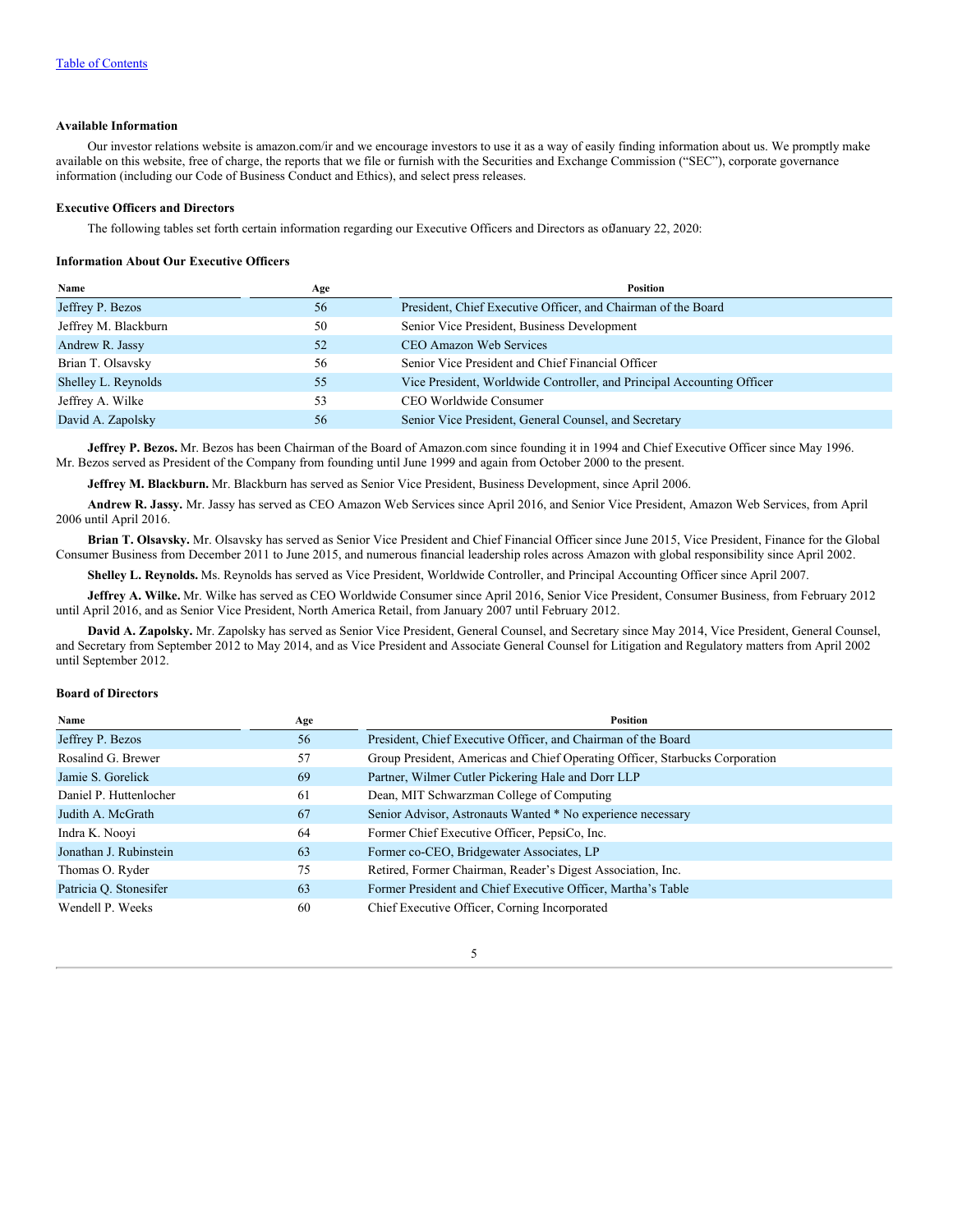### <span id="page-5-0"></span>**Item 1A.** *Risk Factors*

Please carefully consider the following discussion of significant factors, events, and uncertainties that make an investment in our securities risky. The events and consequences discussed in these risk factors could, in circumstances we may or may not be able to accurately predict, recognize, or control, have a material adverse effect on our business, growth, reputation, prospects, financial condition, operating results (including components of our financial results), cash flows, liquidity, and stock price. These risk factors do not identify all risks that we face; our operations could also be affected by factors, events, or uncertainties that are not presently known to us or that we currently do not consider to present significant risks to our operations. In addition, the global economic climate amplifies many of these risks.

#### *We Face Intense Competition*

Our businesses are rapidly evolving and intensely competitive, and we have many competitors across geographies, including cross-border competition, and in different industries, including physical, e-commerce, and omnichannel retail, e-commerce services, web and infrastructure computing services, electronic devices, digital content, advertising, grocery, and transportation and logistics services. Some of our current and potential competitors have greater resources, longer histories, more customers, and/or greater brand recognition, particularly with our newly-launched products and services and in our newer geographic regions. They may secure better terms from vendors, adopt more aggressive pricing, and devote more resources to technology, infrastructure, fulfillment, and marketing.

Competition continues to intensify, including with the development of new business models and the entry of new and well-funded competitors, and as our competitors enter into business combinations or alliances and established companies in other market segments expand to become competitive with our business. In addition, new and enhanced technologies, including search, web and infrastructure computing services, digital content, and electronic devices continue to increase our competition. The Internet facilitates competitive entry and comparison shopping, which enhances the ability of new, smaller, or lesser known businesses to compete against us. As a result of competition, our product and service offerings may not be successful, we may fail to gain or may lose business, and we may be required to increase our spending or lower prices, any of which could materially reduce our sales and profits.

#### *Our Expansion Places a Significant Strain on our Management, Operational, Financial, and Other Resources*

We are continuing to rapidly and significantly expand our global operations, including increasing our product and service offerings and scaling our infrastructure to support our retail and services businesses. The complexity of the current scale of our business can place significant strain on our management, personnel, operations, systems, technical performance, financial resources, and internal financial control and reporting functions, and our expansion increases these factors. Failure to manage growth effectively could damage our reputation, limit our growth, and negatively affect our operating results.

### *Our Expansion into New Products, Services, Technologies, and Geographic Regions Subjects Us to Additional Risks*

We may have limited or no experience in our newer market segments, and our customers may not adopt our product or service offerings. These offerings, which can present new and difficult technology challenges, may subject us to claims if customers of these offerings experience service disruptions or failures or other quality issues. In addition, profitability, if any, in our newer activities may not meet our expectations, and we may not be successful enough in these newer activities to recoup our investments in them. Failure to realize the benefits of amounts we invest in new technologies, products, or services could result in the value of those investments being written down or written off.

#### *We Experience Significant Fluctuations in Our Operating Results and Growth Rate*

We are not always able to accurately forecast our growth rate. We base our expense levels and investment plans on sales estimates. A significant portion of our expenses and investments is fixed, and we are not always able to adjust our spending quickly enough if our sales are less than expected.

Our revenue growth may not be sustainable, and our percentage growth rates may decrease. Our revenue and operating profit growth depends on the continued growth of demand for the products and services offered by us or our sellers, and our business is affected by general economic and business conditions worldwide. A softening of demand, whether caused by changes in customer preferences or a weakening of the U.S. or global economies, may result in decreased revenue or growth.

Our sales and operating results will also fluctuate for many other reasons, including due to factors described elsewhere in this section and the following:

• our ability to retain and increase sales to existing customers, attract new customers, and satisfy our customers' demands;

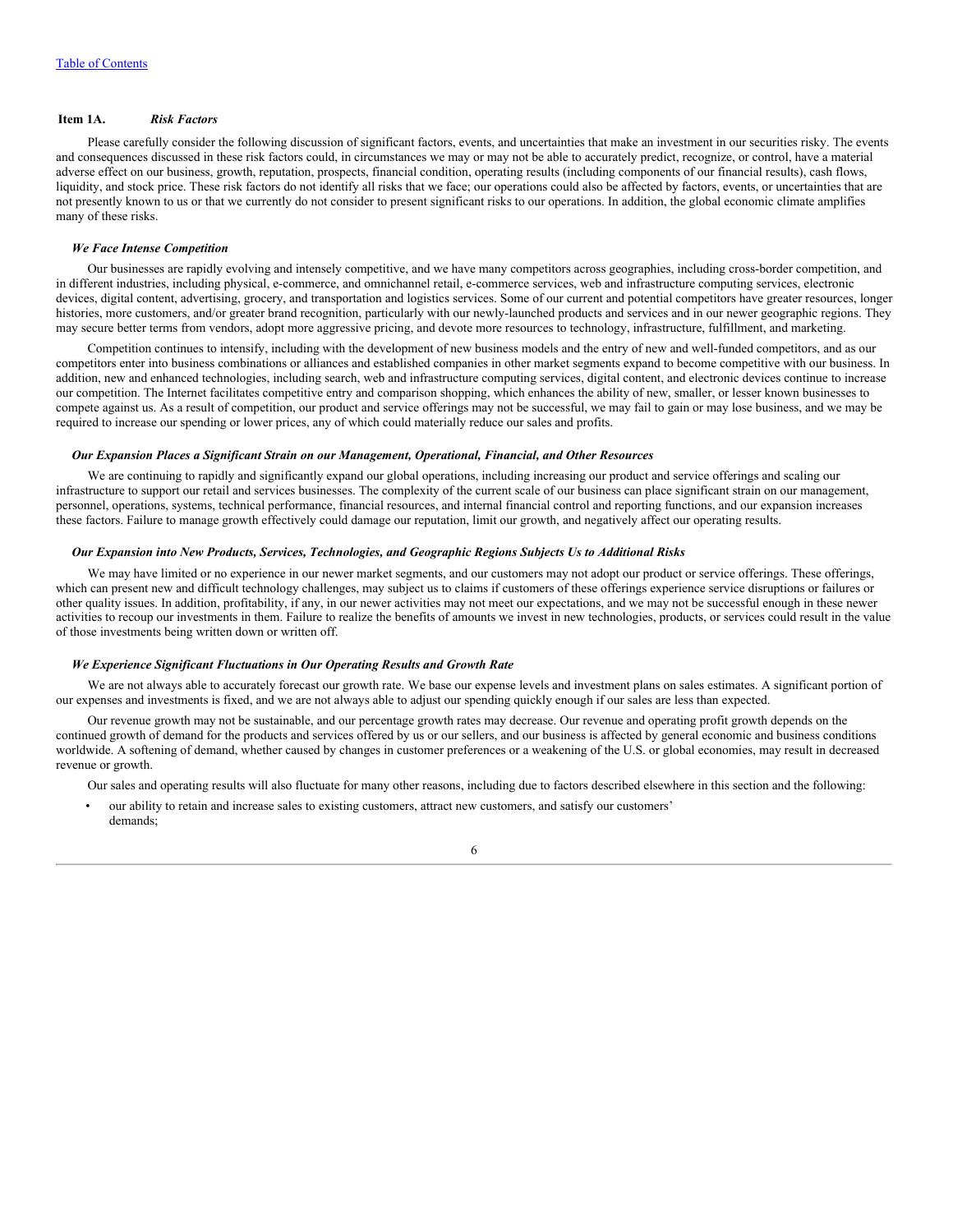- our ability to retain and expand our network of sellers;
- our ability to offer products on favorable terms, manage inventory, and fulfill orders;
- the introduction of competitive stores, websites, products, services, price decreases, or improvements;
- changes in usage or adoption rates of the Internet, e-commerce, electronic devices, and web services, including outside the U.S.;
- timing, effectiveness, and costs of expansion and upgrades of our systems and infrastructure;
- the success of our geographic, service, and product line expansions;
- the extent to which we finance, and the terms of any such financing for, our current operations and future growth;
- the outcomes of legal proceedings and claims, which may include significant monetary damages or injunctive relief and could have a material adverse impact on our operating results;
- variations in the mix of products and services we sell;
- variations in our level of merchandise and vendor returns;
- the extent to which we offer fast and free delivery, continue to reduce prices worldwide, and provide additional benefits to our customers;
- factors affecting our reputation or brand image;
- the extent to which we invest in technology and content, fulfillment, and other expense categories;
- increases in the prices of fuel and gasoline, as well as increases in the prices of other energy products and commodities like paper and packing supplies and hardware products;
- the extent to which operators of the networks between our customers and our stores successfully charge fees to grant our customers unimpaired and unconstrained access to our online services;
- our ability to collect amounts owed to us when they become due;
- the extent to which use of our services is affected by spyware, viruses, phishing and other spam emails, denial of service attacks, data theft, computer intrusions, outages, and similar events; and
- disruptions from natural or man-made disasters, extreme weather, geopolitical events and security issues (including terrorist attacks and armed hostilities), labor or trade disputes, and similar events.

### *Our International Operations Expose Us to a Number of Risks*

Our international activities are significant to our revenues and profits, and we plan to further expand internationally. In certain international market segments, we have relatively little operating experience and may not benefit from any first-to-market advantages or otherwise succeed. It is costly to establish, develop, and maintain international operations and stores, and promote our brand internationally. Our international operations may not become profitable on a sustained basis.

In addition to risks described elsewhere in this section, our international sales and operations are subject to a number of risks, including:

- local economic and political conditions;
- government regulation (such as regulation of our product and service offerings and of competition); restrictive governmental actions (such as trade protection measures, including export duties and quotas and custom duties and tariffs); nationalization; and restrictions on foreign ownership;
- restrictions on sales or distribution of certain products or services and uncertainty regarding liability for products, services, and content, including uncertainty as a result of less Internet-friendly legal systems, local laws, lack of legal precedent, and varying rules, regulations, and practices regarding the physical and digital distribution of media products and enforcement of intellectual property rights;
- business licensing or certification requirements, such as for imports, exports, web services, and electronic devices;
- limitations on the repatriation and investment of funds and foreign currency exchange restrictions;
- limited fulfillment and technology infrastructure;
- shorter payable and longer receivable cycles and the resultant negative impact on cash flow;
- laws and regulations regarding consumer and data protection, privacy, network security, encryption, payments, advertising, and restrictions on pricing or discounts;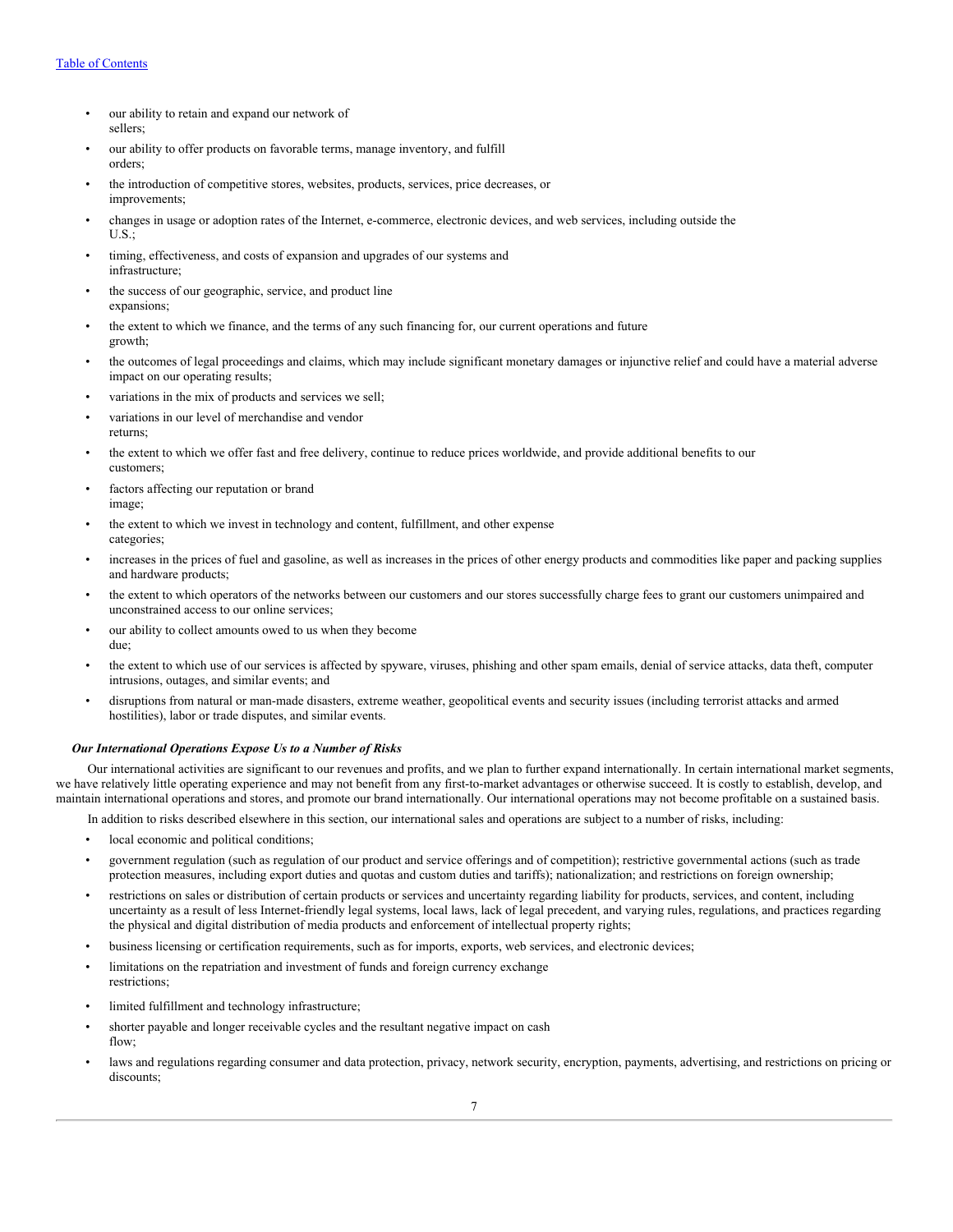- lower levels of use of the Internet;
- lower levels of consumer spending and fewer opportunities for growth compared to the U.S.;
- lower levels of credit card usage and increased payment risk;
- difficulty in staffing, developing, and managing foreign operations as a result of distance, language, and cultural differences;
- different employee/employer relationships and the existence of works councils and labor unions;
- compliance with the U.S. Foreign Corrupt Practices Act and other applicable U.S. and foreign laws prohibiting corrupt payments to government officials and other third parties;
- laws and policies of the U.S. and other jurisdictions affecting trade, foreign investment, loans, and taxes; and
- geopolitical events, including war and terrorism.

As international physical, e-commerce, and omnichannel retail and other services grow, competition will intensify, including through adoption of evolving business models. Local companies may have a substantial competitive advantage because of their greater understanding of, and focus on, the local customer, as well as their more established local brand names. The inability to hire, train, retain, and manage sufficient required personnel may limit our international growth.

The People's Republic of China ("PRC") and India regulate Amazon's and its affiliates' businesses and operations in country through regulations and license requirements that may restrict (i) foreign investment in and operation of the Internet, IT infrastructure, data centers, retail, delivery, and other sectors, (ii) Internet content, and (iii) the sale of media and other products and services. For example, in order to meet local ownership, regulatory licensing, and cybersecurity requirements, we provide certain technology services in China through contractual relationships with third parties that hold PRC licenses to provide services. In India, the government restricts the ownership or control of Indian companies by foreign entities involved in online multi-brand retail trading activities. For www.amazon.in, we provide certain marketing tools and logistics services to third-party sellers to enable them to sell online and deliver to customers, and we hold indirect minority interests in entities that are third-party sellers on the www.amazon.in marketplace. Although we believe these structures and activities comply with existing laws, they involve unique risks, and the PRC and India may from time to time consider and implement additional changes in their regulatory, licensing, or other requirements that could impact these structures and activities. There are substantial uncertainties regarding the interpretation of PRC and Indian laws and regulations, and it is possible that these governments will ultimately take a view contrary to ours. In addition, our Chinese and Indian businesses and operations may be unable to continue to operate if we or our affiliates are unable to access sufficient funding or, in China, enforce contractual relationships we or our affiliates have in place. Violation of any existing or future PRC, Indian, or other laws or regulations or changes in the interpretations of those laws and regulations could result in our businesses in those countries being subject to fines and other financial penalties, having licenses revoked, or being forced to restructure our operations or shut down entirely.

### *We Face Risks Related to Successfully Optimizing and Operating Our Fulfillment Network and Data Centers*

Failures to adequately predict customer demand or otherwise optimize and operate our fulfillment network and data centers successfully from time to time result in excess or insufficient fulfillment or data center capacity, increased costs, and impairment charges, any of which could materially harm our business. As we continue to add fulfillment and data center capability or add new businesses with different requirements, our fulfillment and data center networks become increasingly complex and operating them becomes more challenging. There can be no assurance that we will be able to operate our networks effectively.

In addition, failure to optimize inventory in our fulfillment network increases our net shipping cost by requiring long-zone or partial shipments. We and our co-sourcers may be unable to adequately staff our fulfillment network and customer service centers. Under some of our commercial agreements, we maintain the inventory of other companies, thereby increasing the complexity of tracking inventory and operating our fulfillment network. Our failure to properly handle such inventory or the inability of the other businesses on whose behalf we perform inventory fulfillment services to accurately forecast product demand may result in us being unable to secure sufficient storage space or to optimize our fulfillment network or cause other unexpected costs and other harm to our business and reputation.

We rely on a limited number of shipping companies to deliver inventory to us and completed orders to our customers. The inability to negotiate acceptable terms with these companies or performance problems or other difficulties experienced by these companies or by our own transportation systems could negatively impact our operating results and customer experience. In addition, our ability to receive inbound inventory efficiently and ship completed orders to customers also may be negatively affected by natural or man-made disasters, extreme weather, geopolitical events and security issues, labor or trade disputes, and similar events.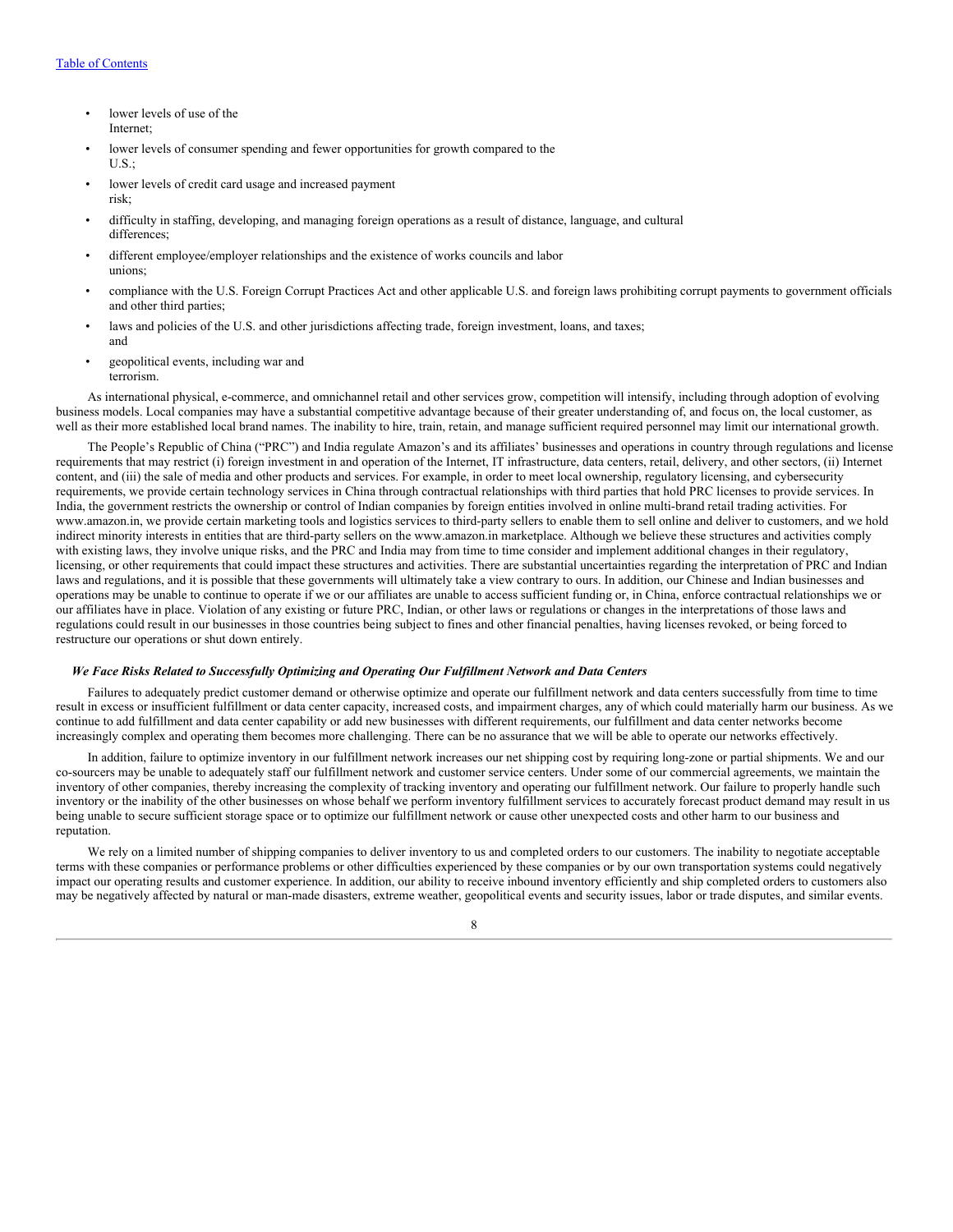### *The Seasonality of Our Retail Business Places Increased Strain on Our Operations*

We expect a disproportionate amount of our retail sales to occur during our fourth quarter. Our failure to stock or restock popular products in sufficient amounts such that we fail to meet customer demand could significantly affect our revenue and our future growth. When we overstock products, we may be required to take significant inventory markdowns or write-offs and incur commitment costs, which could materially reduce profitability. We regularly experience increases in our net shipping cost due to complimentary upgrades, split-shipments, and additional long-zone shipments necessary to ensure timely delivery for the holiday season. If too many customers access our websites within a short period of time due to increased demand, we may experience system interruptions that make our websites unavailable or prevent us from efficiently fulfilling orders, which may reduce the volume of goods we offer or sell and the attractiveness of our products and services. In addition, we may be unable to adequately staff our fulfillment network and customer service centers during these peak periods and delivery and other fulfillment companies and customer service co-sourcers may be unable to meet the seasonal demand. Risks described elsewhere in this Item 1A relating to fulfillment network optimization and inventory are magnified during periods of high demand.

We generally have payment terms with our retail vendors that extend beyond the amount of time necessary to collect proceeds from our consumer customers. As a result of holiday sales, as of December 31 of each year, our cash, cash equivalents, and marketable securities balances typically reach their highest level (other than as a result of cash flows provided by or used in investing and financing activities). This operating cycle results in a corresponding increase in accounts payable as of December 31. Our accounts payable balance generally declines during the first three months of the year, resulting in a corresponding decline in our cash, cash equivalents, and marketable securities balances.

#### *Our Commercial Agreements, Strategic Alliances, and Other Business Relationships Expose Us to Risks*

We provide physical, e-commerce, and omnichannel retail and other services to businesses through commercial agreements, strategic alliances, and business relationships. Under these agreements, we provide web services, technology, fulfillment, computing, digital storage, and other services, as well as enable sellers to offer products or services through our stores. These arrangements are complex and require substantial infrastructure capacity, personnel, and other resource commitments, which may limit the amount of business we can service. We may not be able to implement, maintain, and develop the components of these commercial relationships, which may include web services, fulfillment, customer service, inventory management, tax collection, payment processing, hardware, content, and third-party software, and engaging third parties to perform services. The amount of compensation we receive under certain of our commercial agreements is partially dependent on the volume of the other company's sales. Therefore, when the other company's offerings are not successful, the compensation we receive may be lower than expected or the agreement may be terminated. Moreover, we may not be able to enter into additional or alternative commercial relationships and strategic alliances on favorable terms. We also may be subject to claims from businesses to which we provide these services if we are unsuccessful in implementing, maintaining, or developing these services.

As our agreements terminate, we may be unable to renew or replace these agreements on comparable terms, or at all. We may in the future enter into amendments on less favorable terms or encounter parties that have difficulty meeting their contractual obligations to us, which could adversely affect our operating results.

Our present and future e-commerce services agreements, other commercial agreements, and strategic alliances create additional risks such as:

- disruption of our ongoing business, including loss of management focus on existing businesses;
- impairment of other relationships;
- variability in revenue and income from entering into, amending, or terminating such agreements or relationships; and
- difficulty integrating under the commercial agreements.

### Our Business Suffers When We Are Unsuccessful in Making, Integrating, and Maintaining Acquisitions and Investments

We have acquired and invested in a number of companies, and we may in the future acquire or invest in or enter into joint ventures with additional companies. These transactions create risks such as:

- disruption of our ongoing business, including loss of management focus on existing businesses;
- problems retaining key personnel;
- additional operating losses and expenses of the businesses we acquired or in which we invested;
- the potential impairment of tangible and intangible assets and goodwill, including as a result of acquisitions;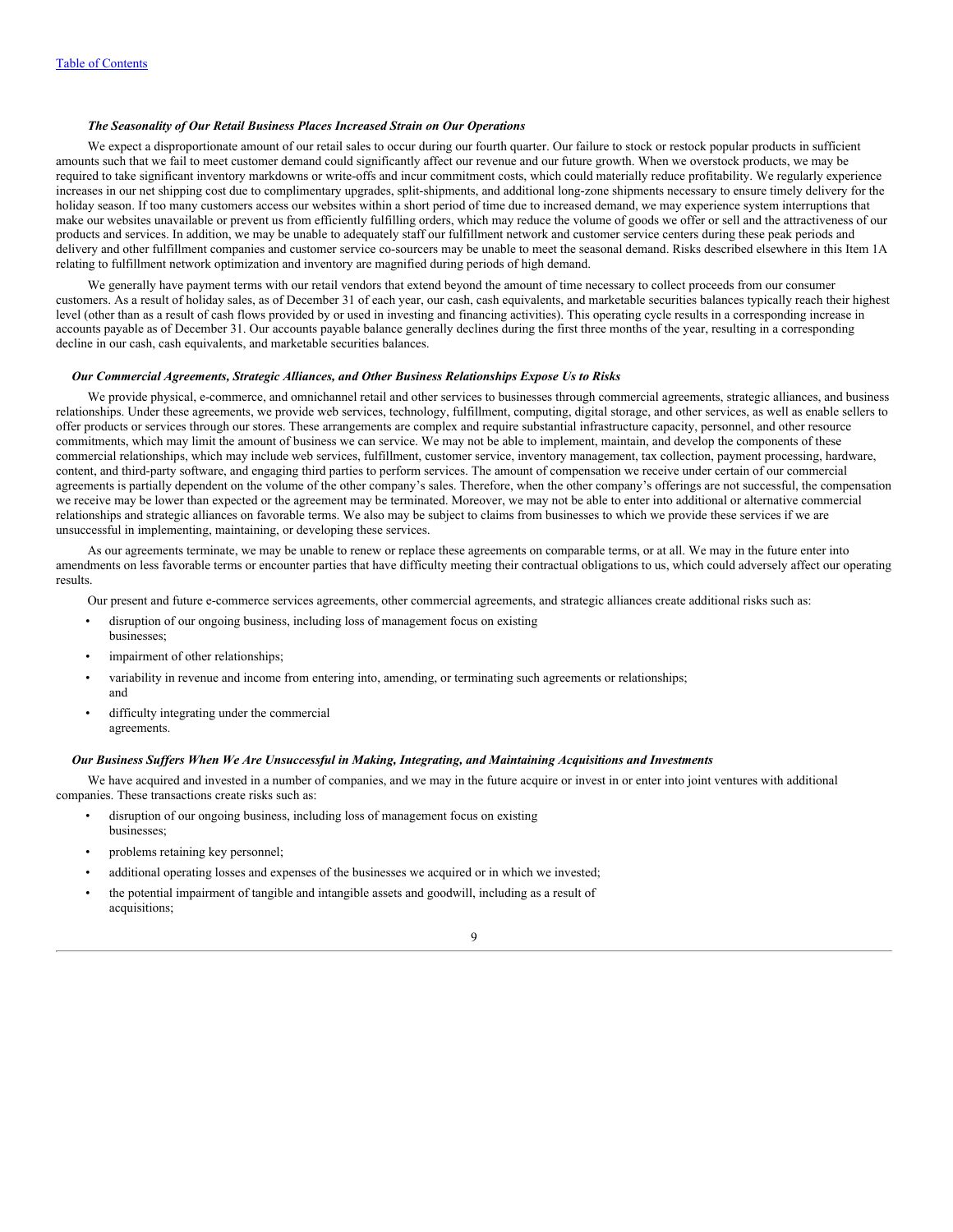- the potential impairment of customer and other relationships of the company we acquired or in which we invested or our own customers as a result of any integration of operations;
- the difficulty of completing such transactions and achieving anticipated benefits within expected timeframes, or at all;
- the difficulty of incorporating acquired operations, technology, and rights into our offerings, and unanticipated expenses related to such integration;
- the difficulty of integrating a new company's accounting, financial reporting, management, information and information security, human resource, and other administrative systems to permit effective management, and the lack of control if such integration is delayed or not successfully implemented;
- losses we may incur as a result of declines in the value of an investment or as a result of incorporating an investee's financial performance into our financial results;
- for investments in which an investee's financial performance is incorporated into our financial results, either in full or in part, the dependence on the investee's accounting, financial reporting, and similar systems, controls, and processes;
- the difficulty of implementing at companies we acquire the controls, procedures, and policies appropriate for a larger public company;
- the risks associated with businesses we acquire or invest in, which may differ from or be more significant than the risks our other businesses face;
- potential unknown liabilities associated with a company we acquire or in which we invest; and
- for foreign transactions, additional risks related to the integration of operations across different cultures and languages, and the economic, political, and regulatory risks associated with specific countries.

As a result of future acquisitions or mergers, we might need to issue additional equity securities, spend our cash, or incur debt, contingent liabilities, or amortization expenses related to intangible assets, any of which could reduce our profitability and harm our business or only be available on unfavorable terms, if at all. In addition, valuations supporting our acquisitions and strategic investments could change rapidly. We could determine that such valuations have experienced impairments or other-than-temporary declines in fair value which could adversely impact our financial results.

### *We Have Foreign Exchange Risk*

The results of operations of, and certain of our intercompany balances associated with, our international stores and product and service offerings are exposed to foreign exchange rate fluctuations. Due to these fluctuations, operating results may differ materially from expectations, and we may record significant gains or losses on the remeasurement of intercompany balances. As we have expanded our international operations, our exposure to exchange rate fluctuations has increased. We also hold cash equivalents and/or marketable securities in foreign currencies including British Pounds, Euros, and Japanese Yen. When the U.S. Dollar strengthens compared to these currencies, cash equivalents, and marketable securities balances, when translated, may be materially less than expected and vice versa.

### The Loss of Key Senior Management Personnel or the Failure to Hire and Retain Highly Skilled and Other Key Personnel Could Negatively Affect Our *Business*

We depend on our senior management and other key personnel, particularly Jeffrey P. Bezos, our President, CEO, and Chairman. We do not have "key person" life insurance policies. We also rely on other highly skilled personnel. Competition for qualified personnel in the technology industry has historically been intense, particularly for software engineers, computer scientists, and other technical staff. The loss of any of our executive officers or other key employees or the inability to hire, train, retain, and manage qualified personnel, could harm our business.

### *We Could Be Harmed by Data Loss or Other Security Breaches*

Because we collect, process, store, and transmit large amounts of data, including confidential, sensitive, proprietary, and business and personal information, failure to prevent or mitigate data loss, theft, misuse, or other security breaches or vulnerabilities affecting our or our vendors' or customers' technology, products, and systems, could expose us or our customers to a risk of loss, disclosure, or misuse of such information, adversely affect our operating results, result in litigation, regulatory action (including under privacy or data protection laws), and potential liability for us, deter customers or sellers from using our stores and services, and otherwise harm our business and reputation. We use third-party technology and systems for a variety of reasons, including, without limitation, encryption and authentication technology, employee email, content delivery to customers, back-office support, and other functions. Some of our systems have experienced past security breaches, and,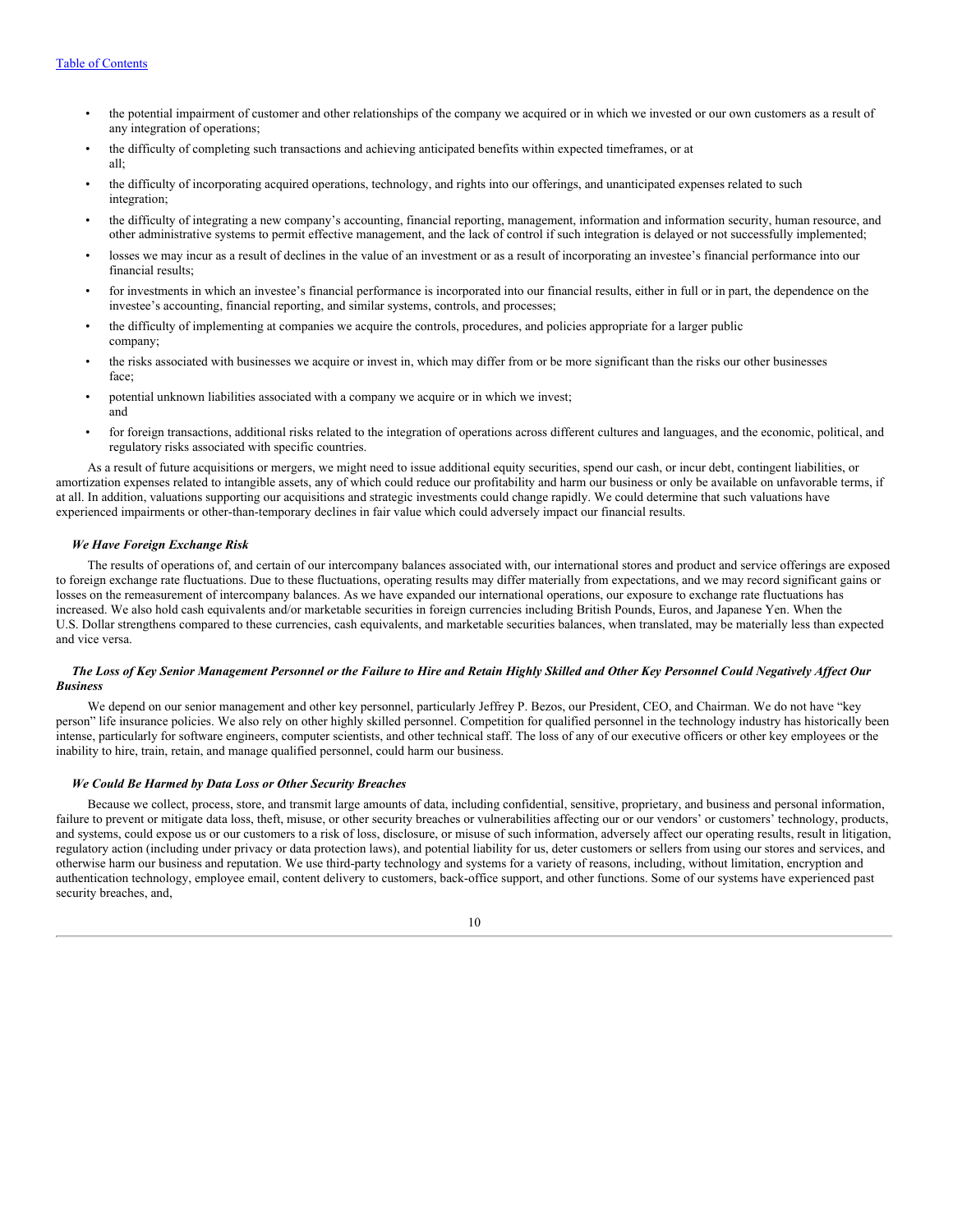although they did not have a material adverse effect on our operating results, there can be no assurance of a similar result in the future. Although we have developed systems and processes that are designed to protect customer information and prevent such incidents, including systems and processes designed to reduce the impact of a security breach at a third-party vendor or customer, such measures cannot provide absolute security and may fail to operate as intended or be circumvented.

### *We Face Risks Related to System Interruption and Lack of Redundancy*

We experience occasional system interruptions and delays that make our websites and services unavailable or slow to respond and prevent us from efficiently accepting or fulfilling orders or providing services to third parties, which may reduce our net sales and the attractiveness of our products and services. Steps we take to add software and hardware, upgrade our systems and network infrastructure, and improve the stability and efficiency of our systems may not be sufficient to avoid system interruptions or delays that could adversely affect our operating results.

Our computer and communications systems and operations in the past have been, or in the future could be, damaged or interrupted due to events such as natural or man-made disasters, extreme weather, geopolitical events and security issues (including terrorist attacks and armed hostilities), computer viruses, physical or electronic break-ins, and similar events or disruptions. Any of these events could cause system interruption, delays, and loss of critical data, and could prevent us from accepting and fulfilling customer orders and providing services, which could make our product and service offerings less attractive and subject us to liability. Our systems are not fully redundant and our disaster recovery planning may not be sufficient. In addition, our insurance may not provide sufficient coverage to compensate for related losses. Any of these events could damage our reputation and be expensive to remedy.

### *We Face Significant Inventory Risk*

In addition to risks described elsewhere in this Item 1A relating to fulfillment network and inventory optimization by us and third parties, we are exposed to significant inventory risks that may adversely affect our operating results as a result of seasonality, new product launches, rapid changes in product cycles and pricing, defective merchandise, changes in consumer demand and consumer spending patterns, changes in consumer tastes with respect to our products, spoilage, and other factors. We endeavor to accurately predict these trends and avoid overstocking or understocking products we manufacture and/or sell. Demand for products, however, can change significantly between the time inventory or components are ordered and the date of sale. In addition, when we begin selling or manufacturing a new product, it may be difficult to establish vendor relationships, determine appropriate product or component selection, and accurately forecast demand. The acquisition of certain types of inventory or components requires significant lead-time and prepayment and they may not be returnable. We carry a broad selection and significant inventory levels of certain products, such as consumer electronics, and at times we are unable to sell products in sufficient quantities or to meet demand during the relevant selling seasons. Any one of the inventory risk factors set forth above may adversely affect our operating results.

### We Face Risks Related to Adequately Protecting Our Intellectual Property Rights and Being Accused of Infringing Intellectual Property Rights of Third *Parties*

We regard our trademarks, service marks, copyrights, patents, trade dress, trade secrets, proprietary technology, and similar intellectual property as critical to our success, and we rely on trademark, copyright, and patent law, trade secret protection, and confidentiality and/or license agreements with our employees, customers, and others to protect our proprietary rights. Effective intellectual property protection is not available in every country in which our products and services are made available. We also may not be able to acquire or maintain appropriate domain names in all countries in which we do business. Furthermore, regulations governing domain names may not protect our trademarks and similar proprietary rights. We may be unable to prevent third parties from acquiring domain names that are similar to, infringe upon, or diminish the value of our trademarks and other proprietary rights.

We are not always able to discover or determine the extent of any unauthorized use of our proprietary rights. Actions taken by third parties that license our proprietary rights may materially diminish the value of our proprietary rights or reputation. The protection of our intellectual property requires the expenditure of significant financial and managerial resources. Moreover, the steps we take to protect our intellectual property do not always adequately protect our rights or prevent third parties from infringing or misappropriating our proprietary rights. We also cannot be certain that others will not independently develop or otherwise acquire equivalent or superior technology or other intellectual property rights.

We have been subject to, and expect to continue to be subject to, claims and legal proceedings regarding alleged infringement by us of the intellectual property rights of third parties. Such claims, whether or not meritorious, have in the past, and may in the future, result in the expenditure of significant financial and managerial resources, injunctions against us, or significant payments for damages, including to satisfy indemnification obligations or to obtain licenses from third parties who allege that we have infringed their rights. Such licenses may not be available on terms acceptable to us or at all. These risks have been amplified by the increase in third parties whose sole or primary business is to assert such claims.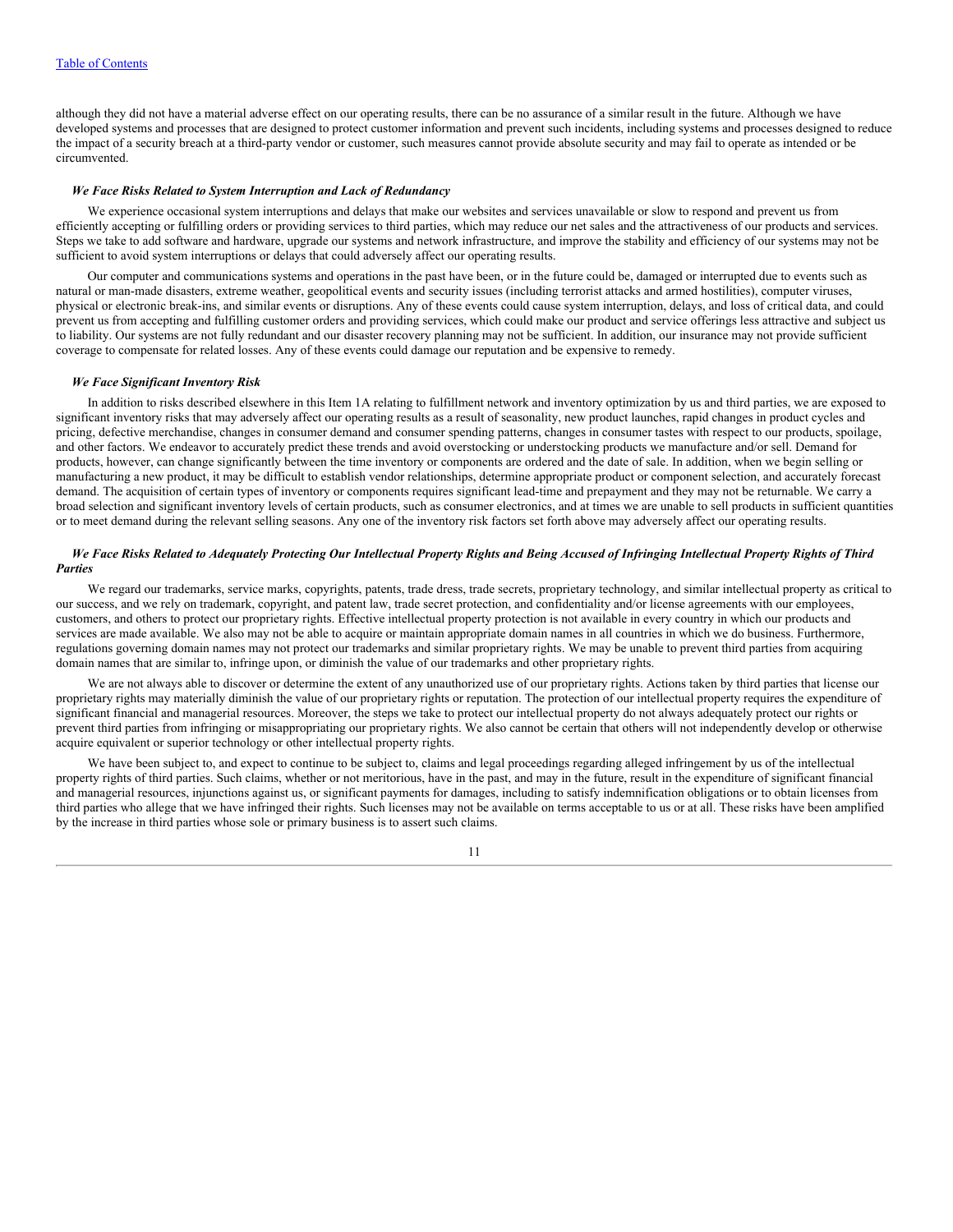Our digital content offerings depend in part on effective digital rights management technology to control access to digital content. Breach or malfunctioning of the digital rights management technology that we use could subject us to claims, and content providers may be unwilling to include their content in our service.

### *We Have a Rapidly Evolving Business Model and Our Stock Price Is Highly Volatile*

We have a rapidly evolving business model. The trading price of our common stock fluctuates significantly in response to, among other risks, the risks described elsewhere in this Item 1A, as well as:

- changes in interest rates;
- conditions or trends in the Internet and the industry segments we operate in;
- quarterly variations in operating results;
- fluctuations in the stock market in general and market prices for Internet-related companies in particular;
- changes in financial estimates by us or decisions to increase or decrease future spending or investment levels;
- changes in financial estimates and recommendations by securities analysts;
- changes in our capital structure, including issuance of additional debt or equity to the public;
- changes in the valuation methodology of, or performance by, other e-commerce or technology companies; and
- transactions in our common stock by major investors and certain analyst reports, news, and speculation.

Volatility in our stock price could adversely affect our business and financing opportunities and force us to increase our cash compensation to employees or grant larger stock awards than we have historically, which could hurt our operating results or reduce the percentage ownership of our existing stockholders, or both.

#### *Government Regulation Is Evolving and Unfavorable Changes Could Harm Our Business*

We are subject to general business regulations and laws, as well as regulations and laws specifically governing the Internet, physical, e-commerce, and omnichannel retail, digital content, web services, electronic devices, artificial intelligence technologies and services, and other products and services that we offer or sell. These regulations and laws cover taxation, privacy, data protection, pricing, content, copyrights, distribution, transportation, mobile communications, electronic device certification, electronic waste, energy consumption, environmental regulation, electronic contracts and other communications, competition, consumer protection, employment, trade and protectionist measures, web services, the provision of online payment services, registration, licensing, and information reporting requirements, unencumbered Internet access to our services or access to our facilities, the design and operation of websites, health, safety, and sanitation standards, the characteristics, legality, and quality of products and services, product labeling, the commercial operation of unmanned aircraft systems, and other matters. It is not clear how existing laws governing issues such as property ownership, libel, data protection, and personal privacy apply to aspects of our operations such as the Internet, e-commerce, digital content, web services, electronic devices, and artificial intelligence technologies and services. A large number of jurisdictions regulate our operations, and the extent, nature, and scope of such regulations is evolving and expanding as the scope of our businesses expand. We are regularly subject to formal and informal reviews and investigations by governments and regulatory authorities under existing laws, regulations, or interpretations or pursuing new and novel approaches to regulate our operations. For example, the European Commission announced that it has opened an investigation to assess whether aspects of our operations with marketplace sellers violate EU competition rules. Unfavorable regulations, laws, decisions, or interpretations by government or regulatory authorities applying those laws and regulations, or inquiries, investigations, or enforcement actions threatened or initiated by them, could cause us to incur substantial costs, expose us to unanticipated civil and criminal liability or penalties (including substantial monetary fines), diminish the demand for, or availability of, our products and services, increase our cost of doing business, require us to change our business practices in a manner materially adverse to our business, damage our reputation, impede our growth, or otherwise have a material effect on our operations.

### Claims, Litigation, Government Investigations, and Other Proceedings May Adversely Affect Our Business and Results of Operations

As an innovative company offering a wide range of consumer and business products and services around the world, we are regularly subject to actual and threatened claims, litigation, reviews, investigations, and other proceedings, including proceedings by governments and regulatory authorities, involving a wide range of issues, including patent and other intellectual property matters, taxes, labor and employment, competition and antitrust, privacy and data protection, consumer protection, commercial disputes, goods and services offered by us and by third parties, and other matters. The number and scale of these proceedings have increased over time as our businesses have expanded in scope and geographic reach and our products, services, and operations have become more complex and available to, and used by, more people. Any of these types of

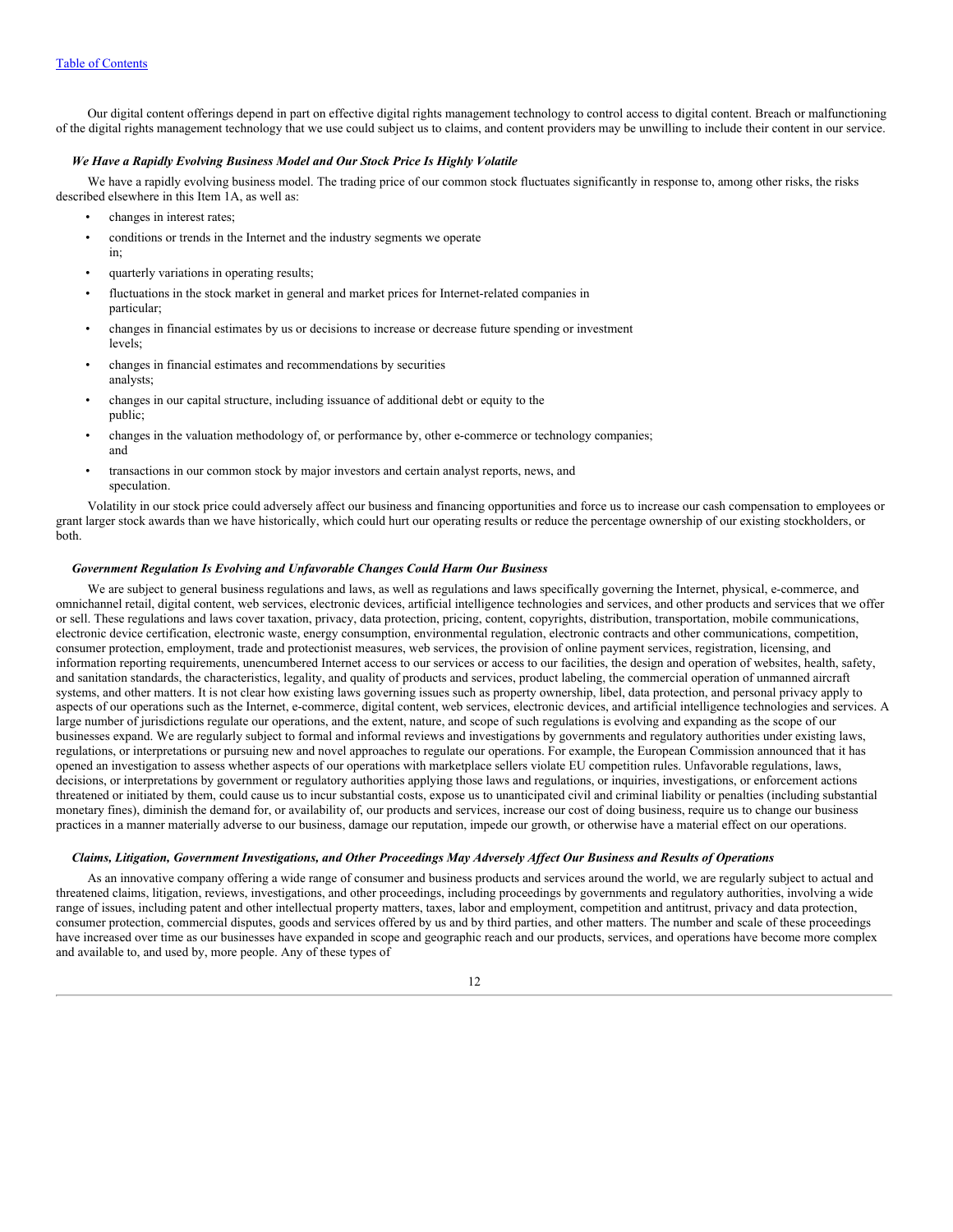proceedings can have an adverse effect on us because of legal costs, disruption of our operations, diversion of management resources, negative publicity, and other factors. The outcomes of these matters are inherently unpredictable and subject to significant uncertainties. Determining legal reserves or possible losses from such matters involves judgment and may not reflect the full range of uncertainties and unpredictable outcomes. Until the final resolution of such matters, we may be exposed to losses in excess of the amount recorded, and such amounts could be material. Should any of our estimates and assumptions change or prove to have been incorrect, it could have a material effect on our business, consolidated financial position, results of operations, or cash flows. In addition, it is possible that a resolution of one or more such proceedings, including as a result of a settlement, could involve licenses, sanctions, consent decrees, or orders requiring us to make substantial future payments, preventing us from offering certain products or services, requiring us to change our business practices in a manner materially adverse to our business, requiring development of non-infringing or otherwise altered products or technologies, damaging our reputation, or otherwise having a material effect on our operations.

### *We Face Additional Tax Liabilities and Collection Obligations*

We are subject to a variety of taxes and tax collection obligations in the U.S. (federal and state) and numerous foreign jurisdictions. We may recognize additional tax expense and be subject to additional tax liabilities, including other liabilities for tax collection obligations due to changes in laws, regulations, administrative practices, principles, and interpretations related to tax, including changes to the global tax framework, competition, and other laws and accounting rules in various jurisdictions. Such changes could come about as a result of economic, political, and other conditions. An increasing number of jurisdictions are considering or have adopted laws or administrative practices that impose new tax measures, including revenue-based taxes, targeting online commerce and the remote selling of goods and services. These include new obligations to collect sales, consumption, value added, or other taxes on online marketplaces and remote sellers, or other requirements that may result in liability for third party obligations. For example, the European Union, certain member states, and other countries have proposed or enacted taxes on online advertising and marketplace service revenues. Our results of operations and cash flows could be adversely effected by additional taxes of this nature imposed on us prospectively or retroactively or additional taxes or penalties resulting from the failure to comply with any collection obligations or failure to provide information about our customers, suppliers, and other third parties for tax reporting purposes to various government agencies. In some cases we also may not have sufficient notice to enable us to build systems and adopt processes to properly comply with new reporting or collection obligations by the effective date.

Our tax expense and liabilities are also affected by other factors, such as changes in our business operations, acquisitions, investments, entry into new businesses and geographies, intercompany transactions, the relative amount of our foreign earnings, losses incurred in jurisdictions for which we are not able to realize related tax benefits, the applicability of special tax regimes, changes in foreign currency exchange rates, changes in our stock price, and changes in our deferred tax assets and liabilities and their valuation. Significant judgment is required in evaluating and estimating our tax expense and liabilities. In the ordinary course of our business, there are many transactions and calculations for which the ultimate tax determination is uncertain. For example, the legislation known as the U.S. Tax Cuts and Jobs Act of 2017 (the "U.S. Tax Act") requires complex computations to be performed that were not previously required by U.S. tax law, significant judgments to be made in interpretation of the provisions of the U.S. Tax Act, significant estimates in calculations, and the preparation and analysis of information not previously relevant or regularly produced. The U.S. Treasury Department, the IRS, and other standard-setting bodies will continue to interpret or issue guidance on how provisions of the U.S. Tax Act will be applied or otherwise administered. As future guidance is issued, we may make adjustments to amounts that we have previously recorded that may materially impact our financial statements in the period in which the adjustments are made.

We are also subject to tax controversies in various jurisdictions that can result in tax assessments against us. Developments in an audit, investigation, or other tax controversy can have a material effect on our operating results or cash flows in the period or periods for which that development occurs, as well as for prior and subsequent periods. We regularly assess the likelihood of an adverse outcome resulting from these proceedings to determine the adequacy of our tax accruals. Although we believe our tax estimates are reasonable, the final outcome of audits, investigations, and any other tax controversies could be materially different from our historical tax accruals.

#### *Our Supplier Relationships Subject Us to a Number of Risks*

We have significant suppliers, including content and technology licensors, and in some cases, limited or single-sources of supply, that are important to our sourcing, services, manufacturing, and any related ongoing servicing of merchandise and content. We do not have long-term arrangements with most of our suppliers to guarantee availability of merchandise, content, components, or services, particular payment terms, or the extension of credit limits. Decisions by our current suppliers to stop selling or licensing merchandise, content, components, or services to us on acceptable terms, or delay delivery, including as a result of one or more supplier bankruptcies due to poor economic conditions, as a result of natural disasters, or for other reasons, may result in our being unable to procure alternatives from other suppliers in a timely and efficient manner and on acceptable terms, or at all. In addition, violations by our suppliers or other vendors of applicable laws, regulations, contractual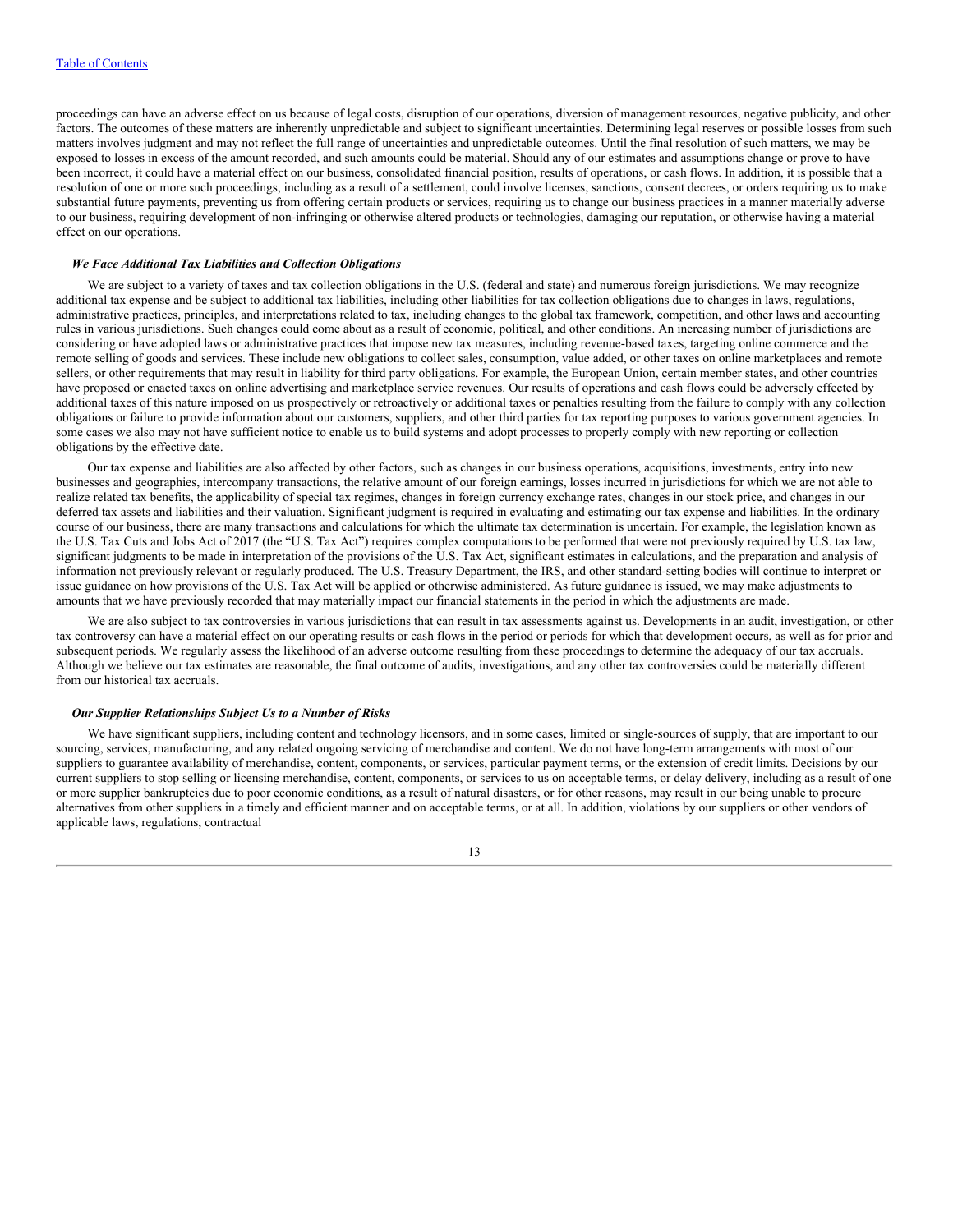terms, intellectual property rights of others, or our Supply Chain Standards, as well as products or practices regarded as unethical, unsafe, or hazardous, could expose us to claims, damage our reputation, limit our growth, and negatively affect our operating results.

### *We Are Subject to Risks Related to Government Contracts and Related Procurement Regulations*

Our contracts with U.S., as well as state, local, and foreign, government entities are subject to various procurement regulations and other requirements relating to their formation, administration, and performance. We are subject to audits and investigations relating to our government contracts, and any violations could result in various civil and criminal penalties and administrative sanctions, including termination of contract, refunding or suspending of payments, forfeiture of profits, payment of fines, and suspension or debarment from future government business. In addition, some of these contracts provide for termination by the government at any time, without cause.

### We Are Subject to Product Liability Claims When People or Property Are Harmed by the Products We Sell or Manufacture

Some of the products we sell or manufacture expose us to product liability or food safety claims relating to personal injury or illness, death, or environmental or property damage, and can require product recalls or other actions. Third parties who sell products using our services and stores increase our exposure to product liability claims, such as when these sellers do not have sufficient protection from such claims. Although we maintain liability insurance, we cannot be certain that our coverage will be adequate for liabilities actually incurred or that insurance will continue to be available to us on economically reasonable terms, or at all. Although we impose contractual terms on sellers that are intended to prohibit sales of certain type of products, we may not be able to detect, enforce, or collect sufficient damages for breaches of such agreements. In addition, some of our agreements with our vendors and sellers do not indemnify us from product liability.

#### *We Are Subject to Payments-Related Risks*

We accept payments using a variety of methods, including credit card, debit card, credit accounts (including promotional financing), gift cards, direct debit from a customer's bank account, consumer invoicing, physical bank check, and payment upon delivery. For existing and future payment options we offer to our customers, we currently are subject to, and may become subject to additional, regulations and compliance requirements (including obligations to implement enhanced authentication processes that could result in significant costs and reduce the ease of use of our payments products), as well as fraud. For certain payment methods, including credit and debit cards, we pay interchange and other fees, which may increase over time and raise our operating costs and lower profitability. We rely on third parties to provide certain Amazon-branded payment methods and payment processing services, including the processing of credit cards, debit cards, electronic checks, and promotional financing. In each case, it could disrupt our business if these companies become unwilling or unable to provide these services to us. We also offer co-branded credit card programs, which could adversely affect our operating results if renewed on less favorable terms or terminated. We are also subject to payment card association operating rules, including data security rules, certification requirements, and rules governing electronic funds transfers, which could change or be reinterpreted to make it difficult or impossible for us to comply. Failure to comply with these rules or requirements, as well as any breach, compromise, or failure to otherwise detect or prevent fraudulent activity involving our data security systems, could result in our being liable for card issuing banks' costs, subject to fines and higher transaction fees, and loss of our ability to accept credit and debit card payments from our customers, process electronic funds transfers, or facilitate other types of online payments, and our business and operating results could be adversely affected.

In addition, we provide regulated services in certain jurisdictions because we enable customers to keep account balances with us and transfer money to third parties, and because we provide services to third parties to facilitate payments on their behalf. Jurisdictions subject us to requirements for licensing, regulatory inspection, bonding and capital maintenance, the use, handling, and segregation of transferred funds, consumer disclosures, maintaining or processing data, and authentication. We are also subject to or voluntarily comply with a number of other laws and regulations relating to payments, money laundering, international money transfers, privacy and information security, and electronic fund transfers. If we were found to be in violation of applicable laws or regulations, we could be subject to additional requirements and civil and criminal penalties, or forced to cease providing certain services.

#### *We Are Impacted by Fraudulent or Unlawful Activities of Sellers*

The law relating to the liability of online service providers is currently unsettled. In addition, governmental agencies have in the past and could in the future require changes in the way this business is conducted. Under our seller programs, we maintain policies and processes designed to prevent sellers from collecting payments, fraudulently or otherwise, when buyers never receive the products they ordered or when the products received are materially different from the sellers' descriptions, and to prevent sellers in our stores or through other stores from selling unlawful, counterfeit, pirated, or stolen goods, selling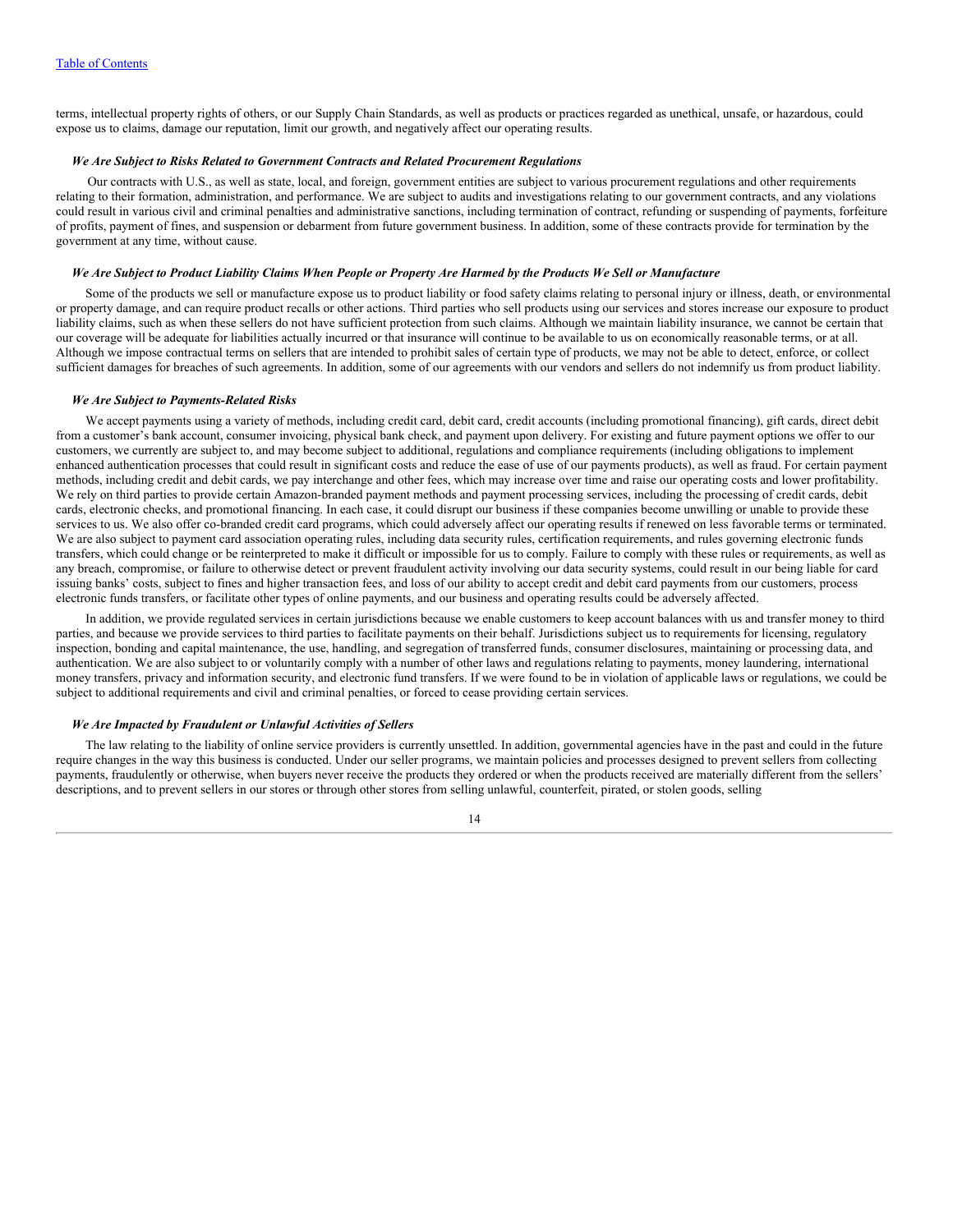<span id="page-14-0"></span>goods in an unlawful or unethical manner, violating the proprietary rights of others, or otherwise violating our policies. When these policies and processes are circumvented or fail to operate sufficiently, it can harm our business or damage our reputation and we could face civil or criminal liability for unlawful activities by our sellers. Under our A2Z Guarantee, we reimburse buyers for payments up to certain limits in these situations, and as our third-party seller sales grow, the cost of this program will increase and could negatively affect our operating results.

**Item 1B.** *Unresolved Staf Comments*

None.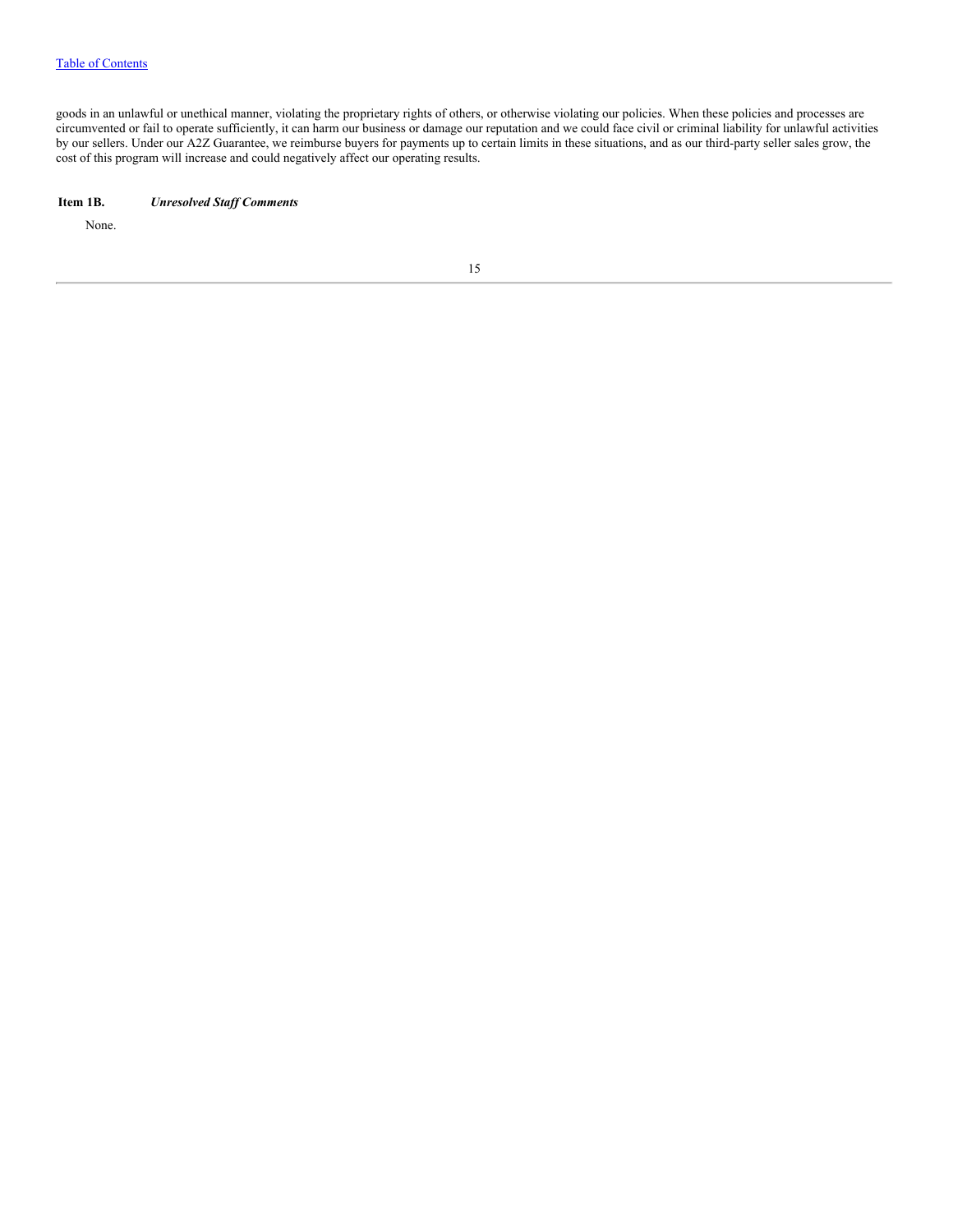### <span id="page-15-0"></span>**Item 2.** *Properties*

As of December 31, 2019, we operated the following facilities (in thousands):

| <b>Description of Use</b>            | <b>Leased Square</b><br>Footage (1) | <b>Owned Square Footage</b> | Location      |
|--------------------------------------|-------------------------------------|-----------------------------|---------------|
| Office space                         | 18,051                              | 4.961                       | North America |
| Office space                         | 15,863                              | 1,831                       | International |
| Physical stores (2)                  | 20,072                              | 662                         | North America |
| Physical stores (2)                  | 169                                 |                             | International |
| Fulfillment, data centers, and other | 187,148                             | 5,591                       | North America |
| Fulfillment, data centers, and other | 76,868                              | 2,570                       | International |
| Total                                | 318,171                             | 15,615                      |               |

(1) For leased properties, represents the total leased space excluding sub-leased

space. (2) This includes 564 North America and 7 International stores as ofDecember 31,

2019.

| Segment       | <b>Leased Square</b><br>Footage (1) | <b>Owned Square Footage</b><br>(1) |
|---------------|-------------------------------------|------------------------------------|
| North America | 199,473                             | 1,983                              |
| International | 74,231                              | 958                                |
| <b>AWS</b>    | 10,553                              | 5,882                              |
| Total         | 284,257                             | 8,823                              |
|               |                                     |                                    |

 $\overline{(1)}$  Segment amounts exclude corporate facilities. Shared facilities are allocated among the segments based on usage and primarily relate to facilities that hold our technology infrastructure. See Item 8 of Part II, "Financial Statements and Supplementary Data — Note 10 — Segment Information."

We own and lease our corporate headquarters in Seattle, Washington and Arlington, Virginia.

### **Item 3.** *Legal Proceedings*

See Item 8 of Part II, "Financial Statements and Supplementary Data — Note 7 — Commitments and Contingencies — Legal Proceedings."

### **Item 4.** *Mine Safety Disclosures*

Not applicable.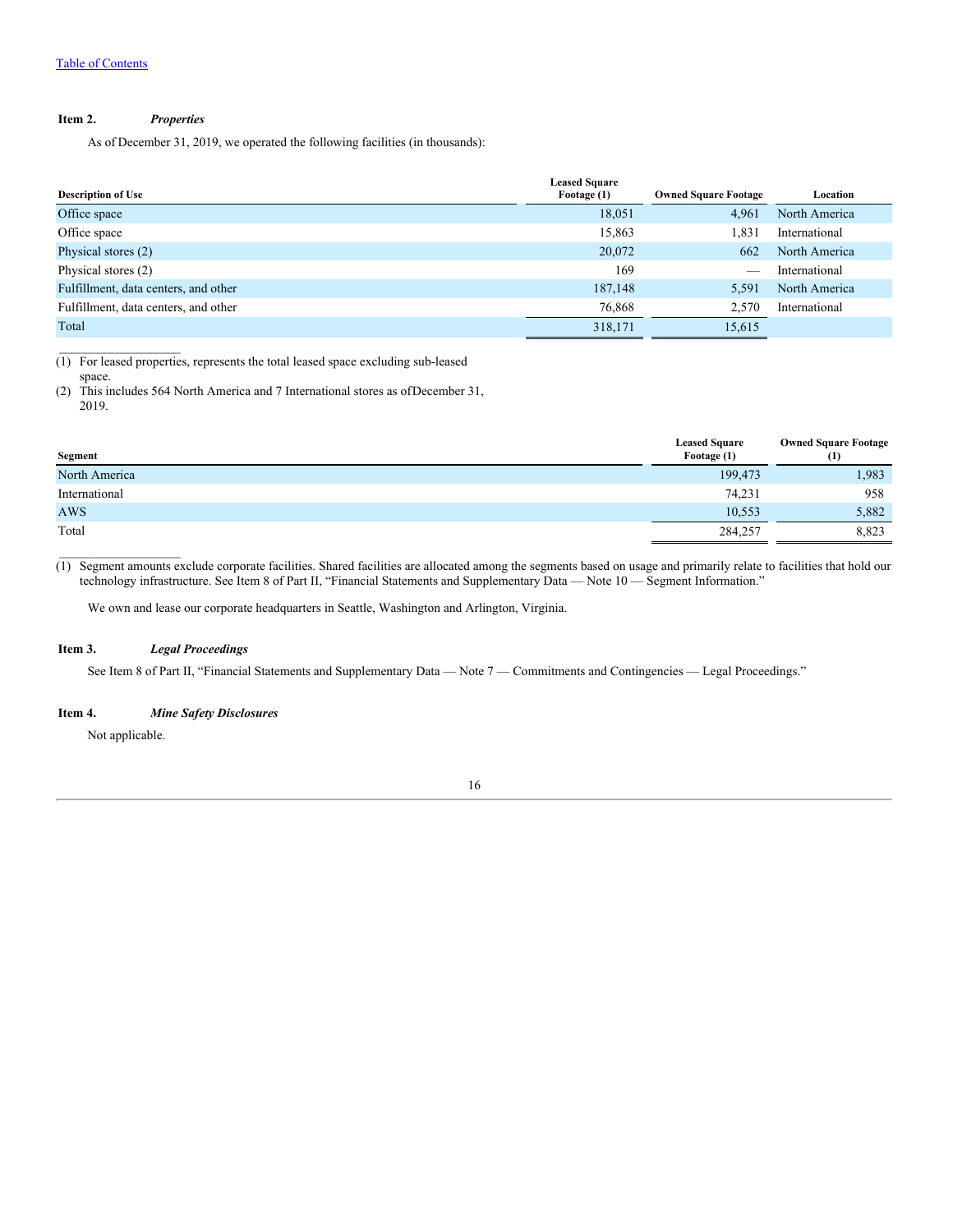### **PART II**

### <span id="page-16-0"></span>Item 5. Market for the Registrant's Common Stock, Related Shareholder Matters, and Issuer Purchases of Equity Securities

### *Market Information*

Our common stock is traded on the Nasdaq Global Select Market under the symbol "AMZN."

### *Holders*

As of January 22, 2020, there were 3,169 shareholders of record of our common stock, although there is a much larger number of beneficial owners.

### *Recent Sales of Unregistered Securities*

None.

### *Issuer Purchases of Equity Securities*

None.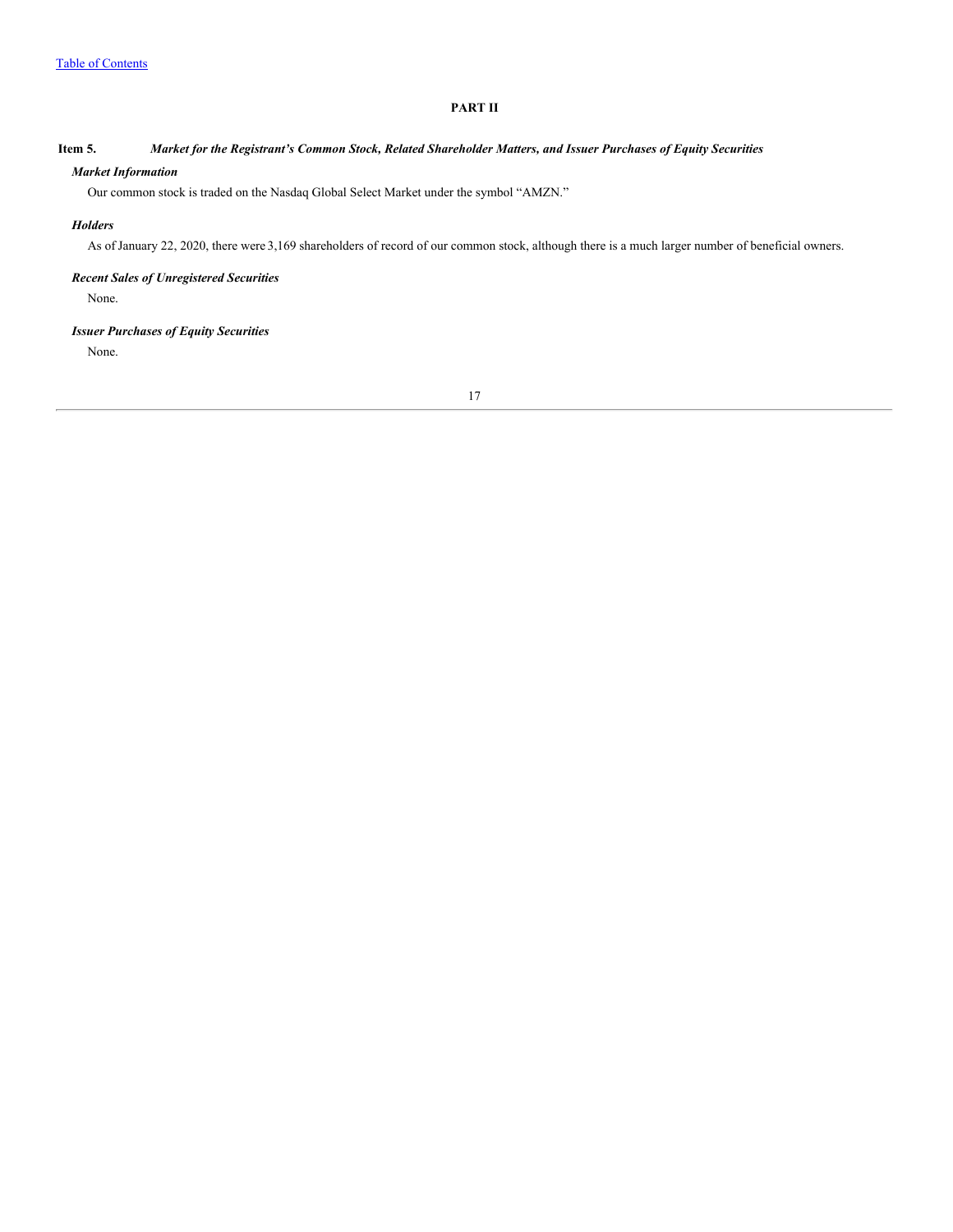### **Item 6.** *Selected Consolidated Financial Data*

The following selected consolidated financial data should be read in conjunction with the consolidated financial statements and the notes thereto in Item 8 of Part II, "Financial Statements and Supplementary Data," and the information contained in Item 7 of Part II, "Management's Discussion and Analysis of Financial Condition and Results of Operations." Historical results are not necessarily indicative of future results.

| Year Ended December 31, |         |               |         |               |         |              |         |                                      |         |
|-------------------------|---------|---------------|---------|---------------|---------|--------------|---------|--------------------------------------|---------|
|                         | 2015    |               | 2016    |               | 2017(1) |              | 2018    |                                      | 2019    |
|                         |         |               |         |               |         |              |         |                                      |         |
|                         |         |               |         |               |         |              |         |                                      |         |
| \$                      | 107,006 | S             | 135,987 | S             | 177,866 | S.           | 232,887 | S                                    | 280,522 |
| \$                      | 2,233   | \$.           | 4,186   | \$.           | 4,106   | <sup>S</sup> | 12,421  | \$                                   | 14,541  |
| \$                      | 596     | S             | 2,371   | S             | 3,033   | S.           | 10,073  | S                                    | 11,588  |
| $\mathbb{S}$            | 1.28    | <sup>\$</sup> | 5.01    | <sup>\$</sup> | 6.32    | -S           | 20.68   | S                                    | 23.46   |
| \$                      | 1.25    | S             | 4.90    | S             | 6.15    | S            | 20.14   | S                                    | 23.01   |
|                         |         |               |         |               |         |              |         |                                      |         |
|                         | 467     |               | 474     |               | 480     |              | 487     |                                      | 494     |
|                         | 477     |               | 484     |               | 493     |              | 500     |                                      | 504     |
|                         |         |               |         |               |         |              |         |                                      |         |
| \$                      | 11,909  | \$            | 17,203  | S             | 18,365  | \$           | 30,723  | \$                                   | 38,514  |
|                         |         |               |         |               |         |              |         | (in millions, except per share data) |         |

|                             | December 31, |   |        |    |               |     |         |   |         |
|-----------------------------|--------------|---|--------|----|---------------|-----|---------|---|---------|
|                             | 2015         |   | 2016   |    | 2017          |     | 2018    |   | 2019(4) |
|                             |              |   |        |    | (in millions) |     |         |   |         |
| <b>Balance Sheets:</b>      |              |   |        |    |               |     |         |   |         |
| Total assets                | 64.747       | S | 83.402 | -S | 131,310       | - S | 162,648 | S | 225,248 |
| Total long-term obligations | 17.477       |   | 20,301 |    | 45,718        | S.  | 50,708  |   | 75,376  |

(1) We acquired Whole Foods Market on August 28, 2017. The results of Whole Foods Market have been included in our results of operation from the date of acquisition.

(2) For further discussion of earnings per share, see Item 8 of Part II, "Financial Statements and Supplementary Data — Note 1 — Description of Business and Accounting Policies."

(3) As a result of the adoption of new accounting guidance, we retrospectively adjusted our consolidated statements of cash flows to add restricted cash to cash and cash equivalents, which restated cash provided by operating activities by \$(130) million, \$(69) million, and \$(69) million in 2015, 2016, and 2017. See Item 8 of Part II, "Financial Statements and Supplementary Data — Note 1 — Description of Business and Accounting Policies" for additional information.

(4) As a result of the adoption of new accounting guidance on January 1, 2019, we recognized lease assets and liabilities for operating leases with terms of more than twelve months. Prior period amounts were not adjusted and continue to be reported in accordance with our historic accounting policies. See Item 8 of Part II, "Financial Statements and Supplementary Data — Note 1 — Description of Business and Accounting Policies" for additional information.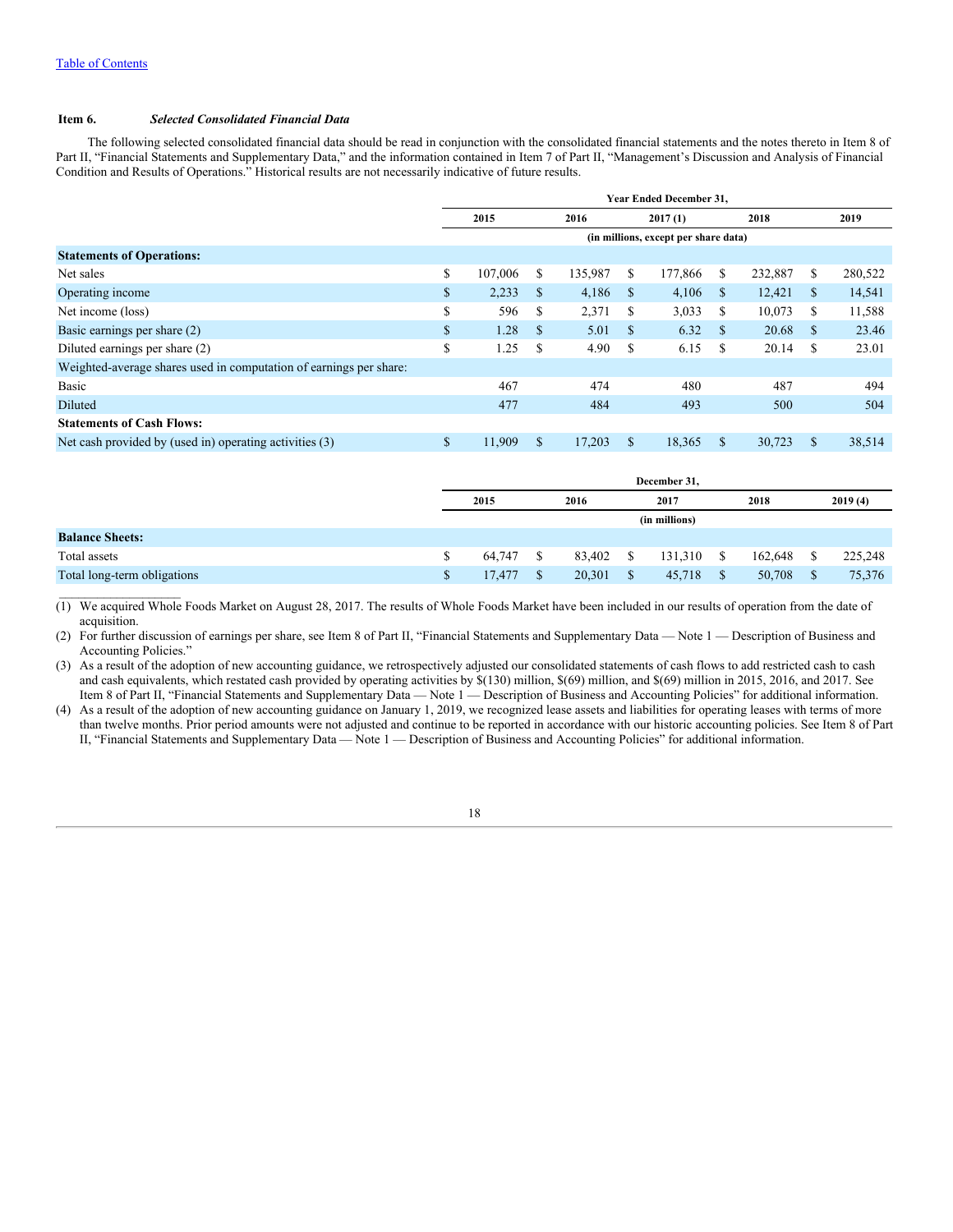### <span id="page-18-0"></span>**Item 7.** *Management's Discussion and Analysis of Financial Condition and Results of Operations*

#### **Forward-Looking Statements**

This Annual Report on Form 10-K includes forward-looking statements within the meaning of the Private Securities Litigation Reform Act of 1995. All statements other than statements of historical fact, including statements regarding guidance, industry prospects, or future results of operations or financial position, made in this Annual Report on Form 10-K are forward-looking. We use words such as anticipates, believes, expects, future, intends, and similar expressions to identify forward-looking statements. Forward-looking statements reflect management's current expectations and are inherently uncertain. Actual results could differ materially for a variety of reasons, including, among others, fluctuations in foreign exchange rates, changes in global economic conditions and customer spending, world events, the rate of growth of the Internet, online commerce, and cloud services, the amount that Amazon.com invests in new business opportunities and the timing of those investments, the mix of products and services sold to customers, the mix of net sales derived from products as compared with services, the extent to which we owe income or other taxes, competition, management of growth, potential fluctuations in operating results, international growth and expansion, the outcomes of claims, litigation, government investigations, and other proceedings, fulfillment, sortation, delivery, and data center optimization, risks of inventory management, seasonality, the degree to which we enter into, maintain, and develop commercial agreements, proposed and completed acquisitions and strategic transactions, payments risks, and risks of fulfillment throughput and productivity. In addition, the global economic climate amplifies many of these risks. These risks and uncertainties, as well as other risks and uncertainties that could cause our actual results to differ significantly from management's expectations, are described in greater detail in Item 1A of Part I, "Risk Factors."

#### **Overview**

Our primary source of revenue is the sale of a wide range of products and services to customers. The products offered through our stores include merchandise and content we have purchased for resale and products offered by third-party sellers, and we also manufacture and sell electronic devices and produce media content. Generally, we recognize gross revenue from items we sell from our inventory as product sales and recognize our net share of revenue of items sold by third-party sellers as service sales. We seek to increase unit sales across our stores, through increased product selection, across numerous product categories. We also offer other services such as compute, storage, and database offerings, fulfillment, advertising, publishing, and digital content subscriptions.

Our financial focus is on long-term, sustainable growth in free cash flows. Free cash flows are driven primarily by increasing operating income and efficiently managing working capital<sup>2</sup> and cash capital expenditures, including our decision to purchase or lease property and equipment. Increases in operating income primarily result from increases in sales of products and services and efficiently managing our operating costs, partially offset by investments we make in longer-term strategic initiatives, including capital expenditures focused on improving the customer experience. To increase sales of products and services, we focus on improving all aspects of the customer experience, including lowering prices, improving availability, offering faster delivery and performance times, increasing selection, producing original content, increasing product categories and service offerings, expanding product information, improving ease of use, improving reliability, and earning customer trust.

We seek to reduce our variable costs per unit and work to leverage our fixed costs.Our variable costs include product and content costs, payment processing and related transaction costs, picking, packaging, and preparing orders for shipment, transportation, customer service support, costs necessary to run AWS, and a portion of our marketing costs. Our fixed costs include the costs necessary to build and run our technology infrastructure; to build, enhance, and add features to our online stores, web services, electronic devices, and digital offerings; and to build and optimize our fulfillment and delivery networks and related facilities. Variable costs generally change directly with sales volume, while fixed costs generally are dependent on the timing of capacity needs, geographic expansion, category expansion, and other factors. To decrease our variable costs on a per unit basis and enable us to lower prices for customers, we seek to increase our direct sourcing, increase discounts from suppliers, and reduce defects in our processes. To minimize unnecessary growth in fixed costs, we seek to improve process efficiencies and maintain a lean culture.

<sup>(2)</sup> Working capital consists of accounts receivable, inventory, and accounts payable.



<sup>(1)</sup> See "Results of Operations — Non-GAAP Financial Measures" below for additional information on our non-GAAP free cash flows financial measures.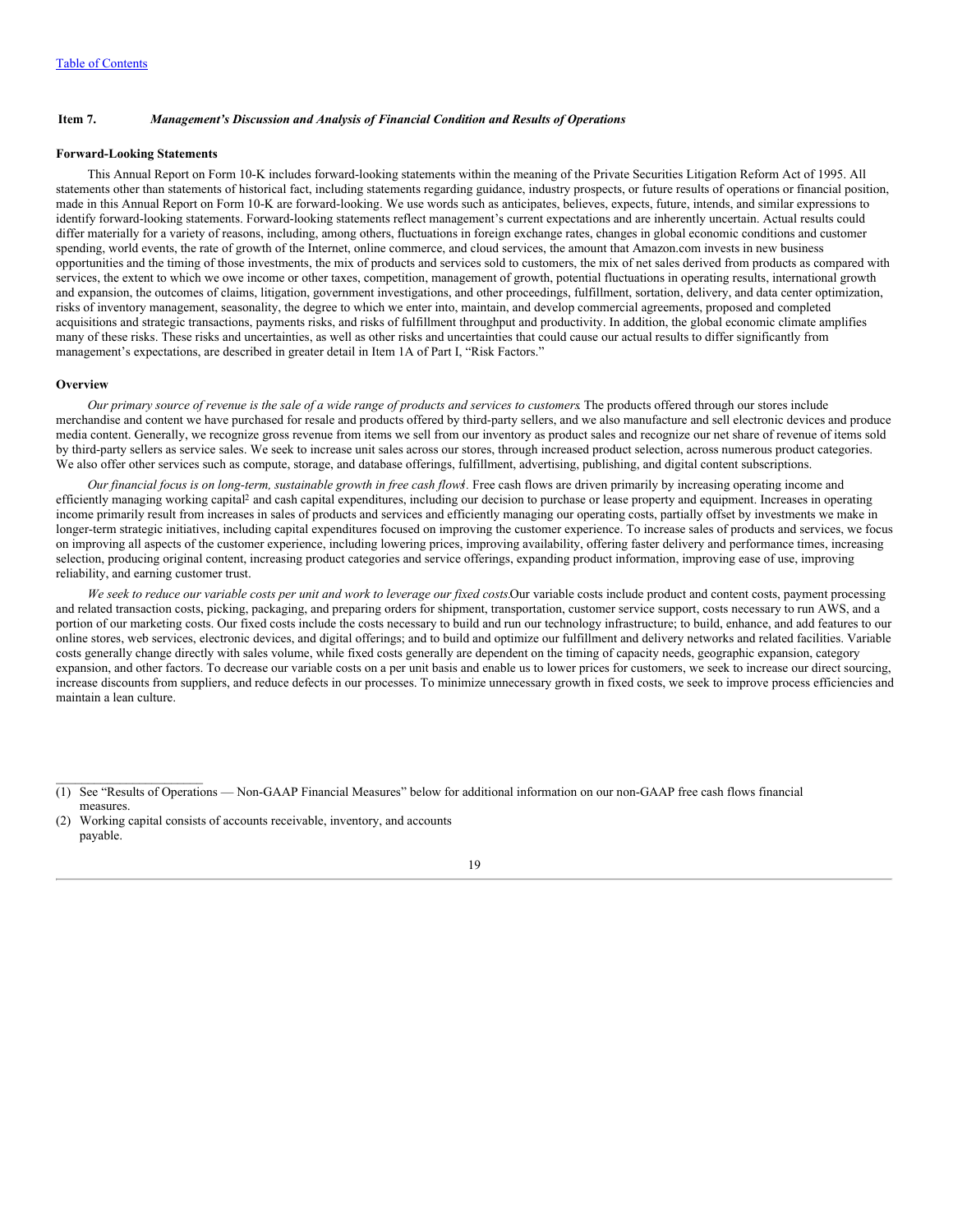$\mathcal{L}_\text{max}$  and  $\mathcal{L}_\text{max}$  and  $\mathcal{L}_\text{max}$ 

Because of our model we are able to turn our inventory quickly and have a cash-generating operating cycle. On average, our high inventory velocity means we generally collect from consumers before our payments to suppliers come due. We expect variability in inventory turnover over time since it is affected by numerous factors, including our product mix, the mix of sales by us and by third-party sellers, our continuing focus on in-stock inventory availability and selection of product offerings, our investment in new geographies and product lines, and the extent to which we choose to utilize third-party fulfillment providers. We also expect some variability in accounts payable days over time since they are affected by several factors, including the mix of product sales, the mix of sales by thirdparty sellers, the mix of suppliers, seasonality, and changes in payment terms over time, including the effect of balancing pricing and timing of payment terms with suppliers.

We expect spending in technology and content will increase over time as we add computer scientists, designers, software and hardware engineers, and merchandising employees. Our technology and content investment and capital spending projects often support a variety of product and service offerings due to geographic expansion and the cross-functionality of our systems and operations. We seek to invest efficiently in several areas of technology and content, including AWS, and expansion of new and existing product categories and service offerings, as well as in technology infrastructure to enhance the customer experience and *improve our process ef iciencies.* We believe that advances in technology, specifically the speed and reduced cost of processing power, the advances of wireless connectivity, and the practical applications of artificial intelligence and machine learning, will continue to improve the consumer experience on the Internet and increase its ubiquity in people's lives. To best take advantage of these continued advances in technology, we are investing in initiatives to build and deploy innovative and efficient software and electronic devices. We are also investing in AWS, which offers a broad set of global compute, storage, database, and other service offerings to developers and enterprises of all sizes.

We seek to efficiently manage shareholder dilution while maintaining the flexibility to issue shares for strategic purposes, such as financings, acquisitions, *and aligning employee compensation with shareholders' interests.* We utilize restricted stock units as our primary vehicle for equity compensation because we believe this compensation model aligns the long-term interests of our shareholders and employees. In measuring shareholder dilution, we include all vested and unvested stock awards outstanding, without regard to estimated forfeitures. Total shares outstanding plus outstanding stock awards were 507 million and 512 million as of December 31, 2018 and 2019.

Our financial reporting currency is the U.S. Dollar and changes in foreign exchange rates significantly affect our reported results and consolidated trends For example, if the U.S. Dollar weakens year-over-year relative to currencies in our international locations, our consolidated net sales and operating expenses will be higher than if currencies had remained constant. Likewise, if the U.S. Dollar strengthens year-over-year relative to currencies in our international locations, our consolidated net sales and operating expenses will be lower than if currencies had remained constant. We believe that our increasing diversification beyond the U.S. economy through our growing international businesses benefits our shareholders over the long-term. We also believe it is useful to evaluate our operating results and growth rates before and after the effect of currency changes.

In addition, the remeasurement of our intercompany balances can result in significant gains and losses associated with the effect of movements in foreign currency exchange rates. Currency volatilities may continue, which may significantly impact (either positively or negatively) our reported results and consolidated trends and comparisons.

For additional information about each line item addressed above, refer to Item 8 of Part II, "Financial Statements and Supplementary Data — Note 1 — Description of Business and Accounting Policies."

Our Annual Report on Form 10-K for the year endedDecember 31, 2018 includes a discussion and analysis of our financial condition and results of operations for the year ended December 31, 2017 in Item 7 of Part II, "Management's Discussion and Analysis of Financial Condition and Results of Operations."

<sup>(3)</sup> The operating cycle is the number of days of sales in inventory plus the number of days of sales in accounts receivable minus accounts payable days.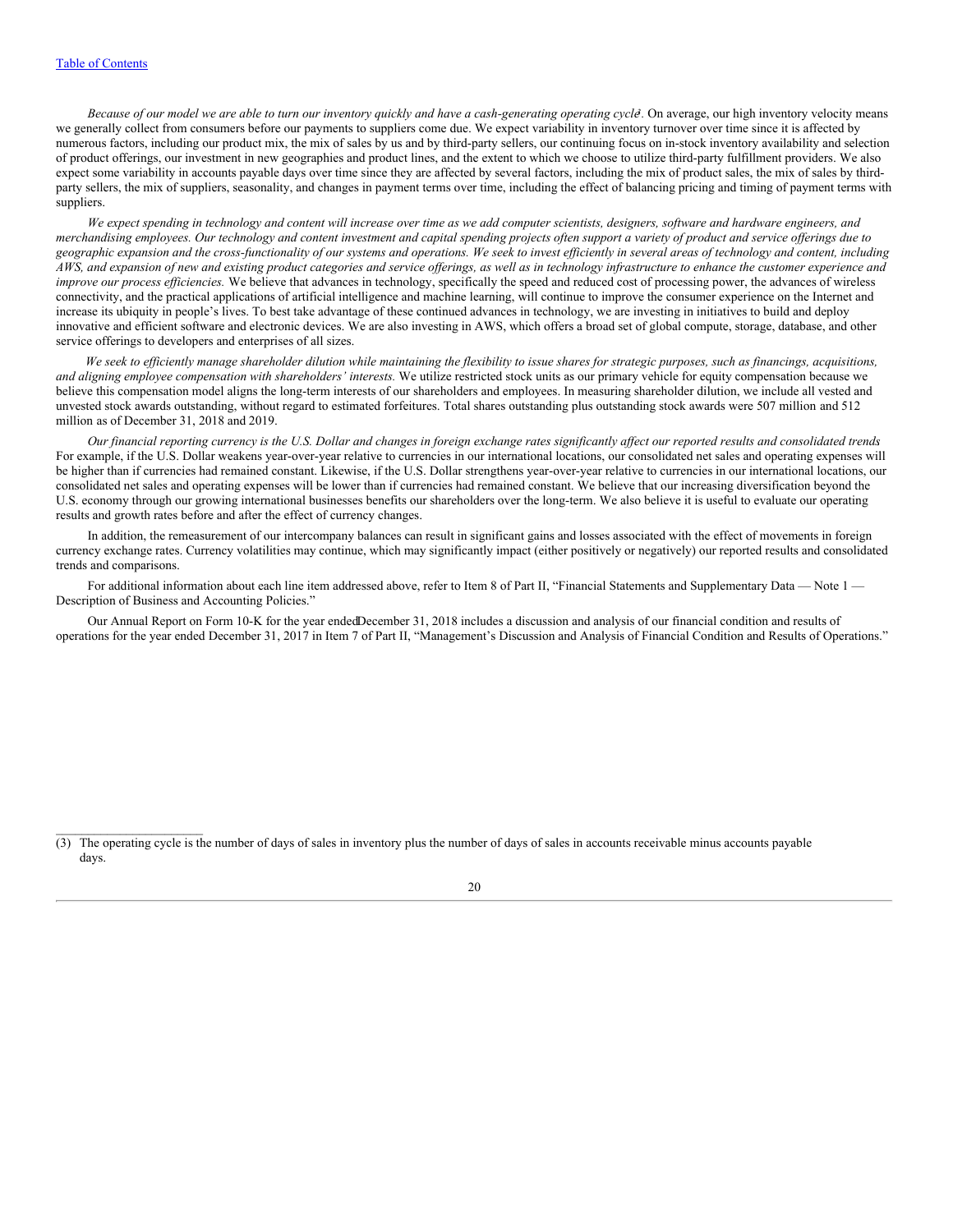### **Critical Accounting Judgments**

The preparation of financial statements in conformity with generally accepted accounting principles of the United States ("GAAP") requires estimates and assumptions that affect the reported amounts of assets and liabilities, revenues and expenses, and related disclosures of contingent liabilities in the consolidated financial statements and accompanying notes. The SEC has defined a company's critical accounting policies as the ones that are most important to the portrayal of the company's financial condition and results of operations, and which require the company to make its most difficult and subjective judgments, often as a result of the need to make estimates of matters that are inherently uncertain. Based on this definition, we have identified the critical accounting policies and judgments addressed below. We also have other key accounting policies, which involve the use of estimates, judgments, and assumptions that are significant to understanding our results. For additional information, see Item 8 of Part II, "Financial Statements and Supplementary Data — Note 1 — Description of Business and Accounting Policies." Although we believe that our estimates, assumptions, and judgments are reasonable, they are based upon information presently available. Actual results may differ significantly from these estimates under different assumptions, judgments, or conditions.

#### *Inventories*

Inventories, consisting of products available for sale, are primarily accounted for using the first-in first-out method, and are valued at the lower of cost and net realizable value. This valuation requires us to make judgments, based on currently available information, about the likely method of disposition, such as through sales to individual customers, returns to product vendors, or liquidations, and expected recoverable values of each disposition category. These assumptions about future disposition of inventory are inherently uncertain and changes in our estimates and assumptions may cause us to realize material write-downs in the future. As a measure of sensitivity, for every 1% of additional inventory valuation allowance as of December 31, 2019, we would have recorded an additional cost of sales of approximately \$230 million.

In addition, we enter into supplier commitments for certain electronic device components and certain products. These commitments are based on forecasted customer demand. If we reduce these commitments, we may incur additional costs.

#### *Income Taxes*

We are subject to income taxes in the U.S. (federal and state) and numerous foreign jurisdictions. Tax laws, regulations, administrative practices, principles, and interpretations in various jurisdictions may be subject to significant change, with or without notice, due to economic, political, and other conditions, and significant judgment is required in evaluating and estimating our provision and accruals for these taxes. There are many transactions that occur during the ordinary course of business for which the ultimate tax determination is uncertain. Our effective tax rates could be affected by numerous factors, such as changes in our business operations, acquisitions, investments, entry into new businesses and geographies, intercompany transactions, the relative amount of our foreign earnings, including earnings being lower than anticipated in jurisdictions where we have lower statutory rates and higher than anticipated in jurisdictions where we have higher statutory rates, losses incurred in jurisdictions for which we are not able to realize related tax benefits, the applicability of special tax regimes, changes in foreign currency exchange rates, changes in our stock price, changes in our deferred tax assets and liabilities and their valuation, changes in the laws, regulations, administrative practices, principles, and interpretations related to tax, including changes to the global tax framework, competition, and other laws and accounting rules in various jurisdictions. In addition, a number of countries are actively pursuing changes to their tax laws applicable to corporate multinationals, such as the U.S. tax reform legislation commonly known as the U.S. Tax Cuts and Jobs Act of 2017 (the "U.S. Tax Act"). Finally, foreign governments may enact tax laws in response to the U.S. Tax Act that could result in further changes to global taxation and materially affect our financial position and results of operations.

The U.S. Tax Act significantly changed how the U.S. taxes corporations. The U.S. Tax Act requires complex computations to be performed that were not previously required by U.S. tax law, significant judgments to be made in interpretation of the provisions of the U.S. Tax Act, significant estimates in calculations, and the preparation and analysis of information not previously relevant or regularly produced. The U.S. Treasury Department, the IRS, and other standard-setting bodies will continue to interpret or issue guidance on how provisions of the U.S. Tax Act will be applied or otherwise administered. As future guidance is issued, we may make adjustments to amounts that we have previously recorded that may materially impact our provision for income taxes in the period in which the adjustments are made.

We are also currently subject to tax controversies in various jurisdictions, and these jurisdictions may assess additional income tax liabilities against us. Developments in an audit, investigation, or other tax controversy could have a material effect on our operating results or cash flows in the period or periods for which that development occurs, as well as for prior and subsequent periods. We regularly assess the likelihood of an adverse outcome resulting from these proceedings to determine the adequacy of our tax accruals. Although we believe our tax estimates are reasonable, the final outcome of audits, investigations, and any other tax controversies could be materially different from our historical income tax provisions and accruals.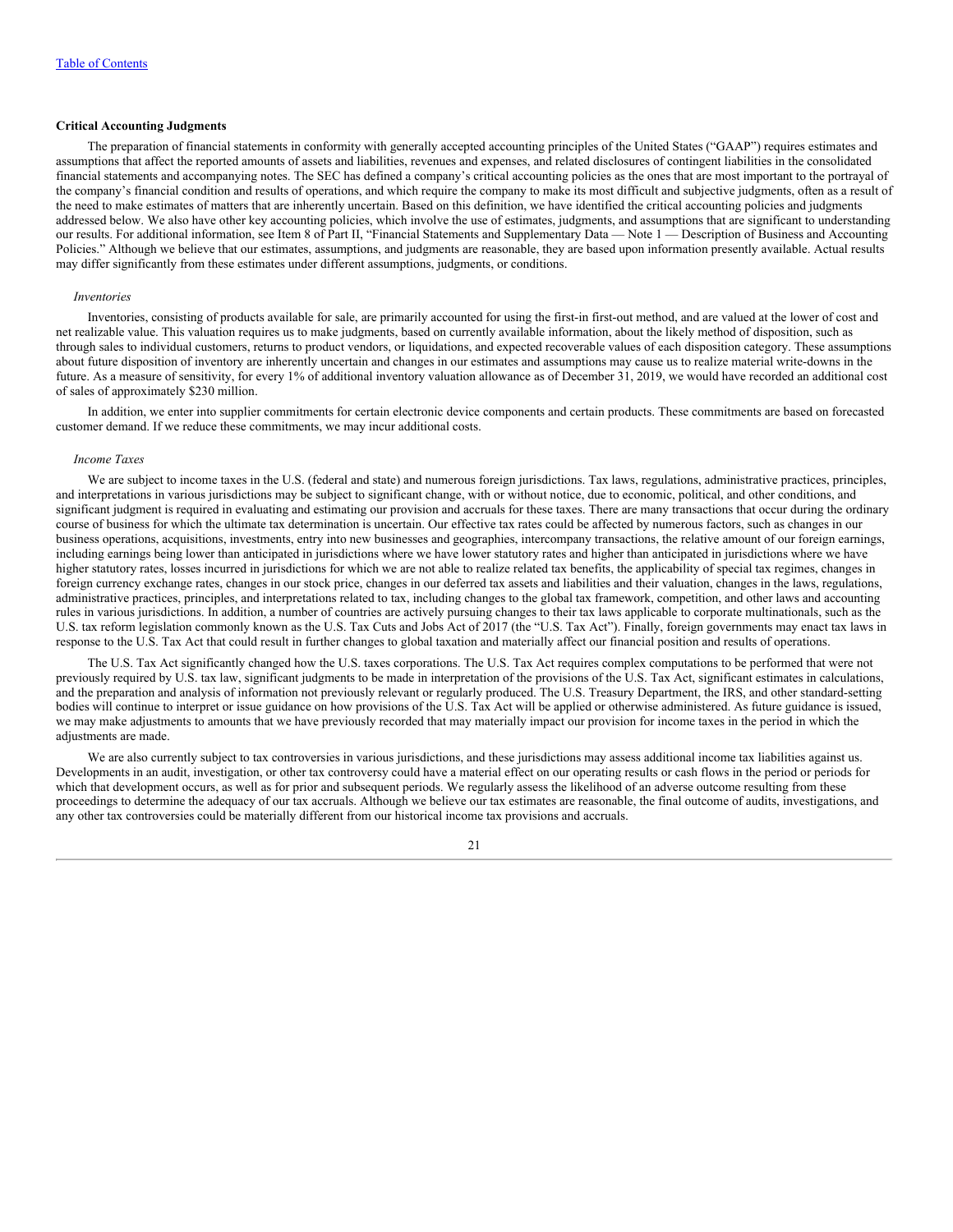#### *Recent Accounting Pronouncements*

See Item 8 of Part II, "Financial Statements and Supplementary Data — Note 1 — Description of Business and Accounting Policies."

#### **Liquidity and Capital Resources**

Cash flow information, which reflects retrospective adjustments to our consolidated statements of cash flows as described in Item 8 of Part II, "Financial Statements and Supplementary Data — Note 1 — Description of Business and Accounting Policies," is as follows (in millions):

|                             |   | Year Ended December 31, |   |           |
|-----------------------------|---|-------------------------|---|-----------|
|                             |   | 2018                    |   | 2019      |
| Cash provided by (used in): |   |                         |   |           |
| Operating activities        | S | 30,723                  | S | 38,514    |
| Investing activities        |   | (12,369)                |   | (24, 281) |
| Financing activities        |   | (7,686)                 |   | (10,066)  |

Our principal sources of liquidity are cash flows generated from operations and our cash, cash equivalents, and marketable securities balances, which, at fair value, were \$41.3 billion and \$55.0 billion as of December 31, 2018 and 2019. Amounts held in foreign currencies were\$13.8 billion and \$15.3 billion as of December 31, 2018 and 2019, and were primarily Euros, British Pounds, and Japanese Yen.

Cash provided by (used in) operating activities was \$30.7 billion and \$38.5 billion in 2018 and 2019. Our operating cash flows result primarily from cash received from our consumer, seller, developer, enterprise, and content creator customers, and advertisers, offset by cash payments we make for products and services, employee compensation, payment processing and related transaction costs, operating leases, and interest payments on our long-term obligations. Cash received from our customers and other activities generally corresponds to our net sales. Because consumers primarily use credit cards to buy from us, our receivables from consumers settle quickly. The increase in operating cash flow in 2019, compared to the prior year, is primarily due to the increase in net income, excluding non-cash charges such as depreciation, amortization, and stock-based compensation. Cash provided by (used in) operating activities is also subject to changes in working capital. Working capital at any specific point in time is subject to many variables, including seasonality, inventory management and category expansion, the timing of cash receipts and payments, vendor payment terms, and fluctuations in foreign exchange rates.

Cash provided by (used in)investing activities corresponds with cash capital expenditures, including leasehold improvements, incentives received from property and equipment vendors, proceeds from asset sales, cash outlays for acquisitions, investments in other companies and intellectual property rights, and purchases, sales, and maturities of marketable securities. Cash provided by (used in) investing activities was  $(12.4)$  billion and  $(24.3)$  billion in 2018 and 2019, with the variability caused primarily by our decision to purchase or lease property and equipment and purchases, maturities, and sales of marketable securities. Cash capital expenditures were \$11.3 billion, and \$12.7 billion in 2018 and 2019, which primarily reflect additional capacity to support our fulfillment operations and additional investments in support of continued business growth in technology infrastructure (the majority of which is to support AWS). We made cash payments, net of acquired cash, related to acquisition and other investment activity of \$2.2 billion and \$2.5 billion in 2018 and 2019.

Cash provided by (used in)financing activities was \$(7.7) billion and \$(10.1) billion in 2018 and 2019. Cash outflows from financing activities result from principal repayments of finance leases and financing obligations and repayments of long-term debt and other, and were \$8.5 billion and \$12.3 billion in 2018 and 2019. Property and equipment acquired under finance leases was \$10.6 billion and \$13.7 billion in 2018 and 2019, with the increase reflecting investments in support of continued business growth primarily due to investments in technology infrastructure for AWS, which investments we expect to continue over time.

We had no borrowings outstanding under the commercial paper program (the "Commercial Paper Program") or unsecured revolving credit facility (the "Credit Agreement") and \$740 million of borrowings outstanding under our \$740 million secured revolving credit facility (the "Credit Facility") as of December 31, 2019. See Item 8 of Part II, "Financial Statements and Supplementary Data — Note 6 — Debt" for additional information.

In 2018 and 2019, we recorded net tax provisions of\$1.2 billion and \$2.4 billion. Certain foreign subsidiary earnings are subject to U.S. taxation under the U.S. Tax Act, which also repeals U.S. taxation on the subsequent repatriation of those earnings. We intend to invest substantially all of our foreign subsidiary earnings, as well as our capital in our foreign

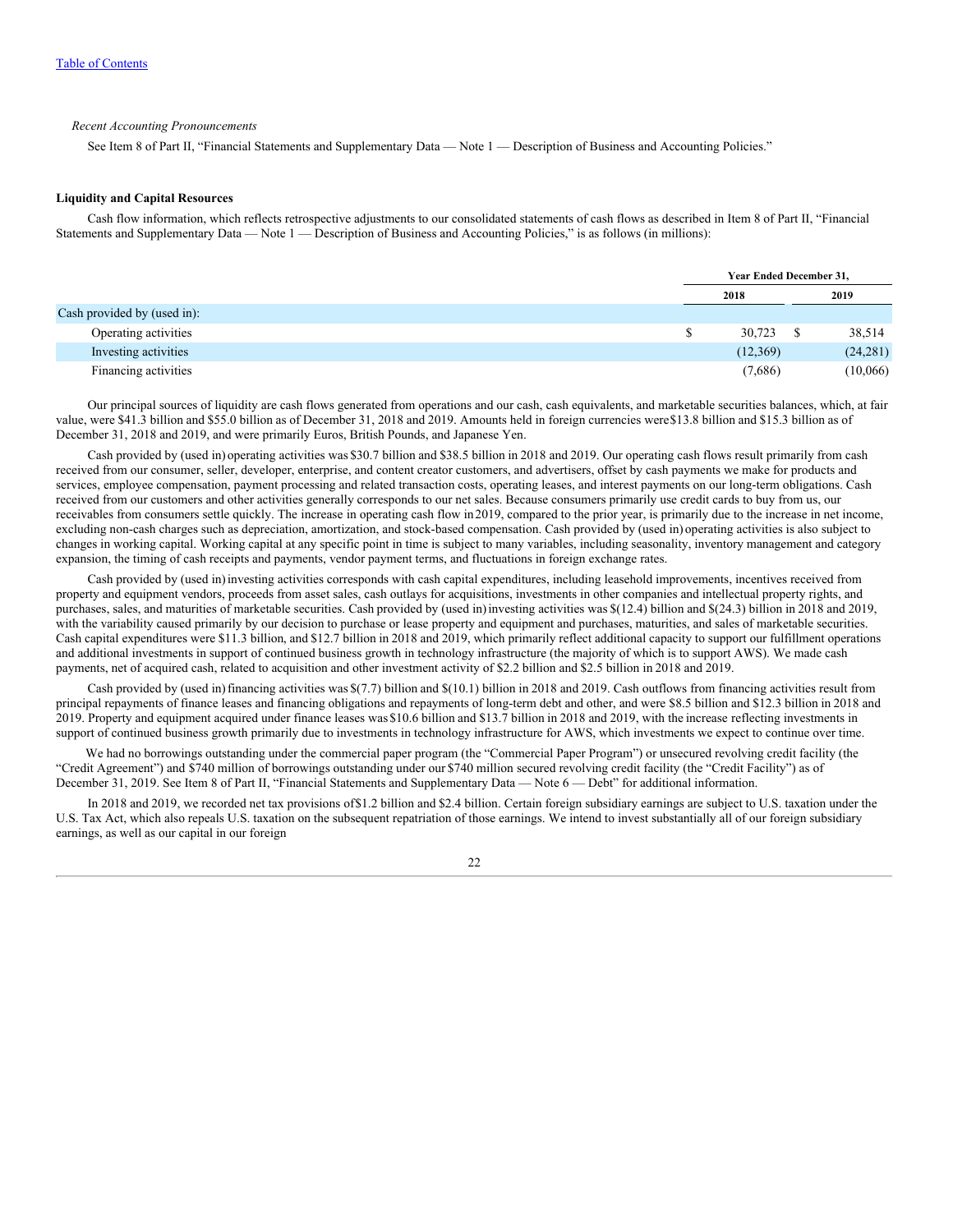subsidiaries, indefinitely outside of the U.S. in those jurisdictions in which we would incur significant, additional costs upon repatriation of such amounts. As of December 31, 2019, cash, cash equivalents, and marketable securities held by foreign subsidiaries was\$13.4 billion.

Tax benefits relating to excess stock-based compensation deductions and accelerated depreciation deductions are reducing our U.S. taxable income. The U.S. Tax Act enhanced and extended accelerated depreciation deductions by allowing full expensing of qualified property, primarily equipment, through 2022. Cash taxes paid (net of refunds) were \$1.2 billion and \$881 million for 2018 and 2019. As of December 31, 2019, we had approximately \$1.7 billion of federal tax credits potentially available to offset future tax liabilities. Our federal tax credits are primarily related to the U.S. federal research and development credit. As we utilize our federal tax credits we expect cash paid for taxes to increase. We endeavor to manage our global taxes on a cash basis, rather than on a financial reporting basis. In connection with the European Commission's October 2017 decision against us on state aid, Luxembourg tax authorities computed an initial recovery amount, consistent with the European Commission's decision, of approximately €250 million, that we deposited into escrow in March 2018, subject to adjustment pending conclusion of all appeals.

Our liquidity is also affected by restricted cash balances that are pledged as collateral for real estate leases, amounts due to third-party sellers in certain jurisdictions, debt, and standby and trade letters of credit. To the extent we process payments for third-party sellers or offer certain types of stored value to our customers, some jurisdictions may restrict our use of those funds. These restrictions would result in the reclassification of a portion of our cash and cash equivalents from "Cash and cash equivalents" to restricted cash, which is classified within "Accounts receivable, net and other" and "Other assets" on our consolidated balance sheets. As of December 31, 2018 and 2019, restricted cash, cash equivalents, and marketable securities were\$426 million and \$321 million. See Item 8 of Part II, "Financial Statements and Supplementary Data — Note 7 — Commitments and Contingencies" for additional discussion of our principal contractual commitments, as well as our pledged assets. Additionally, purchase obligations and open purchase orders, consisting of inventory and significant noninventory commitments, were \$15.7 billion as of December 31, 2019. These purchase obligations and open purchase orders are generally cancellable in full or in part through the contractual provisions.

We believe that cash flows generated from operations and our cash, cash equivalents, and marketable securities balances, as well as our borrowing arrangements, will be sufficient to meet our anticipated operating cash needs for at least the next twelve months. However, any projections of future cash needs and cash flows are subject to substantial uncertainty. See Item 1A of Part I, "Risk Factors." We continually evaluate opportunities to sell additional equity or debt securities, obtain credit facilities, obtain finance and operating lease arrangements, enter into financing obligations, repurchase common stock, pay dividends, or repurchase, refinance, or otherwise restructure our debt for strategic reasons or to further strengthen our financial position.

The sale of additional equity or convertible debt securities would likely be dilutive to our shareholders. In addition, we will, from time to time, consider the acquisition of, or investment in, complementary businesses, products, services, capital infrastructure, and technologies, which might affect our liquidity requirements or cause us to secure additional financing, or issue additional equity or debt securities. There can be no assurance that additional credit lines or financing instruments will be available in amounts or on terms acceptable to us, if at all.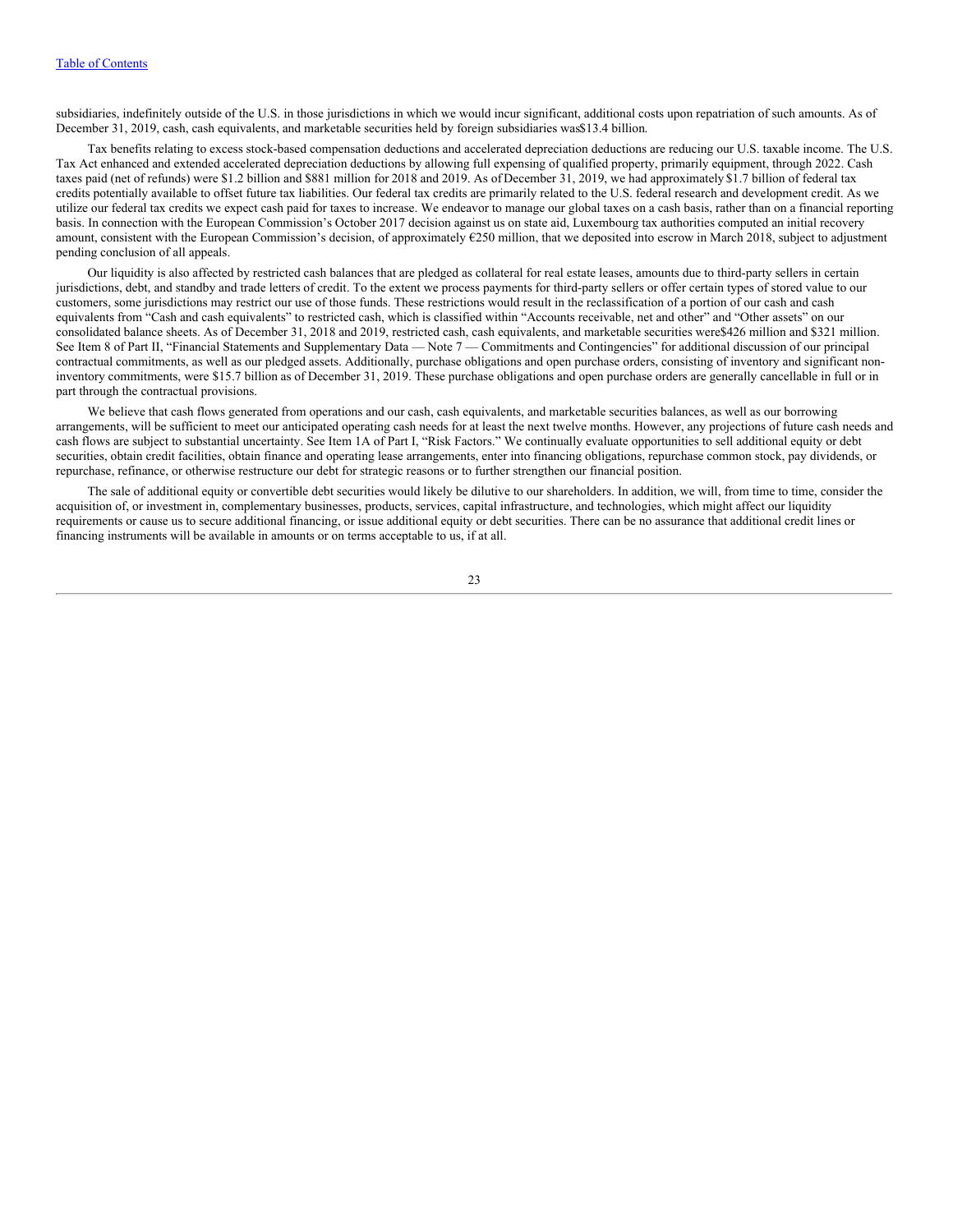### **Results of Operations**

We have organized our operations into three segments: North America, International, and AWS. These segments reflect the way the Company evaluates its business performance and manages its operations. See Item 8 of Part II, "Financial Statements and Supplementary Data — Note 10 — Segment Information."

### *Net Sales*

Net sales include product and service sales. Product sales represent revenue from the sale of products and related shipping fees and digital media content where we record revenue gross. Service sales primarily represent third-party seller fees, which includes commissions and any related fulfillment and shipping fees, AWS sales, Amazon Prime membership fees, advertising services, and certain digital content subscriptions. Net sales information is as follows (in millions):

| 2018<br>2019<br>Net Sales:<br>\$<br>North America<br>141,366<br>\$<br>International<br>65,866<br>AWS<br>25,655<br>Consolidated<br>232,887<br>$\mathbb{S}$<br>\$.<br>Year-over-year Percentage Growth:<br>North America<br>33%<br>International<br>21<br><b>AWS</b><br>47<br>Consolidated<br>31<br>Year-over-year Percentage Growth, excluding the effect of foreign exchange rates:<br>North America<br>33%<br>International<br>19<br>AWS<br>47<br>Consolidated<br>30<br>Net sales mix:<br>61%<br>North America<br>International<br>28<br>27<br><b>AWS</b><br>11<br>Consolidated<br>100% |  | Year Ended December 31, |  |         |  |  |
|------------------------------------------------------------------------------------------------------------------------------------------------------------------------------------------------------------------------------------------------------------------------------------------------------------------------------------------------------------------------------------------------------------------------------------------------------------------------------------------------------------------------------------------------------------------------------------------|--|-------------------------|--|---------|--|--|
|                                                                                                                                                                                                                                                                                                                                                                                                                                                                                                                                                                                          |  |                         |  |         |  |  |
|                                                                                                                                                                                                                                                                                                                                                                                                                                                                                                                                                                                          |  |                         |  |         |  |  |
|                                                                                                                                                                                                                                                                                                                                                                                                                                                                                                                                                                                          |  |                         |  | 170,773 |  |  |
|                                                                                                                                                                                                                                                                                                                                                                                                                                                                                                                                                                                          |  |                         |  | 74,723  |  |  |
|                                                                                                                                                                                                                                                                                                                                                                                                                                                                                                                                                                                          |  |                         |  | 35,026  |  |  |
|                                                                                                                                                                                                                                                                                                                                                                                                                                                                                                                                                                                          |  |                         |  | 280,522 |  |  |
|                                                                                                                                                                                                                                                                                                                                                                                                                                                                                                                                                                                          |  |                         |  |         |  |  |
|                                                                                                                                                                                                                                                                                                                                                                                                                                                                                                                                                                                          |  |                         |  | 21%     |  |  |
|                                                                                                                                                                                                                                                                                                                                                                                                                                                                                                                                                                                          |  |                         |  | 13      |  |  |
|                                                                                                                                                                                                                                                                                                                                                                                                                                                                                                                                                                                          |  |                         |  | 37      |  |  |
|                                                                                                                                                                                                                                                                                                                                                                                                                                                                                                                                                                                          |  |                         |  | 20      |  |  |
|                                                                                                                                                                                                                                                                                                                                                                                                                                                                                                                                                                                          |  |                         |  |         |  |  |
|                                                                                                                                                                                                                                                                                                                                                                                                                                                                                                                                                                                          |  |                         |  | 21%     |  |  |
|                                                                                                                                                                                                                                                                                                                                                                                                                                                                                                                                                                                          |  |                         |  | 17      |  |  |
|                                                                                                                                                                                                                                                                                                                                                                                                                                                                                                                                                                                          |  |                         |  | 37      |  |  |
|                                                                                                                                                                                                                                                                                                                                                                                                                                                                                                                                                                                          |  |                         |  | 22      |  |  |
|                                                                                                                                                                                                                                                                                                                                                                                                                                                                                                                                                                                          |  |                         |  |         |  |  |
|                                                                                                                                                                                                                                                                                                                                                                                                                                                                                                                                                                                          |  |                         |  | 61%     |  |  |
|                                                                                                                                                                                                                                                                                                                                                                                                                                                                                                                                                                                          |  |                         |  |         |  |  |
|                                                                                                                                                                                                                                                                                                                                                                                                                                                                                                                                                                                          |  |                         |  | 12      |  |  |
|                                                                                                                                                                                                                                                                                                                                                                                                                                                                                                                                                                                          |  |                         |  | 100%    |  |  |

Sales increased 20% in 2019, compared to the prior year. Changes in foreign currency exchange rates impacted net sales by\$1.3 billion and \$(2.6) billion for 2018 and 2019. For a discussion of the effect on sales growth of foreign exchange rates, see "Effect of Foreign Exchange Rates" below.

North America salesincreased 21% in 2019, compared to the prior year. The sales growth primarily reflects increased unit sales, including sales by thirdparty sellers. Increased unit sales were driven largely by our continued efforts to reduce prices for our customers, including from our shipping offers, increased instock inventory availability, and increased selection.

International salesincreased 13% in 2019, compared to the prior year. The sales growth primarily reflects increased unit sales, including sales by third-party sellers. Increased unit sales were driven largely by our continued efforts to reduce prices for our customers, including from our shipping offers, increased in-stock inventory availability, and increased selection. Changes in foreign currency exchange rates impacted International net sales by \$1.3 billion and \$(2.4) billion in 2018 and 2019.

AWS sales increased 37% in 2019, compared to the prior year. The sales growth primarily reflects increased customer usage, partially offset by pricing changes. Pricing changes were driven largely by our continued efforts to reduce prices for our customers.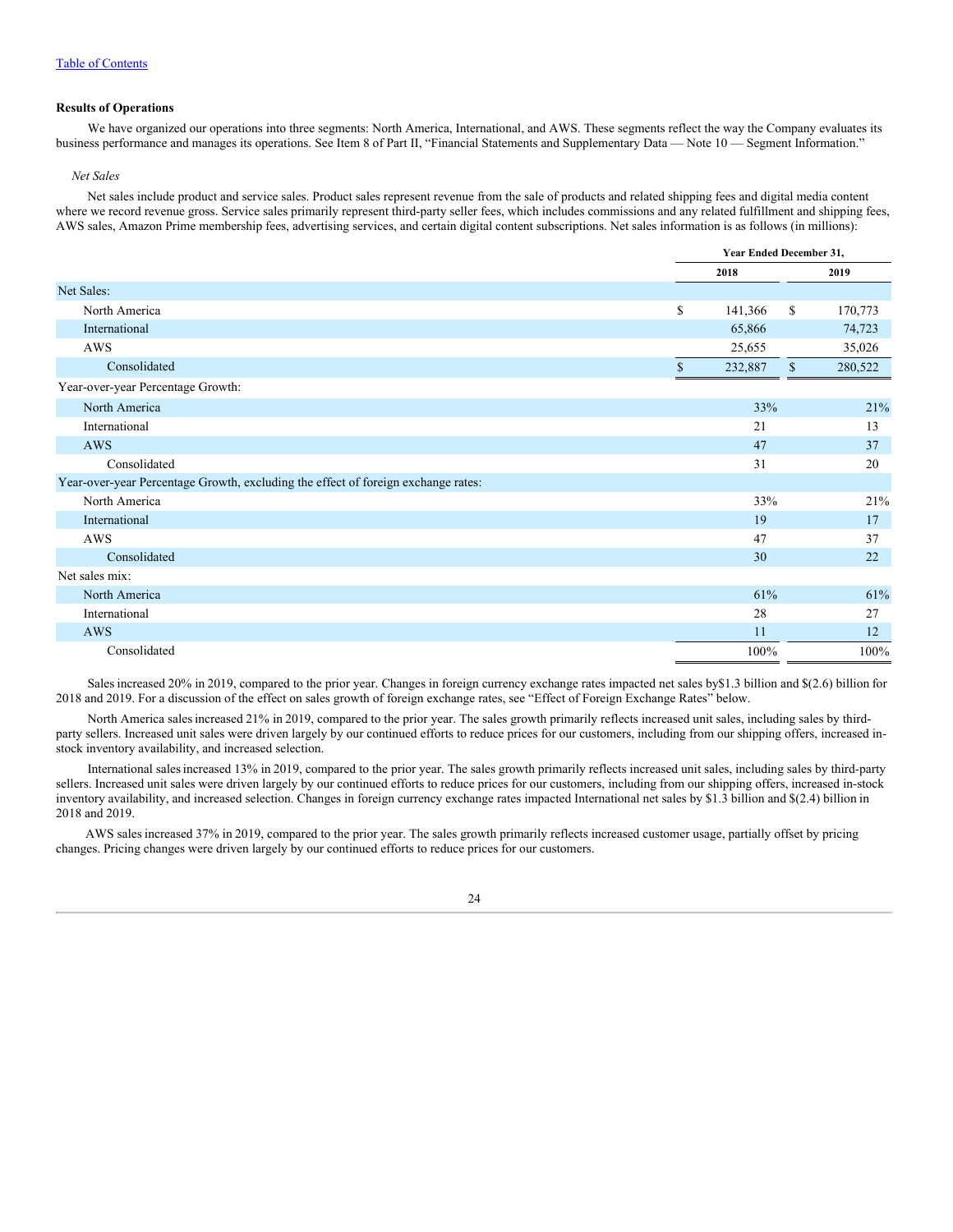### *Operating Income (Loss)*

Operating income (loss) by segment is as follows (in millions):

|                          |      | Year Ended December 31, |    |         |  |
|--------------------------|------|-------------------------|----|---------|--|
|                          | 2018 |                         |    | 2019    |  |
| Operating Income (Loss): |      |                         |    |         |  |
| North America            |      | 7,267                   | -S | 7,033   |  |
| International            |      | (2,142)                 |    | (1,693) |  |
| AWS                      |      | 7,296                   |    | 9,201   |  |
| Consolidated             |      | 12,421                  |    | 14,541  |  |

Operating income was \$12.4 billion and \$14.5 billion for 2018 and 2019. We believe that operating income (loss) is a more meaningful measure than gross profit and gross margin due to the diversity of our product categories and services.

The decrease in North America operating income in absolute dollars in2019, compared to the prior year, is primarily due to increased shipping costs and marketing expense, partially offset by increased unit sales, including sales by third-party sellers, and advertising sales and slower growth in certain operating expenses. Changes in foreign exchange rates impacted operating income by \$17 million and \$23 million for 2018 and 2019.

The decrease in International operating loss in absolute dollars in2019, compared to the prior year, is primarily due to increased unit sales, including sales by third-party sellers, and advertising sales, and slower growth in certain operating expenses, partially offset by increased marketing expense. Changes in foreign exchange rates impacted operating loss by \$258 million and \$(116) million for 2018 and 2019.

The increase in AWS operating income in absolute dollars in2019, compared to the prior year, is primarily due to increased customer usage and cost structure productivity, partially offset by pricing changes and increased spending on technology infrastructure and payroll and related expenses, which was primarily driven by additional investments to support the business growth. Changes in foreign exchange rates impacted operating income by \$(49) million and \$273 million for 2018 and 2019.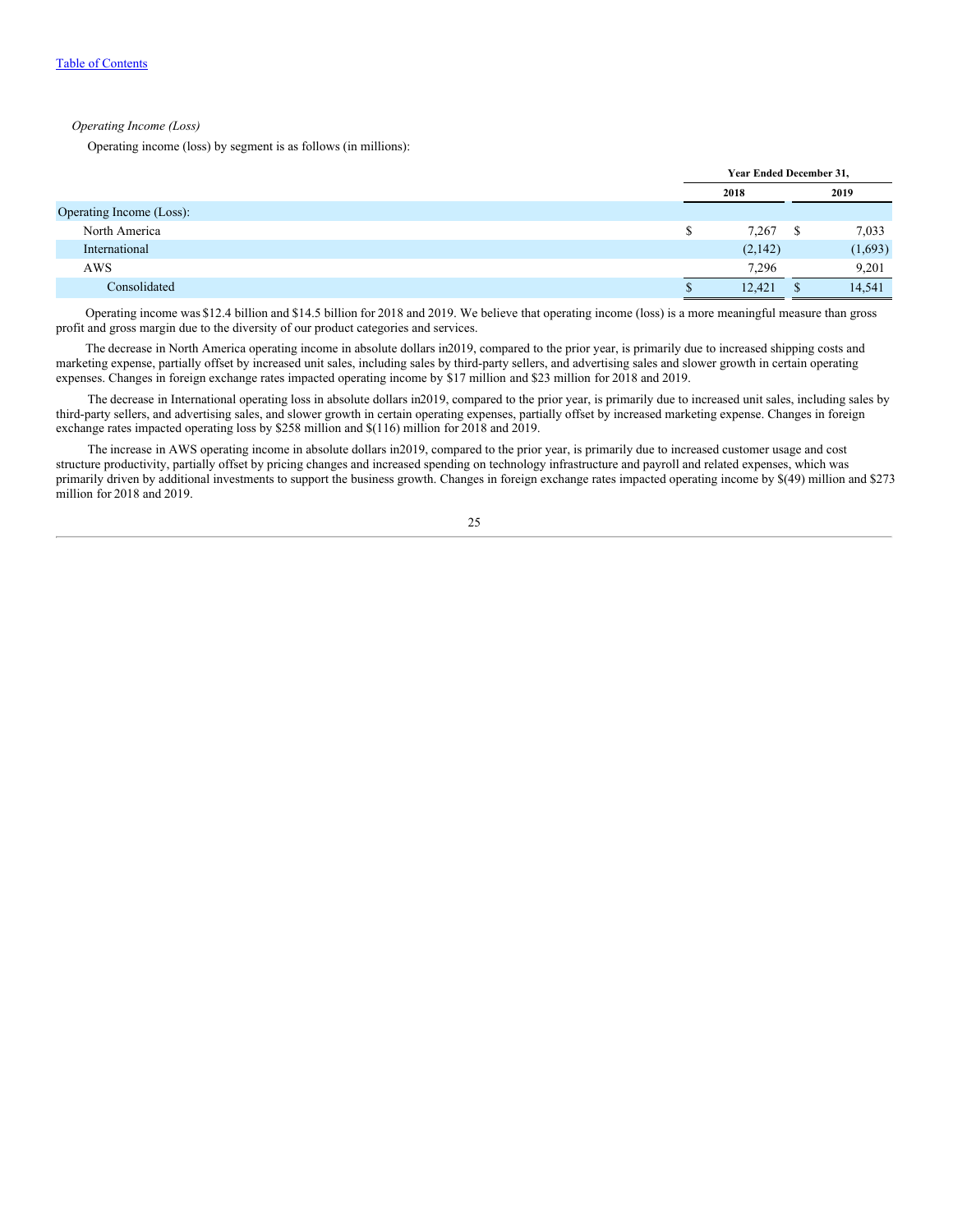### *Operating Expenses*

Information about operating expenses is as follows (in millions):

|                                       |     | Year Ended December 31, |    |         |  |
|---------------------------------------|-----|-------------------------|----|---------|--|
|                                       |     | 2018                    |    | 2019    |  |
| Operating expenses:                   |     |                         |    |         |  |
| Cost of sales                         | \$  | 139,156                 | \$ | 165,536 |  |
| <b>Fulfillment</b>                    |     | 34,027                  |    | 40,232  |  |
| Technology and content                |     | 28,837                  |    | 35,931  |  |
| Marketing                             |     | 13,814                  |    | 18,878  |  |
| General and administrative            |     | 4,336                   |    | 5,203   |  |
| Other operating expense (income), net |     | 296                     |    | 201     |  |
| Total operating expenses              | \$. | 220,466                 | \$ | 265,981 |  |
| Year-over-year Percentage Growth:     |     |                         |    |         |  |
| Cost of sales                         |     | 24%                     |    | 19 %    |  |
| Fulfillment                           |     | 35                      |    | 18      |  |
| Technology and content                |     | 27                      |    | 25      |  |
| Marketing                             |     | 37                      |    | 37      |  |
| General and administrative            |     | 18                      |    | 20      |  |
| Other operating expense (income), net |     | 38                      |    | (32)    |  |
| Percent of Net Sales:                 |     |                         |    |         |  |
| Cost of sales                         |     | 59.8%                   |    | 59.0%   |  |
| <b>Fulfillment</b>                    |     | 14.6                    |    | 14.3    |  |
| Technology and content                |     | 12.4                    |    | 12.8    |  |
| Marketing                             |     | 5.9                     |    | 6.7     |  |
| General and administrative            |     | 1.9                     |    | 1.9     |  |
| Other operating expense (income), net |     | 0.1                     |    | 0.1     |  |

### *Cost of Sales*

Cost of sales primarily consists of the purchase price of consumer products, inbound and outbound shipping costs, including costs related to sortation and delivery centers and where we are the transportation service provider, and digital media content costs where we record revenue gross, including video and music.

The increase in cost of sales in absolute dollars in2019, compared to the prior year, is primarily due to increased product and shipping costs resulting from increased sales.

Shipping costs to receive products from our suppliers are included in our inventory and recognized as cost of sales upon sale of products to our customers. Shipping costs, which include sortation and delivery centers and transportation costs, were \$27.7 billion and \$37.9 billion in 2018 and 2019. We expect our cost of shipping to continue to increase to the extent our customers accept and use our shipping offers at an increasing rate, we reduce shipping rates, we use more expensive shipping methods, including faster delivery, and we offer additional services. We seek to mitigate costs of shipping over time in part through achieving higher sales volumes, optimizing our fulfillment network, negotiating better terms with our suppliers, and achieving better operating efficiencies. We believe that offering low prices to our customers is fundamental to our future success, and one way we offer lower prices is through shipping offers.

Costs to operate our AWS segment are primarily classified as "Technology and content" as we leverage a shared infrastructure that supports both our internal technology requirements and external sales to AWS customers.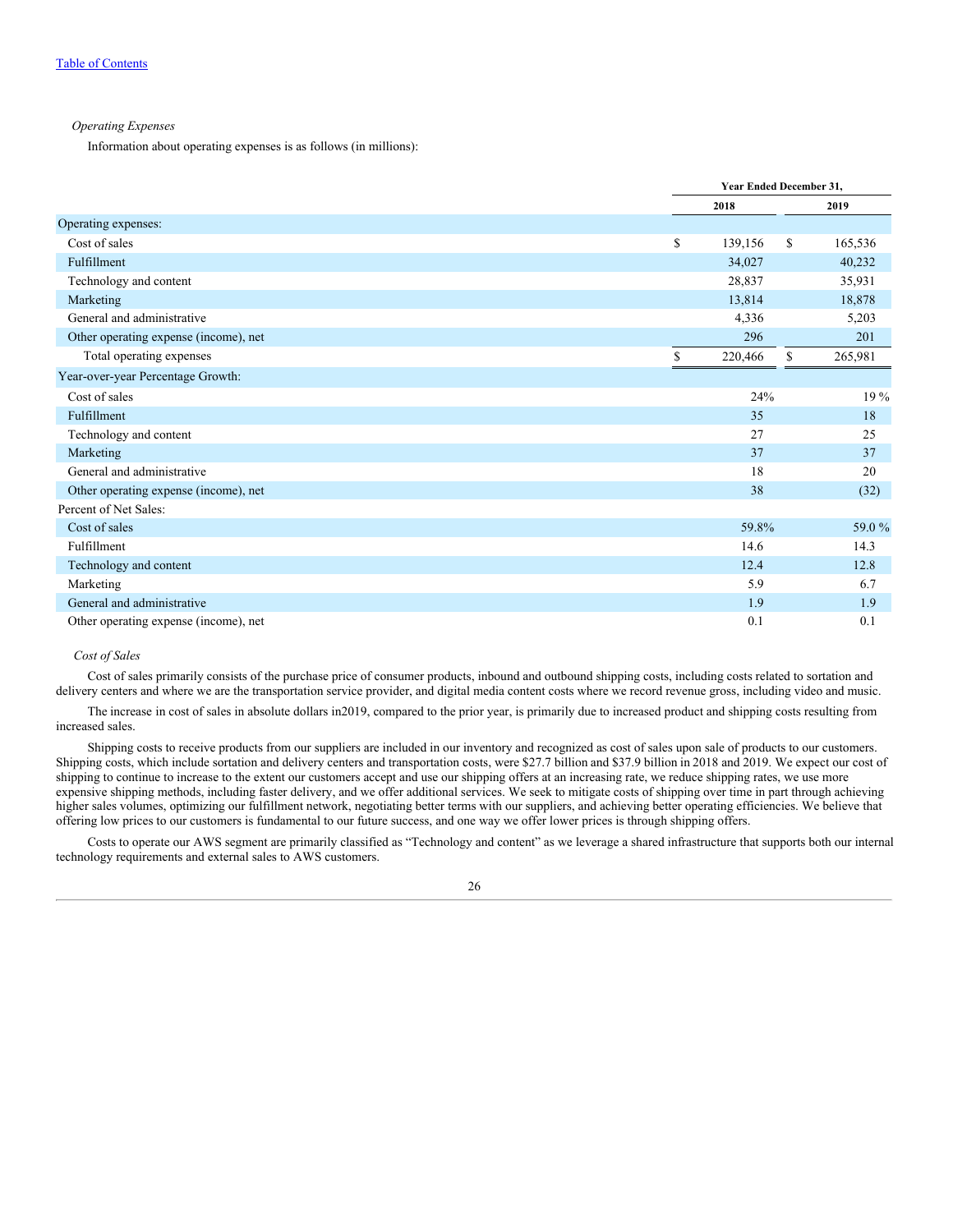### *Fulfillment*

Fulfillment costs primarily consist of those costs incurred in operating and staffing our North America and International fulfillment centers, physical stores, and customer service centers and payment processing costs. While AWS payment processing and related transaction costs are included in fulfillment, AWS costs are primarily classified as "Technology and content." Fulfillment costs as a percentage of net sales may vary due to several factors, such as payment processing and related transaction costs, our level of productivity and accuracy, changes in volume, size, and weight of units received and fulfilled, the extent to which third party sellers utilize Fulfillment by Amazon services, timing of fulfillment network and physical store expansion, the extent we utilize fulfillment services provided by third parties, mix of products and services sold, and our ability to affect customer service contacts per unit by implementing improvements in our operations and enhancements to our customer self-service features. Additionally, because payment processing costs associated with seller transactions are based on the gross purchase price of underlying transactions, and payment processing and related transaction costs are higher as a percentage of sales versus our retail sales, sales by our sellers have higher payment processing costs as a percent of net sales.

The increase in fulfillment costs in absolute dollars in2019, compared to the prior year, is primarily due to variable costs corresponding with increased product and service sales volume and inventory levels and costs from expanding our fulfillment network, which includes physical stores.

We seek to expand our fulfillment network to accommodate a greater selection and in-stock inventory levels and to meet anticipated shipment volumes from sales of our own products as well as sales by third parties for which we provide the fulfillment services. We regularly evaluate our facility requirements.

#### *Technology and Content*

Technology and content costs include payroll and related expenses for employees involved in the research and development of new and existing products and services, development, design, and maintenance of our stores, curation and display of products and services made available in our online stores, and infrastructure costs. Infrastructure costs include servers, networking equipment, and data center related depreciation and amortization, rent, utilities, and other expenses necessary to support AWS and other Amazon businesses. Collectively, these costs reflect the investments we make in order to offer a wide variety of products and services to our customers.

We seek to invest efficiently in numerous areas of technology and content so we may continue to enhance the customer experience and improve our process efficiency through rapid technology developments, while operating at an ever increasing scale. Our technology and content investment and capital spending projects often support a variety of product and service offerings due to geographic expansion and the cross-functionality of our systems and operations. We expect spending in technology and content to increase over time as we continue to add employees and technology infrastructure. These costs are allocated to segments based on usage. The increase in technology and content costs in absolute dollars in2019, compared to the prior year, is primarily due to an increase in spending on technology infrastructure and increased payroll and related costs associated with technical teams responsible for expanding our existing products and services and initiatives to introduce new products and service offerings. We expect technology and content costs to grow at a slower rate in 2020 due to an increase in the estimated useful life of our servers, which will impact each of our segments. See Item 8 of Part II, "Financial Statements and Supplementary Data — Note 1 – Description of Business and Accounting Policies — Use of Estimates" for additional information on the change in estimated useful life of our servers.

#### *Marketing*

Marketing costs include advertising and payroll and related expenses for personnel engaged in marketing and selling activities, including sales commissions related to AWS. We direct customers to our stores primarily through a number of marketing channels, such as our sponsored search, third party customer referrals, social and online advertising, television advertising, and other initiatives. Our marketing costs are largely variable, based on growth in sales and changes in rates. To the extent there is increased or decreased competition for these traffic sources, or to the extent our mix of these channels shifts, we would expect to see a corresponding change in our marketing costs.

The increase in marketing costs in absolute dollars in2019, compared to the prior year, is primarily due to increased spending on marketing channels, as well as payroll and related expenses for personnel engaged in marketing and selling activities.

While costs associated with Amazon Prime memberships and other shipping offers are not included in marketing expense, we view these offers as effective worldwide marketing tools, and intend to continue offering them indefinitely.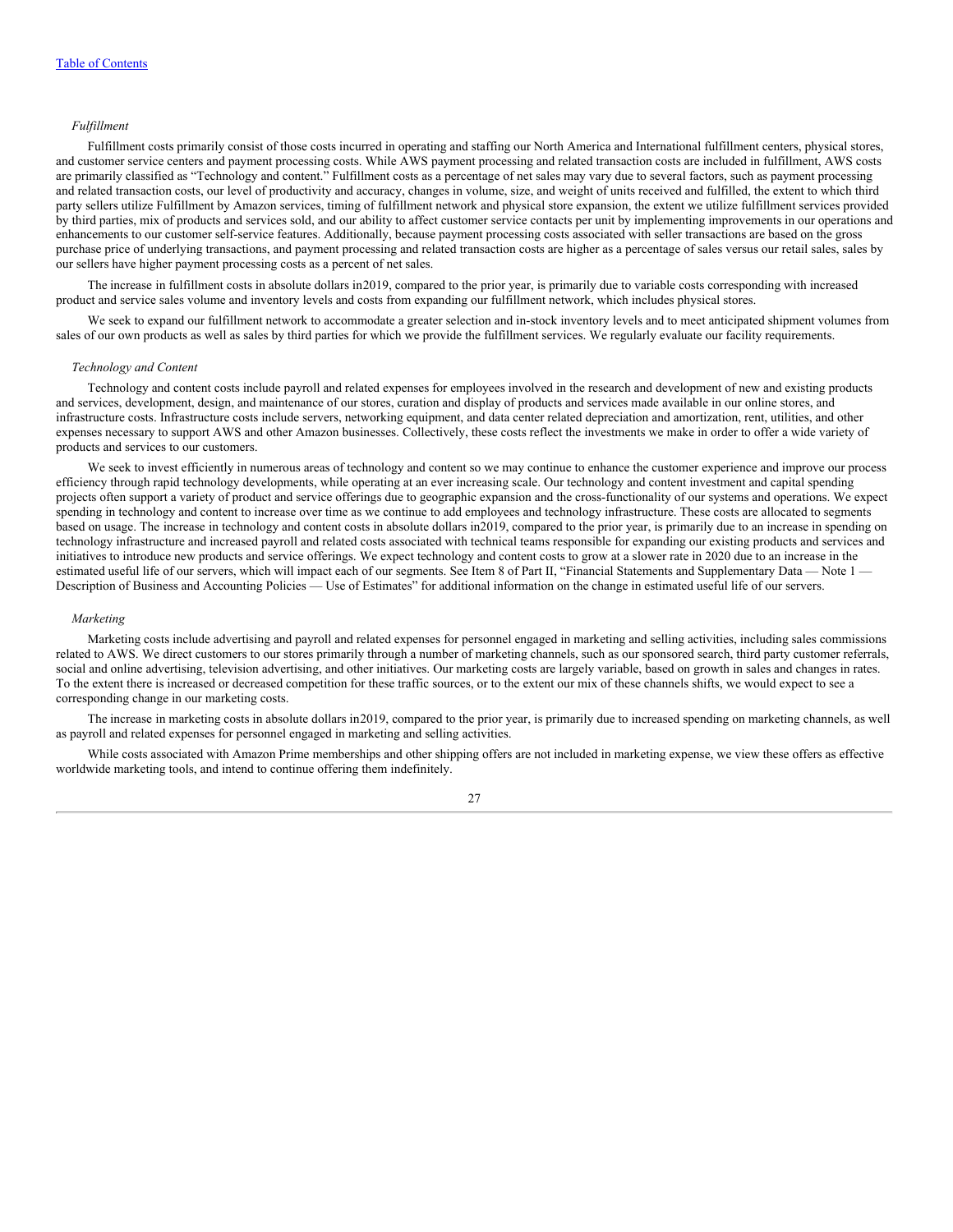### *General and Administrative*

The increase in general and administrative costs in absolute dollars in2019, compared to the prior year, is primarily due to increases in payroll and related expenses.

#### *Other Operating Expense (Income), Net*

Other operating expense (income), net was \$296 million and \$201 million during 2018 and 2019, and is primarily related to the amortization of intangible assets.

#### *Interest Income and Expense*

Our interest income was\$440 million and \$832 million during 2018 and 2019. We generally invest our excess cash in AAA-rated money market funds and investment grade short- to intermediate-term fixed income securities. Our interest income corresponds with the average balance of invested funds based on the prevailing rates, which vary depending on the geographies and currencies in which they are invested.

Interest expense was \$1.4 billion and \$1.6 billion in 2018 and 2019. The increase is primarily related to finance leases.

Our long-term lease liabilities were\$9.7 billion and \$39.8 billion as of December 31, 2018 and 2019. Our long-term debt was\$23.5 billion and \$23.4 billion as of December 31, 2018 and 2019. See Item 8 of Part II, "Financial Statements and Supplementary Data — Note 4 — Leases and Note 6 — Debt" for additional information.

#### *Other Income (Expense), Net*

Other income (expense), net was \$(183) million and \$203 million during 2018 and 2019. The primary components of other income (expense), net are related to equity securities and warrant valuations and foreign currency.

#### *Income Taxes*

Our effective tax rate is subject to significant variation due to several factors, including variability in our pre-tax and taxable income and loss and the mix of jurisdictions to which they relate, intercompany transactions, the applicability of special tax regimes, changes in how we do business, acquisitions, investments, audit-related developments, changes in our stock price, changes in our deferred tax assets and liabilities and their valuation, foreign currency gains (losses), changes in statutes, regulations, case law, and administrative practices, principles, and interpretations related to tax, including changes to the global tax framework, competition, and other laws and accounting rules in various jurisdictions, and relative changes of expenses or losses for which tax benefits are not recognized. Additionally, our effective tax rate can be more or less volatile based on the amount of pre-tax income or loss. For example, the impact of discrete items and nondeductible expenses on our effective tax rate is greater when our pre-tax income is lower.

We recorded a provision for income taxes of\$1.2 billion and \$2.4 billion in 2018 and 2019. Our provision for income taxes in 2019 was higher than in 2018 primarily due to an increase in U.S. pre-tax income, a decline in excess tax benefits from stock-based compensation, and the one-time provisional tax benefit of the U.S. Tax Act recognized in 2018.

Tax benefits relating to excess stock-based compensation deductions and accelerated depreciation deductions are reducing our U.S. taxable income. The U.S. Tax Act enhanced and extended accelerated depreciation deductions by allowing full expensing of qualified property, primarily equipment, through 2022. As of December 31, 2019, we had approximately \$1.7 billion of federal tax credits potentially available to offset future tax liabilities. Our federal tax credits are primarily related to the U.S. federal research and development credit.

See Item 8 of Part II, "Financial Statements and Supplementary Data — Note 9 — Income Taxes" for additional information.

#### *Non-GAAP Financial Measures*

Regulation G, Conditions for Use of Non-GAAP Financial Measures, and other SEC regulations define and prescribe the conditions for use of certain non-GAAP financial information. Our measures of free cash flows and the effect of foreign exchange rates on our consolidated statements of operations meet the definition of non-GAAP financial measures.

We provide multiple measures of free cash flows because we believe these measures provide additional perspective on the impact of acquiring property and equipment with cash and through finance leases and financing obligations. We adopted new lease accounting guidance on January 1, 2019 without retrospectively adjusting prior periods. As a result, the line items used in our calculation of measures of free cash flows have changed. See Item 8 of Part II, "Financial Statements and Supplementary Data — Note 1 — Description of Business and Accounting Policies."

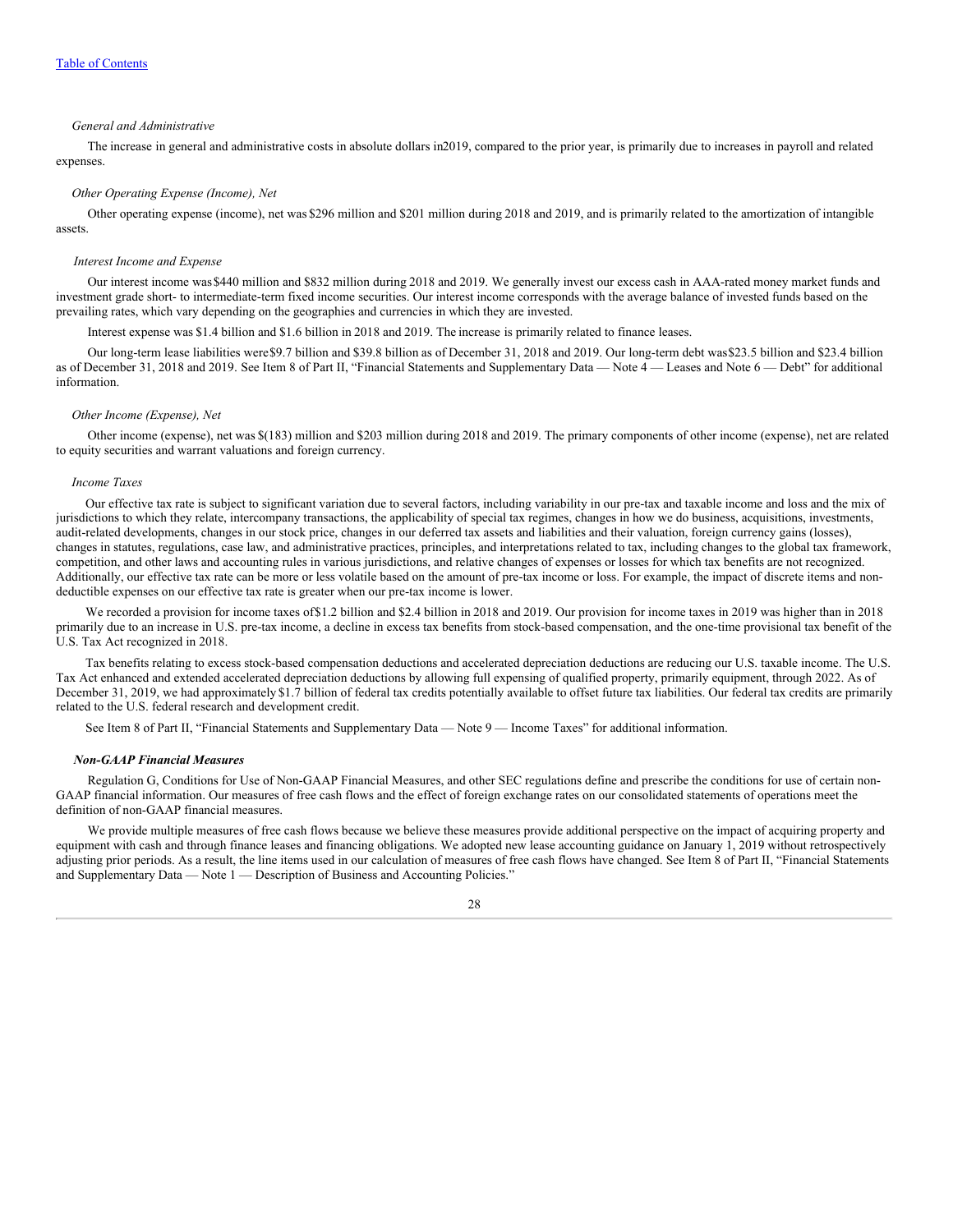### *Free Cash Flow*

Free cash flow is cash flow from operations reduced by "Purchases of property and equipment, net of proceeds from sales and incentives." The following is a reconciliation of free cash flow to the most comparable GAAP cash flow measure, "Net cash provided by (used in) operating activities," for 2018 and 2019 (in millions):

|                                                                                | <b>Year Ended December 31.</b> |               |              |           |  |
|--------------------------------------------------------------------------------|--------------------------------|---------------|--------------|-----------|--|
|                                                                                |                                | 2018          |              | 2019      |  |
| Net cash provided by (used in) operating activities                            |                                | 30,723        | <sup>S</sup> | 38,514    |  |
| Purchases of property and equipment, net of proceeds from sales and incentives |                                | (11, 323)     |              | (12, 689) |  |
| Free cash flow                                                                 |                                | 19,400        |              | 25,825    |  |
|                                                                                |                                |               |              |           |  |
| Net cash provided by (used in) investing activities                            |                                | $(12,369)$ \$ |              | (24, 281) |  |
| Net cash provided by (used in) financing activities                            |                                | (7,686)       |              | (10,066)  |  |

### *Free Cash Flow Less Principal Repayments of Finance Leases and Financing Obligations*

Free cash flow less principal repayments of finance leases and financing obligations is free cash flow reduced by "Principal repayments of finance leases" and "Principal repayments of financing obligations." Principal repayments of finance leases and financing obligations approximates the actual payments of cash for our finance leases and financing obligations. The following is a reconciliation of free cash flow less principal repayments of finance leases and financing obligations to the most comparable GAAP cash flow measure, "Net cash provided by (used in) operating activities," for 2018 and 2019 (in millions):

|                                                                                      |    | <b>Year Ended December 31.</b> |    |           |  |
|--------------------------------------------------------------------------------------|----|--------------------------------|----|-----------|--|
|                                                                                      |    | 2018                           |    | 2019      |  |
| Net cash provided by (used in) operating activities                                  | J. | 30,723                         | -8 | 38,514    |  |
| Purchases of property and equipment, net of proceeds from sales and incentives       |    | (11,323)                       |    | (12,689)  |  |
| Free cash flow                                                                       |    | 19.400                         |    | 25,825    |  |
| Principal repayments of finance leases (1)                                           |    | (7, 449)                       |    | (9,628)   |  |
| Principal repayments of financing obligations (1)                                    |    | (337)                          |    | (27)      |  |
| Free cash flow less principal repayments of finance leases and financing obligations |    | 11.614                         |    | 16,170    |  |
|                                                                                      |    |                                |    |           |  |
| Net cash provided by (used in) investing activities                                  | S  | $(12,369)$ \$                  |    | (24, 281) |  |
| Net cash provided by (used in) financing activities                                  | \$ | $(7,686)$ \$                   |    | (10,066)  |  |
|                                                                                      |    |                                |    |           |  |

(1) Amounts for 2018 have not been retrospectively adjusted.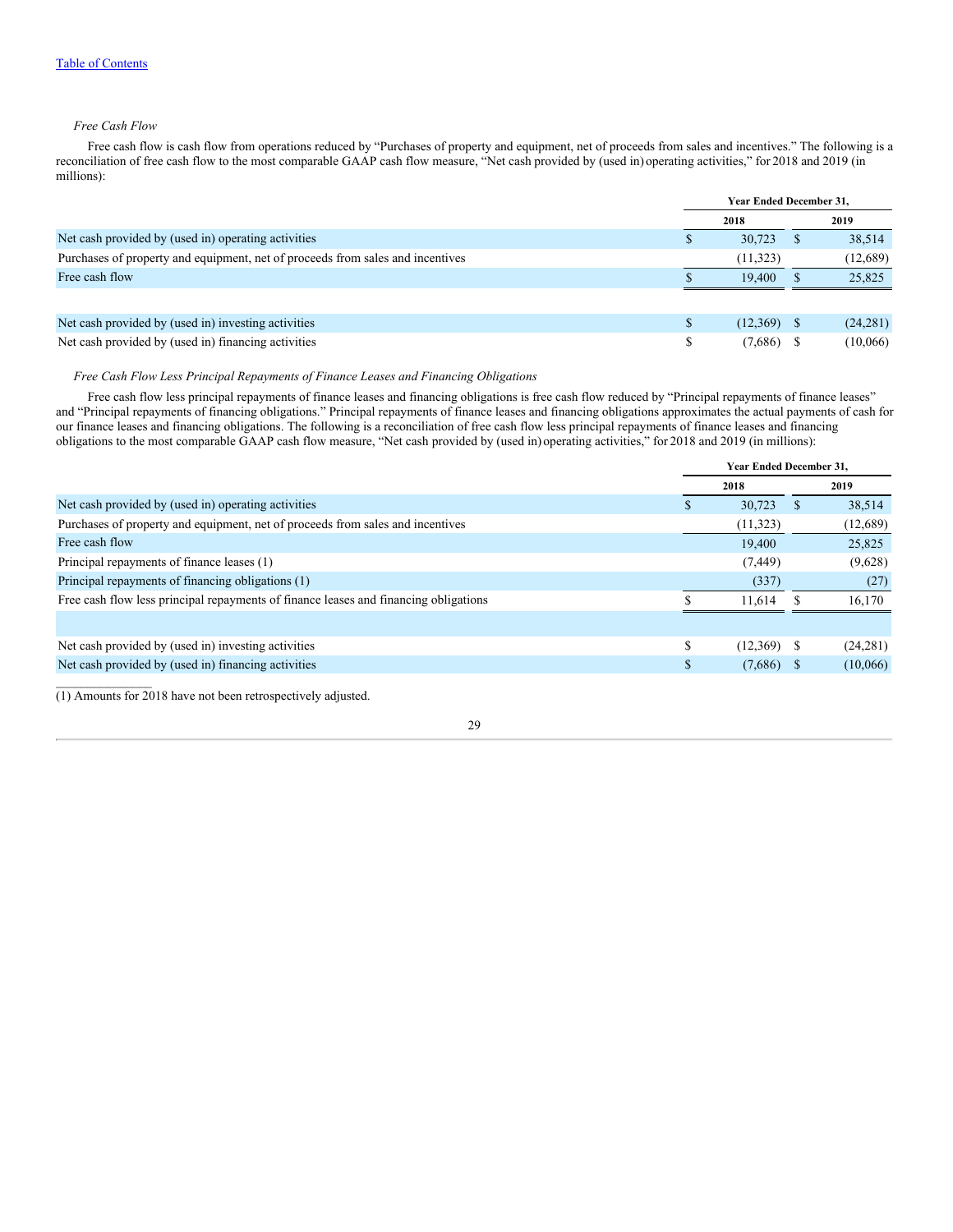### Free Cash Flow Less Equipment Finance Leases and Principal Repayments of All Other Finance Leases and Financing Obligations

Free cash flow less equipment finance leases and principal repayments of all other finance leases and financing obligations is free cash flow reduced by equipment acquired under finance leases, which is included in "Property and equipment acquired under finance leases," principal repayments of all other finance lease liabilities, which is included in "Principal repayments of finance leases," and "Principal repayments of financing obligations." All other finance lease liabilities and financing obligations consists of property. In this measure, equipment acquired under finance leases is reflected as if these assets had been purchased with cash, which is not the case as these assets have been leased. The following is a reconciliation of free cash flow less equipment finance leases and principal repayments of all other finance leases and financing obligations to the most comparable GAAP cash flow measure, "Net cash provided by (used in) operating activities," for 2018 and 2019 (in millions):

|                                                                                                                                | <b>Year Ended December 31,</b> |               |  |           |  |
|--------------------------------------------------------------------------------------------------------------------------------|--------------------------------|---------------|--|-----------|--|
|                                                                                                                                |                                | 2018          |  | 2019      |  |
| Net cash provided by (used in) operating activities                                                                            | <b>S</b>                       | 30,723        |  | 38,514    |  |
| Purchases of property and equipment, net of proceeds from sales and incentives                                                 |                                | (11, 323)     |  | (12,689)  |  |
| Free cash flow                                                                                                                 |                                | 19,400        |  | 25,825    |  |
| Equipment acquired under finance leases (1)                                                                                    |                                | (10,615)      |  | (12,916)  |  |
| Principal repayments of all other finance leases (2)                                                                           |                                |               |  | (392)     |  |
| Principal repayments of financing obligations                                                                                  |                                | (337)         |  | (27)      |  |
| Free cash flow less equipment finance leases and principal repayments of all other finance leases and financing<br>obligations |                                | 8.448         |  | 12,490    |  |
|                                                                                                                                |                                |               |  |           |  |
| Net cash provided by (used in) investing activities                                                                            | \$.                            | $(12,369)$ \$ |  | (24, 281) |  |
| Net cash provided by (used in) financing activities                                                                            | S                              | $(7,686)$ \$  |  | (10,066)  |  |

(1) For the twelve months ended December 31, 2019, this amount relates to equipment included in "Property and equipment acquired under finance leases" of \$13,723 million. Amounts for 2018 have not been retrospectively adjusted.

(2) For the twelve months ended December 31, 2019, this amount relates to property included in "Principal repayments of finance leases" of\$9,628 million. Amounts for 2018 have not been retrospectively adjusted.

All of these free cash flows measures have limitations as they omit certain components of the overall cash flow statement and do not represent the residual cash flow available for discretionary expenditures. For example, these measures of free cash flows do not incorporate the portion of payments representing principal reductions of debt or cash payments for business acquisitions. Additionally, our mix of property and equipment acquisitions with cash or other financing options may change over time. Therefore, we believe it is important to view free cash flows measures only as a complement to our entire consolidated statements of cash flows.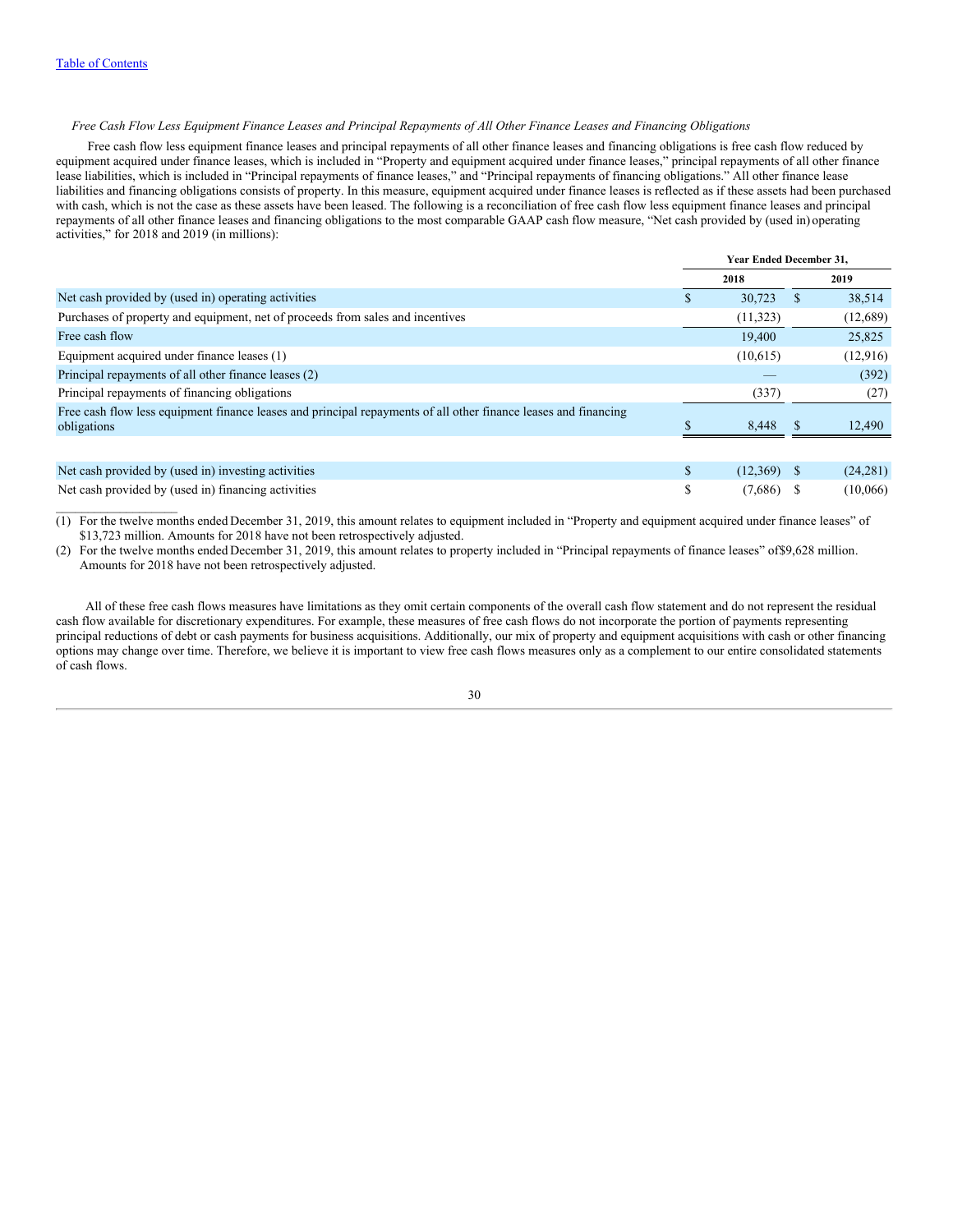### <span id="page-30-0"></span>*Ef ect of Foreign Exchange Rates*

Information regarding the effect of foreign exchange rates, versus the U.S. Dollar, on our net sales, operating expenses, and operating income is provided to show reported period operating results had the foreign exchange rates remained the same as those in effect in the comparable prior year periods. The effect on our net sales, operating expenses, and operating income from changes in our foreign exchange rates versus the U.S. Dollar is as follows (in millions):

|                    | Year Ended December 31, 2018 |         |                                  |         |                                        |                | Year Ended December 31, 2019 |                                  |       |                                        |         |  |
|--------------------|------------------------------|---------|----------------------------------|---------|----------------------------------------|----------------|------------------------------|----------------------------------|-------|----------------------------------------|---------|--|
|                    | As<br>Reported               |         | Exchange<br>Rate<br>Effect $(1)$ |         | <b>At Prior</b><br>Year<br>Rates $(2)$ | As<br>Reported |                              | Exchange<br>Rate<br>Effect $(1)$ |       | <b>At Prior</b><br>Year<br>Rates $(2)$ |         |  |
| Net sales          |                              | 232,887 |                                  | (1.253) | 231.634                                |                | 280,522                      |                                  | 2,560 |                                        | 283,082 |  |
| Operating expenses | 220,466                      |         |                                  | (1,027) | 219,439                                | 265,981        |                              | 2,740                            |       | 268,721                                |         |  |
| Operating income   | 12.421                       |         | (226)                            |         | 12,195                                 |                |                              | (180)<br>14.541                  |       | 14,361                                 |         |  |

(1) Represents the change in reported amounts resulting from changes in foreign exchange rates from those in effect in the comparable prior year period for operating results.

(2) Represents the outcome that would have resulted had foreign exchange rates in the reported period been the same as those in effect in the comparable prior year period for operating results.

#### *Guidance*

 $\mathcal{L}=\mathcal{L}^{\mathcal{L}}$  , where  $\mathcal{L}^{\mathcal{L}}$  , we have the set of the set of the set of the set of the set of the set of the set of the set of the set of the set of the set of the set of the set of the set of the set of

We provided guidance on January 30, 2020, in our earnings release furnished on Form 8-K as set forth below. These forward-looking statements reflect Amazon.com's expectations as of January 30, 2020, and are subject to substantial uncertainty. Our results are inherently unpredictable and may be materially affected by many factors, such as fluctuations in foreign exchange rates, changes in global economic conditions and customer spending, world events, the rate of growth of the Internet, online commerce, and cloud services, as well as those outlined in Item 1A of Part I, "Risk Factors."

First Quarter 2020 Guidance

- Net sales are expected to be between \$69.0 billion and \$73.0 billion, or to grow between 16% and 22% compared with first quarter 2019. This guidance anticipates a favorable impact of approximately 5 basis points from foreign exchange rates.
- Operating income is expected to be between \$3.0 billion and \$4.2 billion, compared with \$4.4 billion in first quarter 2019. This guidance includes approximately \$800 million lower depreciation expense due to an increase in the estimated useful life of our servers beginning on January 1, 2020. • This guidance assumes, among other things, that no additional business acquisitions, investments, restructurings, or legal settlements are concluded.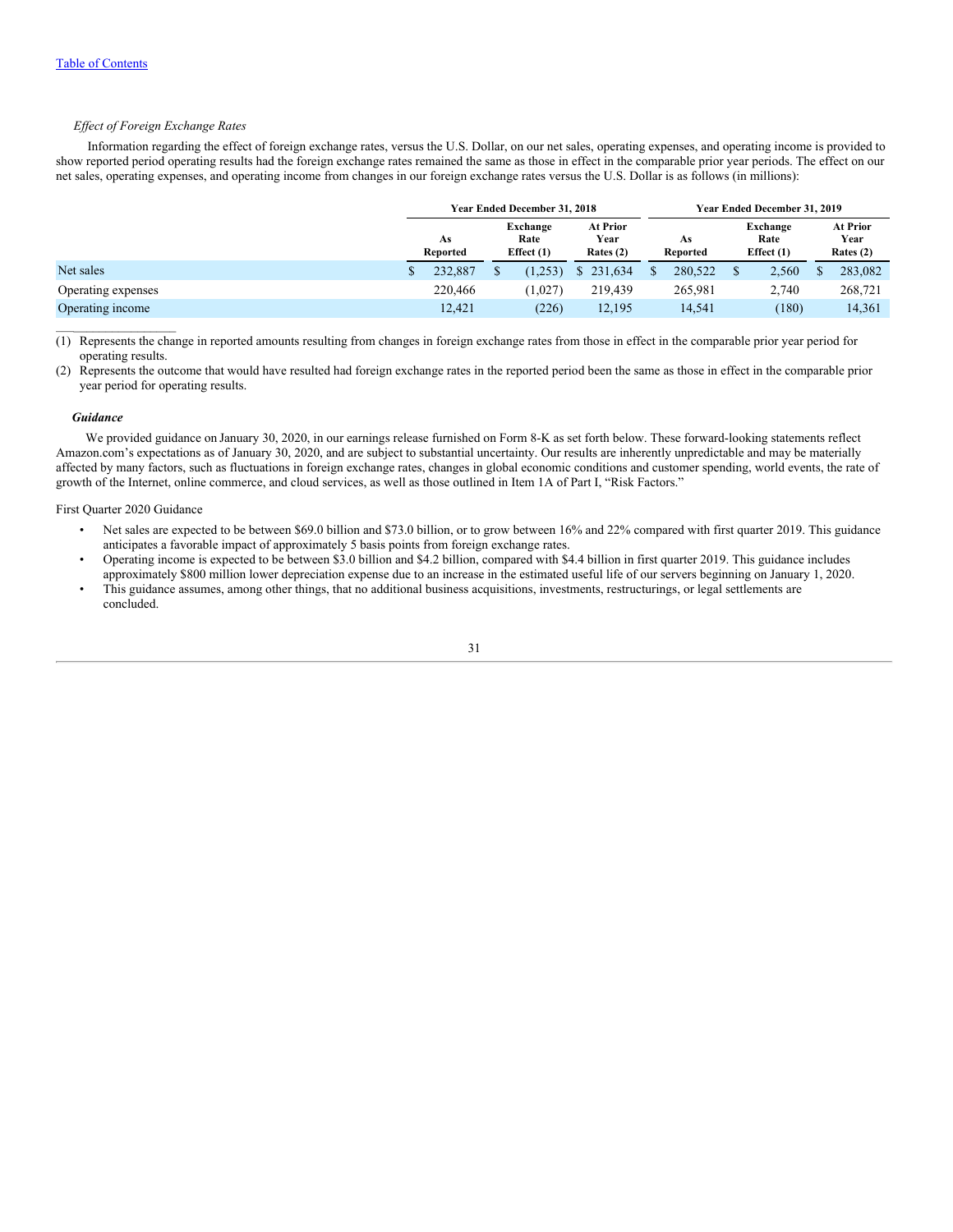### **Item 7A.** *Quantitative and Qualitative Disclosures About Market Risk*

We are exposed to market risk for the effect of interest rate changes, foreign currency fluctuations, and changes in the market values of our investments. Information relating to quantitative and qualitative disclosures about market risk is set forth below and in Item 7 of Part II, "Management's Discussion and Analysis of Financial Condition and Results of Operations — Liquidity and Capital Resources."

### *Interest Rate Risk*

Our exposure to market risk for changes in interest rates relates primarily to our investment portfolio and our long-term debt. Our long-term debt is carried at amortized cost and fluctuations in interest rates do not impact our consolidated financial statements. However, the fair value of our debt, which pays interest at a fixed rate, will generally fluctuate with movements of interest rates, increasing in periods of declining rates of interest and declining in periods of increasing rates of interest. We generally invest our excess cash in AAA-rated money market funds and investment grade short- to intermediate-term fixed income securities. Fixed income securities may have their fair market value adversely affected due to a rise in interest rates, and we may suffer losses in principal if forced to sell securities that have declined in market value due to changes in interest rates.

The following table provides information about our cash equivalents and marketable fixed income securities, including principal cash flows by expected maturity and the related weighted-average interest rates as of December 31, 2019 (in millions, except percentages):

|                                             |               | 2020   |     | 2021  | 2022           | 2023  |   | 2024           | <b>Thereafter</b> | Total        |             | <b>Estimated Fair</b><br>Value as of<br>December 31,<br>2019 |
|---------------------------------------------|---------------|--------|-----|-------|----------------|-------|---|----------------|-------------------|--------------|-------------|--------------------------------------------------------------|
| Money market funds                          | <sup>\$</sup> | 18,850 | \$  |       |                |       |   |                |                   | \$<br>18,850 | $\mathbf S$ | 18,850                                                       |
| Weighted average interest rate              |               | 1.09%  |     | $-$ % | $-$ %          | $-$ % |   | $-$ %          | $-$ %             | 1.09%        |             |                                                              |
| Corporate debt securities                   |               | 7,629  |     | 2,988 | 1,052          | 152   |   | 8              |                   | 11,829       |             | 11,881                                                       |
| Weighted average interest rate              |               | 2.29%  |     | 2.63% | 2.57%          | 2.38% |   | 2.90%          | $-$ %             | 2.41%        |             |                                                              |
| U.S. government and agency securities       |               | 4,893  |     | 1,634 | 486            | 43    |   | 16             |                   | 7,072        |             | 7,080                                                        |
| Weighted average interest rate              |               | 1.64%  |     | 2.09% | 2.01%          | 2.29% |   | 2.03%          | $-$ %             | 1.77%        |             |                                                              |
| Asset-backed securities                     |               | 1.492  |     | 546   | 180            | 95    |   | 38             |                   | 2,351        |             | 2.360                                                        |
| Weighted average interest rate              |               | 2.57%  |     | 2.52% | 2.53%          | 2.29% |   | 2.52%          | $-$ %             | 2.54%        |             |                                                              |
| Foreign government and agency<br>securities |               | 4,630  |     | 168   | $\overline{4}$ |       |   | $\overline{2}$ |                   | 4,804        |             | 4,794                                                        |
| Weighted average interest rate              |               | 1.90%  |     | 2.57% | 2.08%          | $-$ % |   | 2.30%          | $-$ %             | 1.92%        |             |                                                              |
| Other fixed income securities               |               | 93     |     | 94    | 129            | 75    |   |                |                   | 391          |             | 394                                                          |
| Weighted average interest rate              |               | 2.39%  |     | 2.32% | 2.10%          | 1.92% |   | $-$ %          | $-$ %             | 2.19%        |             |                                                              |
|                                             | <sup>\$</sup> | 37,587 | \$. | 5,430 | 1,851          | 365   | S | 64             |                   | 45,297       |             |                                                              |
| Cash equivalents and marketable             |               |        |     |       |                |       |   |                |                   |              |             |                                                              |

fixed income securities  $\frac{1}{2}$  45,359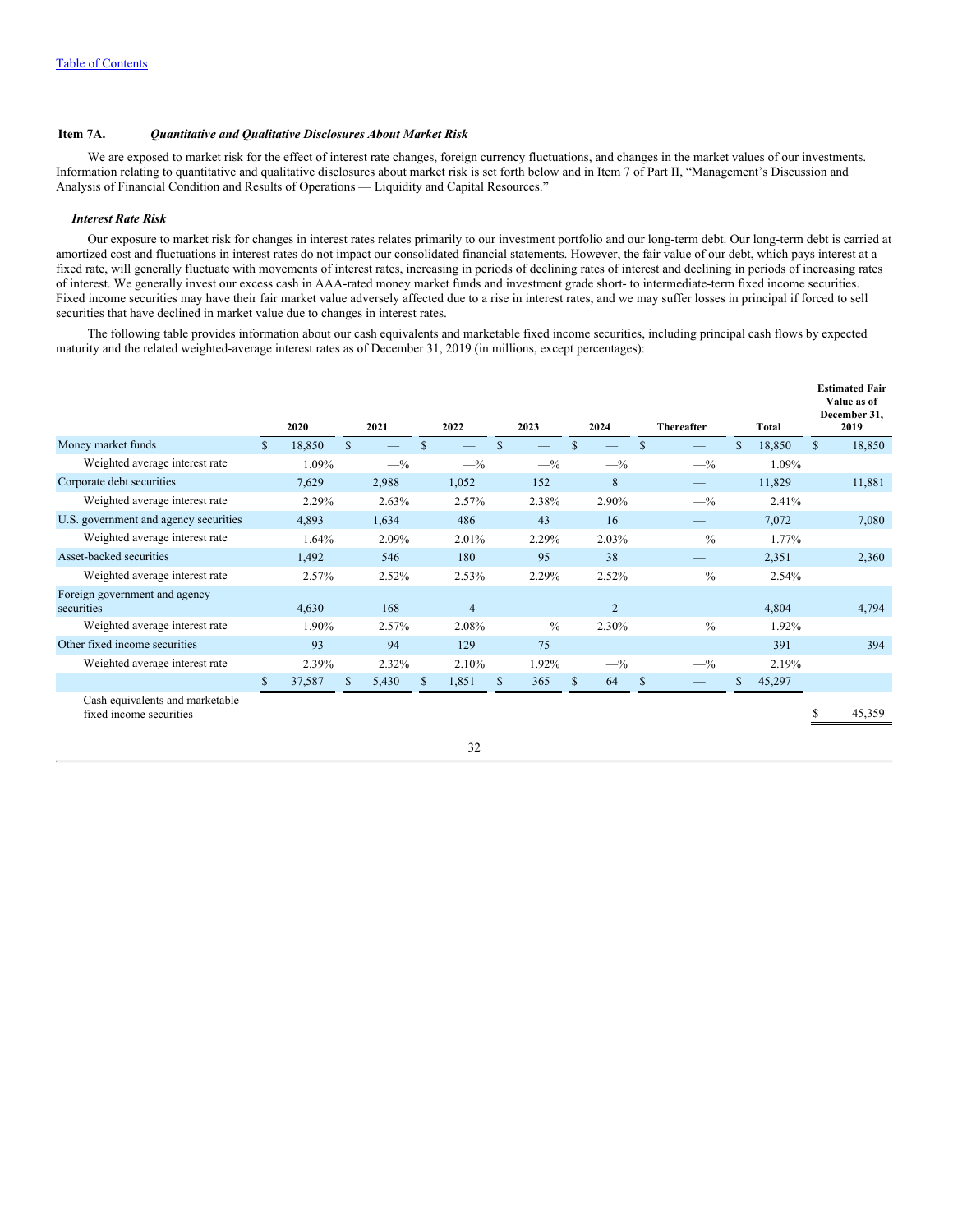As of December 31, 2019, we had \$24.8 billion of debt, including the current portion, primarily consisting of the following fixed rate unsecured debt (in millions):

| 1.900% Notes due on August 21, 2020   | \$ | 1,000 |
|---------------------------------------|----|-------|
| 3.300% Notes due on December 5, 2021  |    | 1,000 |
| 2.500% Notes due on November 29, 2022 | \$ | 1,250 |
| 2.400% Notes due on February 22, 2023 |    | 1,000 |
| 2.800% Notes due on August 22, 2024   | S  | 2,000 |
| 3.800% Notes due on December 5, 2024  | \$ | 1,250 |
| 5.200% Notes due on December 3, 2025  | \$ | 1,000 |
| 3.150% Notes due on August 22, 2027   |    | 3,500 |
| 4.800% Notes due on December 5, 2034  | ъ  | 1,250 |
| 3.875% Notes due on August 22, 2037   |    | 2,750 |
| 4.950% Notes due on December 5, 2044  | \$ | 1,500 |
| 4.050% Notes due on August 22, 2047   | \$ | 3,500 |
| 4.250% Notes due on August 22, 2057   |    | 2,250 |

Based upon quoted market prices and Level 2 inputs, the fair value of our total debt was\$27.8 billion as of December 31, 2019.

#### *Foreign Exchange Risk*

During 2019, net sales from our International segment accounted for27% of our consolidated revenues. Net sales and related expenses generated from our internationally-focused stores, including within Canada and Mexico (which are included in our North America segment), are primarily denominated in the functional currencies of the corresponding stores and primarily include Euros, British Pounds, and Japanese Yen. The results of operations of, and certain of our intercompany balances associated with, our internationally-focused stores and AWS are exposed to foreign exchange rate fluctuations. Upon consolidation, as foreign exchange rates vary, net sales and other operating results may differ materially from expectations, and we may record significant gains or losses on the remeasurement of intercompany balances. For example, as a result of fluctuations in foreign exchange rates throughout the year compared to rates in effect the prior year, International segment net sales decreased by \$2.4 billion in comparison with the prior year.

We have foreign exchange risk related to foreign-denominated cash, cash equivalents, and marketable securities ("foreign funds"). Based on the balance of foreign funds as of December 31, 2019, of \$15.3 billion, an assumed 5%, 10%, and 20% adverse change to foreign exchange would result in fair value declines of \$765 million, \$1.5 billion, and \$3.1 billion. Fluctuations in fair value are recorded in "Accumulated other comprehensive income (loss)," a separate component of stockholders' equity. Equity securities with readily determinable fair values are included in "Marketable securities" on our consolidated balance sheets and are measured at fair value with changes recognized in net income.

We have foreign exchange risk related to our intercompany balances denominated in various foreign currencies. Based on the intercompany balances as of December 31, 2019, an assumed 5%, 10%, and 20% adverse change to foreign exchange would result in losses of \$195 million, \$385 million, and \$775 million, recorded to "Other income (expense), net."

See Item 7 of Part II, "Management's Discussion and Analysis of Financial Condition and Results of Operations — Results of Operations — Effect of Foreign Exchange Rates" for additional information on the effect on reported results of changes in foreign exchange rates.

### *Equity Investment Risk*

As of December 31, 2019, our recorded value in equity and equity warrant investments in public and private companies was\$3.3 billion. Our equity and equity warrant investments in publicly traded companies represent \$679 million of our investments as of December 31, 2019, and are recorded at fair value, which is subject to market price volatility. We perform a qualitative assessment for our equity investments in private companies to identify impairment. If this assessment indicates that an impairment exists, we estimate the fair value of the investment and, if the fair value is less than carrying value, we write down the investment to fair value. Our assessment includes a review of recent operating results and trends, recent sales/acquisitions of the investee securities, and other publicly available data. The current global economic climate provides additional uncertainty. Valuations of private companies are inherently more complex due to the lack of readily available market data. As such, we believe that market sensitivities are not practicable.

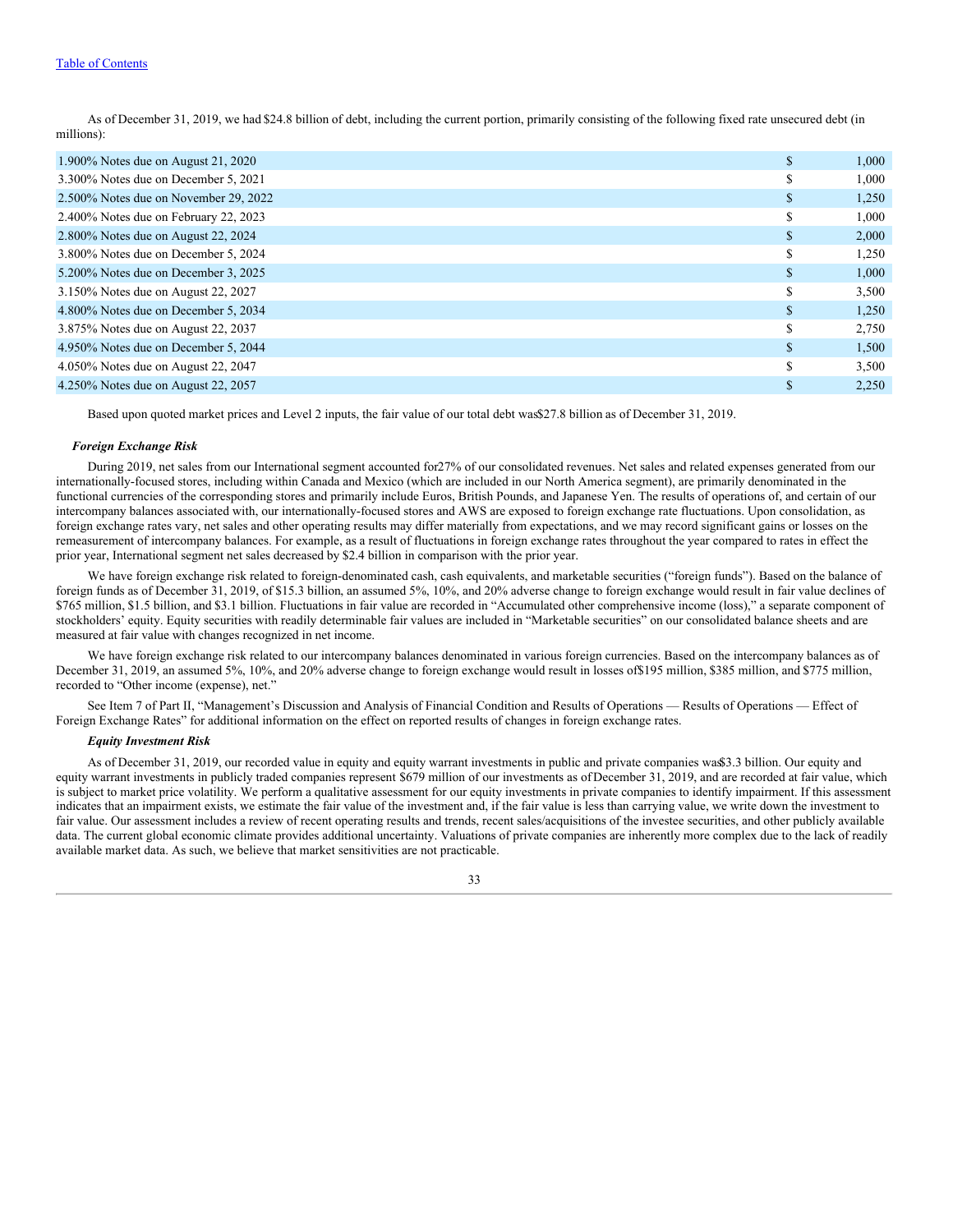### <span id="page-33-0"></span>**Item 8.** *Financial Statements and Supplementary Data*

### **INDEX TO CONSOLIDATED FINANCIAL STATEMENTS**

|                                                                            | Page            |
|----------------------------------------------------------------------------|-----------------|
| Report of Ernst & Young LLP, Independent Registered Public Accounting Firm | <u>35</u>       |
| <b>Consolidated Statements of Cash Flows</b>                               | $\overline{37}$ |
| <b>Consolidated Statements of Operations</b>                               | 38              |
| <b>Consolidated Statements of Comprehensive Income</b>                     | <u>39</u>       |
| <b>Consolidated Balance Sheets</b>                                         | 40              |
| <b>Consolidated Statements of Stockholders' Equity</b>                     | 41              |
| Notes to Consolidated Financial Statements                                 | 42              |
|                                                                            |                 |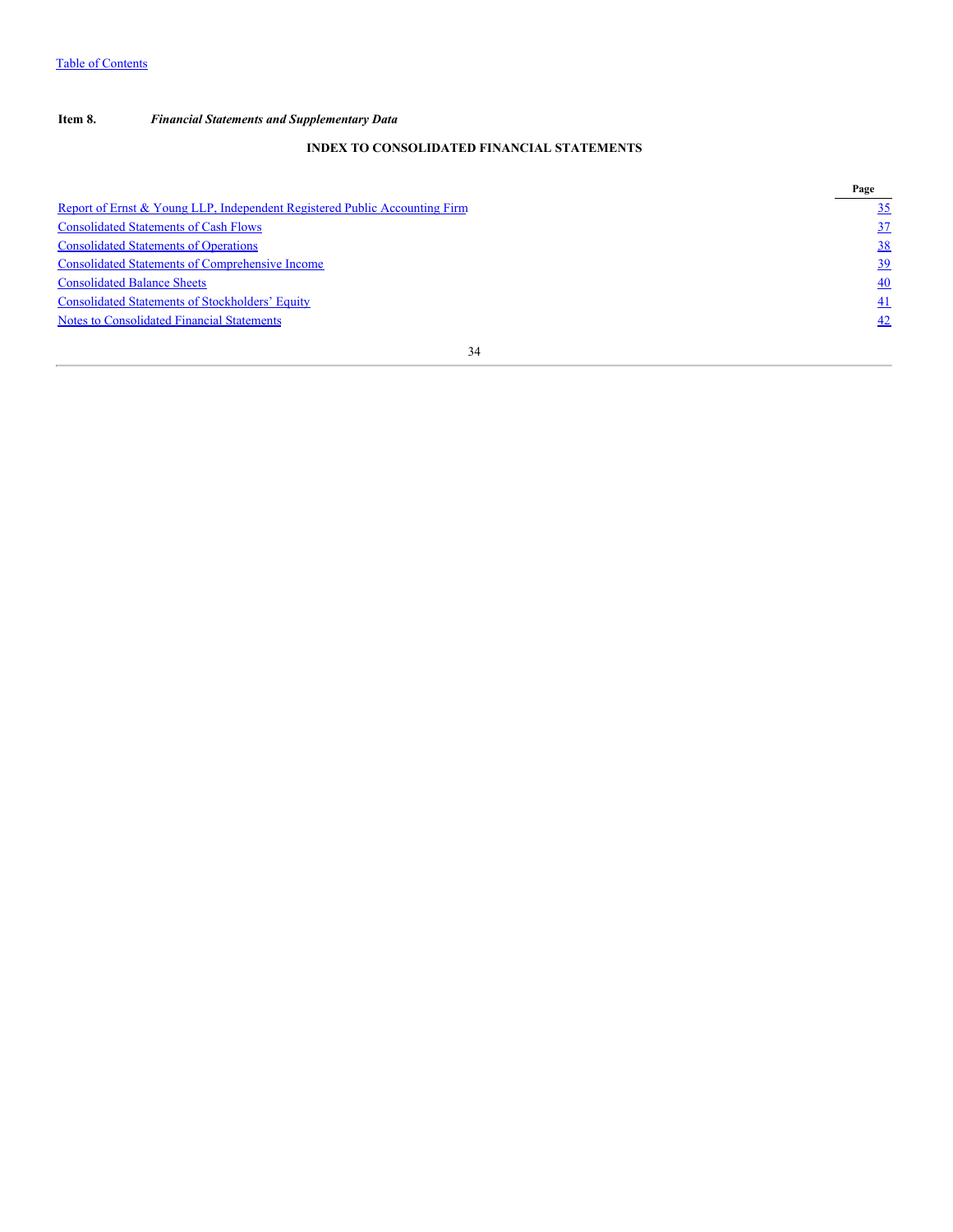### **Report of Independent Registered Public Accounting Firm**

The Board of Directors and Shareholders Amazon.com, Inc.

### **Opinion on the Financial Statements**

We have audited the accompanying consolidated balance sheets of Amazon.com, Inc. (the Company) as of December 31, 2019 and 2018, and the related consolidated statements of operations, comprehensive income, stockholders' equity, and cash flows for each of the three years in the period ended December 31, 2019 and the related notes (collectively referred to as the "consolidated financial statements"). In our opinion, the consolidated financial statements present fairly, in all material respects, the financial position of the Company at December 31, 2019 and 2018, and the results of its operations and its cash flows for each of the three years in the period ended December 31, 2019, in conformity with U.S. generally accepted accounting principles.

We also have audited, in accordance with the standards of the Public Company Accounting Oversight Board (United States) (PCAOB), the Company's internal control over financial reporting as of December 31, 2019, based on criteria established in Internal Control — Integrated Framework issued by the Committee of Sponsoring Organizations of the Treadway Commission (2013 framework) and our report dated January 30, 2020 expressed an unqualified opinion thereon.

#### **Adoption of New Accounting Standard**

As discussed in Note 1 to the consolidated financial statements, the Company has changed its method for accounting for leases in 2019 due to the adoption of ASU No. 2016-02, Leases (Topic 842).

### **Basis for Opinion**

These consolidated financial statements are the responsibility of the Company's management. Our responsibility is to express an opinion on the Company's consolidated financial statements based on our audits. We are a public accounting firm registered with the PCAOB and are required to be independent with respect to the Company in accordance with the U.S. federal securities laws and the applicable rules and regulations of the Securities and Exchange Commission and the PCAOB.

We conducted our audits in accordance with the standards of the PCAOB. Those standards require that we plan and perform the audit to obtain reasonable assurance about whether the consolidated financial statements are free of material misstatement, whether due to error or fraud. Our audits included performing procedures to assess the risks of material misstatement of the consolidated financial statements, whether due to error or fraud, and performing procedures that respond to those risks. Such procedures included examining, on a test basis, evidence regarding the amounts and disclosures in the consolidated financial statements. Our audits also included evaluating the accounting principles used and significant estimates made by management, as well as evaluating the overall presentation of the consolidated financial statements. We believe that our audits provide a reasonable basis for our opinion.

### **Critical Audit Matter**

The critical audit matter communicated below is a matter arising from the current period audit of the consolidated financial statements that was communicated or required to be communicated to the audit committee and that: (1) relates to accounts or disclosures that are material to the consolidated financial statements and (2) involved our especially challenging, subjective, or complex judgments. The communication of the critical audit matter does not alter in any way our opinion on the consolidated financial statements, taken as a whole, and we are not, by communicating the critical audit matter below, providing a separate opinion on the critical audit matter or on the accounts or disclosures to which it relates.

### *Uncertain Tax Positions*

*Description of the Matter* The Company is subject to income taxes in the U.S. and numerous foreign jurisdictions and, as discussed in Note 9 of the consolidated financial statements, during the ordinary course of business, there are many tax positions for which the ultimate tax determination is uncertain. As a result, significant judgment is required in evaluating the Company's tax positions and determining its provision for income taxes. The Company uses significant judgment in (1) determining whether a tax position's technical merits are more likely than not to be sustained and (2) measuring the amount of tax benefit that qualifies for recognition. As of December 31, 2019, the Company accrued liabilities of \$3.9 billion for various tax contingencies.

> Auditing the measurement of the Company's tax contingencies was challenging because the evaluation of whether a tax position is more likely than not to be sustained and the measurement of the benefit of various tax positions can be complex, involves significant judgment, and is based on interpretations of tax laws and legal rulings.

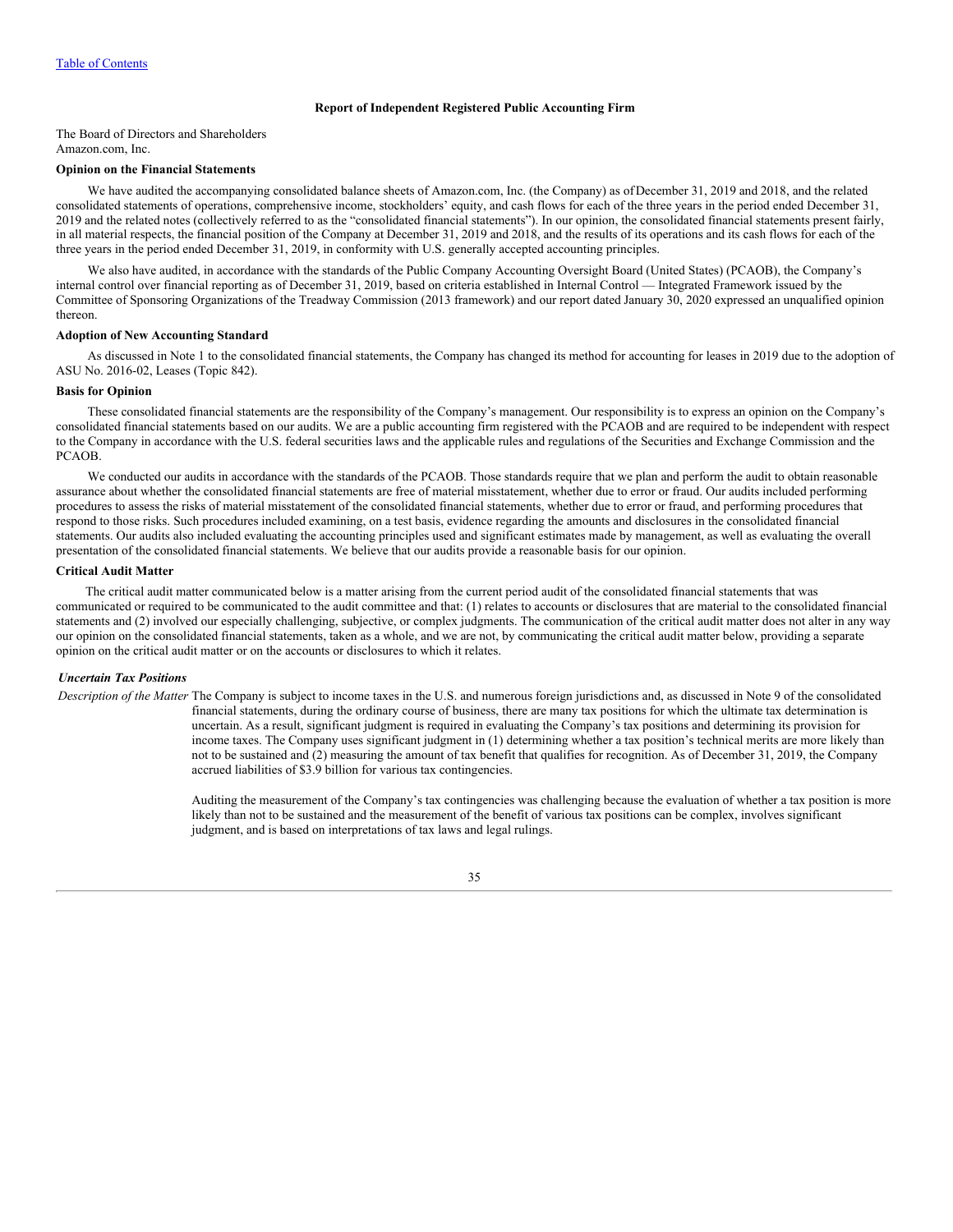<span id="page-35-0"></span>*How We Addressed the Matter in Our Audit* We tested controls over the Company's process to assess the technical merits of its tax contingencies, including controls over the assessment as to whether a tax position is more likely than not to be sustained, management's process to measure the benefit of its tax positions, and the development of the related disclosures.

> We involved our international tax, transfer pricing, and research and development tax professionals in assessing the technical merits of certain of the Company's tax positions. Depending on the nature of the specific tax position and, as applicable, developments with the relevant tax authorities relating thereto, our procedures included obtaining and examining the Company's analysis including the Company's correspondence with such tax authorities and evaluating the underlying facts upon which the tax positions are based. We used our knowledge of, and experience with, international, transfer pricing, and other income tax laws by the relevant income tax authorities to evaluate the Company's accounting for its tax contingencies. We evaluated developments in the applicable regulatory environments to assess potential effects on the Company's positions. We analyzed the Company's assumptions and data used to determine the amount of tax benefits to recognize and tested the accuracy of the Company's calculations. We have also evaluated the Company's income tax disclosures included in Note 9 in relation to these matters.

> > /s/ Ernst & Young LLP

We have served as the Company's auditor since 1996. Seattle, Washington January 30, 2020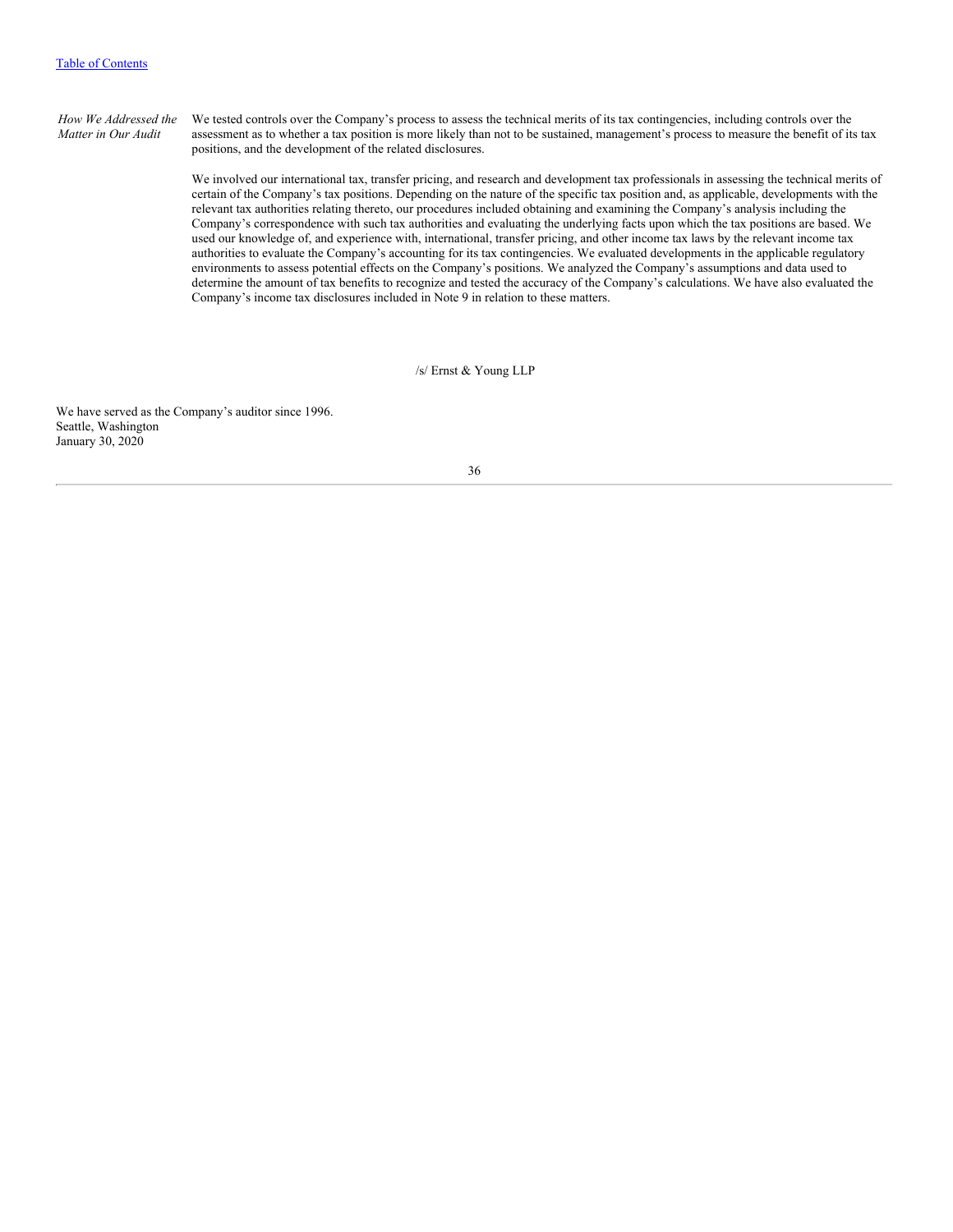# **AMAZON.COM, INC. CONSOLIDATED STATEMENTS OF CASH FLOWS (in millions)**

|                                                                                                                             | Year Ended December 31, |           |    |           |               |           |  |  |
|-----------------------------------------------------------------------------------------------------------------------------|-------------------------|-----------|----|-----------|---------------|-----------|--|--|
|                                                                                                                             |                         | 2017      |    | 2018      |               | 2019      |  |  |
| CASH, CASH EQUIVALENTS, AND RESTRICTED CASH, BEGINNING OF PERIOD                                                            | $\mathbf S$             | 19,934    | \$ | 21,856    | $\mathsf{\$}$ | 32,173    |  |  |
| <b>OPERATING ACTIVITIES:</b>                                                                                                |                         |           |    |           |               |           |  |  |
| Net income                                                                                                                  |                         | 3,033     |    | 10,073    |               | 11,588    |  |  |
| Adjustments to reconcile net income to net cash from operating activities:                                                  |                         |           |    |           |               |           |  |  |
| Depreciation and amortization of property and equipment and capitalized content costs, operating lease<br>assets, and other |                         | 11,478    |    | 15,341    |               | 21,789    |  |  |
| Stock-based compensation                                                                                                    |                         | 4,215     |    | 5,418     |               | 6,864     |  |  |
| Other operating expense (income), net                                                                                       |                         | 202       |    | 274       |               | 164       |  |  |
| Other expense (income), net                                                                                                 |                         | (292)     |    | 219       |               | (249)     |  |  |
| Deferred income taxes                                                                                                       |                         | (29)      |    | 441       |               | 796       |  |  |
| Changes in operating assets and liabilities:                                                                                |                         |           |    |           |               |           |  |  |
| Inventories                                                                                                                 |                         | (3,583)   |    | (1, 314)  |               | (3,278)   |  |  |
| Accounts receivable, net and other                                                                                          |                         | (4,780)   |    | (4,615)   |               | (7,681)   |  |  |
| Accounts payable                                                                                                            |                         | 7,100     |    | 3,263     |               | 8,193     |  |  |
| Accrued expenses and other                                                                                                  |                         | 283       |    | 472       |               | (1, 383)  |  |  |
| Unearned revenue                                                                                                            |                         | 738       |    | 1,151     |               | 1,711     |  |  |
| Net cash provided by (used in) operating activities                                                                         |                         | 18,365    |    | 30,723    |               | 38,514    |  |  |
| <b>INVESTING ACTIVITIES:</b>                                                                                                |                         |           |    |           |               |           |  |  |
| Purchases of property and equipment                                                                                         |                         | (11, 955) |    | (13, 427) |               | (16, 861) |  |  |
| Proceeds from property and equipment sales and incentives                                                                   |                         | 1,897     |    | 2,104     |               | 4,172     |  |  |
| Acquisitions, net of cash acquired, and other                                                                               |                         | (13,972)  |    | (2,186)   |               | (2,461)   |  |  |
| Sales and maturities of marketable securities                                                                               |                         | 9,677     |    | 8,240     |               | 22,681    |  |  |
| Purchases of marketable securities                                                                                          |                         | (12, 731) |    | (7,100)   |               | (31, 812) |  |  |
| Net cash provided by (used in) investing activities                                                                         |                         | (27,084)  |    | (12, 369) |               | (24, 281) |  |  |
| FINANCING ACTIVITIES:                                                                                                       |                         |           |    |           |               |           |  |  |
| Proceeds from long-term debt and other                                                                                      |                         | 16,228    |    | 768       |               | 2,273     |  |  |
| Repayments of long-term debt and other                                                                                      |                         | (1,301)   |    | (668)     |               | (2,684)   |  |  |
| Principal repayments of finance leases                                                                                      |                         | (4,799)   |    | (7, 449)  |               | (9,628)   |  |  |
| Principal repayments of financing obligations                                                                               |                         | (200)     |    | (337)     |               | (27)      |  |  |
| Net cash provided by (used in) financing activities                                                                         |                         | 9,928     |    | (7,686)   |               | (10,066)  |  |  |
| Foreign currency effect on cash, cash equivalents, and restricted cash                                                      |                         | 713       |    | (351)     |               | 70        |  |  |
| Net increase (decrease) in cash, cash equivalents, and restricted cash                                                      |                         | 1,922     |    | 10,317    |               | 4,237     |  |  |
| CASH, CASH EQUIVALENTS, AND RESTRICTED CASH, END OF PERIOD                                                                  | $\mathbb{S}$            | 21,856    | \$ | 32,173    | $\mathbb{S}$  | 36,410    |  |  |
| SUPPLEMENTAL CASH FLOW INFORMATION:                                                                                         |                         |           |    |           |               |           |  |  |
| Cash paid for interest on long-term debt                                                                                    | \$                      | 328       | \$ | 854       | \$            | 875       |  |  |
| Cash paid for operating leases                                                                                              |                         |           |    |           |               | 3,361     |  |  |
| Cash paid for interest on finance leases                                                                                    |                         | 200       |    | 381       |               | 647       |  |  |
| Cash paid for interest on financing obligations                                                                             |                         | 119       |    | 194       |               | 39        |  |  |
| Cash paid for income taxes, net of refunds                                                                                  |                         | 957       |    | 1,184     |               | 881       |  |  |
| Assets acquired under operating leases                                                                                      |                         |           |    |           |               | 7,870     |  |  |
| Property and equipment acquired under finance leases                                                                        |                         | 9,637     |    | 10,615    |               | 13,723    |  |  |
| Property and equipment acquired under build-to-suit arrangements                                                            |                         | 3,541     |    | 3,641     |               | 1,362     |  |  |

See accompanying notes to consolidated financial statements.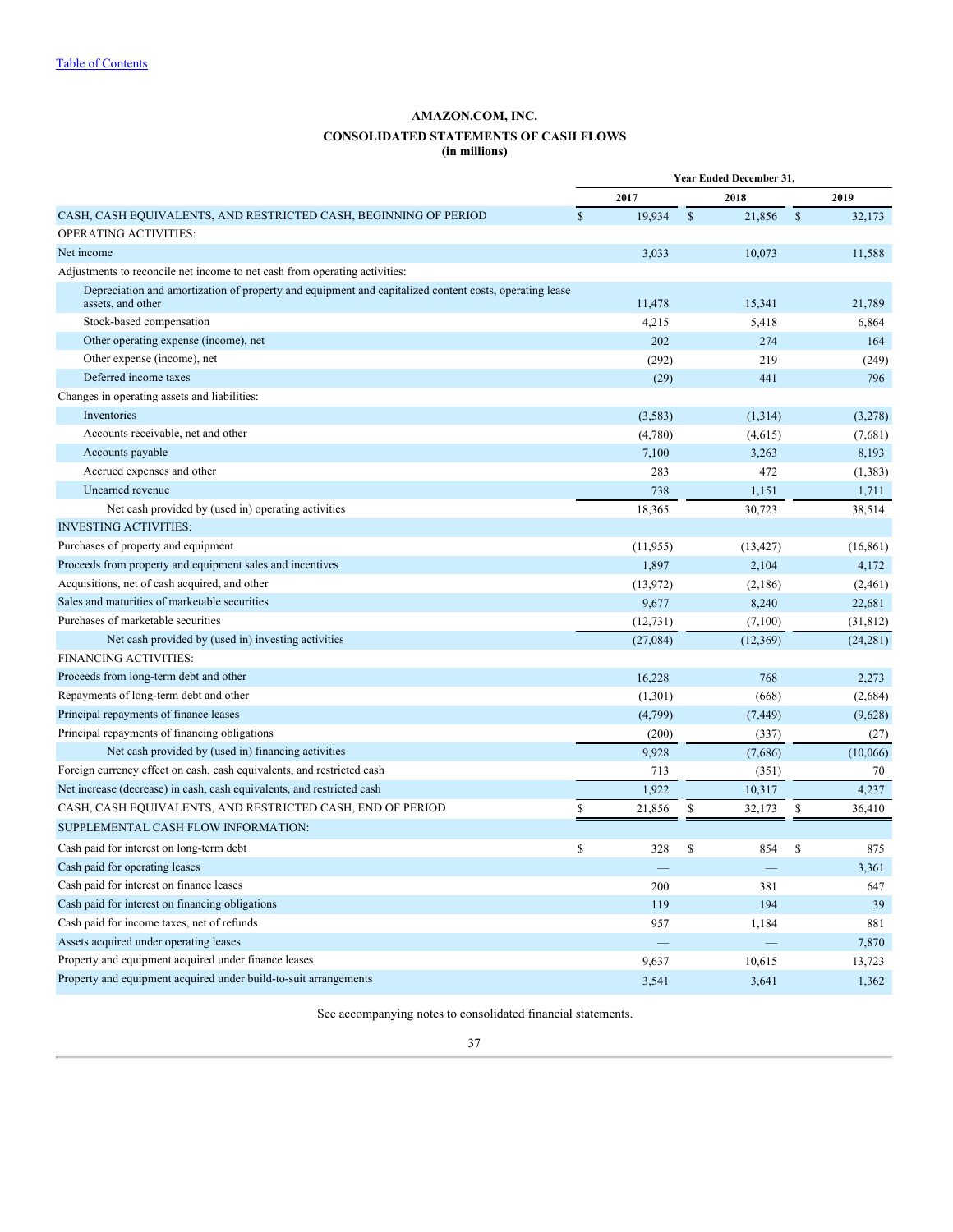# **AMAZON.COM, INC. CONSOLIDATED STATEMENTS OF OPERATIONS (in millions, except per share data)**

|                                                                    |                                   | Year Ended December 31, |               |          |               |         |  |  |
|--------------------------------------------------------------------|-----------------------------------|-------------------------|---------------|----------|---------------|---------|--|--|
|                                                                    |                                   | 2017                    | 2018          |          |               | 2019    |  |  |
| Net product sales                                                  | $\mathbb{S}$                      | 118,573                 | $\mathcal{S}$ | 141,915  | $\mathcal{S}$ | 160,408 |  |  |
| Net service sales                                                  |                                   | 59,293                  |               | 90.972   |               | 120,114 |  |  |
| Total net sales                                                    |                                   | 177,866                 |               | 232,887  |               | 280,522 |  |  |
| Operating expenses:                                                |                                   |                         |               |          |               |         |  |  |
| Cost of sales                                                      |                                   | 111,934                 |               | 139,156  |               | 165,536 |  |  |
| Fulfillment                                                        |                                   | 25,249                  |               | 34,027   |               | 40,232  |  |  |
| Technology and content                                             |                                   | 22,620                  |               | 28,837   |               | 35,931  |  |  |
| Marketing                                                          |                                   | 10,069                  |               | 13,814   |               | 18,878  |  |  |
| General and administrative                                         |                                   | 3,674                   |               | 4,336    |               | 5,203   |  |  |
| Other operating expense (income), net                              |                                   | 214                     |               | 296      |               | 201     |  |  |
| Total operating expenses                                           |                                   | 173,760                 |               | 220,466  |               | 265,981 |  |  |
| Operating income                                                   |                                   | 4,106                   |               | 12,421   |               | 14,541  |  |  |
| Interest income                                                    |                                   | 202                     |               | 440      |               | 832     |  |  |
| Interest expense                                                   |                                   | (848)                   |               | (1, 417) |               | (1,600) |  |  |
| Other income (expense), net                                        |                                   | 346                     |               | (183)    |               | 203     |  |  |
| Total non-operating income (expense)                               |                                   | (300)                   |               | (1,160)  |               | (565)   |  |  |
| Income before income taxes                                         |                                   | 3,806                   |               | 11,261   |               | 13,976  |  |  |
| Provision for income taxes                                         |                                   | (769)                   |               | (1,197)  |               | (2,374) |  |  |
| Equity-method investment activity, net of tax                      |                                   | (4)                     |               | 9        |               | (14)    |  |  |
| Net income                                                         | $\mathbb{S}% _{t}\left( t\right)$ | 3,033                   | \$            | 10,073   | \$            | 11,588  |  |  |
| Basic earnings per share                                           | $\$$                              | 6.32                    | \$            | 20.68    | \$            | 23.46   |  |  |
| Diluted earnings per share                                         | \$                                | 6.15                    | \$            | 20.14    | \$            | 23.01   |  |  |
| Weighted-average shares used in computation of earnings per share: |                                   |                         |               |          |               |         |  |  |
| <b>Basic</b>                                                       |                                   | 480                     |               | 487      |               | 494     |  |  |
| Diluted                                                            |                                   | 493                     |               | 500      |               | 504     |  |  |
|                                                                    |                                   |                         |               |          |               |         |  |  |

See accompanying notes to consolidated financial statements.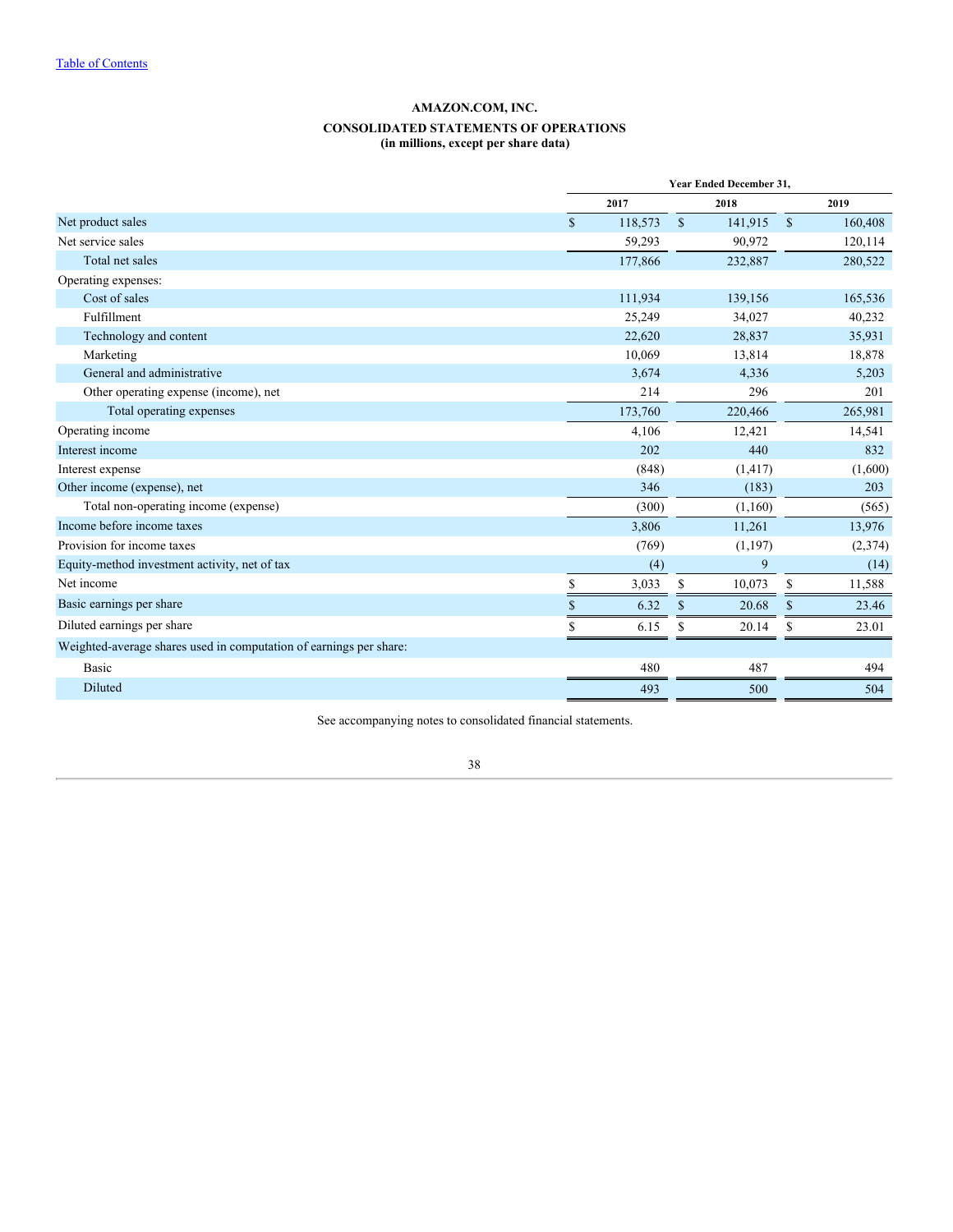# **AMAZON.COM, INC. CONSOLIDATED STATEMENTS OF COMPREHENSIVE INCOME (in millions)**

|                                                                                                                                                       | Year Ended December 31, |       |  |        |  |        |  |  |  |
|-------------------------------------------------------------------------------------------------------------------------------------------------------|-------------------------|-------|--|--------|--|--------|--|--|--|
|                                                                                                                                                       |                         | 2017  |  | 2018   |  | 2019   |  |  |  |
| Net income                                                                                                                                            | -S                      | 3,033 |  | 10,073 |  | 11,588 |  |  |  |
| Other comprehensive income (loss):                                                                                                                    |                         |       |  |        |  |        |  |  |  |
| Net change in foreign currency translation adjustments:                                                                                               |                         |       |  |        |  |        |  |  |  |
| Foreign currency translation adjustments, net of tax of \$5, \$6, and \$(5)                                                                           |                         | 533   |  | (538)  |  | 78     |  |  |  |
| Reclassification adjustment for foreign currency translation included in "Other operating<br>expense (income), net," net of tax of \$0, \$0, and \$29 |                         |       |  |        |  | (108)  |  |  |  |
| Net foreign currency translation adjustments                                                                                                          |                         | 533   |  | (538)  |  | (30)   |  |  |  |
| Net change in unrealized gains (losses) on available-for-sale debt securities:                                                                        |                         |       |  |        |  |        |  |  |  |
| Unrealized gains (losses), net of tax of \$5, \$0, and $$(12)$                                                                                        |                         | (39)  |  | (17)   |  | 83     |  |  |  |
| Reclassification adjustment for losses (gains) included in "Other income (expense),<br>net," net of tax of \$0, \$0, and \$0                          |                         |       |  | 8      |  | (4)    |  |  |  |
| Net unrealized gains (losses) on available-for-sale debt securities                                                                                   |                         | (32)  |  | (9)    |  | 79     |  |  |  |
| Total other comprehensive income (loss)                                                                                                               |                         | 501   |  | (547)  |  | 49     |  |  |  |
| Comprehensive income                                                                                                                                  |                         | 3,534 |  | 9,526  |  | 11,637 |  |  |  |

See accompanying notes to consolidated financial statements.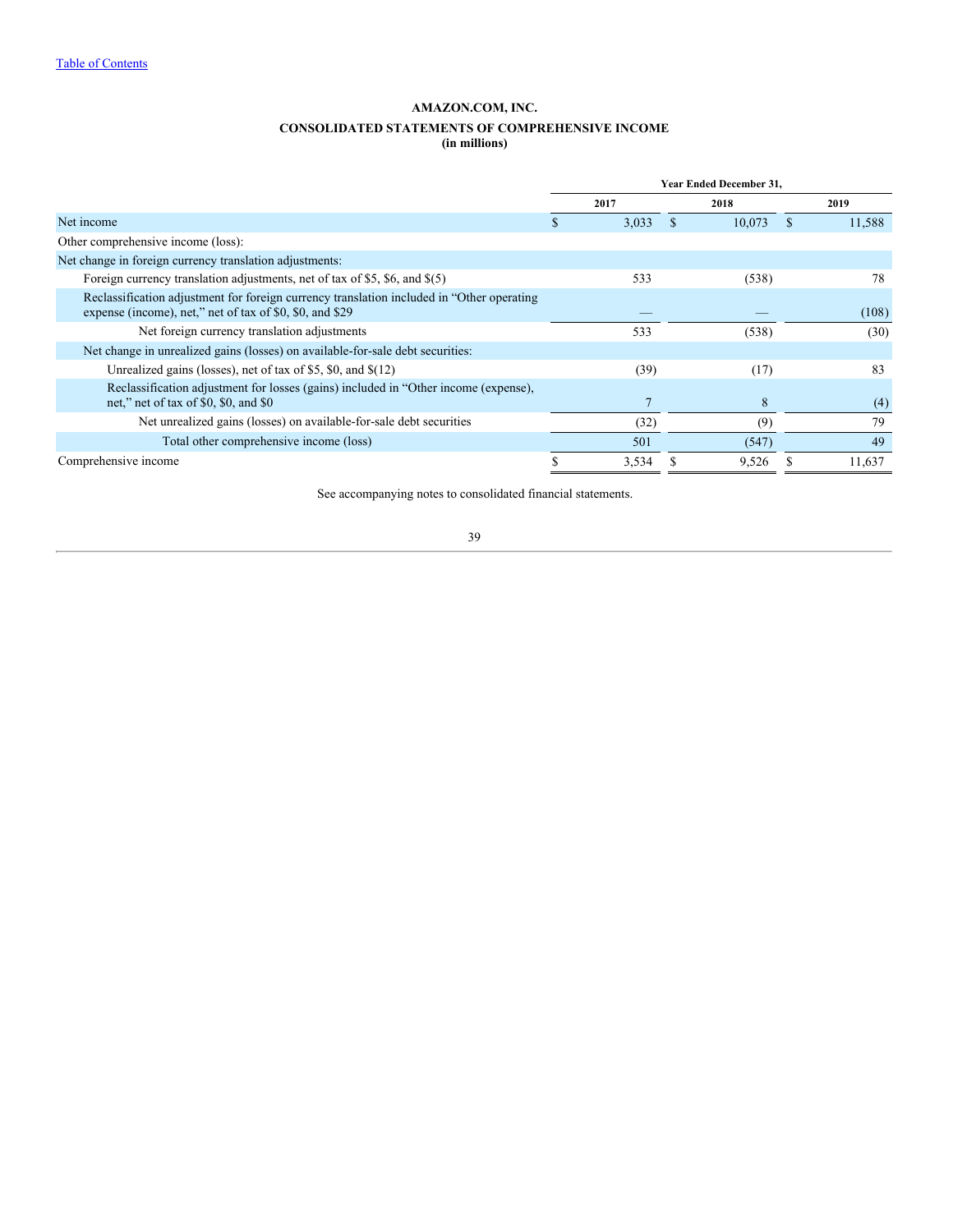# **AMAZON.COM, INC.**

### **CONSOLIDATED BALANCE SHEETS (in millions, except per share data)**

|                                               |              | December 31, |               |          |  |
|-----------------------------------------------|--------------|--------------|---------------|----------|--|
|                                               |              | 2018         |               | 2019     |  |
| <b>ASSETS</b>                                 |              |              |               |          |  |
| Current assets:                               |              |              |               |          |  |
| Cash and cash equivalents                     | $\mathbb{S}$ | 31,750       | $\mathbb{S}$  | 36.092   |  |
| Marketable securities                         |              | 9,500        |               | 18,929   |  |
| Inventories                                   |              | 17,174       |               | 20,497   |  |
| Accounts receivable, net and other            |              | 16,677       |               | 20,816   |  |
| Total current assets                          |              | 75,101       |               | 96,334   |  |
| Property and equipment, net                   |              | 61,797       |               | 72,705   |  |
| Operating leases                              |              |              |               | 25,141   |  |
| Goodwill                                      |              | 14,548       |               | 14,754   |  |
| Other assets                                  |              | 11,202       |               | 16,314   |  |
| Total assets                                  | \$           | 162,648      | <sup>\$</sup> | 225,248  |  |
| <b>LIABILITIES AND STOCKHOLDERS' EQUITY</b>   |              |              |               |          |  |
| Current liabilities:                          |              |              |               |          |  |
| Accounts payable                              | $\mathbb{S}$ | 38,192       | $\mathbb{S}$  | 47,183   |  |
| Accrued expenses and other                    |              | 23,663       |               | 32,439   |  |
| Unearned revenue                              |              | 6,536        |               | 8,190    |  |
| Total current liabilities                     |              | 68,391       |               | 87,812   |  |
| Long-term lease liabilities                   |              | 9,650        |               | 39,791   |  |
| Long-term debt                                |              | 23,495       |               | 23,414   |  |
| Other long-term liabilities                   |              | 17,563       |               | 12,171   |  |
| Commitments and contingencies (Note 7)        |              |              |               |          |  |
| Stockholders' equity:                         |              |              |               |          |  |
| Preferred stock, \$0.01 par value:            |              |              |               |          |  |
| Authorized shares - 500                       |              |              |               |          |  |
| Issued and outstanding shares - none          |              |              |               |          |  |
| Common stock, \$0.01 par value:               |              |              |               |          |  |
| Authorized shares - 5,000                     |              |              |               |          |  |
| Issued shares $-514$ and 521                  |              |              |               |          |  |
| Outstanding shares - 491 and 498              |              | 5            |               | 5        |  |
| Treasury stock, at cost                       |              | (1, 837)     |               | (1, 837) |  |
| Additional paid-in capital                    |              | 26,791       |               | 33,658   |  |
| Accumulated other comprehensive income (loss) |              | (1,035)      |               | (986)    |  |
| Retained earnings                             |              | 19,625       |               | 31,220   |  |
| Total stockholders' equity                    |              | 43,549       |               | 62,060   |  |
| Total liabilities and stockholders' equity    | \$           | 162,648      | $\mathbb{S}$  | 225,248  |  |

See accompanying notes to consolidated financial statements.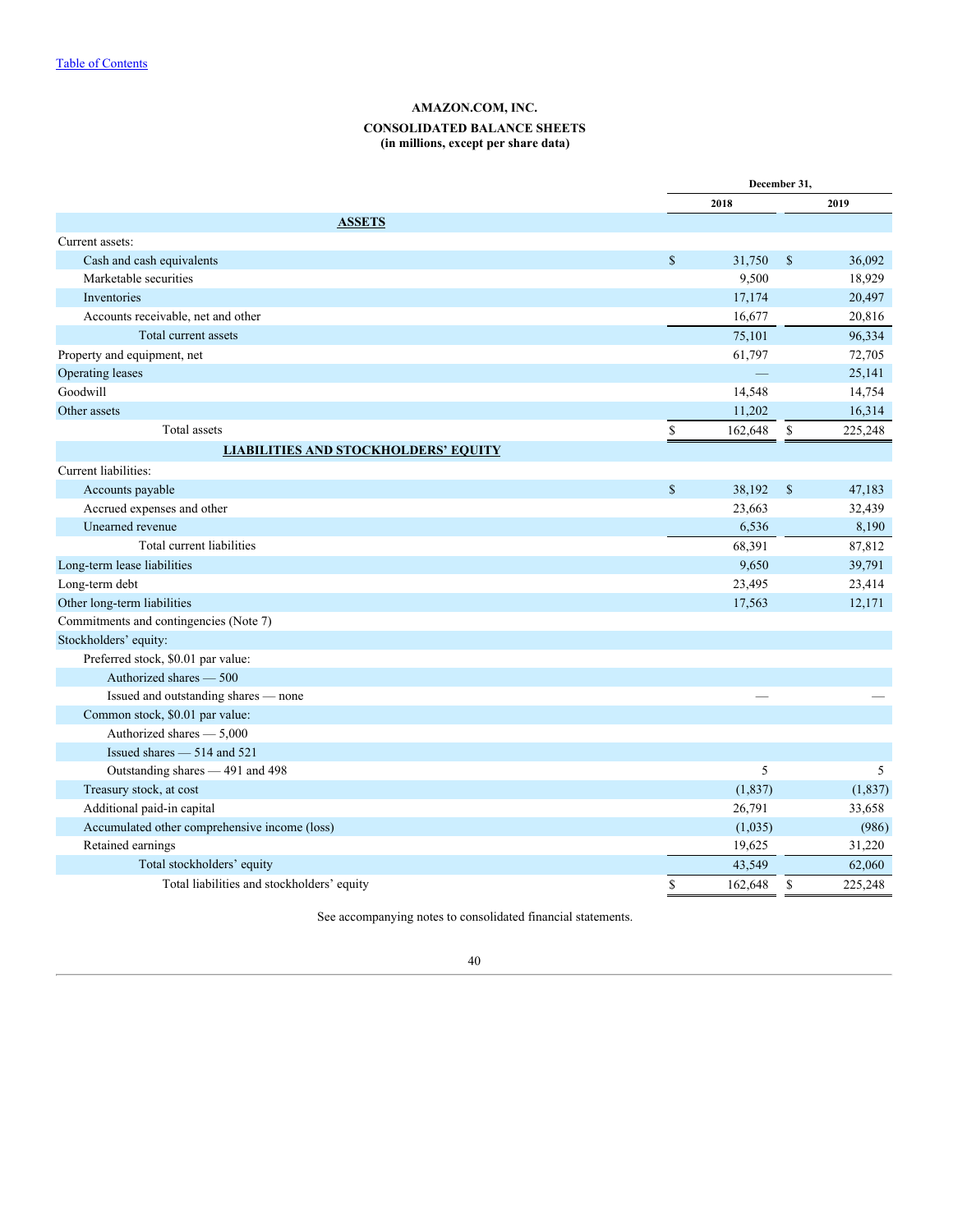# **AMAZON.COM, INC. CONSOLIDATED STATEMENTS OF STOCKHOLDERS' EQUITY (in millions)**

|                                                                                                                                    | <b>Common Stock</b> |               |                |              |                          |                    |        |               |         |                   |                |              |                                                            |  |                      |  |                                  |
|------------------------------------------------------------------------------------------------------------------------------------|---------------------|---------------|----------------|--------------|--------------------------|--------------------|--------|---------------|---------|-------------------|----------------|--------------|------------------------------------------------------------|--|----------------------|--|----------------------------------|
|                                                                                                                                    | <b>Shares</b>       |               | Amount         |              | Treasury<br><b>Stock</b> | Paid-In<br>Capital |        |               |         | <b>Additional</b> |                |              | <b>Accumulated Other</b><br>Comprehensive<br>Income (Loss) |  | Retained<br>Earnings |  | Total<br>Stockholders'<br>Equity |
| Balance as of January 1, 2017                                                                                                      | 477                 | $\mathbf S$   | $\overline{5}$ | $\mathbf S$  | (1, 837)                 | $\mathcal{S}$      | 17,186 | $\mathcal{S}$ | (985)   | $\mathbb{S}$      | 4,916          | $\mathbf S$  | 19,285                                                     |  |                      |  |                                  |
| Cumulative effect of a change in accounting<br>principle related to stock-based compensation                                       |                     |               |                |              |                          |                    |        |               |         |                   | 687            |              | 687                                                        |  |                      |  |                                  |
| Net income                                                                                                                         |                     |               |                |              |                          |                    |        |               |         |                   | 3,033          |              | 3,033                                                      |  |                      |  |                                  |
| Other comprehensive income (loss)                                                                                                  |                     |               |                |              |                          |                    |        |               | 501     |                   |                |              | 501                                                        |  |                      |  |                                  |
| Exercise of common stock options                                                                                                   | $\overline{7}$      |               |                |              |                          |                    | 1      |               |         |                   |                |              | $\mathbf{1}$                                               |  |                      |  |                                  |
| Stock-based compensation and issuance of<br>employee benefit plan stock                                                            |                     |               |                |              |                          |                    | 4,202  |               |         |                   |                |              | 4,202                                                      |  |                      |  |                                  |
| Balance as of December 31, 2017                                                                                                    | 484                 |               | 5              |              | (1, 837)                 |                    | 21,389 |               | (484)   |                   | 8,636          |              | 27,709                                                     |  |                      |  |                                  |
| Cumulative effect of change in accounting<br>principles related to revenue recognition,<br>income taxes, and financial instruments |                     |               |                |              |                          |                    |        |               | (4)     |                   | 916            |              | 912                                                        |  |                      |  |                                  |
| Net income                                                                                                                         |                     |               |                |              |                          |                    |        |               |         |                   | 10,073         |              | 10,073                                                     |  |                      |  |                                  |
| Other comprehensive income (loss)                                                                                                  |                     |               |                |              |                          |                    |        |               | (547)   |                   |                |              | (547)                                                      |  |                      |  |                                  |
| Exercise of common stock options                                                                                                   | $\overline{7}$      |               |                |              |                          |                    |        |               |         |                   |                |              |                                                            |  |                      |  |                                  |
| Stock-based compensation and issuance of<br>employee benefit plan stock                                                            |                     |               |                |              |                          |                    | 5,402  |               |         |                   |                |              | 5,402                                                      |  |                      |  |                                  |
| Balance as of December 31, 2018                                                                                                    | 491                 |               | 5              |              | (1, 837)                 |                    | 26,791 |               | (1,035) |                   | 19,625         |              | 43,549                                                     |  |                      |  |                                  |
| Cumulative effect of change in accounting<br>principle related to leases                                                           |                     |               |                |              |                          |                    |        |               |         |                   | $\overline{7}$ |              |                                                            |  |                      |  |                                  |
| Net income                                                                                                                         |                     |               |                |              |                          |                    |        |               |         |                   | 11,588         |              | 11,588                                                     |  |                      |  |                                  |
| Other comprehensive income (loss)                                                                                                  |                     |               |                |              |                          |                    |        |               | 49      |                   |                |              | 49                                                         |  |                      |  |                                  |
| Exercise of common stock options                                                                                                   | $7\phantom{.0}$     |               |                |              |                          |                    |        |               |         |                   |                |              |                                                            |  |                      |  |                                  |
| Stock-based compensation and issuance of<br>employee benefit plan stock                                                            |                     |               |                |              |                          |                    | 6,867  |               |         |                   |                |              | 6,867                                                      |  |                      |  |                                  |
| Balance as of December 31, 2019                                                                                                    | 498                 | $\mathsf{\$}$ | 5              | $\mathbb{S}$ | (1, 837)                 | \$                 | 33,658 | $\mathcal{S}$ | (986)   | $\mathsf{\$}$     | 31,220         | $\mathbb{S}$ | 62,060                                                     |  |                      |  |                                  |

See accompanying notes to consolidated financial statements.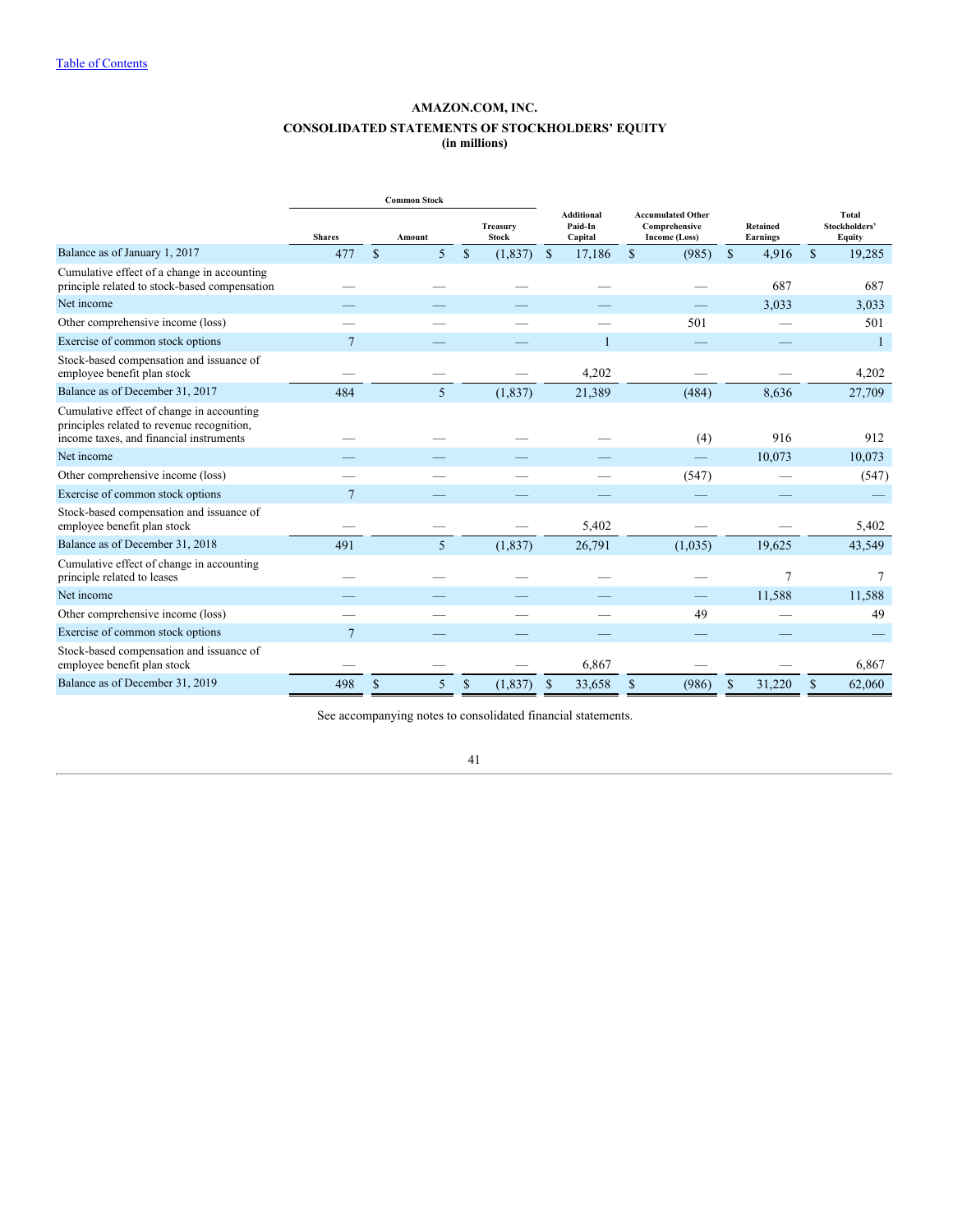# **AMAZON.COM, INC. NOTES TO CONSOLIDATED FINANCIAL STATEMENTS**

# **Note 1 — DESCRIPTION OF BUSINESS AND ACCOUNTING POLICIES**

### *Description of Business*

We seek to be Earth's most customer-centric company. In each of our segments, we serve our primary customer sets, consisting of consumers, sellers, developers, enterprises, and content creators. We serve consumers through our online and physical stores and focus on selection, price, and convenience. We offer programs that enable sellers to sell their products in our stores and fulfill orders through us, and programs that allow authors, musicians, filmmakers, skill and app developers, and others to publish and sell content. We serve developers and enterprises of all sizes through our AWS segment, which offers a broad set of global compute, storage, database, and other service offerings. We also manufacture and sell electronic devices. In addition, we provide services, such as advertising to sellers, vendors, publishers, and authors, through programs such as sponsored ads, display, and video advertising.

We have organized our operations into three segments: North America, International, and AWS. See "Note 10 — Segment Information."

#### *Prior Period Reclassifications*

Certain prior period amounts have been reclassified to conform to the current period presentation, including the addition of restricted cash to cash and cash equivalents on our consolidated statements of cash flows and the reclassification of long-term capital lease obligations that existed at December 31, 2018 from "Other long-term liabilities" to "Long-term lease liabilities" within the consolidated balance sheets, as a result of the adoption of new accounting guidance. See "Accounting Pronouncements Recently Adopted."

#### *Principles of Consolidation*

The consolidated financial statements include the accounts of Amazon.com, Inc. and its consolidated entities (collectively, the "Company"), consisting of its wholly-owned subsidiaries and those entities in which we have a variable interest and of which we are the primary beneficiary, including certain entities in India and certain entities that support our seller lending financing activities. Intercompany balances and transactions between consolidated entities are eliminated. The financial results of Whole Foods Market, Inc. ("Whole Foods Market") have been included in our consolidated financial statements from the date of acquisition on August 28, 2017.

### *Use of Estimates*

The preparation of financial statements in conformity with GAAP requires estimates and assumptions that affect the reported amounts of assets and liabilities, revenues and expenses, and related disclosures of contingent liabilities in the consolidated financial statements and accompanying notes. Estimates are used for, but not limited to, income taxes, useful lives of equipment, commitments and contingencies, valuation of acquired intangibles and goodwill, stock-based compensation forfeiture rates, vendor funding, and inventory valuation. Actual results could differ materially from those estimates. For example, in Q4 2019 we completed a useful life study for our servers and are increasing the useful life from three years to four years for servers in January 2020, which, based on servers that are included in "Property and equipment, net" as of December 31, 2019, will have an anticipated impact to our 2020 operating income of \$2.3 billion.

#### *Earnings per Share*

Basic earnings per share is calculated using our weighted-average outstanding common shares. Diluted earnings per share is calculated using our weightedaverage outstanding common shares including the dilutive effect of stock awards as determined under the treasury stock method. In periods when we have a net loss, stock awards are excluded from our calculation of earnings per share as their inclusion would have an antidilutive effect.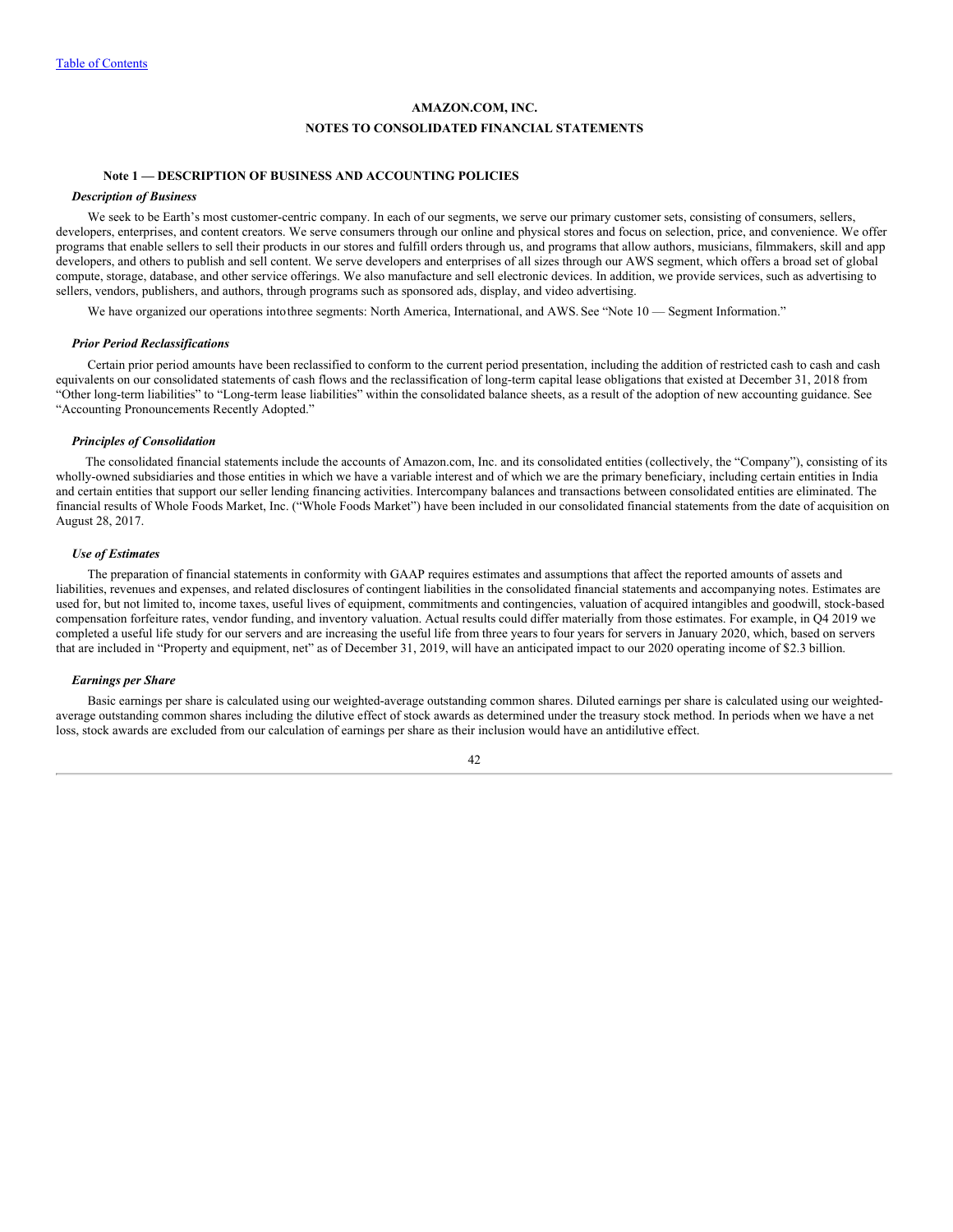The following table shows the calculation of diluted shares (in millions):

|                                                          |      | <b>Year Ended December 31.</b> |      |
|----------------------------------------------------------|------|--------------------------------|------|
|                                                          | 2017 | 2018                           | 2019 |
| Shares used in computation of basic earnings per share   | 480  | 487                            | 494  |
| Total dilutive effect of outstanding stock awards        |      |                                | 10   |
| Shares used in computation of diluted earnings per share | 493  | 500                            | 504  |

#### *Revenue*

Revenue is measured based on the amount of consideration that we expect to receive, reduced by estimates for return allowances, promotional discounts, and rebates. Revenue also excludes any amounts collected on behalf of third parties, including sales and indirect taxes. In arrangements where we have multiple performance obligations, the transaction price is allocated to each performance obligation using the relative stand-alone selling price. We generally determine stand-alone selling prices based on the prices charged to customers or using expected cost plus a margin.

A description of our principal revenue generating activities is as follows:

*Retail sales* - We offer consumer products through our online and physical stores. Revenue is recognized when control of the goods is transferred to the customer, which generally occurs upon our delivery to a third-party carrier or, in the case of an Amazon delivery, to the customer.

*Third-party seller services*- We offer programs that enable sellers to sell their products in our stores, and fulfill orders through us. We are not the seller of record in these transactions. The commissions and any related fulfillment and shipping fees we earn from these arrangements are recognized when the services are rendered, which generally occurs upon delivery of the related products to a third-party carrier or, in the case of an Amazon delivery, to the customer.

*Subscription services* - Our subscription sales include fees associated with Amazon Prime memberships and access to content including audiobooks, digital video, digital music, e-books, and other non-AWS subscription services. Prime memberships provide our customers with access to an evolving suite of benefits that represent a single stand-ready obligation. Subscriptions are paid for at the time of or in advance of delivering the services. Revenue from such arrangements is recognized over the subscription period.

*AWS* - Our AWS arrangements include global sales of compute, storage, database, and other services. Revenue is allocated to services using stand-alone selling prices and is primarily recognized when the customer uses these services, based on the quantity of services rendered, such as compute or storage capacity delivered on-demand. Certain services, including compute and database, are also offered as a fixed quantity over a specified term, for which revenue is recognized ratably. Sales commissions we pay in connection with contracts that exceed one year are capitalized and amortized over the contract term.

*Other* - Other revenue primarily includes sales of advertising services, which are recognized as ads are delivered based on the number of clicks or impressions.

#### *Return Allowances*

Return allowances, which reduce revenue and cost of sales, are estimated using historical experience. Liabilities for return allowances are included in "Accrued expenses and other" and were \$468 million, \$623 million, and \$712 million as of December 31, 2017, 2018, and 2019. Additions to the allowance were \$1.8 billion, \$2.3 billion, and \$2.5 billion and deductions from the allowance were\$1.9 billion, \$2.3 billion, and \$2.5 billion in 2017, 2018, and 2019. Included in "Inventories" on our consolidated balance sheets are assets totaling \$406 million, \$519 million, and \$629 million as of December 31, 2017, 2018, and 2019, for the rights to recover products from customers associated with our liabilities for return allowances.

### *Cost of Sales*

Cost of sales primarily consists of the purchase price of consumer products, inbound and outbound shipping costs, including costs related to sortation and delivery centers and where we are the transportation service provider, and digital media content costs where we record revenue gross, including video and music. Shipping costs to receive products from our suppliers are included in our inventory, and recognized as cost of sales upon sale of products to our customers. Payment processing and related transaction costs, including those associated with seller transactions, are classified in "Fulfillment" on our consolidated statements of operations.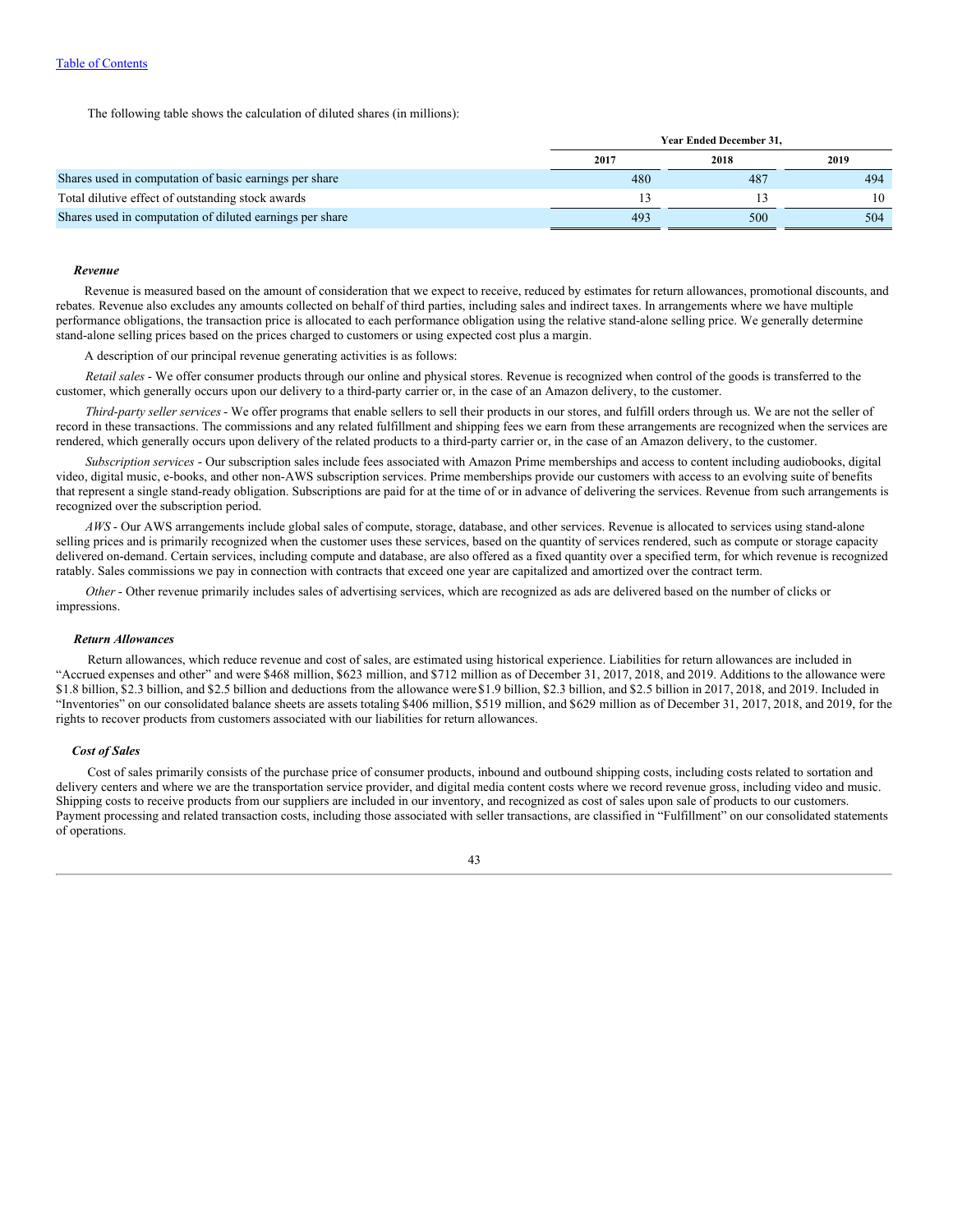### *Vendor Agreements*

We have agreements with our vendors to receive funds primarily for cooperative marketing efforts, promotions, incentives, and volume rebates. We generally consider these amounts received from vendors to be a reduction of the prices we pay for their goods, including property and equipment, or services, and are recorded as a reduction of the cost of inventory, cost of services, or cost of property and equipment. Volume rebates typically depend on reaching minimum purchase thresholds. We evaluate the likelihood of reaching purchase thresholds using past experience and current year forecasts. When volume rebates can be reasonably estimated, we record a portion of the rebate as we make progress towards the purchase threshold.

### *Fulfillment*

Fulfillment costs primarily consist of those costs incurred in operating and staffing our North America and International segments' fulfillment centers, physical stores, and customer service centers, including costs attributable to buying, receiving, inspecting, and warehousing inventories; picking, packaging, and preparing customer orders for shipment; payment processing and related transaction costs, including costs associated with our guarantee for certain seller transactions; responding to inquiries from customers; and supply chain management for our manufactured electronic devices. Fulfillment costs also include amounts paid to third parties that assist us in fulfillment and customer service operations.

#### *Technology and Content*

Technology and content costs include payroll and related expenses for employees involved in the research and development of new and existing products and services, development, design, and maintenance of our stores, curation and display of products and services made available in our online stores, and infrastructure costs. Infrastructure costs include servers, networking equipment, and data center related depreciation and amortization, rent, utilities, and other expenses necessary to support AWS and other Amazon businesses. Collectively, these costs reflect the investments we make in order to offer a wide variety of products and services to our customers. Technology and content costs are generally expensed as incurred.

#### *Marketing*

Marketing costs primarily consist of advertising and payroll and related expenses for personnel engaged in marketing and selling activities, including sales commissions related to AWS. We pay commissions to third parties when their customer referrals result in sales. We also participate in cooperative advertising arrangements with certain of our vendors, and other third parties.

Advertising and other promotional costs to market our products and services are expensed as incurredand were \$6.3 billion, \$8.2 billion, and \$11.0 billion in 2017, 2018, and 2019.

#### *General and Administrative*

General and administrative expenses primarily consist of costs for corporate functions, including payroll and related expenses; facilities and equipment expenses, such as depreciation and amortization expense and rent; and professional fees and litigation costs.

#### *Stock-Based Compensation*

Compensation cost for all stock awards expected to vest is measured at fair value on the date of grant and recognized over the service period. The fair value of restricted stock units is determined based on the number of shares granted and the quoted price of our common stock. Such value is recognized as expense over the service period, net of estimated forfeitures, using the accelerated method. The estimated number of stock awards that will ultimately vest requires judgment, and to the extent actual results or updated estimates differ from our current estimates, such amounts will be recorded as a cumulative adjustment in the period estimates are revised. We consider many factors when estimating expected forfeitures, including historical forfeiture experience and employee level.

# *Other Operating Expense (Income), Net*

Other operating expense (income), net, consists primarily of marketing-related, contract-based, and customer-related intangible asset amortization expense, and expenses related to legal settlements.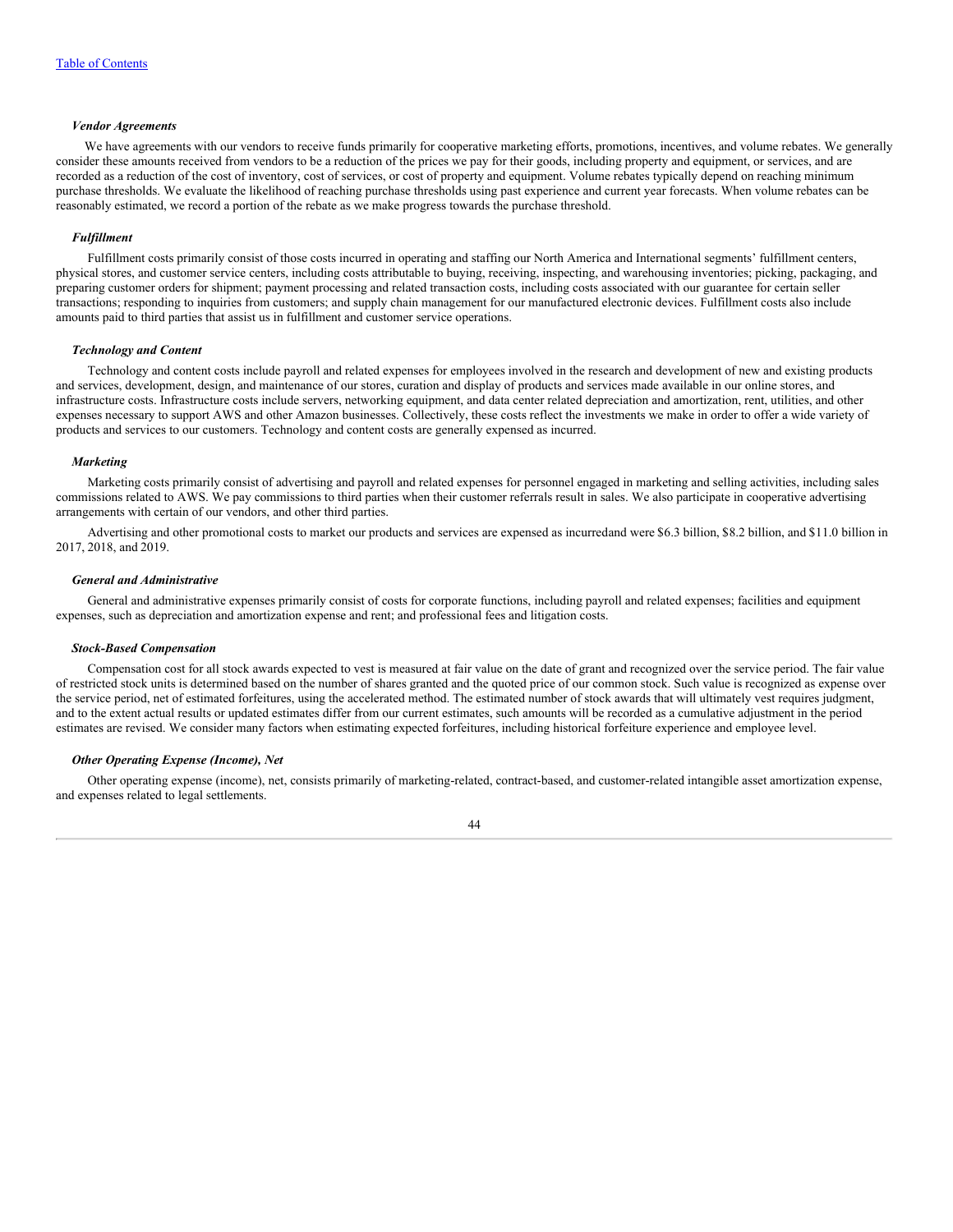# *Other Income (Expense), Net*

Other income (expense), net, consists primarily of adjustments to and gains on equity securities of\$18 million, \$145 million, and \$231 million in 2017, 2018, and 2019, equity warrant valuation gains (losses) of\$109 million, \$(131) million, and \$11 million in 2017, 2018, and 2019, and foreign currency gains (losses) of \$247 million, \$(206) million, and \$(20) million in 2017, 2018, and 2019.

#### *Income Taxes*

Income tax expense includes U.S. (federal and state) and foreign income taxes. Certain foreign subsidiary earnings are subject to U.S. taxation under the U.S. Tax Act, which also repeals U.S. taxation on the subsequent repatriation of those earnings. We intend to invest substantially all of our foreign subsidiary earnings, as well as our capital in our foreign subsidiaries, indefinitely outside of the U.S. in those jurisdictions in which we would incur significant, additional costs upon repatriation of such amounts.

Deferred income tax balances reflect the effects of temporary differences between the carrying amounts of assets and liabilities and their tax bases and are stated at enacted tax rates expected to be in effect when taxes are actually paid or recovered.

Deferred tax assets are evaluated for future realization and reduced by a valuation allowance to the extent we believe they will not be realized. We consider many factors when assessing the likelihood of future realization of our deferred tax assets, including our recent cumulative loss experience and expectations of future earnings, capital gains and investment in such jurisdiction, the carry-forward periods available to us for tax reporting purposes, and other relevant factors.

We utilize a two-step approach to recognizing and measuring uncertain income tax positions (tax contingencies). The first step is to evaluate the tax position for recognition by determining if the weight of available evidence indicates it is more likely than not the position will be sustained on audit, including resolution of related appeals or litigation processes. The second step is to measure the tax benefit as the largest amount which is more than 50% likely of being realized upon ultimate settlement. We consider many factors when evaluating our tax positions and estimating our tax benefits, which may require periodic adjustments and which may not accurately forecast actual outcomes. We include interest and penalties related to our tax contingencies in income tax expense.

#### *Fair Value of Financial Instruments*

Fair value is defined as the price that would be received to sell an asset or paid to transfer a liability in an orderly transaction between market participants at the measurement date. To increase the comparability of fair value measures, the following hierarchy prioritizes the inputs to valuation methodologies used to measure fair value:

**Level 1 —** Valuations based on quoted prices for identical assets and liabilities in active markets.

Level 2 — Valuations based on observable inputs other than quoted prices included in Level 1, such as quoted prices for similar assets and liabilities in active markets, quoted prices for identical or similar assets and liabilities in markets that are not active, or other inputs that are observable or can be corroborated by observable market data.

Level 3 — Valuations based on unobservable inputs reflecting our own assumptions, consistent with reasonably available assumptions made by other market participants. These valuations require significant judgment.

For our cash, cash equivalents, or marketable securities, we measure the fair value of money market funds and certain marketable equity securities based on quoted prices in active markets for identical assets or liabilities. Other marketable securities were valued either based on recent trades of securities in inactive markets or based on quoted market prices of similar instruments and other significant inputs derived from or corroborated by observable market data. We did not hold significant amounts of cash, cash equivalents, restricted cash, or marketable securities categorized as Level 3 assets as of December 31, 2018 and 2019.

We hold equity warrants giving us the right to acquire stock of other companies. As ofDecember 31, 2018 and 2019, these warrants had a fair value of \$440 million and \$669 million, and are recorded within "Other assets" on our consolidated balance sheets. These assets are primarily classified as Level 2 assets.

#### *Cash and Cash Equivalents*

We classify all highly liquid instruments with an original maturity of three months or less as cash equivalents.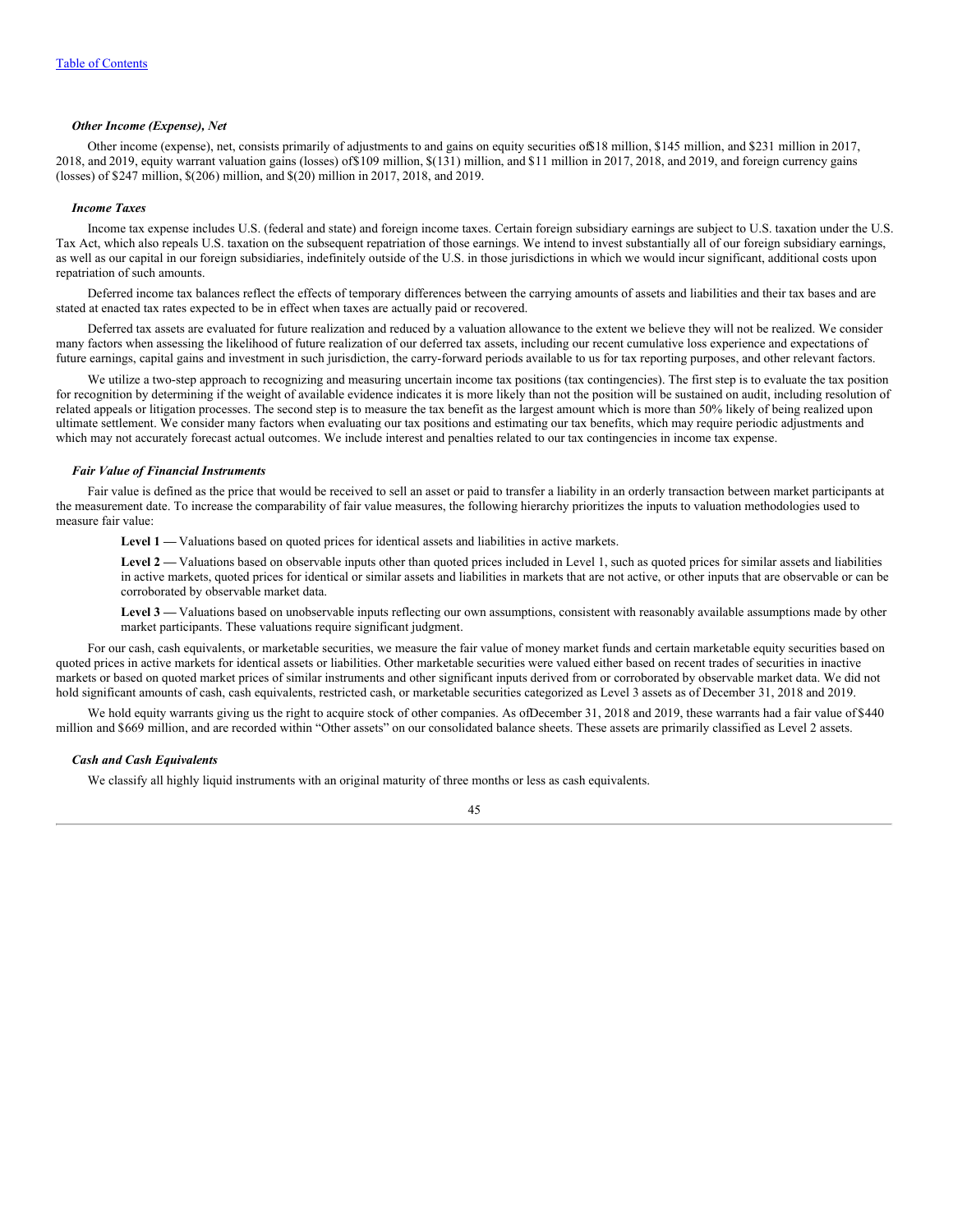### *Inventories*

Inventories, consisting of products available for sale, are primarily accounted for using the first-in, first-out method, and are valued at the lower of cost and net realizable value. This valuation requires us to make judgments, based on currently available information, about the likely method of disposition, such as through sales to individual customers, returns to product vendors, or liquidations, and expected recoverable values of each disposition category.

We provide Fulfillment by Amazon services in connection with certain of our sellers' programs. Third-party sellers maintain ownership of their inventory, regardless of whether fulfillment is provided by us or the third-party sellers, and therefore these products are not included in our inventories.

We also purchase electronic device components from a variety of suppliers and use several contract manufacturers to provide manufacturing services for our products. During the normal course of business, in order to manage manufacturing lead times and help ensure adequate supply, we enter into agreements with contract manufacturers and suppliers for certain electronic device components. A portion of our reported purchase commitments arising from these agreements consists of firm, non-cancellable commitments. These commitments are based on forecasted customer demand. If we reduce these commitments, we may incur additional costs. We also have firm, non-cancellable commitments for certain products offered in our Whole Foods Market stores.

#### *Accounts Receivable, Net and Other*

Included in "Accounts receivable, net and other" on our consolidated balance sheets are amounts primarily related to customers, vendors, and sellers. As of December 31, 2018 and 2019, customer receivables, net, were \$9.4 billion and \$12.6 billion, vendor receivables, net, were \$3.2 billion and \$4.2 billion, and seller receivables, net, were \$710 million and \$863 million. Seller receivables are amounts due from sellers related to our seller lending program, which provides funding to sellers primarily to procure inventory.

We estimate losses on receivables based on known troubled accounts and historical experience of losses incurred. Receivables are considered impaired and written-off when it is probable that all contractual payments due will not be collected in accordance with the terms of the agreement. The allowance for doubtful accounts was \$348 million, \$495 million, and \$718 million as of December 31, 2017, 2018, and 2019. Additions to the allowance were\$626 million, \$878 million, and \$1.0 billion, and deductions to the allowance were\$515 million, \$731 million, and \$793 million in 2017, 2018, and 2019.

### *Software Development Costs*

We incur software development costs related to products to be sold, leased, or marketed to external users, internal-use software, and our websites. Software development costs capitalized were not significant for the years presented. All other costs, including those related to design or maintenance, are expensed as incurred.

#### *Property and Equipment, Net*

Property and equipment are stated at cost less accumulated depreciation and amortization. Incentives that we receive from property and equipment vendors are recorded as a reduction in our costs. Property includes buildings and land that we own, along with property we have acquired under build-to-suit lease arrangements when we have control over the building during the construction period and finance lease arrangements. Equipment includes assets such as servers and networking equipment, heavy equipment, and other fulfillment equipment. Depreciation and amortization is recorded on a straight-line basis over the estimated useful lives of the assets (generally the lesser of 40 years or the remaining life of the underlying building, three years for our servers, five years for networking equipment, ten years for heavy equipment, and three to seven years for other fulfillment equipment). Depreciation and amortization expense is classified within the corresponding operating expense categories on our consolidated statements of operations.

#### *Leases*

We categorize leases with contractual terms longer than twelve months as either operating or finance. Finance leases are generally those leases that allow us to substantially utilize or pay for the entire asset over its estimated life. Assets acquired under finance leases are recorded in property and equipment, net. All other leases are categorized as operating leases. Our leases generally have terms that range from one to ten years for equipment and one to twenty years for property.

Certain lease contracts include obligations to pay for other services, such as operations and maintenance. For leases of property, we account for these other services as a component of the lease. For substantially all other leases, the services are accounted for separately and we allocate payments to the lease and other services components based on estimated stand-alone prices.

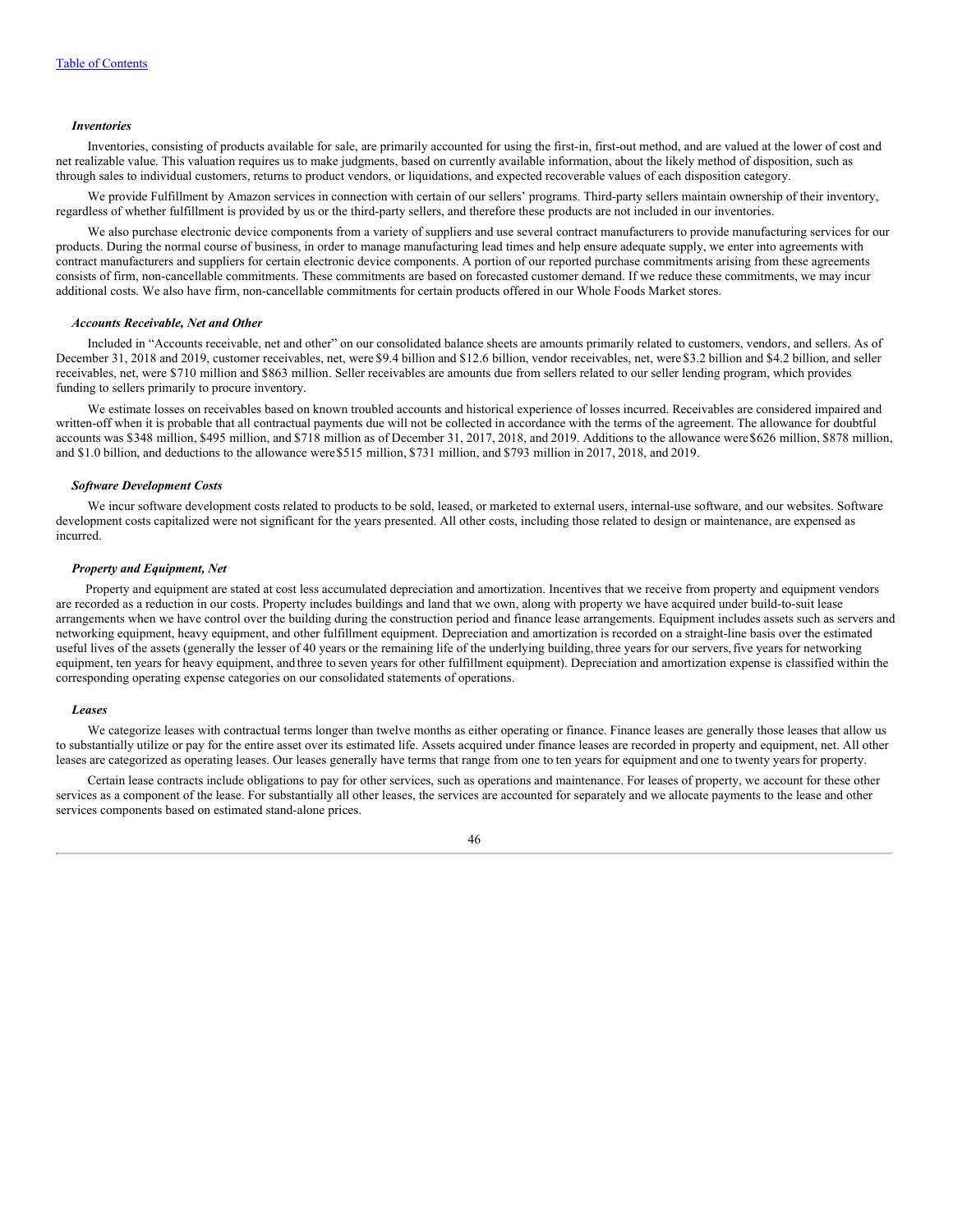Lease liabilities are recognized at the present value of the fixed lease payments, reduced by landlord incentives using a discount rate based on similarly secured borrowings available to us. Lease assets are recognized based on the initial present value of the fixed lease payments, reduced by landlord incentives, plus any direct costs from executing the leases or lease prepayments reclassified from "Other assets" upon lease commencement. Leasehold improvements are capitalized at cost and amortized over the lesser of their expected useful life or the lease term.

When we have the option to extend the lease term, terminate the lease before the contractual expiration date, or purchase the leased asset, and it is reasonably certain that we will exercise the option, we consider these options in determining the classification and measurement of the lease. Our leases may include variable payments based on measures that include changes in price indices, market interest rates, or the level of sales at a physical store, which are expensed as incurred.

Costs associated with operating lease assets are recognized on a straight-line basis within operating expenses over the term of the lease. Finance lease assets are amortized within operating expenses on a straight-line basis over the shorter of the estimated useful lives of the assets or, in the instance where title does not transfer at the end of the lease term, the lease term. The interest component of a finance lease is included in interest expense and recognized using the effective interest method over the lease term.

We establish assets and liabilities for the present value of estimated future costs to retire long-lived assets at the termination or expiration of a lease. Such assets are depreciated over the lease period into operating expense, and the recorded liabilities are accreted to the future value of the estimated retirement costs.

#### *Financing Obligations*

We record assets and liabilities for estimated construction costs under build-to-suit lease arrangements when we have control over the building during the construction period. If we continue to control the building after the construction period, the arrangement is classified as a financing obligation instead of a lease. The building is depreciated over the shorter of its useful life or the term of the obligation.

If we do not control the building after the construction period ends, the assets and liabilities for construction costs are derecognized, and we classify the lease as either operating or finance.

#### *Goodwill*

We evaluate goodwill for impairment annually or more frequently when an event occurs or circumstances change that indicate the carrying value may not be recoverable. In testing goodwill for impairment, we may elect to utilize a qualitative assessment to evaluate whether it is more likely than not that the fair value of a reporting unit is less than its carrying amount. If our qualitative assessment indicates that goodwill impairment is more likely than not, we perform a two-step impairment test. We test goodwill for impairment under the two-step impairment test by first comparing the book value of net assets to the fair value of the reporting units. If the fair value is determined to be less than the book value or qualitative factors indicate that it is more likely than not that goodwill is impaired, a second step is performed to compute the amount of impairment as the difference between the estimated fair value of goodwill and the carrying value. We estimate the fair value of the reporting units using discounted cash flows. Forecasts of future cash flows are based on our best estimate of future net sales and operating expenses, based primarily on expected category expansion, pricing, market segment share, and general economic conditions.

We completed the required annual testing of goodwill for impairment for all reporting units as of April 1,2019, and determined that goodwill isnot impaired as the fair value of our reporting units substantially exceeded their book value. There were no events that caused us to update our annual impairment test. See "Note 5 — Acquisitions, Goodwill, and Acquired Intangible Assets."

#### *Other Assets*

Included in "Other assets" on our consolidated balance sheets are amounts primarily related to acquired intangible assets, net of accumulated amortization; video and music content, net of accumulated amortization; long-term deferred tax assets; certain equity investments; marketable securities restricted for longer than one year, the majority of which are attributable to collateralization of bank guarantees and debt related to our international operations; lease prepayments made prior to lease commencement; and equity warrant assets.

#### *Digital Video and Music Content*

We obtain video content, inclusive of episodic television and movies, and music content for customers through licensing agreements that have a wide range of licensing provisions including both fixed and variable payment schedules. When the license fee for a specific video or music title is determinable or reasonably estimable and the content is available to us, we recognize an asset and a corresponding liability for the amounts owed. We reduce the liability as payments are made and we

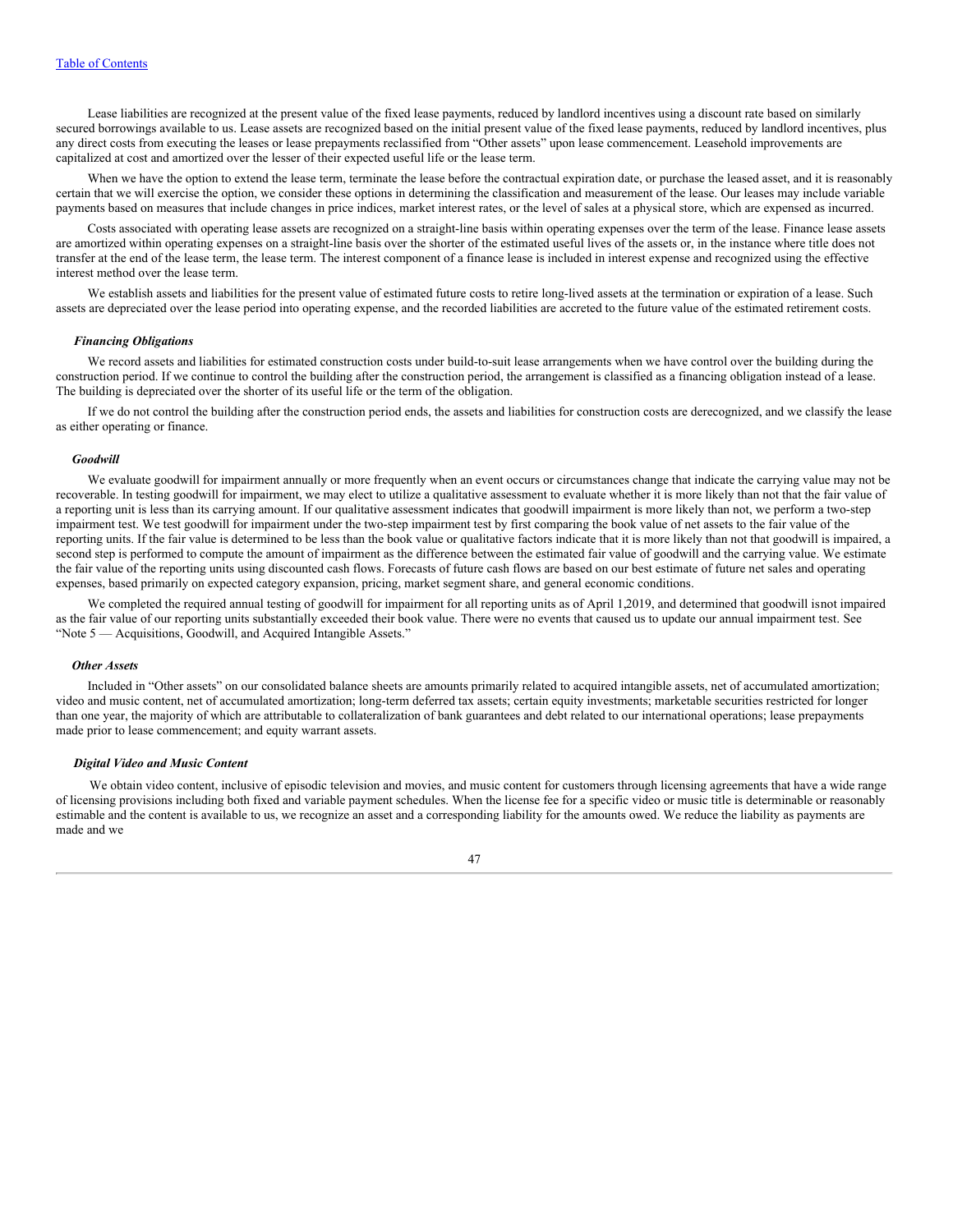amortize the asset to "Cost of sales" on an accelerated basis, based on estimated usage or viewing patterns, or on a straight-line basis. If the licensing fee is not determinable or reasonably estimable, no asset or liability is recorded and licensing costs are expensed as incurred. We also develop original video content for which the production costs are capitalized and amortized to "Cost of sales" predominantly on an accelerated basis that follows the viewing patterns associated with the content. The weighted average remaining life of our capitalized video content is 2.7 years.

Our produced and licensed video content is primarily monetized together as a unit, referred to as a film group, in each major geography where we offer Amazon Prime memberships. These film groups are evaluated for impairment whenever an event occurs or circumstances change indicating the fair value is less than the carrying value. The total capitalized costs of video, which is primarily released content, and music as of December 31, 2018 and 2019 were \$3.8 billion and \$5.8 billion. Total video and music expense was\$6.7 billion and \$7.8 billion for the year ended December 31, 2018and 2019. Total video and music expense includes licensing and production costs associated with content offered within Amazon Prime memberships, and costs associated with digital subscriptions and sold or rented content.

### *Investments*

We generally invest our excess cash in AAA-rated money market funds and investment grade short- to intermediate-term fixed income securities. Such investments are included in "Cash and cash equivalents" or "Marketable securities" on the accompanying consolidated balance sheets. Marketable debt securities are classified as available-for-sale and reported at fair value with unrealized gains and losses included in "Accumulated other comprehensive income (loss)."

Equity investments are accounted for using the equity method of accounting if the investment gives us the ability to exercise significant influence, but not control, over an investee. Equity-method investments are included within "Other assets" on our consolidated balance sheets. Our share of the earnings or losses as reported by equity-method investees, amortization of basis differences, and related gains or losses, if any, are classified as "Equity*-*method investment activity, net of tax" on our consolidated statements of operations.

Equity investments without readily determinable fair values and for which we do not have the ability to exercise significant influence are accounted for at cost with adjustments for observable changes in prices or impairments and are classified as "Other assets" on our consolidated balance sheets with adjustments recognized in "Other income (expense), net" on our consolidated statements of operations. As of December 31, 2018 and 2019, these investments had a carrying value of \$282 million and \$1.5 billion.

Equity investments that have readily determinable fair values are included in "Marketable securities" on our consolidated balance sheets and measured at fair value with changes recognized in "Other income (expense), net" on our consolidated statement of operations.

We periodically evaluate whether declines in fair values of our investments indicate impairment. For debt securities and equity-method investments, we also evaluate whether declines in fair value of our investments below their book value are other-than-temporary. This evaluation consists of several qualitative and quantitative factors regarding the severity and duration of the unrealized loss as well as our ability and intent to hold the investment until a forecasted recovery occurs. Additionally, we assess whether we have plans to sell the security or it is more likely than not we will be required to sell any investment before recovery of its amortized cost basis. Factors considered include: quoted market prices; recent financial results and operating trends; implied values from any recent transactions or offers of investee securities; credit quality of debt instrument issuers; other publicly available information that may affect the value of our investments; duration and severity of the decline in value; and our strategy and intentions for holding the investment.

#### *Long-Lived Assets*

Long-lived assets, other than goodwill, are reviewed for impairment whenever events or changes in circumstances indicate that the carrying amount of the assets might not be recoverable. Conditions that would necessitate an impairment assessment include a significant decline in the observable market value of an asset, a significant change in the extent or manner in which an asset is used, or any other significant adverse change that would indicate that the carrying amount of an asset or group of assets may not be recoverable.

For long-lived assets used in operations, including lease assets, impairment losses are only recorded if the asset's carrying amount is not recoverable through its undiscounted, probability-weighted future cash flows. We measure the impairment loss based on the difference between the carrying amount and estimated fair value. Long-lived assets are considered held for sale when certain criteria are met, including when management has committed to a plan to sell the asset, the asset is available for sale in its immediate condition, and the sale is probable within one year of the reporting date. Assets held for sale are reported at the lower of cost or fair value less costs to sell. Assets held for sale were not significant as ofDecember 31, 2018 and 2019.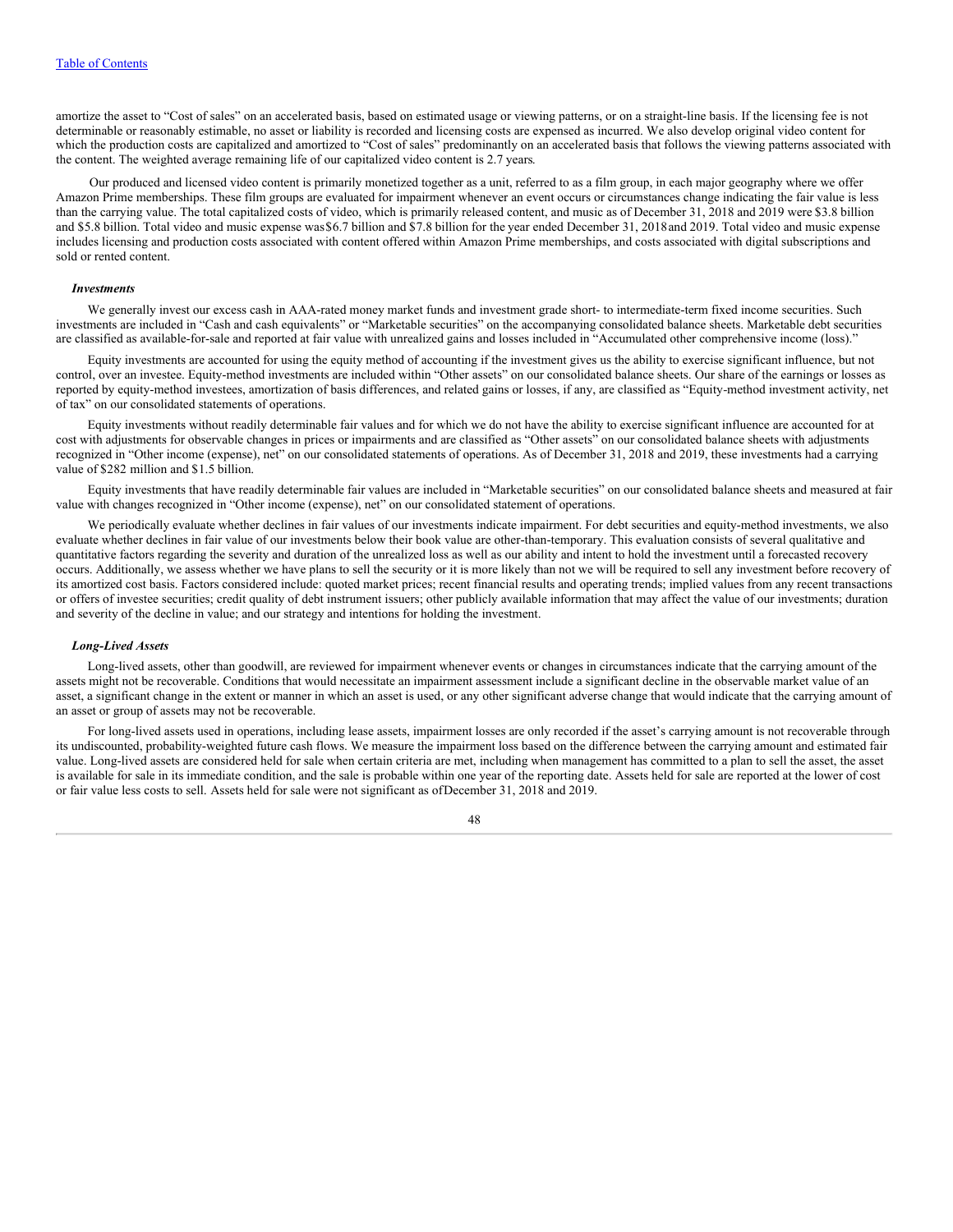### *Accrued Expenses and Other*

Included in "Accrued expenses and other" on our consolidated balance sheets are liabilities primarily related to leases and asset retirement obligations, payroll and related expenses, unredeemed gift cards, customer liabilities, current debt, acquired digital media content, and other operating expenses.

As of December 31, 2018 and 2019, our liabilities for payroll related expenses were \$3.4 billion and \$4.3 billion and our liabilities for unredeemed gift cards were \$2.8 billion and \$3.3 billion. We reduce the liability for a gift card when redeemed by a customer. The portion of gift cards that we do not expect to be redeemed is recognized based on customer usage patterns.

### *Unearned Revenue*

Unearned revenue is recorded when payments are received or due in advance of performing our service obligations and is recognized over the service period. Unearned revenue primarily relates to prepayments of AWS services and Amazon Prime memberships. Our total unearned revenue as of December 31, 2018 was \$7.9 billion, of which \$6.3 billion was recognized as revenue during theyear ended December 31, 2019and our total unearned revenue as ofDecember 31, 2019 was \$10.2 billion. Included in "Other long-term liabilities" on our consolidated balance sheets was\$1.4 billion and \$2.0 billion of unearned revenue as of December 31, 2018 and 2019.

Additionally, we have performance obligations, primarily related to AWS, associated with commitments in customer contracts for future services that have not yet been recognized in our financial statements. For contracts with original terms that exceed one year, those commitments not yet recognized were \$29.8 billion as of December 31, 2019. The weighted average remaining life of our long-term contracts is3.3 years. However, the amount and timing of revenue recognition is largely driven by customer usage, which can extend beyond the original contractual term.

#### *Other Long-Term Liabilities*

Included in "Other long-term liabilities" on our consolidated balance sheets are liabilities primarily related to deferred tax liabilities, financing obligations, asset retirement obligations, tax contingencies, and digital video and music content.

#### *Foreign Currency*

We have internationally-focused stores for which the net sales generated, as well as most of the related expenses directly incurred from those operations, are denominated in local functional currencies. The functional currency of our subsidiaries that either operate or support these stores is generally the same as the local currency. Assets and liabilities of these subsidiaries are translated into U.S. Dollars at period-end foreign exchange rates, and revenues and expenses are translated at average rates prevailing throughout the period. Translation adjustments are included in "Accumulated other comprehensive income (loss)," a separate component of stockholders' equity, and in the "Foreign currency effect on cash, cash equivalents, and restricted cash," on our consolidated statements of cash flows. Transaction gains and losses including intercompany transactions denominated in a currency other than the functional currency of the entity involved are included in "Other income (expense), net" on our consolidated statements of operations. In connection with the settlement and remeasurement of intercompany balances, we recorded gains (losses) of \$202 million, \$(186) million, and \$95 million in 2017, 2018, and 2019.

#### *Accounting Pronouncements Recently Adopted*

In May 2014, the Financial Accounting Standards Board ("FASB") issued an Accounting Standards Update ("ASU") amending revenue recognition guidance and requiring more detailed disclosures to enable users of financial statements to understand the nature, amount, timing, and uncertainty of revenue and cash flows arising from contracts with customers. We adopted this ASU on January 1, 2018 for all revenue contracts with our customers using the modified retrospective approach and increased retained earnings by approximately \$650 million. The adjustment primarily relates to the unredeemed portion of our gift cards, which are now recognized over the expected customer usage period rather than waiting until gift cards expire or when the likelihood of redemption becomes remote. We changed the recognition and classification of Amazon Prime memberships, which are now accounted for as a single performance obligation and recognized ratably over the membership period as service sales. Previously, Prime memberships were considered to be arrangements with multiple deliverables and were allocated among product sales and service sales. Other changes relate primarily to the presentation of revenue. Certain advertising services are now classified as revenue rather than a reduction in cost of sales, and sales of apps, in-app content, and certain digital media content are presented on a net basis. Prior year amounts have not been adjusted and continue to be reported in accordance with our historic accounting policy.

The impact of applying this ASU for the year ended December 31, 2018 primarily resulted in a decrease in product sales and an increase in service sales driven by the reclassification of Prime membership fees of approximately \$3.8 billion. Service sales also increased by approximately\$3.0 billion for the year ended December 31, 2018 due to the reclassification of certain advertising services.

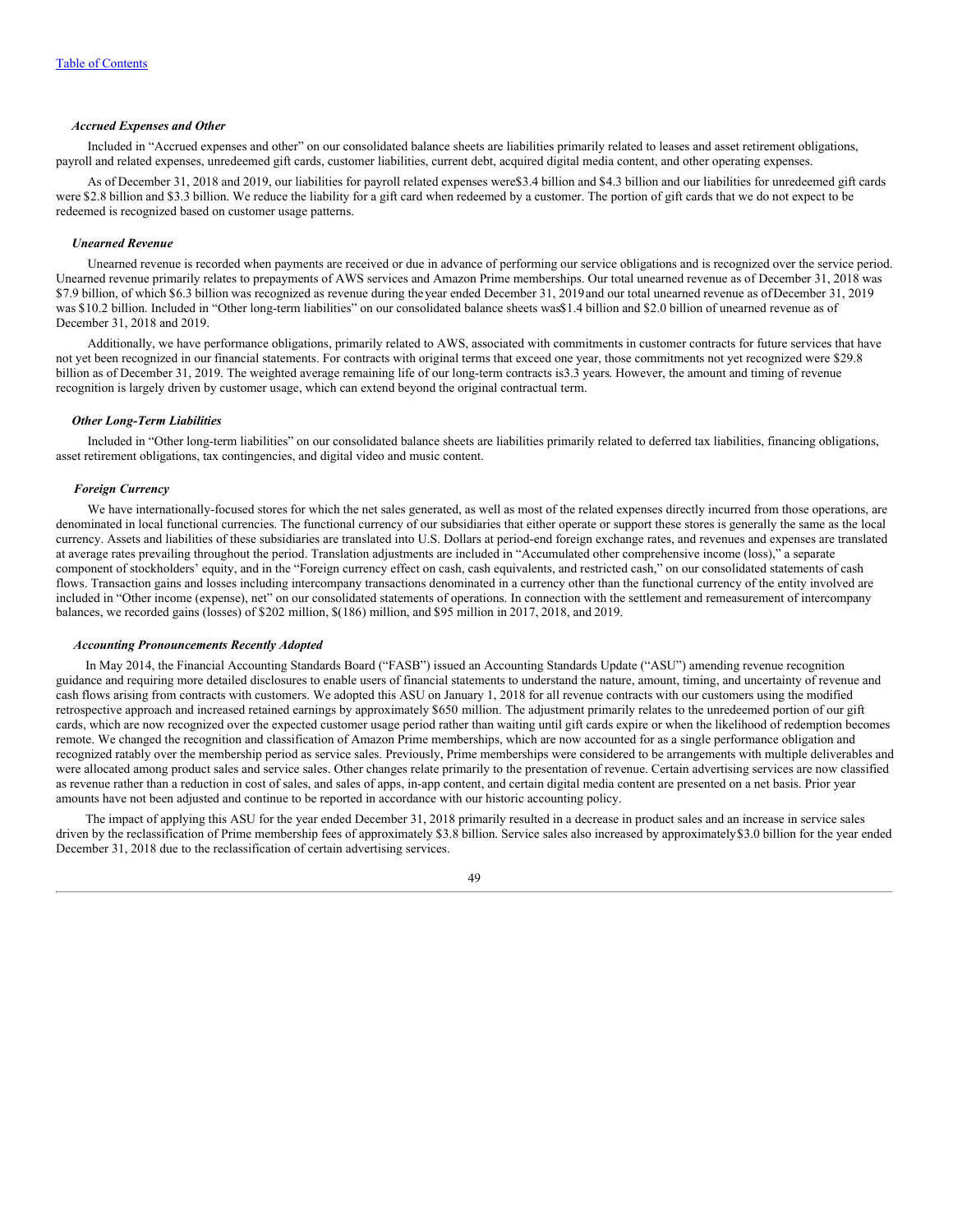In January 2016, the FASB issued an ASU that updates certain aspects of recognition, measurement, presentation, and disclosure of financial instruments. Under this ASU, certain equity investments are measured at fair value with changes recognized in net income. We adopted this ASU in Q1 2018 with no material impact to our consolidated financial statements.

In February 2016, the FASB issued an ASU amending the accounting for leases, primarily requiring the recognition of lease assets and liabilities for operating leases with terms of more than twelve months on our consolidated balance sheets. Under the new guidance, leases previously described as capital lease obligations and finance lease obligations are now referred to as finance leases and financing obligations, respectively. We adopted this ASU on January 1, 2019 by recording an immaterial cumulative adjustment to retained earnings rather than retrospectively adjusting prior periods. Prior period amounts were not adjusted and continue to be reported in accordance with our historic accounting policies resulting in a balance sheet presentation that is not comparable to the prior period in the first year of adoption. The adoption of this ASU resulted in the recognition of operating lease assets and liabilities of approximately \$21 billion, which included the reclassification of finance lease obligations to operating leases of \$1.2 billion. As of December 31, 2018, amounts related to finance lease obligations and construction liabilities totaled \$9.6 billion, of which \$1.5 billion was derecognized for buildings that we do not control during the construction period and\$5.4 billion and \$1.5 billion were reclassified to finance leases and operating leases, respectively.

In October 2016, the FASB issued an ASU amending the accounting for income taxes. The new guidance requires the recognition of the income tax consequences of an intercompany asset transfer, other than transfers of inventory, when the transfer occurs. For intercompany transfers of inventory, the income tax effects will continue to be deferred until the inventory has been sold to a third party. We adopted this ASU in Q1 2018 with an increase of approximately \$250 million to retained earnings and deferred tax assets net of valuation allowances.

In November 2016, the FASB issued an ASU amending the presentation of restricted cash within the consolidated statements of cash flows. The new guidance requires that restricted cash be added to cash and cash equivalents on the consolidated statements of cash flows. We adopted this ASU in Q1 2018 on a retrospective basis with the following impacts to our consolidated statements of cash flows (in millions):

| Year Ended December 31, 2017                              | <b>Previously Reported</b> |           | <b>Adiustments</b> | <b>As Revised</b> |
|-----------------------------------------------------------|----------------------------|-----------|--------------------|-------------------|
| Operating activities                                      |                            | 18.434    | (69)               | 18,365            |
| Investing activities                                      |                            | (27, 819) | 735                | (27,084)          |
| Financing activities                                      |                            | 9.860     | 68                 | 9,928             |
| Net change in cash, cash equivalents, and restricted cash |                            | 475       | 734                | .209              |

In March 2019, the FASB issued an ASU amending the accounting for film costs, inclusive of episodic television and movie costs. The new guidance aligns the accounting for production costs of episodic television with that of movies by requiring production costs to be capitalized. Previously, we only capitalized a portion of the production costs related to our produced episodic television content. We adopted this ASU as of January 1, 2019 and began capitalizing substantially all of our production costs. Adoption of this ASU resulted in approximately \$1.0 billion of incremental capitalized film costs classified in "Other Assets" as of December 31, 2019.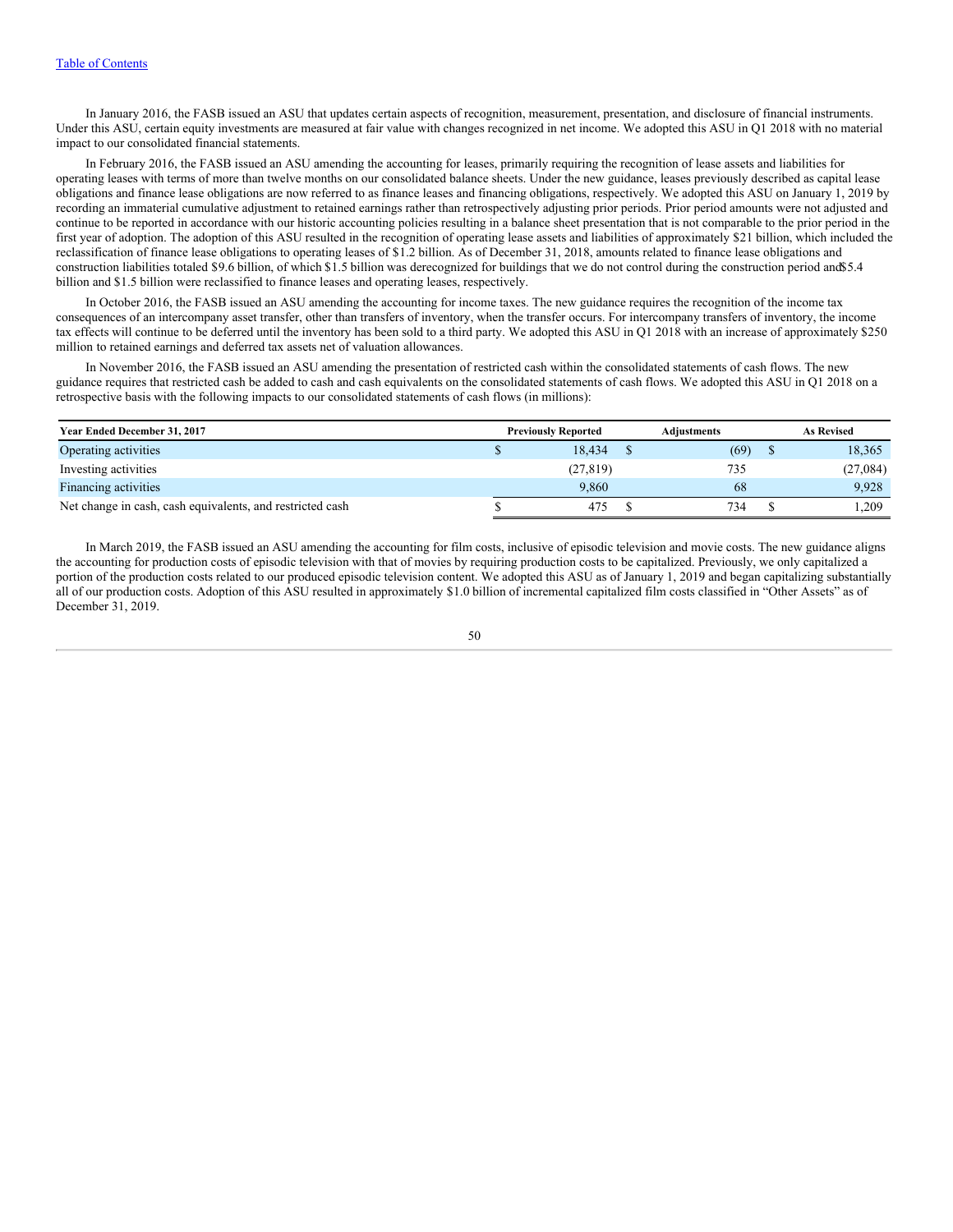# **Note 2 — FINANCIAL INSTRUMENTS**

# *Cash, Cash Equivalents, Restricted Cash, and Marketable Securities*

As of December 31, 2018 and 2019, our cash, cash equivalents, restricted cash, and marketable securities primarily consisted of cash, AAA-rated money market funds, U.S. and foreign government and agency securities, and other investment grade securities. Cash equivalents and marketable securities are recorded at fair value. The following table summarizes, by major security type, our cash, cash equivalents, restricted cash, and marketable securities that are measured at fair value on a recurring basis and are categorized using the fair value hierarchy (in millions):

|                                                                        |              |                              |               | December 31, 2018                   |              |                                             |     |                                                       |
|------------------------------------------------------------------------|--------------|------------------------------|---------------|-------------------------------------|--------------|---------------------------------------------|-----|-------------------------------------------------------|
|                                                                        |              | Cost or<br>Amortized<br>Cost |               | Gross<br><b>Unrealized</b><br>Gains |              | <b>Gross</b><br><b>Unrealized</b><br>Losses |     | <b>Total</b><br><b>Estimated</b><br><b>Fair Value</b> |
| Cash                                                                   | $\mathbb{S}$ | 10,406                       | <sup>\$</sup> |                                     | $\mathbb{S}$ |                                             | \$. | 10,406                                                |
| Level 1 securities:                                                    |              |                              |               |                                     |              |                                             |     |                                                       |
| Money market funds                                                     |              | 12,515                       |               |                                     |              |                                             |     | 12,515                                                |
| Equity securities                                                      |              |                              |               |                                     |              |                                             |     | 170                                                   |
| Level 2 securities:                                                    |              |                              |               |                                     |              |                                             |     |                                                       |
| Foreign government and agency securities                               |              | 815                          |               |                                     |              |                                             |     | 815                                                   |
| U.S. government and agency securities                                  |              | 11,686                       |               |                                     |              | (20)                                        |     | 11,667                                                |
| Corporate debt securities                                              |              | 5,008                        |               |                                     |              | (19)                                        |     | 4,990                                                 |
| Asset-backed securities                                                |              | 896                          |               |                                     |              | (4)                                         |     | 892                                                   |
| Other fixed income securities                                          |              | 190                          |               |                                     |              | (2)                                         |     | 188                                                   |
| Equity securities                                                      |              |                              |               |                                     |              |                                             |     | 33                                                    |
|                                                                        |              | 41,516                       | S             | 2                                   | \$           | (45)                                        | S   | 41,676                                                |
| Less: Restricted cash, cash equivalents, and marketable securities (2) |              |                              |               |                                     |              |                                             |     | (426)                                                 |
| Total cash, cash equivalents, and marketable securities                |              |                              |               |                                     |              |                                             |     | 41,250                                                |
|                                                                        |              |                              |               |                                     |              |                                             |     |                                                       |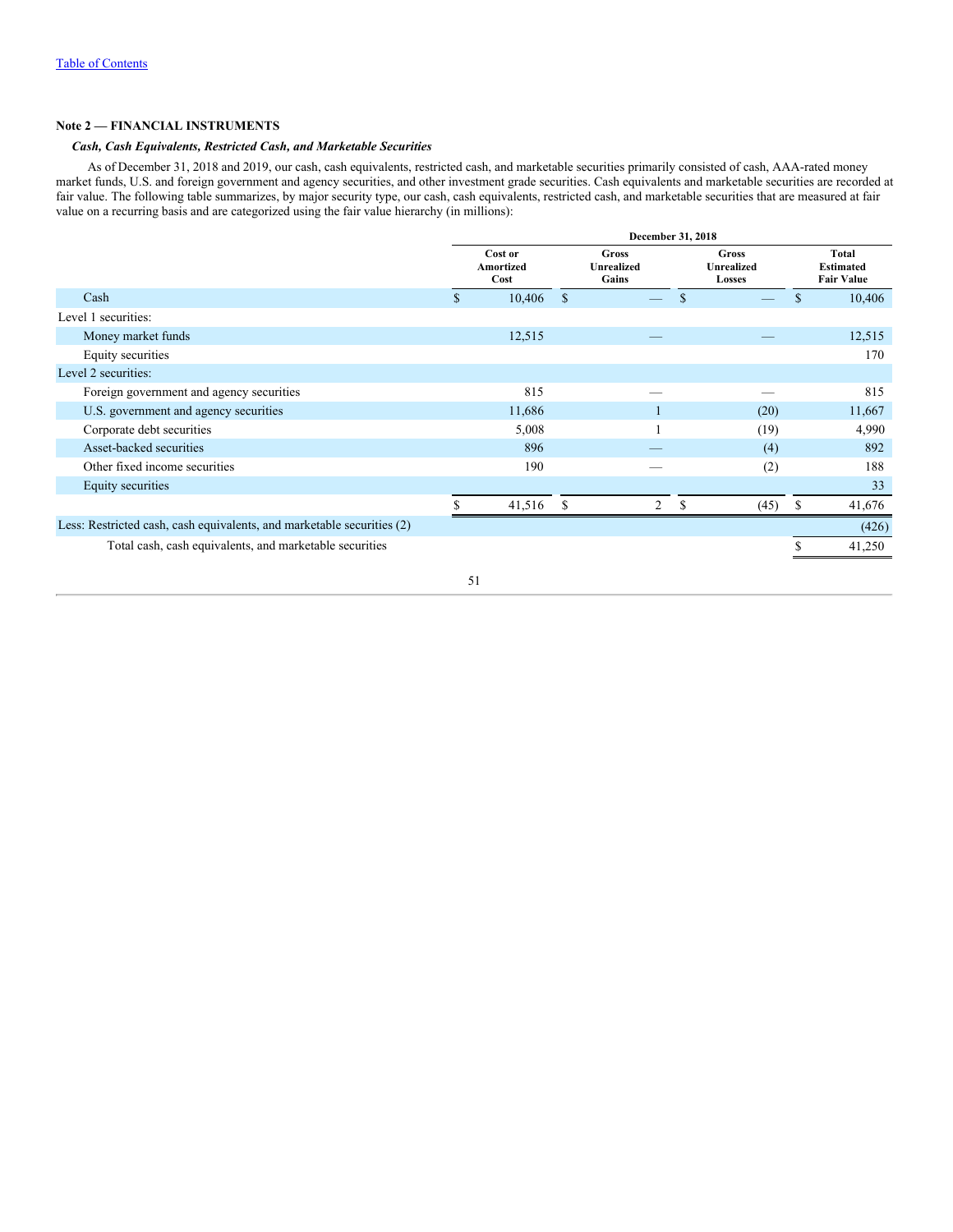|                                                                        |              |                                     |              | December 31, 2019                   |              |                                      |    |                                                       |
|------------------------------------------------------------------------|--------------|-------------------------------------|--------------|-------------------------------------|--------------|--------------------------------------|----|-------------------------------------------------------|
|                                                                        |              | Cost or<br><b>Amortized</b><br>Cost |              | <b>Gross</b><br>Unrealized<br>Gains |              | Gross<br><b>Unrealized</b><br>Losses |    | <b>Total</b><br><b>Estimated</b><br><b>Fair Value</b> |
| Cash                                                                   | $\mathbb{S}$ | 9,776                               | $\mathbf{s}$ |                                     | $\mathbb{S}$ |                                      |    | 9,776                                                 |
| Level 1 securities:                                                    |              |                                     |              |                                     |              |                                      |    |                                                       |
| Money market funds                                                     |              | 18,850                              |              |                                     |              |                                      |    | 18,850                                                |
| Equity securities (1)                                                  |              |                                     |              |                                     |              |                                      |    | 202                                                   |
| Level 2 securities:                                                    |              |                                     |              |                                     |              |                                      |    |                                                       |
| Foreign government and agency securities                               |              | 4,794                               |              |                                     |              |                                      |    | 4,794                                                 |
| U.S. government and agency securities                                  |              | 7,070                               |              | 11                                  |              | (1)                                  |    | 7,080                                                 |
| Corporate debt securities                                              |              | 11,845                              |              | 37                                  |              | (1)                                  |    | 11,881                                                |
| Asset-backed securities                                                |              | 2,355                               |              | 6                                   |              | (1)                                  |    | 2,360                                                 |
| Other fixed income securities                                          |              | 393                                 |              |                                     |              |                                      |    | 394                                                   |
| Equity securities (1)                                                  |              |                                     |              |                                     |              |                                      |    | 5                                                     |
|                                                                        |              | 55,083                              | £.           | 55                                  | S            | (3)                                  | S  | 55,342                                                |
| Less: Restricted cash, cash equivalents, and marketable securities (2) |              |                                     |              |                                     |              |                                      |    | (321)                                                 |
| Total cash, cash equivalents, and marketable securities                |              |                                     |              |                                     |              |                                      | \$ | 55,021                                                |

(1) The related unrealized gain (loss) recorded in "Other income (expense), net" was\$4 million for the year ended December 31, 2019.

(2) We are required to pledge or otherwise restrict a portion of our cash, cash equivalents, and marketable securities as collateral for real estate leases, amounts due to third-party sellers in certain jurisdictions, debt, and standby and trade letters of credit. We classify cash, cash equivalents, and marketable securities with use restrictions of less than twelve months as "Accounts receivable, net and other" and of twelve months or longer as non-current "Other assets" on our consolidated balance sheets. See "Note 7 — Commitments and Contingencies."

The following table summarizes gross gains and gross losses realized on sales of available-for-sale fixed income marketable securities (in millions):

|                 | <b>Year Ended December 31,</b> |      |  |      |  |                |  |  |  |  |  |
|-----------------|--------------------------------|------|--|------|--|----------------|--|--|--|--|--|
|                 |                                | 2017 |  | 2018 |  | 2019           |  |  |  |  |  |
| Realized gains  |                                |      |  | -    |  | . .            |  |  |  |  |  |
| Realized losses |                                | . .  |  |      |  | $\overline{ }$ |  |  |  |  |  |

The following table summarizes the remaining contractual maturities of our cash equivalents and marketable fixed income securities as ofDecember 31, 2019 (in millions):

|                                        |   | Amortized<br>Cost | <b>Estimated</b><br><b>Fair Value</b> |
|----------------------------------------|---|-------------------|---------------------------------------|
| Due within one year                    | S | 35,064            | 35,071                                |
| Due after one year through five years  |   | 9,262             | 9,304                                 |
| Due after five years through ten years |   | 301               | 302                                   |
| Due after ten years                    |   | 680               | 682                                   |
| Total                                  |   | 45,307            | 45,359                                |

Actual maturities may differ from the contractual maturities because borrowers may have certain prepayment conditions.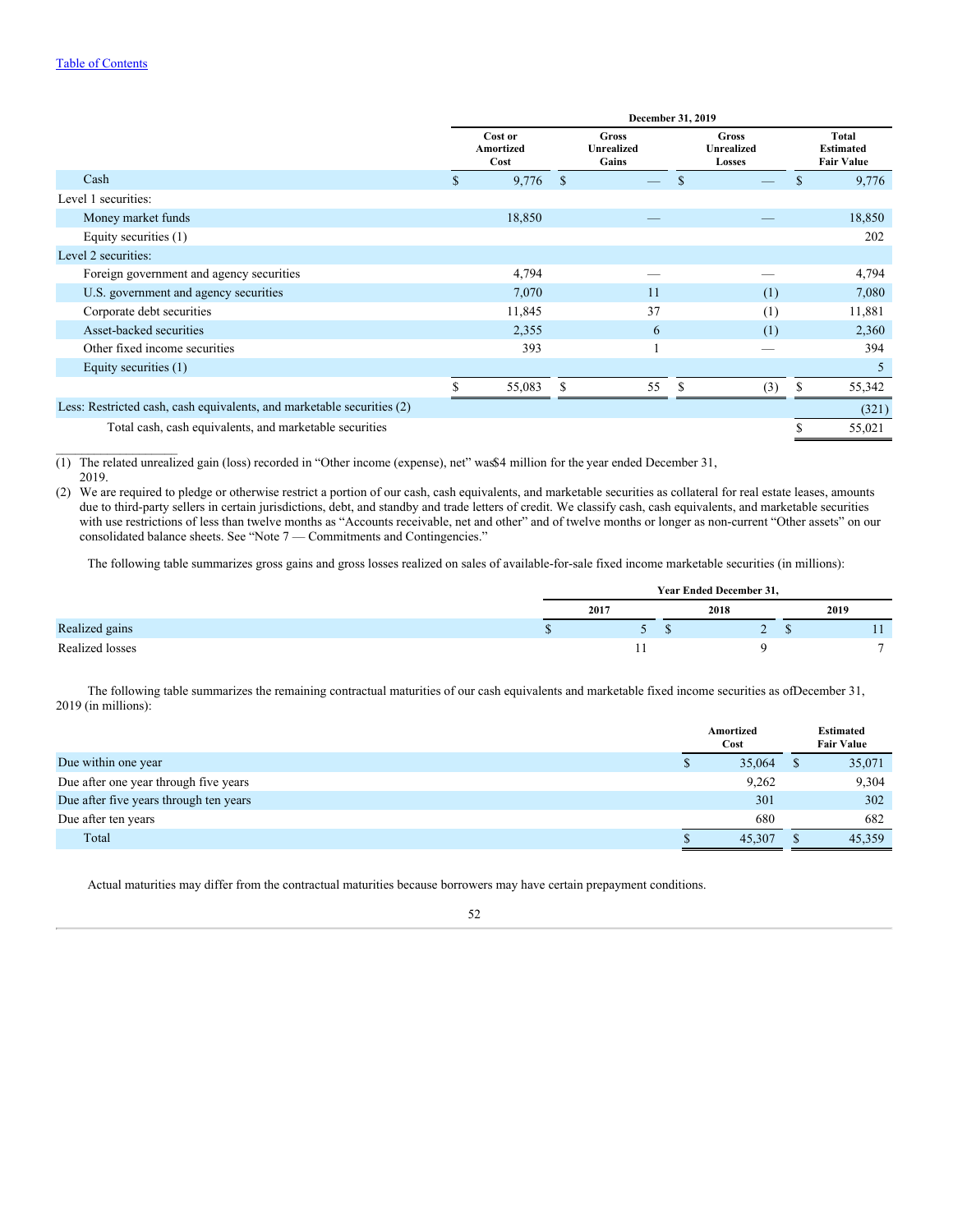# *Consolidated Statements of Cash Flows Reconciliation*

The following table provides a reconciliation of the amount of cash, cash equivalents, and restricted cash reported within the consolidated balance sheets to the total of the same such amounts shown in the consolidated statements of cash flows (in millions):

|                                                                                                      | <b>December 31, 2018</b> | <b>December 31, 2019</b> |
|------------------------------------------------------------------------------------------------------|--------------------------|--------------------------|
| Cash and cash equivalents                                                                            | 31,750                   | 36,092                   |
| Restricted cash included in accounts receivable, net and other                                       | 418                      | 276                      |
| Restricted cash included in other assets                                                             |                          | 42 <sub>1</sub>          |
| Total cash, cash equivalents, and restricted cash shown in the consolidated statements of cash flows | 32.173                   | 36.410                   |

## **Note 3 — PROPERTY AND EQUIPMENT**

Property and equipment, at cost, consisted of the following (in millions):

|                                                     | December 31. |        |      |         |  |  |
|-----------------------------------------------------|--------------|--------|------|---------|--|--|
|                                                     | 2018         |        | 2019 |         |  |  |
| Gross property and equipment (1):                   |              |        |      |         |  |  |
| Land and buildings                                  | S            | 31,741 | - \$ | 39,223  |  |  |
| Equipment                                           |              | 54,591 |      | 71,310  |  |  |
| Other assets                                        |              | 2,577  |      | 3,111   |  |  |
| Construction in progress                            |              | 6,861  |      | 6,036   |  |  |
| Gross property and equipment                        |              | 95,770 |      | 119,680 |  |  |
| Total accumulated depreciation and amortization (1) |              | 33,973 |      | 46,975  |  |  |
| Total property and equipment, net                   |              | 61,797 |      | 72,705  |  |  |

### (1) Includes the original cost and accumulated depreciation of fully-depreciated

Depreciation and amortization expense on property and equipment was \$8.8 billion, \$12.1 billion, and \$15.1 billion which includes amortization of property and equipment acquired under finance leases of \$5.4 billion, \$7.3 billion, and \$10.1 billion for 2017, 2018, and 2019.

### **Note 4 — LEASES**

assets.

Gross assets acquired under finance leases, inclusive of those where title transfers at the end of the lease, are recorded in "Property and equipment, net" and were \$36.1 billion and \$57.4 billion as of December 31, 2018 and 2019. Accumulated amortization associated with finance leases was\$19.8 billion and \$30.0 billion as of December 31, 2018 and 2019.

Lease cost recognized in our consolidated statements of operations is summarized as follows (in millions):

|                               |          | <b>Year Ended</b><br>December 31, 2019 |
|-------------------------------|----------|----------------------------------------|
|                               |          |                                        |
| Operating lease cost (1)      | <b>S</b> | 3,669                                  |
| Finance lease cost:           |          |                                        |
| Amortization of lease assets  |          | 10,094                                 |
| Interest on lease liabilities |          | 695                                    |
| Finance lease cost            |          | 10,789                                 |
| Variable lease cost           |          | 966                                    |
| Total lease cost              |          | 15,424                                 |

 $\overline{(1)}$  Rental expense under operating lease agreements was \$2.2 billion and \$3.4 billion for 2017 and 2018.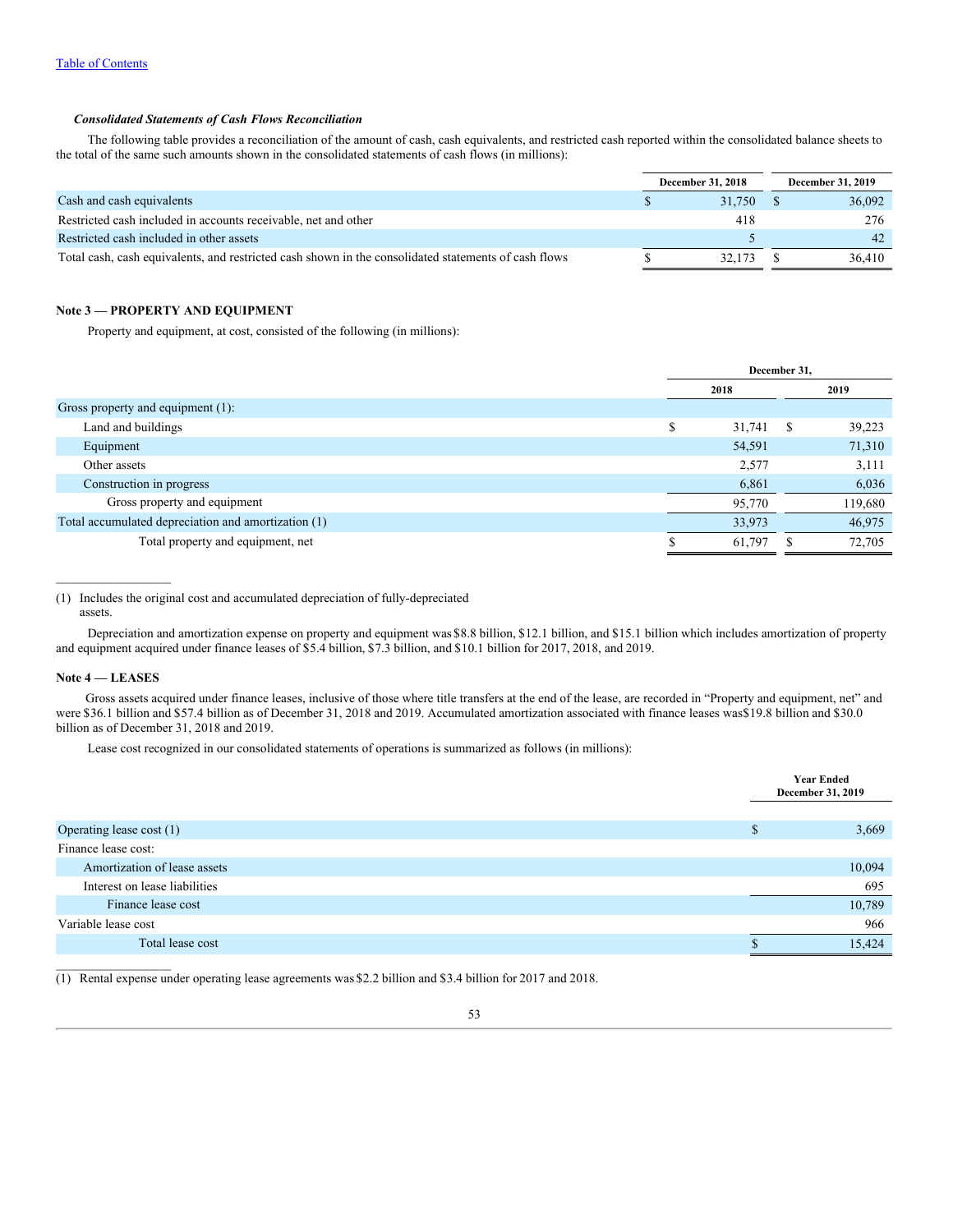Other information about lease amounts recognized in our consolidated financial statements is summarized as follows:

|                                                          | <b>December 31, 2019</b> |
|----------------------------------------------------------|--------------------------|
|                                                          |                          |
| Weighted-average remaining lease term – operating leases | 11.5                     |
| Weighted-average remaining lease term – finance leases   | 5.5                      |
| Weighted-average discount rate $-\rho$ operating leases  | $3.1\%$                  |
| Weighted-average discount rate – finance leases          | $2.7\%$                  |

As of December 31, 2019, our lease liabilities were as follows (in millions):

|                                            |               | <b>Operating Leases</b> | <b>Finance Leases</b> |   | Total    |
|--------------------------------------------|---------------|-------------------------|-----------------------|---|----------|
|                                            |               |                         |                       |   |          |
| Gross lease liabilities                    | <sup>\$</sup> | 31.963                  | 28,875                | S | 60,838   |
| Less: imputed interest                     |               | (6,128)                 | (1,896)               |   | (8,024)  |
| Present value of lease liabilities         |               | 25,835                  | 26,979                |   | 52,814   |
| Less: current portion of lease liabilities |               | (3,139)                 | (9,884)               |   | (13,023) |
| Total long-term lease liabilities          | D             | 22,696                  | 17.095                |   | 39,791   |

### **Note 5 — ACQUISITIONS, GOODWILL, AND ACQUIRED INTANGIBLE ASSETS**

### *2017 Acquisition Activity*

On May 12, 2017, we acquired Souq Group Ltd., an e-commerce company, for approximately\$583 million, net of cash acquired, and on August 28, 2017, we acquired Whole Foods Market, a grocery store chain, for approximately \$13.2 billion, net of cash acquired. Both acquisitions are intended to expand our retail presence. During 2017, we also acquired certain other companies for an aggregate purchase price of\$204 million. The primary reason for our other2017 acquisitions was to acquire technologies and know-how to enable Amazon to serve customers more effectively.

### *2018 Acquisition Activity*

On April 12, 2018, we acquired Ring Inc. ("Ring") for cash consideration of approximately\$839 million, net of cash acquired, and onSeptember 11, 2018, we acquired PillPack, Inc. ("PillPack") for cash consideration of approximately \$753 million, net of cash acquired, to expand our product and service offerings. During 2018, we also acquired certain other companies for an aggregate purchase price of\$57 million. The primary reason for our other2018 acquisitions was to acquire technologies and know-how to enable Amazon to serve customers more effectively.

### *2019 Acquisition Activity*

During 2019, we acquired certain companies for an aggregate purchase price of\$315 million. The primary reason for these acquisitions, none of which were individually material to our consolidated financial statements, was to acquire technologies and know-how to enable Amazon to serve customers more effectively.

Acquisition-related costs were expensed as incurred and were not significant.

Pro forma results of operations have not been presented because the effects of 2019 acquisitions, individually and in the aggregate, were not material to our consolidated results of operations.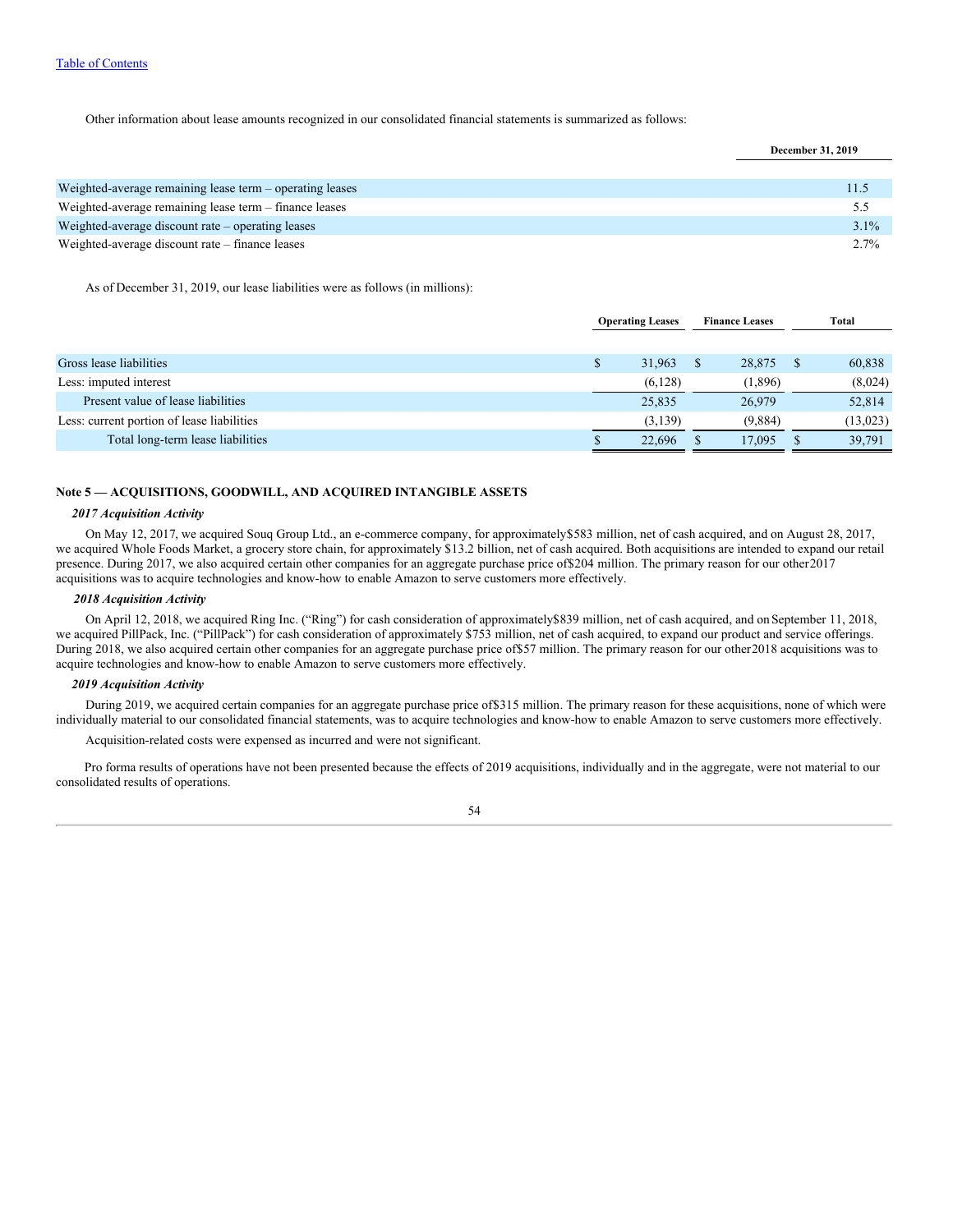## *Purchase Price Allocation*

The aggregate purchase price of these acquisitions was allocated as follows (in millions):

|                                 |              | December 31, |              |       |              |      |  |  |  |
|---------------------------------|--------------|--------------|--------------|-------|--------------|------|--|--|--|
|                                 |              | 2017         |              | 2018  |              | 2019 |  |  |  |
|                                 |              |              |              |       |              |      |  |  |  |
| <b>Purchase Price</b>           |              |              |              |       |              |      |  |  |  |
| Cash paid, net of cash acquired | $\mathbb S$  | 13,859       | $\mathbb{S}$ | 1,618 | $\mathbb{S}$ | 276  |  |  |  |
| Indemnification holdback        |              | 104          |              | 31    |              | 39   |  |  |  |
|                                 | $\mathbb{S}$ | 13,963       | $\mathbb{S}$ | 1,649 | $\mathbb{S}$ | 315  |  |  |  |
| <b>Allocation</b>               |              |              |              |       |              |      |  |  |  |
| Goodwill                        | \$           | 9,501        | $\mathbb{S}$ | 1,228 | $\mathbb{S}$ | 189  |  |  |  |
| Intangible assets (1):          |              |              |              |       |              |      |  |  |  |
| Marketing-related               |              | 1,987        |              | 186   |              | 8    |  |  |  |
| Contract-based                  |              | 440          |              | 13    |              |      |  |  |  |
| Technology-based                |              | 166          |              | 285   |              | 139  |  |  |  |
| Customer-related                |              | 54           |              | 193   |              | 14   |  |  |  |
|                                 |              | 2,647        |              | 677   |              | 161  |  |  |  |
| Property and equipment          |              | 3,810        |              | 11    |              | 3    |  |  |  |
| Deferred tax assets             |              | 117          |              | 174   |              | 29   |  |  |  |
| Other assets acquired           |              | 1,858        |              | 282   |              | 41   |  |  |  |
| Long-term debt                  |              | (1,165)      |              | (176) |              | (31) |  |  |  |
| Deferred tax liabilities        |              | (961)        |              | (159) |              | (34) |  |  |  |
| Other liabilities assumed       |              | (1, 844)     |              | (388) |              | (43) |  |  |  |
|                                 | \$           | 13,963       | \$           | 1,649 | \$           | 315  |  |  |  |

 $\overline{(1)}$  Intangible assets acquired in 2017, 2018, and 2019 have estimated useful lives of between one and twenty-five years, two and seven years, and two and seven years, with weighted-average amortization periods oftwenty-one years, six years, and five years.

We determined the estimated fair value of identifiable intangible assets acquired primarily by using the income approach. These assets are included within "Other assets" on our consolidated balance sheets and are being amortized to operating expenses on a straight-line basis over their estimated useful lives.

### *Goodwill*

The goodwill of the acquired companies is primarily related to expected improvements in technology performance and functionality, as well as sales growth from future product and service offerings and new customers, together with certain intangible assets that do not qualify for separate recognition. The goodwill of the acquired companies is generally not deductible for tax purposes. The following summarizes our goodwill activity in2018 and 2019 by segment (in millions):

| <b>North</b><br>America | <b>International</b> | <b>AWS</b> | Consolidated |        |  |
|-------------------------|----------------------|------------|--------------|--------|--|
| 11,165                  | 1,108                | 1,077      |              | 13,350 |  |
| 1,031                   | 177                  | 20         |              | 1,228  |  |
| (5)                     | (15)                 | (10)       |              | (30)   |  |
| 12,191                  | 1,270                | 1,087      |              | 14,548 |  |
| 71                      | 29                   | 89         |              | 189    |  |
|                         |                      | 14         |              | 17     |  |
| 12,264                  | 1,300                | 1,190      |              | 14,754 |  |
|                         |                      |            |              |        |  |

(1) Primarily includes the acquisitions of Ring and PillPack in the North America segment.

(2) Primarily includes changes in foreign exchange rates.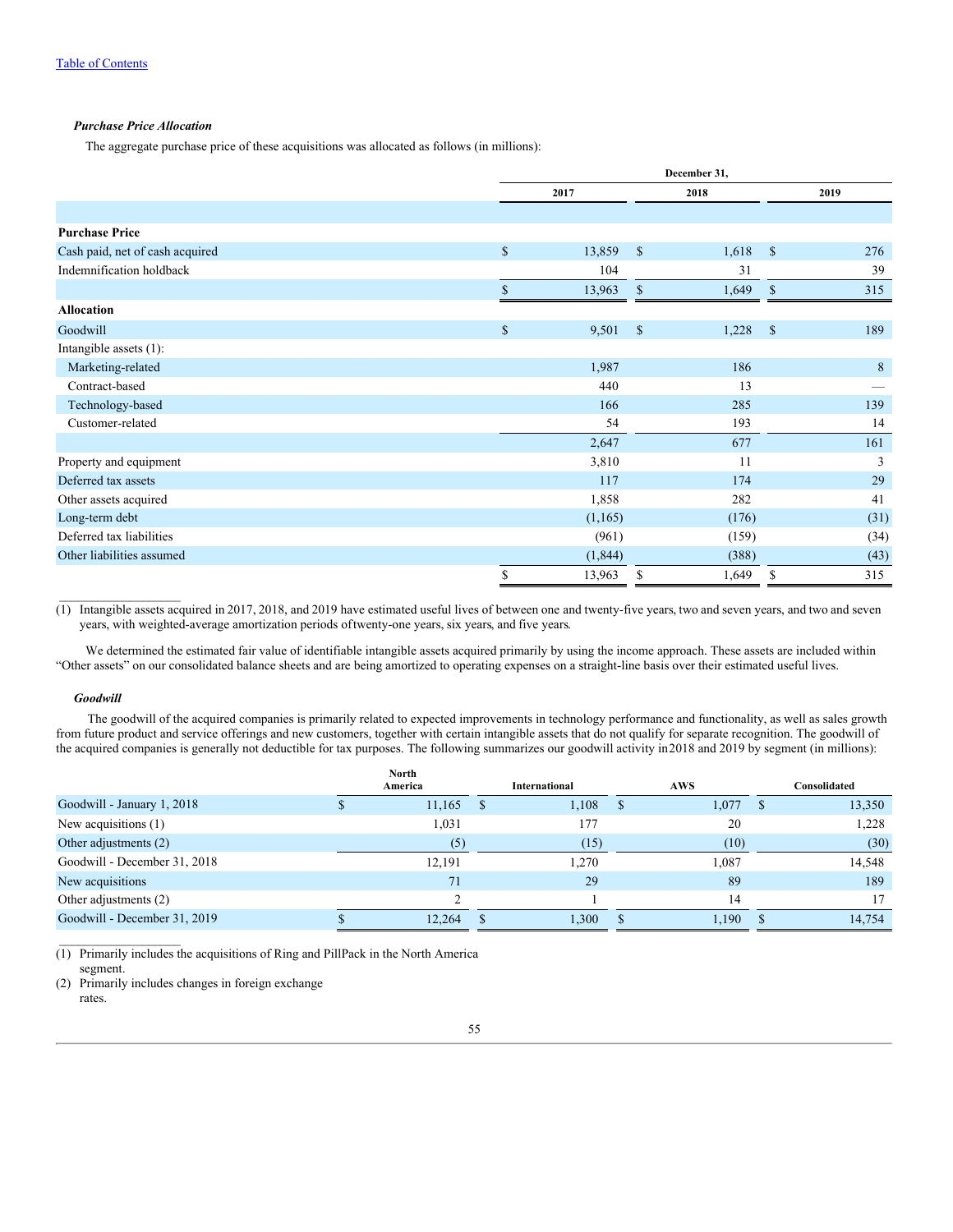# *Intangible Assets*

Acquired intangible assets, included within "Other assets" on our consolidated balance sheets, consist of the following (in millions):

|                                   | December 31. |                                      |                                        |         |               |                                        |               |                                      |               |                                        |          |                                 |                                              |  |  |
|-----------------------------------|--------------|--------------------------------------|----------------------------------------|---------|---------------|----------------------------------------|---------------|--------------------------------------|---------------|----------------------------------------|----------|---------------------------------|----------------------------------------------|--|--|
|                                   |              |                                      |                                        | 2018    |               |                                        |               | 2019                                 |               |                                        |          |                                 |                                              |  |  |
|                                   |              | Acquired<br>Intangibles,<br>Gross(1) | Accumulated<br><b>Amortization (1)</b> |         |               | Acquired<br>Intangibles,<br><b>Net</b> |               | Acquired<br>Intangibles,<br>Gross(1) |               | Accumulated<br><b>Amortization (1)</b> |          | Acquired<br>Intangibles,<br>Net | Weighted<br><b>Average Life</b><br>Remaining |  |  |
| Marketing-related                 | \$           | 2,542                                | <sup>\$</sup>                          | (431)   | <sup>\$</sup> | 2,111                                  | <sup>\$</sup> | 2,303                                | <sup>\$</sup> | (340)                                  | \$       | 1,963                           | 20.7                                         |  |  |
| Contract-based                    |              | 1,430                                |                                        | (224)   |               | .206                                   |               | 1,702                                |               | (302)                                  |          | 1,400                           | 10.5                                         |  |  |
| Technology- and content-<br>based |              | 941                                  |                                        | (377)   |               | 564                                    |               | 1,011                                |               | (477)                                  |          | 534                             | 3.6                                          |  |  |
| Customer-related                  |              | 437                                  |                                        | (208)   |               | 229                                    |               | 282                                  |               | (130)                                  |          | 152                             | 4.3                                          |  |  |
| Acquired<br>intangibles $(2)$     |              | 5,350                                |                                        | (1,240) | \$.           | 4.110                                  | <b>S</b>      | 5,298                                | \$.           | (1,249)                                | <b>S</b> | 4,049                           | 14.3                                         |  |  |

(1) Excludes the original cost and accumulated amortization of fully-amortized intangibles.

(2) Intangible assets have estimated useful lives of between one and twenty-five years.

Amortization expense for acquired intangibles was\$366 million, \$475 million, and \$565 million in 2017, 2018, and 2019. Expected future amortization expense of acquired intangible assets as of December 31, 2019 is as follows (in millions):

| Year Ended December 31, |       |
|-------------------------|-------|
| 2020                    | 486   |
| 2021                    | 424   |
| 2022                    | 391   |
| 2023                    | 334   |
| 2024                    | 270   |
| Thereafter              | 2,116 |
|                         | 4,021 |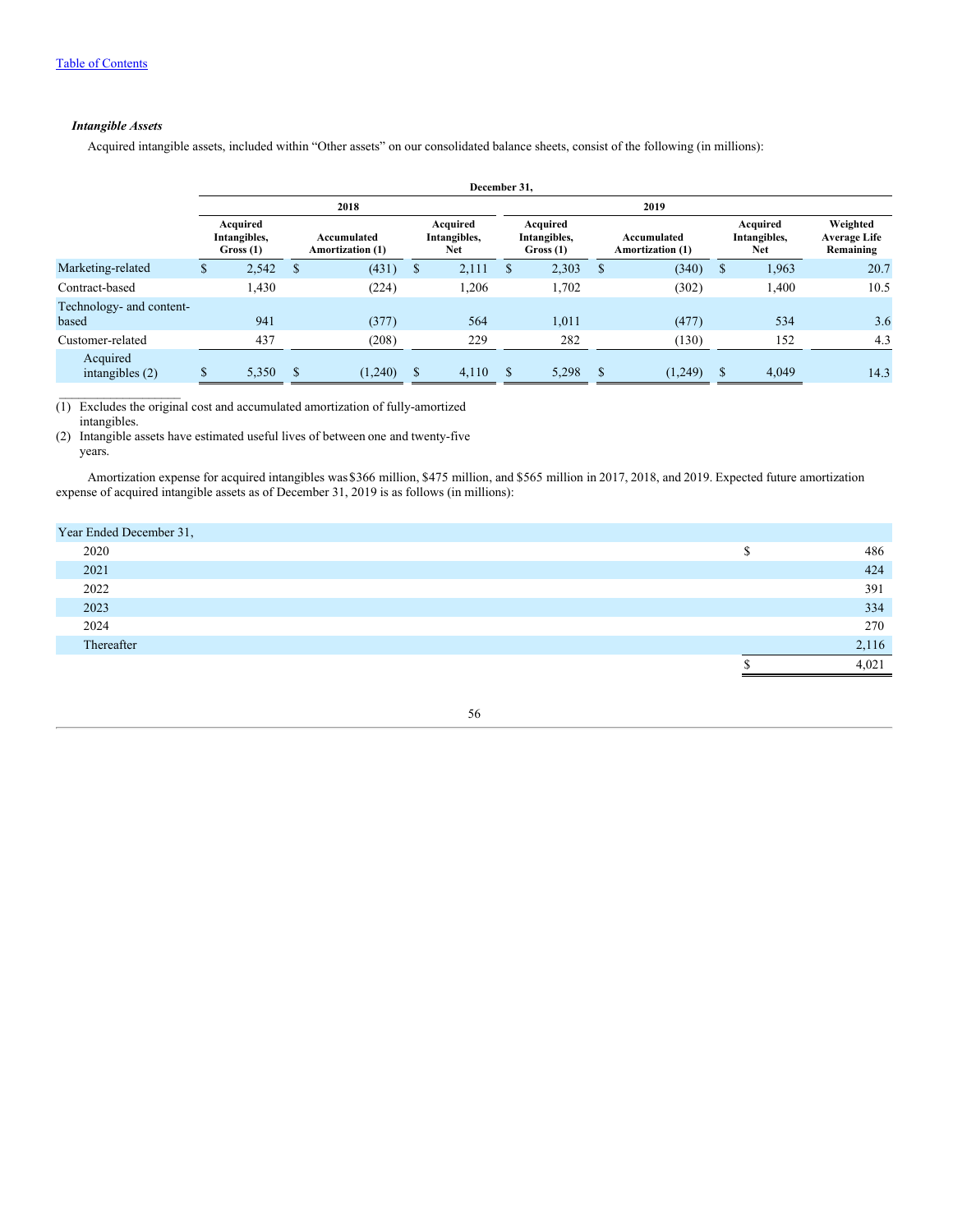### **Note 6 — DEBT**

As of December 31, 2019, we had \$23.3 billion of unsecured senior notes outstanding (the "Notes"). As ofDecember 31, 2018 and 2019, the net unamortized discount and debt issuance costs on the Notes was \$101 million. We also have other long-term debt with a carrying amount, including the current portion and borrowings under our credit facility, of \$715 million and \$1.6 billion as of December 31, 2018 and 2019. The face value of our total long-term debt obligations is as follows (in millions):

|                                           |              | December 31. |              |         |
|-------------------------------------------|--------------|--------------|--------------|---------|
|                                           |              | 2018         |              | 2019    |
| 2.600% Notes due on December 5, 2019      |              | 1,000        |              |         |
| 1.900% Notes due on August 21, 2020 (3)   |              | 1,000        |              | 1,000   |
| 3.300% Notes due on December 5, 2021 (2)  |              | 1,000        |              | 1,000   |
| 2.500% Notes due on November 29, 2022 (1) |              | 1,250        |              | 1,250   |
| 2.400% Notes due on February 22, 2023 (3) |              | 1,000        |              | 1,000   |
| 2.800% Notes due on August 22, 2024 (3)   |              | 2,000        |              | 2,000   |
| 3.800% Notes due on December 5, 2024 (2)  |              | 1,250        |              | 1,250   |
| 5.200% Notes due on December 3, 2025 (4)  |              | 1,000        |              | 1,000   |
| 3.150% Notes due on August 22, 2027 (3)   |              | 3,500        |              | 3,500   |
| 4.800% Notes due on December 5, 2034 (2)  |              | 1,250        |              | 1,250   |
| 3.875% Notes due on August 22, 2037 (3)   |              | 2,750        |              | 2,750   |
| 4.950% Notes due on December 5, 2044 (2)  |              | 1,500        |              | 1,500   |
| 4.050% Notes due on August 22, 2047 (3)   |              | 3,500        |              | 3,500   |
| 4.250% Notes due on August 22, 2057 (3)   |              | 2,250        |              | 2,250   |
| <b>Credit Facility</b>                    |              | 594          |              | 740     |
| Other long-term debt                      |              | 121          |              | 830     |
| Total debt                                |              | 24,965       |              | 24,820  |
| Less current portion of long-term debt    |              | (1,371)      |              | (1,307) |
| Face value of long-term debt              | $\mathbb{S}$ | 23,594       | $\mathbb{S}$ | 23,513  |

(1) Issued in November 2012, effective interest rate of the 2022 Notes was

(2) Issued in December 2014, effective interest rates of the 2021, 2024, 2034, and 2044 Notes were3.43%, 3.90%, 4.92%, and 5.11%.

(3) Issued in August 2017, effective interest rates of the 2020, 2023, 2024, 2027, 2037, 2047, and 2057 Notes were2.16%, 2.56%, 2.95%, 3.25%, 3.94%, 4.13%, and 4.33%.

(4) Consists of \$872 million of 2025 Notes issued in December 2017 in exchange for notes assumed in connection with the acquisition of Whole Foods Market and \$128 million of 2025 Notes issued by Whole Foods Market that did not participate in our December 2017 exchange offer. The effective interest rate of the 2025 Notes was 3.02%.

Interest on the Notes issued in 2012 is payablesemi-annually in arrears in May and November. Interest on the Notes issued in 2014 is payablesemi-annually in arrears in June and December. Interest on the Notes issued in 2017 is payable semi-annually in arrears in February and August. Interest on the 2025 Notes is payable semi-annually in arrears in June and December. We may redeem the Notes at any time in whole, or from time to time, in part at specified redemption prices. We are not subject to any financial covenants under the Notes. The proceeds from the November 2012 and the December 2014 Notes were used for general corporate purposes. The proceeds from the August 2017 Notes were used to fund the consideration for the acquisition of Whole Foods Market, to repay notes due in 2017, and for general corporate purposes. The estimated fair value of the Notes was approximately \$24.3 billion and \$26.2 billion as of December 31, 2018 and 2019, which is based on quoted prices for our debt as of those dates.

In October 2016, we entered into a\$500 million secured revolving credit facility with a lender that issecured by certain seller receivables, which we subsequently increased to \$740 million and may from time to time increase in the future subject to lender approval (the "Credit Facility"). The Credit Facility is available until October 2022, bears interest at the London interbank offered rate ("LIBOR") plus 1.40%, and has a commitment fee of 0.50% on the undrawn portion. There were \$594 million and \$740 million of borrowings outstanding under the Credit Facility as of December 31, 2018 and 2019, which had a weightedaverage interest rate of 3.2% and 3.4% as of December 31, 2018 and 2019. As of December 31, 2018 and 2019, we

<sup>2.66%.</sup>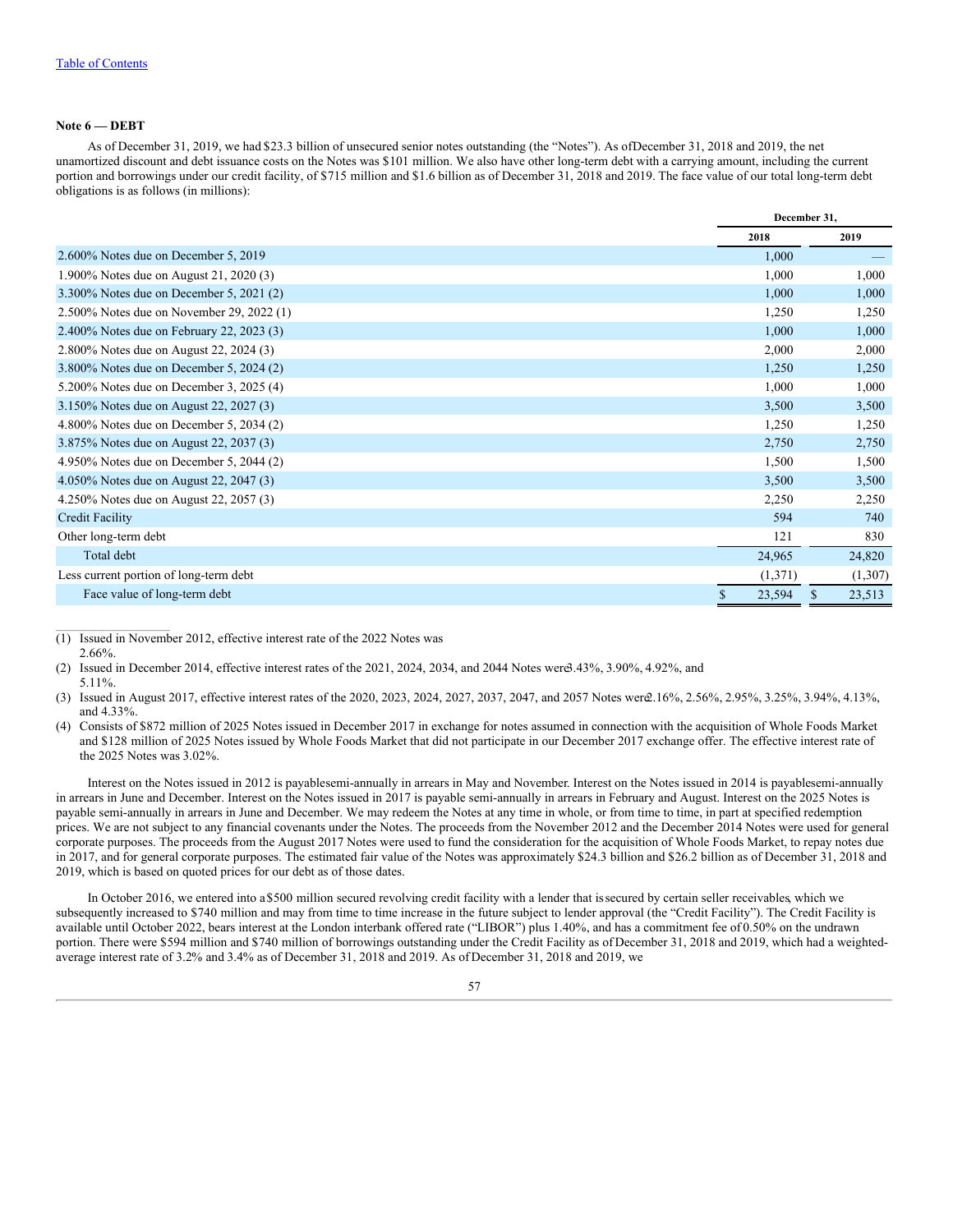have pledged \$686 million and \$852 million of our cash and seller receivables as collateral for debt related to our Credit Facility. The estimated fair value of the Credit Facility, which is based on Level 2 inputs, approximated its carrying value as of December 31, 2018 and 2019.

The other debt, including the current portion, had a weighted-average interest rate of6.0% and 4.1% as of December 31, 2018 and 2019. We used the net proceeds from the issuance of this debt primarily to fund certain business operations. The estimated fair value of the other long-term debt, which is based on Level 2 inputs, approximated its carrying value as of December 31, 2018 and 2019.

As of December 31, 2019, future principal payments for our total debt were as follows (in millions):

| Year Ended December 31, |   |        |
|-------------------------|---|--------|
| 2020                    | Ф | 1,307  |
| 2021                    |   | 1,141  |
| 2022                    |   | 1,773  |
| 2023                    |   | 1,510  |
| 2024                    |   | 3,339  |
| Thereafter              |   | 15,750 |
|                         |   | 24,820 |

In April 2018, we established a commercial paper program (the "Commercial Paper Program") under which we may from time to time issue unsecured commercial paper up to a total of \$7.0 billion at any time, with individual maturities that may vary but will not exceed397 days from the date of issue. There were no borrowings outstanding under the Commercial Paper Program as of December 31, 2018 and 2019.

In April 2018, in connection with our Commercial Paper Program, we amended and restated our unsecured revolving credit facility (the "Credit Agreement") with a syndicate of lenders to increase our borrowing capacity thereunder to \$7.0 billion. As amended and restated, the Credit Agreement has a term ofthree years, but it may be extended for up to three additional one-year terms if approved by the lenders. The interest rate applicable to outstanding balances under the amended and restated Credit Agreement is LIBOR plus 0.50%, with a commitment fee of 0.04% on the undrawn portion of the credit facility. There wereno borrowings outstanding under the Credit Agreement as of December 31, 2018 and 2019.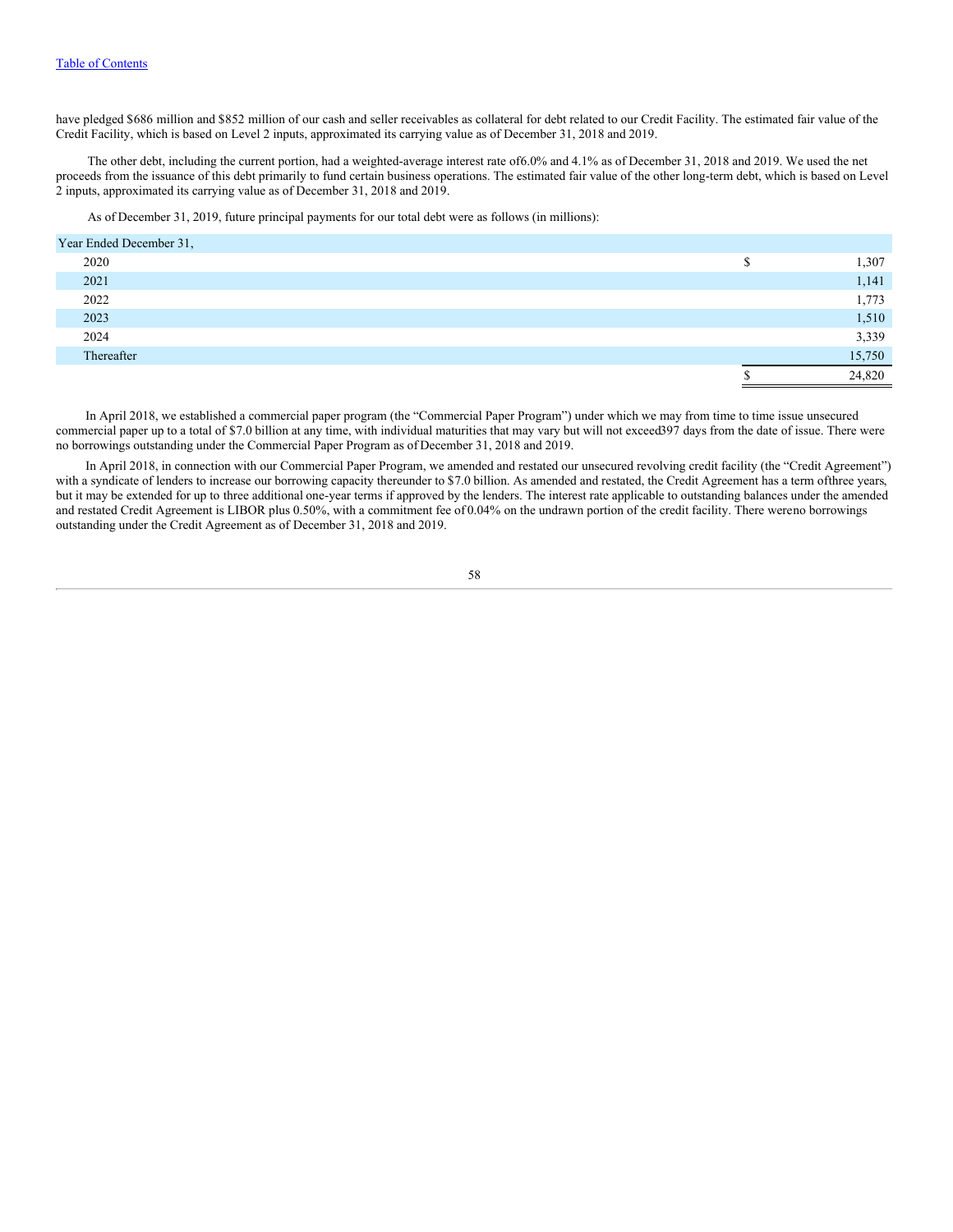### **Note 7 — COMMITMENTS AND CONTINGENCIES**

### *Commitments*

We have entered into non-cancellable operating and finance leases and financing obligations for equipment and office, fulfillment, sortation, delivery, data center, physical store, and renewable energy facilities.

The following summarizes our principal contractual commitments, excluding open orders for purchases that support normal operations and are generally cancellable, as of December 31, 2019 (in millions):

|                                               | <b>Year Ended December 31,</b> |          |      |          |      |          |      |          |      |          |                   |        |         |
|-----------------------------------------------|--------------------------------|----------|------|----------|------|----------|------|----------|------|----------|-------------------|--------|---------|
|                                               | 2020                           |          | 2021 |          | 2022 |          | 2023 |          | 2024 |          | <b>Thereafter</b> |        | Total   |
| Debt principal and interest                   | S.                             | 2,202    | S.   | 2,009    |      | 2,603    |      | 2,273    |      | 4,084    |                   | 26,019 | 39,190  |
| Operating lease liabilities                   |                                | 3,757    |      | 3,630    |      | 3,226    |      | 2,900    |      | 2,605    |                   | 15,845 | 31,963  |
| Finance lease liabilities, including interest |                                | 9,878    |      | 7,655    |      | 4,060    |      | 1,332    |      | 989      |                   | 4,961  | 28,875  |
| Financing obligations, including interest     |                                | 142      |      | 146      |      | 148      |      | 150      |      | 152      |                   | 2,452  | 3,190   |
| Unconditional purchase obligations (1)        |                                | 4,593    |      | 3,641    |      | 3,293    |      | 3,103    |      | 3,000    |                   | 2,358  | 19,988  |
| Other commitments $(2)(3)$                    |                                | 3,837    |      | 2,274    |      | 1,770    |      | 1,439    |      | 1,389    |                   | 12,186 | 22,895  |
| Total commitments                             |                                | \$24,409 |      | \$19,355 |      | \$15,100 |      | \$11,197 |      | \$12,219 |                   | 63.821 | 146,101 |

(1) Includes unconditional purchase obligations related to certain products offered in our Whole Foods Market stores and long-term agreements to acquire and license digital media content that are not reflected on the consolidated balance sheets. For those digital media content agreements with variable terms, we do not estimate the total obligation beyond any minimum quantities and/or pricing as of the reporting date. Purchase obligations associated with renewal provisions solely at the option of the content provider are included to the extent such commitments are fixed or a minimum amount is specified.

(2) Includes the estimated timing and amounts of payments for rent and tenant improvements associated with build-to-suit lease arrangements and lease arrangements prior to the lease commencement date and digital media content liabilities associated with long-term digital media content assets with initial terms greater than one year.

(3) Excludes approximately \$3.9 billion of accrued tax contingencies for which we cannot make a reasonably reliable estimate of the amount and period of payment, if any.

#### *Pledged Assets*

As of December 31, 2018 and 2019, we have pledged or otherwise restricted \$575 million and \$994 million of our cash, cash equivalents, and marketable securities, and certain property and equipment as collateral for real estate leases, amounts due to third-party sellers in certain jurisdictions, debt, and standby and trade letters of credit. Additionally, we have pledged our cash and seller receivables for debt related to our Credit Facility. See "Note 6 — Debt."

### *Suppliers*

During 2019, no vendor accounted for 10% or more of our purchases. We generally do not have long-term contracts or arrangements with our vendors to guarantee the availability of merchandise, particular payment terms, or the extension of credit limits.

### *Other Contingencies*

In 2016, we determined that we processed and delivered orders of consumer products for certain individuals and entities located outside Iran covered by the Iran Threat Reduction and Syria Human Rights Act or other United States sanctions and export control laws. The consumer products included books, music, other media, apparel, home and kitchen, health and beauty, jewelry, office, consumer electronics, software, lawn and patio, grocery, and automotive products. Our review is ongoing and we have voluntarily reported these orders to the United States Treasury Department's Office of Foreign Assets Control and the United States Department of Commerce's Bureau of Industry and Security. We intend to cooperate fully with OFAC and BIS with respect to their review, which may result in the imposition of penalties. For additional information, see Item 9B of Part II, "Other Information — Disclosure Pursuant to Section 13(r) of the Exchange Act."

We are subject to claims related to various indirect taxes (such as sales, value added, consumption, service, and similar taxes), including in jurisdictions in which we already collect and remit such taxes. If the relevant taxing authorities were successfully to pursue these claims, we could be subject to significant additional tax liabilities. For example, in June 2017, the State of South Carolina issued an assessment for uncollected sales and use taxes for the period from January 2016 to March 2016, including interest and penalties. South Carolina is alleging that we should have collected sales and use taxes on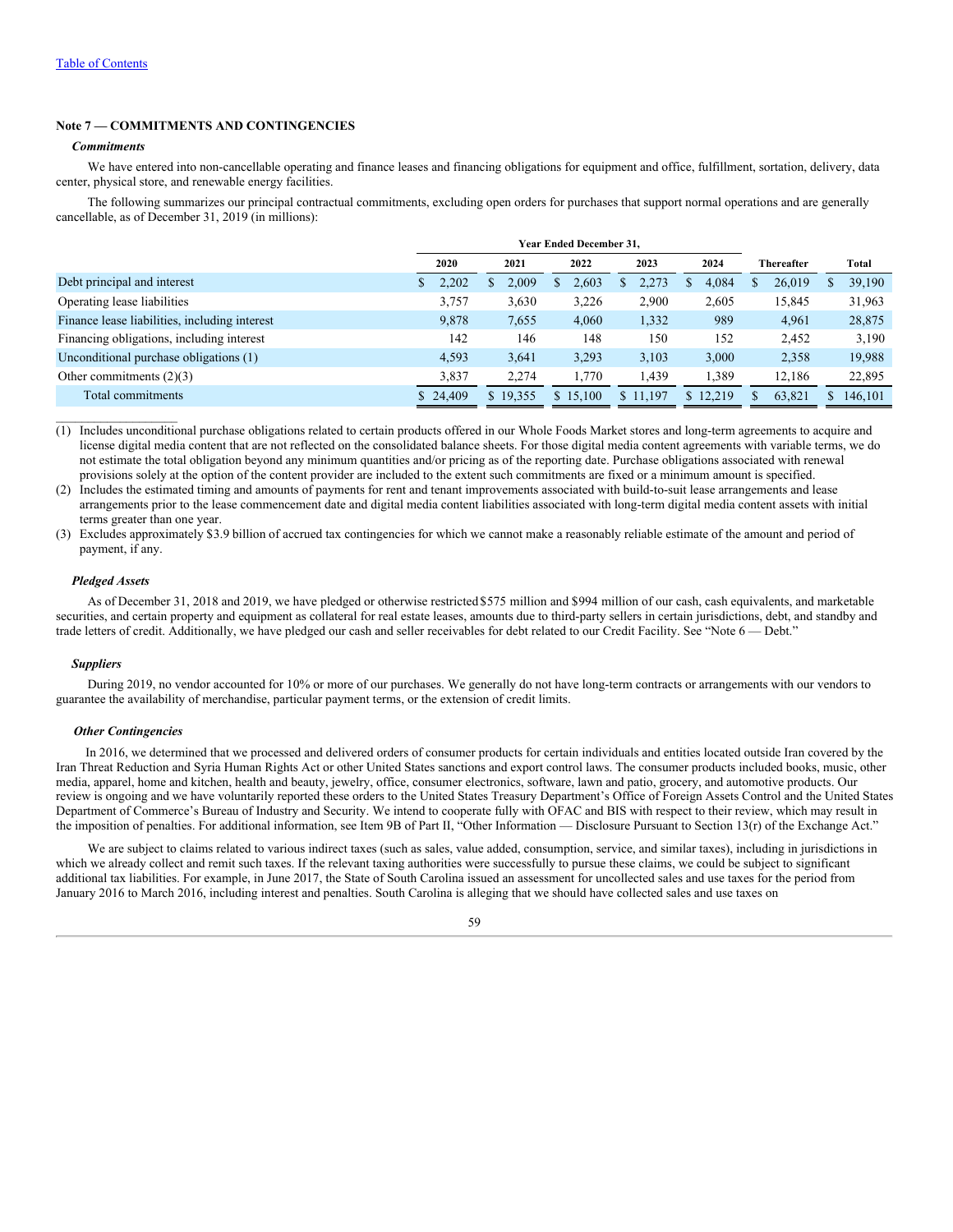transactions by our third-party sellers. In September 2019, the South Carolina Administrative Law Court ruled in favor of the Department of Revenue and we have appealed the decision to the state Court of Appeals. We believe the assessment is without merit and intend to defend ourselves vigorously in this matter. If other tax authorities were successfully to seek additional adjustments of a similar nature, we could be subject to significant additional tax liabilities.

### *Legal Proceedings*

The Company is involved from time to time in claims, proceedings, and litigation, including the following:

Beginning in August 2013, a number of complaints were filed alleging, among other things, that Amazon.com, Inc. and several of its subsidiaries failed to compensate hourly workers for time spent waiting in security lines and otherwise violated federal and state wage and hour statutes and common law. In August 2013, Busk v. Integrity Staffing Solutions, Inc. and Amazon.com, Inc. was filed in the United States District Court for the District of Nevada, and Vance v. Amazon.com, Inc., Zappos.com Inc., another affiliate of Amazon.com, Inc., and Kelly Services, Inc. was filed in the United States District Court for the Western District of Kentucky. In September 2013, Allison v. Amazon.com, Inc. and Integrity Staffing Solutions, Inc. was filed in the United States District Court for the Western District of Washington, and Johnson v. Amazon.com, Inc. and an affiliate of Amazon.com, Inc. was filed in the United States District Court for the Western District of Kentucky. In October 2013, Davis v. Amazon.com, Inc., an affiliate of Amazon.com, Inc., and Integrity Staffing Solutions, Inc. was filed in the United States District Court for the Middle District of Tennessee. The plaintiffs variously purport to represent a nationwide class of certain current and former employees under the Fair Labor Standards Act and/or state-law-based subclasses for certain current and former employees in states including Arizona, California, Pennsylvania, South Carolina, Kentucky, Washington, and Nevada, and one complaint asserts nationwide breach of contract and unjust enrichment claims. The complaints seek an unspecified amount of damages, interest, injunctive relief, and attorneys' fees. We have been named in several other similar cases. In December 2014, the Supreme Court ruled in Busk that time spent waiting for and undergoing security screening is not compensable working time under the federal wage and hour statute. In February 2015, the courts in those actions alleging only federal law claims entered stipulated orders dismissing those actions without prejudice. In March 2016, the United States District Court for the Western District of Kentucky dismissed the Vance case with prejudice. In April 2016, the plaintiffs appealed the district court's judgment to the United States Court of Appeals for the Federal Circuit. In March 2017, the court of appeals affirmed the district court's decision. In June 2017, the United States District Court for the Western District of Kentucky dismissed the Busk and Saldana cases with prejudice. We dispute any remaining allegations of wrongdoing and intend to defend ourselves vigorously in these matters.

In March 2015, Zitovault, LLC filed a complaint against Amazon.com, Inc., Amazon.com, LLC, Amazon Web Services, Inc., and Amazon Web Services, LLC for patent infringement in the United States District Court for the Eastern District of Texas. The complaint alleges that Elastic Compute Cloud, Virtual Private Cloud, Elastic Load Balancing, Auto-Scaling, and Elastic Beanstalk infringe U.S. Patent No. 6,484,257, entitled "System and Method for Maintaining N Number of Simultaneous Cryptographic Sessions Using a Distributed Computing Environment." The complaint seeks injunctive relief, an unspecified amount of damages, enhanced damages, attorneys' fees, costs, and interest. In January 2016, the case was transferred to the United States District Court for the Western District of Washington. In June 2016, the case was stayed pending resolution of a review petition we filed with the United States Patent and Trademark Office. In January 2019, the stay of the case was lifted following resolution of the review petition. We dispute the allegations of wrongdoing and intend to defend ourselves vigorously in this matter.

In November 2015, Eolas Technologies, Inc. filed a complaint against Amazon.com, Inc. in the United States District Court for the Eastern District of Texas. The complaint alleges, among other things, that the use of "interactive features" on www.amazon.com, including "search suggestions and search results," infringes U.S. Patent No. 9,195,507, entitled "Distributed Hypermedia Method and System for Automatically Invoking External Application Providing Interaction and Display of Embedded Objects Within A Hypermedia Document." The complaint sought a judgment of infringement together with costs and attorneys' fees. In February 2016, Eolas filed an amended complaint seeking, among other things, an unspecified amount of damages. In February 2017, Eolas alleged in its damages report that in the event of a finding of liability Amazon could be subject to \$130-\$250 million in damages. In April 2017, the case was transferred to the United States District Court for the Northern District of California. We dispute the allegations of wrongdoing and intend to defend ourselves vigorously in this matter.

In October 2017, SRC Labs, LLC and Saint Regis Mohawk Tribe filed a complaint for patent infringement against Amazon Web Services, Inc., Amazon.com, Inc., and VADATA, Inc. in the United States District Court for the Eastern District of Virginia. The complaint alleges, among other things, that certain AWS EC2 Instances infringe U.S. Patent Nos. 6,434,687, entitled "System and method for accelerating web site access and processing utilizing a computer system incorporating reconfigurable processors operating under a single operating system image"; 7,149,867, entitled "System and method of enhancing efficiency and utilization of memory bandwidth in reconfigurable hardware"; 7,225,324 and 7,620,800, both entitled "Multi-adaptive processing systems and techniques for enhancing parallelism and performance of computational functions";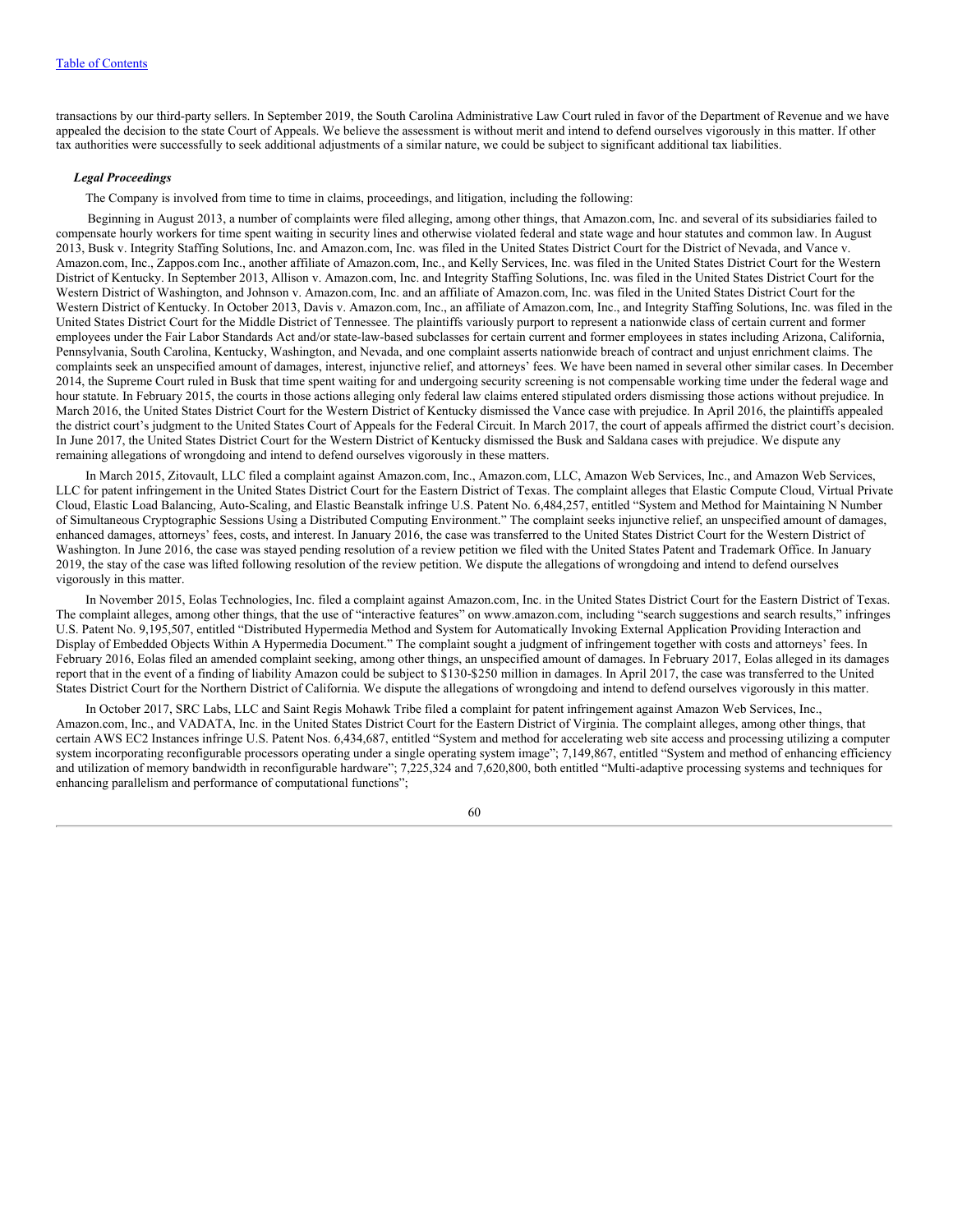and 9,153,311, entitled "System and method for retaining DRAM data when reprogramming reconfigurable devices with DRAM memory controllers." The complaint seeks an unspecified amount of damages, enhanced damages, interest, and a compulsory on-going royalty. In February 2018, the Virginia district court transferred the case to the United States District Court for the Western District of Washington. In November 2018, the case was stayed pending resolution of eight review petitions filed with the United States Patent and Trademark Office relating to the '324, '867, and '311 patents. We dispute the allegations of wrongdoing and intend to defend ourselves vigorously in this matter.

In May 2018, Rensselaer Polytechnic Institute and CF Dynamic Advances LLC filed a complaint against Amazon.com, Inc. in the United States District Court for the Northern District of New York. The complaint alleges, among other things, that "Alexa Voice Software and Alexa enabled devices" infringe U.S. Patent No. 7,177,798, entitled "Natural Language Interface Using Constrained Intermediate Dictionary of Results." The complaint seeks an injunction, an unspecified amount of damages, enhanced damages, an ongoing royalty, pre- and post-judgment interest, attorneys' fees, and costs. We dispute the allegations of wrongdoing and intend to defend ourselves vigorously in this matter.

In June 2018, VoIP-Pal.com, Inc. filed a complaint against Amazon Technologies, Inc. and Amazon.com, Inc. in the United States District Court for the District of Nevada. The complaint alleges, among other things, that the Alexa calling and messaging system, the Alexa app, and Echo, Tap, and Fire devices with Alexa support infringe U.S. Patent Nos. 9,537,762; 9,813,330; 9,826,002; and 9,948,549, all entitled "Producing Routing Messages For Voice Over IP Communications." The complaint seeks an unspecified amount of damages, enhanced damages, attorneys' fees, costs, and interest. In November 2018, the case was transferred to the United States District Court for the Northern District of California. In November 2019, the District Court entered judgment invalidating all asserted claims of U.S. Patent Nos. 9,537,762; 9,813,330; 9,826,002; and 9,948,549. We dispute the allegations of wrongdoing and intend to defend ourselves vigorously in this matter.

In December 2018, Kove IO, Inc. filed a complaint against Amazon Web Services, Inc. in the United States District Court for the Northern District of Illinois. The complaint alleges, among other things, that Amazon S3 and DynamoDB infringe U.S. Patent Nos. 7,814,170 and 7,103,640, both entitled "Network Distributed Tracking Wire Transfer Protocol," and 7,233,978, entitled "Method And Apparatus For Managing Location Information In A Network Separate From The Data To Which The Location Information Pertains." The complaint seeks an unspecified amount of damages, enhanced damages, attorneys' fees, costs, interest, and injunctive relief. We dispute the allegations of wrongdoing and intend to defend ourselves vigorously in this matter.

In January 2019, Saint Lawrence Communications, LLC filed a complaint against Amazon.com, Inc. and Amazon.com LLC in the United States District Court for the Eastern District of Texas. The complaint alleges, among other things, that voice encoding functionality in Amazon devices infringes U.S. Patent Nos. 6,795,805, entitled "Periodicity Enhancement In Decoding Wideband Signals"; 6,807,524, entitled "Perceptual Weighting Device And Method For Efficient Coding Of Wideband Signals"; 7,151,802, entitled "High Frequency Content Recovering Method And Device For Over-Sampled Synthesized Wideband Signal"; 7,191,123, entitled "Gain-Smoothing In Wideband Speech And Audio Signal Decoder"; and 7,260,521, entitled "Method And Device For Adaptive Bandwidth Pitch Search In Coding Wideband Signals." The complaint seeks an unspecified amount of damages, enhanced damages, attorneys' fees, costs, and interest. We dispute the allegations of wrongdoing and intend to defend ourselves vigorously in this matter.

In April 2019, Vocalife LLC filed a complaint against Amazon.com, Inc. and Amazon.com LLC in the United States District Court for the Eastern District of Texas. The complaint alleges, among other things, that Amazon Echo devices infringe U.S. Patent No. RE47,049, entitled "Microphone Array System." The complaint seeks injunctive relief, an unspecified amount of damages, attorneys' fees, costs, and interest. We dispute the allegations of wrongdoing and intend to defend ourselves vigorously in this matter.

In May 2019, Neodron Ltd. filed a petition with the United States International Trade Commission requesting that the International Trade Commission commence an investigation into the sale of Amazon Fire HD 10 tablets and certain Dell, Hewlett Packard, Lenovo, Microsoft, Motorola, and Samsung devices (the "accused devices"). Neodron's petition alleges that the accused devices infringe at least one of U.S. Patent Nos. 8,422,173, entitled "Capacitive Position Sensor"; 8,791,910, entitled "Capacitive Keyboard With Position-Dependent Reduced Keying Ambiguity"; 9,024,790, entitled "Capacitive Keyboard With Non-Locking Reduced Keying Ambiguity"; and 9,372,580, entitled "Enhanced Touch Detection Methods." Neodron is seeking a limited exclusion order preventing the importation of the accused devices into the United States. In December 2019, Neodron withdrew its infringement allegations against Amazon with regard to U.S. Patent No. 9,372,580. In May 2019, Neodron also filed a complaint against Amazon.com, Inc. in the United States District Court for the Western District of Texas. The complaint alleges, among other things, that Amazon's Fire HD 10 tablet infringes U.S. Patent Nos. 8,422,173, entitled "Capacitive Position Sensor," and 9,372,580, entitled "Enhanced Touch Detection Methods." The May 2019 complaint seeks an unspecified amount of damages and interest, a permanent injunction, and enhanced damages. In June 2019, Neodron filed a second complaint against Amazon.com, Inc. in the United States District Court for the Western District of Texas. The complaint alleges, among other things, that Amazon's Fire HD 10 tablet infringes U.S. Patent Nos. 9,823,784, entitled "Capacitive Touch Screen With Noise Suppression"; 9,489,072, entitled "Noise Reduction In Capacitive Touch Sensors"; and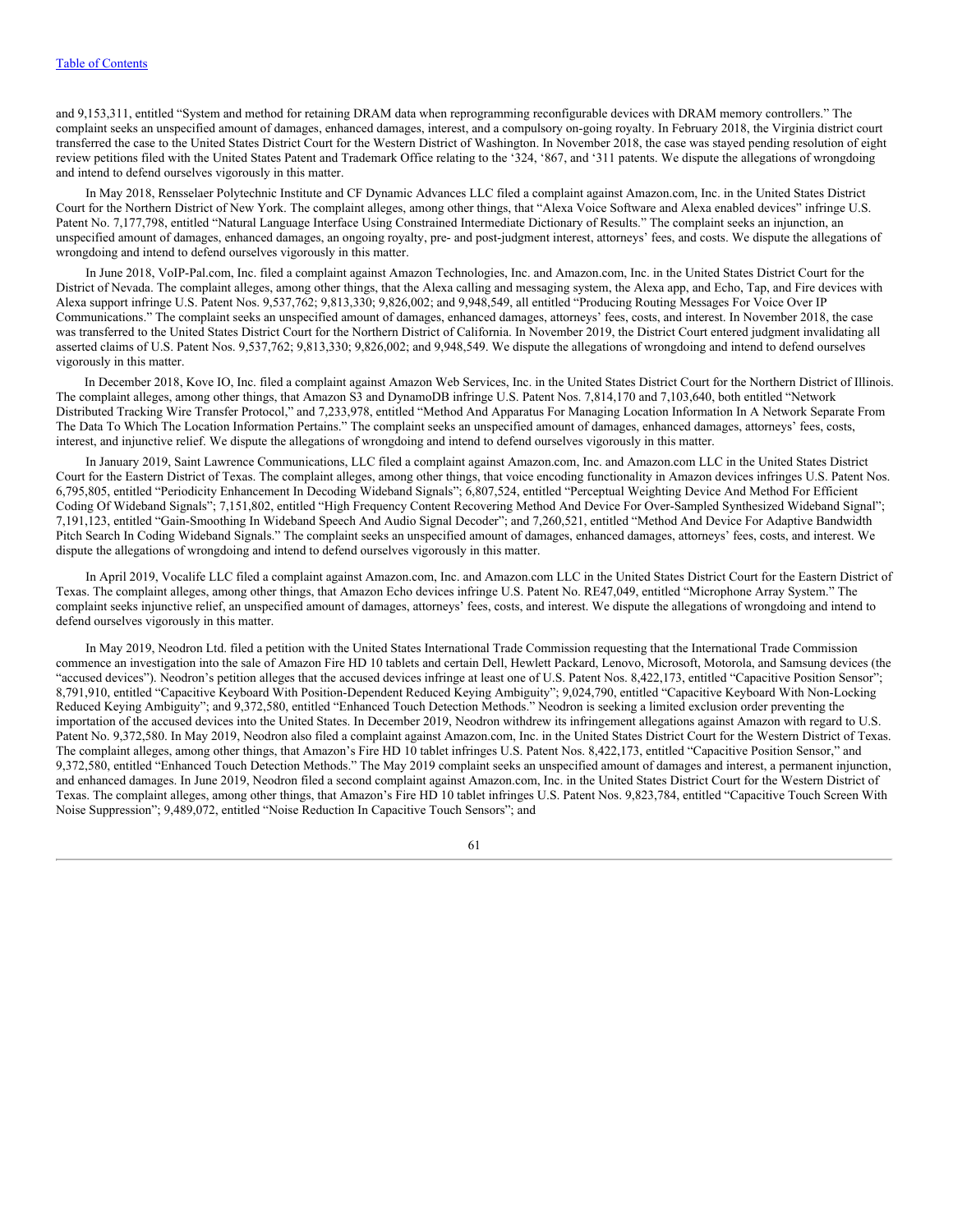8,502,547, entitled "Capacitive Sensor." The June 2019 complaint seeks an unspecified amount of damages and interest, a permanent injunction, and enhanced damages. We dispute the allegations of wrongdoing and intend to defend ourselves vigorously in these matters.

The outcomes of our legal proceedings and other contingencies are inherently unpredictable, subject to significant uncertainties, and could be material to our operating results and cash flows for a particular period. In addition, for the matters disclosed above that do not include an estimate of the amount of loss or range of losses, such an estimate is not possible or is immaterial, and we may be unable to estimate the possible loss or range of losses that could potentially result from the application of non-monetary remedies.

See also "Note 9 — Income Taxes."

### **Note 8 — STOCKHOLDERS' EQUITY**

#### *Preferred Stock*

We have authorized 500 million shares of \$0.01 par value preferred stock. No preferred stock was outstanding for any year presented.

#### *Common Stock*

Common shares outstanding plus shares underlying outstanding stock awards totaled504 million, 507 million, and 512 million, as of December 31, 2017, 2018, and 2019. These totals include all vested and unvested stock awards outstanding, including those awards we estimate will be forfeited.

### *Stock Repurchase Activity*

In February 2016, the Board of Directors authorized a program to repurchase up to\$5.0 billion of our common stock, with no fixed expiration. There were no repurchases of common stock in2017, 2018, or 2019.

#### *Stock Award Plans*

Employees vest in restricted stock unit awards and stock options over the corresponding service term, generally betweentwo and five years.

#### *Stock Award Activity*

Stock-based compensation expense is as follows (in millions):

|                                            | <b>Year Ended December 31,</b> |       |  |       |  |       |  |  |  |  |
|--------------------------------------------|--------------------------------|-------|--|-------|--|-------|--|--|--|--|
|                                            |                                | 2017  |  | 2018  |  | 2019  |  |  |  |  |
| Cost of sales                              |                                | 47    |  | 73    |  | 149   |  |  |  |  |
| Fulfillment                                |                                | 911   |  | 1,121 |  | 1,182 |  |  |  |  |
| Technology and content                     |                                | 2,305 |  | 2,888 |  | 3,725 |  |  |  |  |
| Marketing                                  |                                | 511   |  | 769   |  | 1,135 |  |  |  |  |
| General and administrative                 |                                | 441   |  | 567   |  | 673   |  |  |  |  |
| Total stock-based compensation expense (1) |                                | 4.215 |  | 5,418 |  | 6.864 |  |  |  |  |

(1) The related tax benefits were\$860 million, \$1.1 billion, and \$1.4 billion for 2017, 2018, and 2019.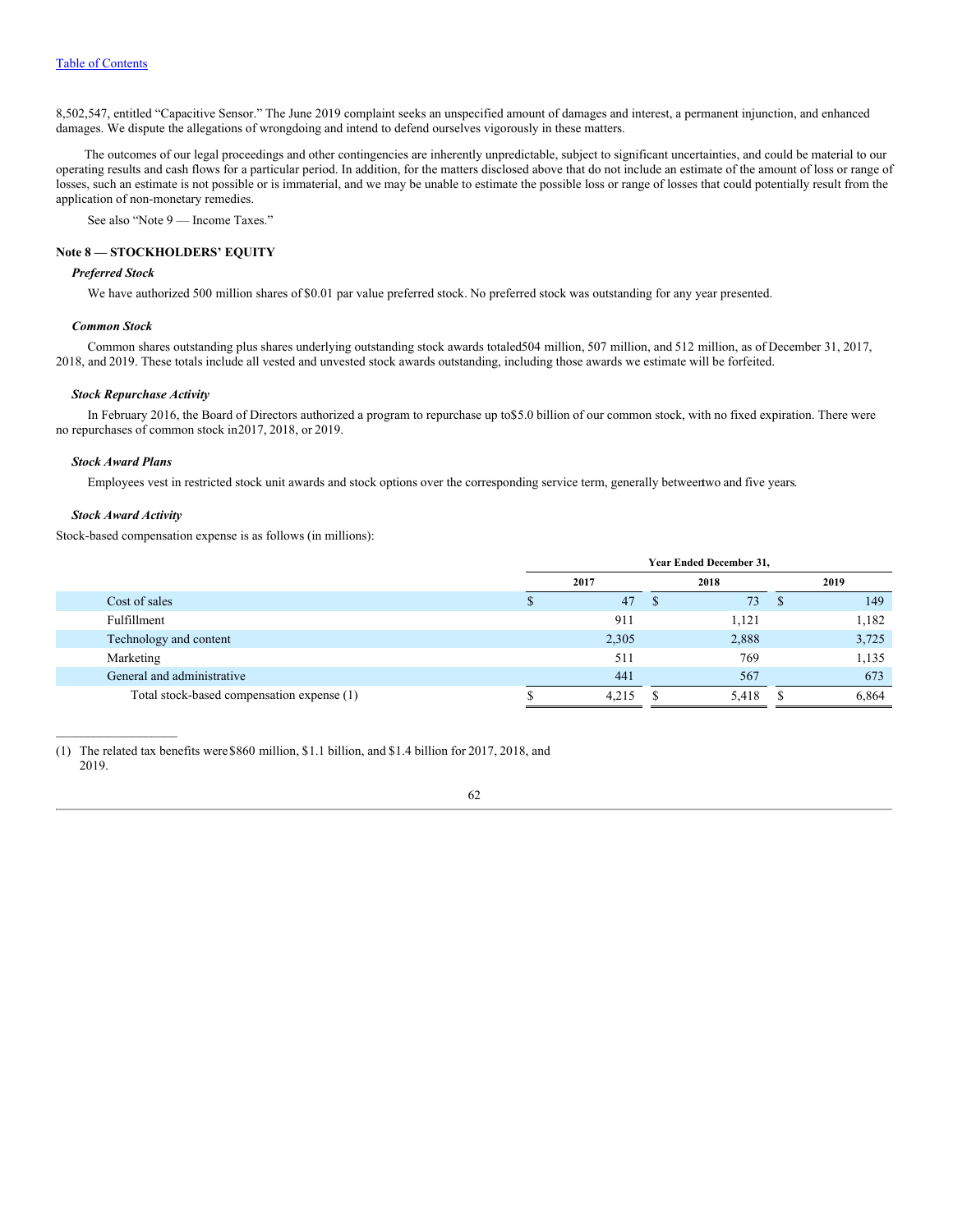The following table summarizes our restricted stock unit activity (in millions):

|                                     | <b>Number of Units</b> |              | <b>Weighted Average</b><br><b>Grant-Date</b><br><b>Fair Value</b> |
|-------------------------------------|------------------------|--------------|-------------------------------------------------------------------|
| Outstanding as of January 1, 2017   | 19.8                   | $\mathbb{S}$ | 506                                                               |
| Units granted                       | 8.9                    |              | 946                                                               |
| Units vested                        | (6.8)                  |              | 400                                                               |
| Units forfeited                     | (1.8)                  |              | 649                                                               |
| Outstanding as of December 31, 2017 | 20.1                   |              | 725                                                               |
| Units granted                       | 5.0                    |              | 1,522                                                             |
| Units vested                        | (7.1)                  |              | 578                                                               |
| Units forfeited                     | (2.1)                  |              | 862                                                               |
| Outstanding as of December 31, 2018 | 15.9                   |              | 1,024                                                             |
| Units granted                       | 6.7                    |              | 1,808                                                             |
| Units vested                        | (6.6)                  |              | 827                                                               |
| Units forfeited                     | (1.7)                  |              | 1,223                                                             |
| Outstanding as of December 31, 2019 | 14.3                   |              | 1,458                                                             |
|                                     |                        |              |                                                                   |

Scheduled vesting for outstanding restricted stock units as ofDecember 31, 2019, is as follows (in millions):

|                                            |      |      | <b>Year Ended</b> |      |                          |                   |       |
|--------------------------------------------|------|------|-------------------|------|--------------------------|-------------------|-------|
|                                            | 2020 | 2021 | 2022              | 2023 | 2024                     | <b>Thereafter</b> | Total |
| Scheduled vesting — restricted stock units | 6.U  |      | $\sim$            |      | $\overline{\phantom{0}}$ | V. I              | 14.3  |

As of December 31, 2019, there was \$8.8 billion of net unrecognized compensation cost related to unvested stock-based compensation arrangements. This compensation is recognized on an accelerated basis with approximately half of the compensation expected to be expensed in the next twelve months, and has a weighted-average recognition period of 1.1 years. The estimated forfeiture rate as ofDecember 31, 2017, 2018, and 2019 was 28%, 27%, and 27%. Changes in our estimates and assumptions relating to forfeitures may cause us to realize material changes in stock-based compensation expense in the future.

During 2017, 2018, and 2019, the fair value of restricted stock units that vested was\$6.8 billion, \$11.4 billion, and \$11.7 billion.

### *Common Stock Available for Future Issuance*

As of December 31, 2019, common stock available for future issuance to employees is108 million shares.

#### **Note 9 — INCOME TAXES**

In 2017, 2018, and 2019, we recorded net tax provisions of\$769 million, \$1.2 billion, and \$2.4 billion. Tax benefits relating to excess stock-based compensation deductions and accelerated depreciation deductions are reducing our U.S. taxable income. Cash taxes paid, net of refunds, were \$957 million, \$1.2 billion, and \$881 million for 2017, 2018, and 2019.

The U.S. Tax Act was signed into law on December 22, 2017. The U.S. Tax Act significantly revised the U.S. corporate income tax by, among other things, lowering the statutory corporate tax rate from 35% to 21%, eliminating certain deductions, imposing a mandatory one-time tax on accumulated earnings of foreign subsidiaries, introducing new tax regimes, and changing how foreign earnings are subject to U.S. tax. The U.S. Tax Act also enhanced and extended accelerated depreciation deductions by allowing full expensing of qualified property, primarily equipment, through 2022. We reasonably estimated the effects of the U.S. Tax Act and recorded provisional amounts in our financial statements as of December 31, 2017. We recorded a provisional tax benefit for the impact of the U.S. Tax Act of approximately \$789 million. This amount was primarily comprised of the remeasurement of federal net deferred tax liabilities resulting from the permanent reduction in the U.S. statutory corporate tax rate to 21% from 35%, after taking into account the mandatory one-time tax on the accumulated earnings of our foreign subsidiaries. The amount of this one-time tax was not material. In 2018, we completed our determination of the accounting implications of the U.S. Tax Act.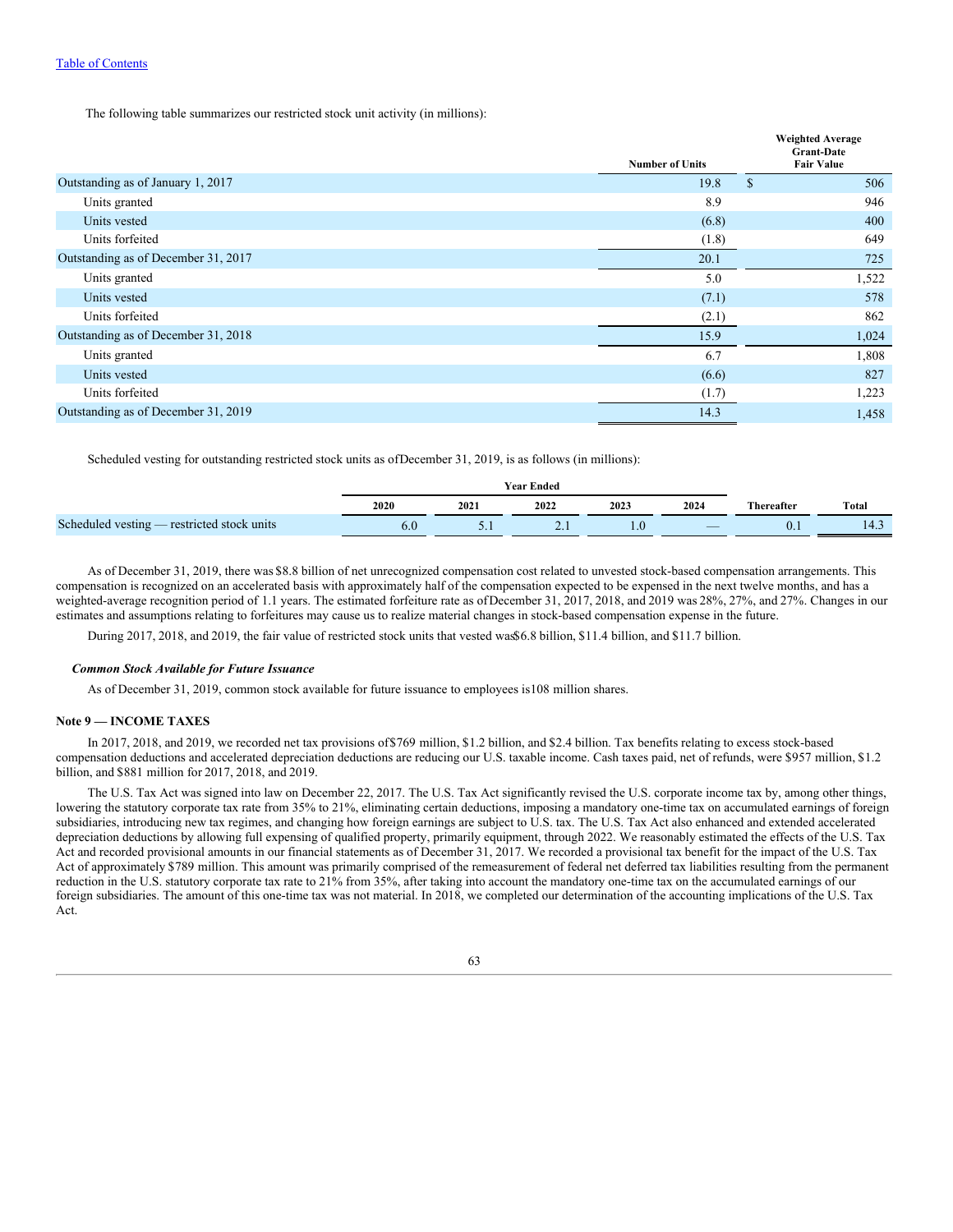The components of the provision for income taxes, net are as follows (in millions):

|                                 | Year Ended December 31, |                        |                        |  |  |
|---------------------------------|-------------------------|------------------------|------------------------|--|--|
|                                 | 2017                    | 2018                   | 2019                   |  |  |
| U.S. Federal:                   |                         |                        |                        |  |  |
| Current                         | \$<br>$(137)$ \$        | $(129)$ \$             | 162                    |  |  |
| Deferred                        | (202)                   | 565                    | 914                    |  |  |
| Total                           | (339)                   | 436                    | 1,076                  |  |  |
| U.S. State:                     |                         |                        |                        |  |  |
| Current                         | 211                     | 322                    | 276                    |  |  |
| Deferred                        | (26)                    | 5                      | 8                      |  |  |
| Total                           | 185                     | 327                    | 284                    |  |  |
| International:                  |                         |                        |                        |  |  |
| Current                         | 724                     | 563                    | 1,140                  |  |  |
| Deferred                        | 199                     | (129)                  | (126)                  |  |  |
| Total                           | 923                     | 434                    | 1,014                  |  |  |
| Provision for income taxes, net | \$<br>769               | 1,197<br><sup>\$</sup> | 2,374<br>$\mathcal{S}$ |  |  |

U.S. and international components of income before income taxes are as follows (in millions):

|                            | Year Ended December 31, |          |  |       |  |        |  |
|----------------------------|-------------------------|----------|--|-------|--|--------|--|
|                            |                         | 2017     |  | 2018  |  | 2019   |  |
| U.S.                       |                         | 5,630    |  |       |  | 13,285 |  |
| International              |                         | (1, 824) |  | 104   |  | 691    |  |
| Income before income taxes |                         | 3,806    |  | 1.261 |  | 13,976 |  |

The items accounting for differences between income taxes computed at the federal statutory rate and the provision recorded for income taxes are as follows (in millions):

|                                                         | <b>Year Ended December 31,</b> |       |     |            |  |       |
|---------------------------------------------------------|--------------------------------|-------|-----|------------|--|-------|
|                                                         |                                | 2017  |     | 2018       |  | 2019  |
| Income taxes computed at the federal statutory rate (1) | аĐ.                            | 1,332 | - S | $2,365$ \$ |  | 2,935 |
| Effect of:                                              |                                |       |     |            |  |       |
| Tax impact of foreign earnings                          |                                | 1,178 |     | 119        |  | 381   |
| State taxes, net of federal benefits                    |                                | 114   |     | 263        |  | 221   |
| Tax credits                                             |                                | (220) |     | (419)      |  | (466) |
| Stock-based compensation (2)                            |                                | (917) |     | (1,086)    |  | (850) |
| 2017 Impact of U.S. Tax Act                             |                                | (789) |     | (157)      |  | $-$   |
| Other, net                                              |                                | 71    |     | 112        |  | 153   |
| Total                                                   |                                | 769   |     | 1,197      |  | 2,374 |

(1) The U.S. Tax Act reduced the U.S. federal statutory rate from 35% to 21% beginning in 2018.

(2) Includes non-deductible stock-based compensation and excess tax benefits from stock-based compensation. Our tax provision includes\$1.3 billion, \$1.6 billion, and \$1.4 billion of excess tax benefits from stock-based compensation for2017, 2018, and 2019.

Our provision for income taxes in 2018 was higher than in 2017 primarily due to an increase in U.S. pre-tax income and the one-time provisional tax benefit of the U.S. Tax Act recognized in 2017. This was partially offset by the reduction to the U.S. federal statutory tax rate in 2018, a decline in the proportion of foreign losses for which we may not realize a tax benefit and an increase in excess tax benefits from stock-based compensation.

We regularly assess whether it is more likely than not that we will realize our deferred tax assets in each taxing jurisdiction in which we operate. In performing this assessment with respect to each jurisdiction, we review all available evidence, including recent cumulative loss experience and expectations of future earnings, capital gains, and investment in such jurisdiction, the carry-forward periods available to us for tax reporting purposes, and other relevant factors. In Q2 2017, we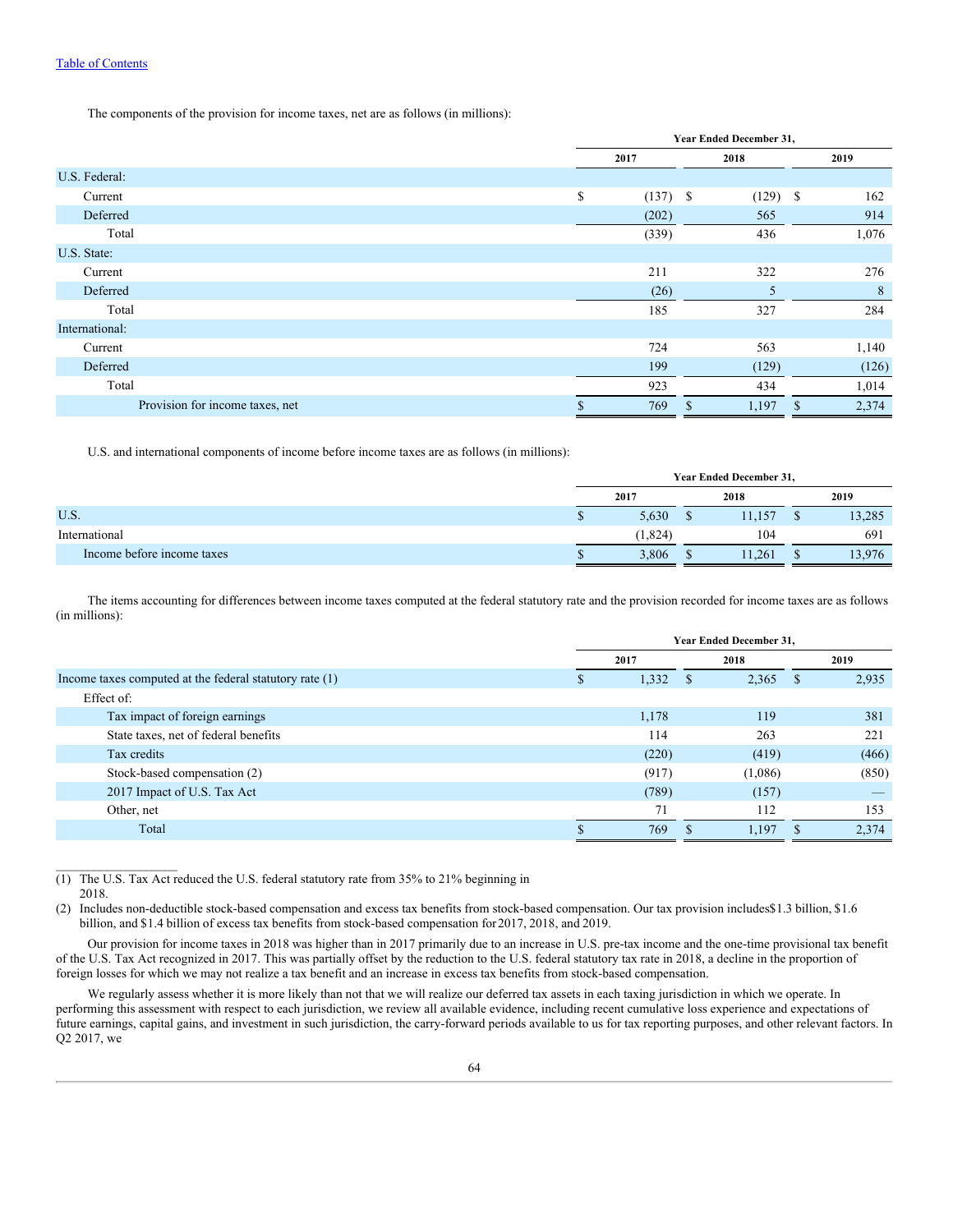recognized an estimated charge to tax expense of \$600 million to record a valuation allowance against the net deferred tax assets in Luxembourg.

Our provision for income taxes in 2019 was higher than in 2018 primarily due to an increase in U.S. pre-tax income, a decline in excess tax benefits from stock-based compensation, and the one-time provisional tax benefit of the U.S. Tax Act recognized in 2018.

Certain foreign subsidiary earnings are subject to U.S. taxation under the U.S. Tax Act, which also repeals U.S. taxation on the subsequent repatriation of those earnings. We intend to invest substantially all of our foreign subsidiary earnings, as well as our capital in our foreign subsidiaries, indefinitely outside of the U.S. in those jurisdictions in which we would incur significant, additional costs upon repatriation of such amounts.

Deferred income tax assets and liabilities are as follows (in millions):

|                                                                    |                       | December 31. |
|--------------------------------------------------------------------|-----------------------|--------------|
|                                                                    | 2018                  | 2019         |
| Deferred tax assets (1):                                           |                       |              |
| Loss carryforwards U.S. - Federal/States                           | 222                   | 188          |
| Loss carryforwards - Foreign                                       | 2,551                 | 3,232        |
| Accrued liabilities, reserves, and other expenses                  | 1,064                 | 1,373        |
| Stock-based compensation                                           | 1,293                 | 1,585        |
| Depreciation and amortization                                      | 2,386                 | 2,385        |
| Operating lease liabilities                                        |                       | 6,648        |
| Other items                                                        | 484                   | 728          |
| Tax credits                                                        | 734                   | 772          |
| Total gross deferred tax assets                                    | 8,734                 | 16,911       |
| Less valuation allowances (2)                                      | (4,950)               | (5,754)      |
| Deferred tax assets, net of valuation allowances                   | 3,784                 | 11,157       |
| Deferred tax liabilities:                                          |                       |              |
| Depreciation and amortization                                      | (3,579)               | (5,507)      |
| Operating lease assets                                             |                       | (6,331)      |
| Other items                                                        | (749)                 | (640)        |
| Net deferred tax assets (liabilities), net of valuation allowances | $\mathbb{S}$<br>(544) | (1,321)      |

(1) Deferred tax assets are presented after tax effects and net of tax contingencies.

(2) Relates primarily to deferred tax assets that would only be realizable upon the generation of net income in certain foreign taxing jurisdictions.

Our valuation allowances primarily relate to foreign deferred tax assets, including substantially all of our foreign net operating loss carryforwards as of December 31, 2019. Our foreign net operating loss carryforwards for income tax purposes as ofDecember 31, 2019 were approximately \$8.6 billion before tax effects and certain of these amounts are subject to annual limitations under applicable tax law. If not utilized, a portion of these losses will begin to expire in 2020. As of December 31, 2019, our federal tax credit carryforwards for income tax purposes were approximately\$1.7 billion. If not utilized, a portion of the tax credit carryforwards will begin to expire in 2027.

#### *Tax Contingencies*

We are subject to income taxes in the U.S. (federal and state) and numerous foreign jurisdictions. Significant judgment is required in evaluating our tax positions and determining our provision for income taxes. During the ordinary course of business, there are many transactions and calculations for which the ultimate tax determination is uncertain. We establish reserves for tax-related uncertainties based on estimates of whether, and the extent to which, additional taxes will be due. These reserves are established when we believe that certain positions might be challenged despite our belief that our tax return positions are fully supportable. We adjust these reserves in light of changing facts and circumstances, such as the outcome of tax audits. The provision for income taxes includes the impact of reserve provisions and changes to reserves that are considered appropriate.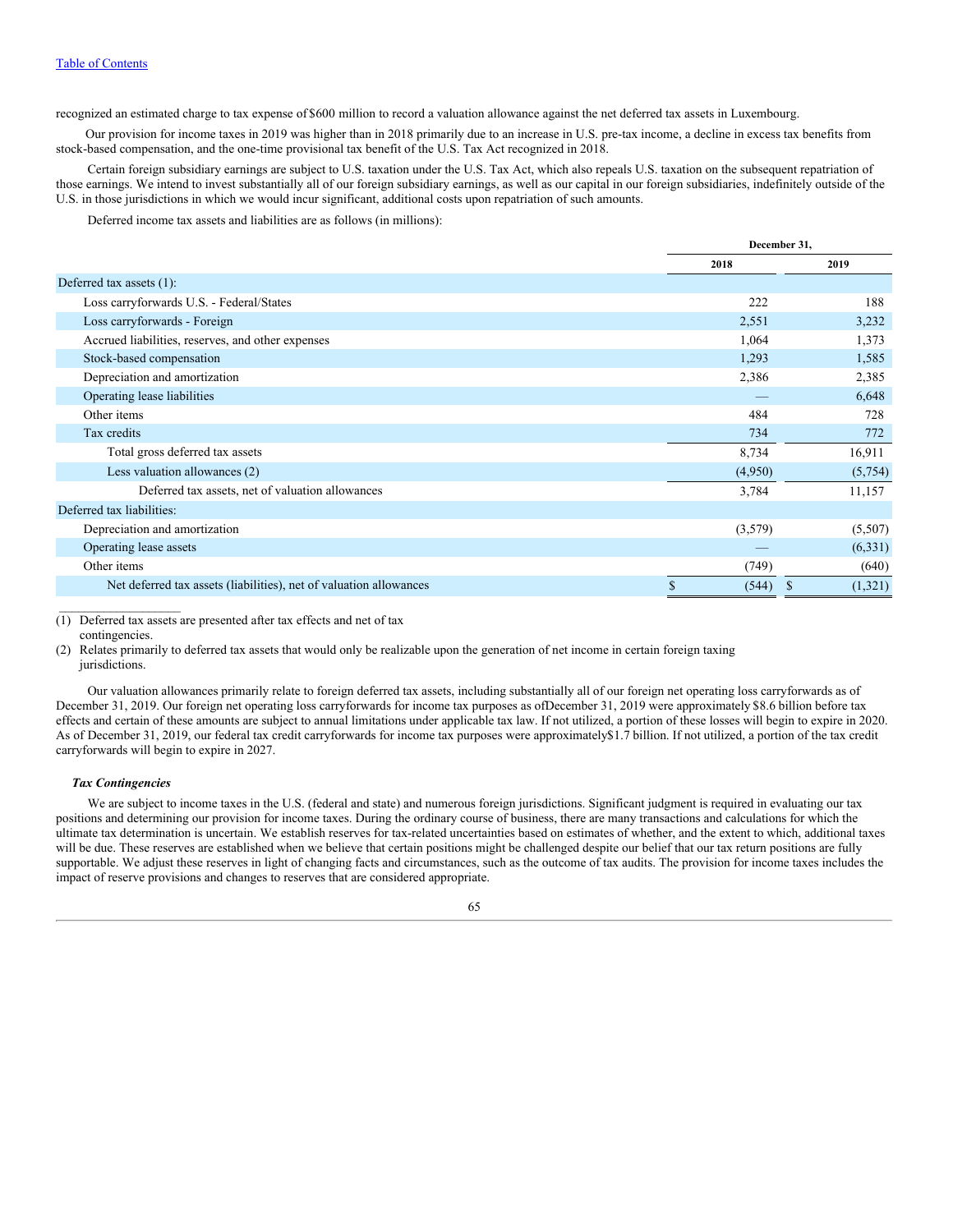The reconciliation of our tax contingencies is as follows (in millions):

|                                                   | December 31. |       |              |       |          |       |  |
|---------------------------------------------------|--------------|-------|--------------|-------|----------|-------|--|
|                                                   |              | 2017  |              | 2018  |          | 2019  |  |
| Gross tax contingencies – January 1               |              | 1,710 | <sup>S</sup> | 2,309 | <b>S</b> | 3,414 |  |
| Gross increases to tax positions in prior periods |              | 223   |              | 164   |          | 216   |  |
| Gross decreases to tax positions in prior periods |              | (139) |              | (90)  |          | (181) |  |
| Gross increases to current period tax positions   |              | 518   |              | 1.088 |          | 707   |  |
| Settlements with tax authorities                  |              |       |              | (36)  |          | (207) |  |
| Lapse of statute of limitations                   |              | (3)   |              | (21)  |          | (26)  |  |
| Gross tax contingencies – December 31 $(1)$       |              | 2.309 |              | 3,414 |          | 3,923 |  |

 $(1)$  As of December 31, 2019, we had approximately \$3.9 billion of accrued tax contingencies of which \$2.1 billion, if fully recognized, would decrease our effective tax rate.

As of December 31, 2018 and 2019, we had accrued interest and penalties, net of federal income tax benefit, related to tax contingencies of 127 million and \$131 million. Interest and penalties, net of federal income tax benefit, recognized for the years endedDecember 31, 2017, 2018, and 2019 was \$40 million, \$20 million, and \$4 million.

We are under examination, or may be subject to examination, by the Internal Revenue Service ("IRS") for the calendar year 2007 and thereafterThese examinations may lead to ordinary course adjustments or proposed adjustments to our taxes or our net operating losses with respect to years under examination as well as subsequent periods.

In October 2014, the European Commission opened a formal investigation to examine whether decisions by the tax authorities in Luxembourg with regard to the corporate income tax paid by certain of our subsidiaries comply with European Union rules on state aid. On October 4, 2017, the European Commission announced its decision that determinations by the tax authorities in Luxembourg did not comply with European Union rules on state aid. Based on that decision the European Commission announced an estimated recovery amount of approximately €250 million, plus interest, for the period May 2006 through June 2014, and ordered Luxembourg tax authorities to calculate the actual amount of additional taxes subject to recovery. Luxembourg computed an initial recovery amount, consistent with the European Commission's decision, that we deposited into escrow in March 2018, subject to adjustment pending conclusion of all appeals. In December 2017, Luxembourg appealed the European Commission's decision. In May 2018, we appealed. We believe the European Commission's decision to be without merit and will continue to defend ourselves vigorously in this matter. We are also subject to taxation in various states and other foreign jurisdictions including China, Germany, India, Japan, Luxembourg, and the United Kingdom. We are under, or may be subject to, audit or examination and additional assessments by the relevant authorities in respect of these particular jurisdictions primarily for 2009 and thereafter.

Changes in state, federal, and foreign tax laws may increase our tax contingencies. The timing of the resolution of income tax examinations is highly uncertain, and the amounts ultimately paid, if any, upon resolution of the issues raised by the taxing authorities may differ from the amounts accrued. It is reasonably possible that within the next twelve months we will receive additional assessments by various tax authorities or possibly reach resolution of income tax examinations in one or more jurisdictions. These assessments or settlements could result in changes to our contingencies related to positions on tax filings in years through 2019. The actual amount of any change could vary significantly depending on the ultimate timing and nature of any settlements. We cannot currently provide an estimate of the range of possible outcomes.

### **Note 10 — SEGMENT INFORMATION**

We have organized our operations intothree segments: North America, International, and AWS. We allocate to segment results the operating expenses "Fulfillment," "Technology and content," "Marketing," and "General and administrative" based on usage, which is generally reflected in the segment in which the costs are incurred. The majority of technology infrastructure costs are allocated to the AWS segment based on usage. The majority of the remaining noninfrastructure technology costs are incurred in the U.S. and are allocated to our North America segment. There are no internal revenue transactions between our reportable segments. These segments reflect the way our chief operating decision maker evaluates the Company's business performance and manages its operations.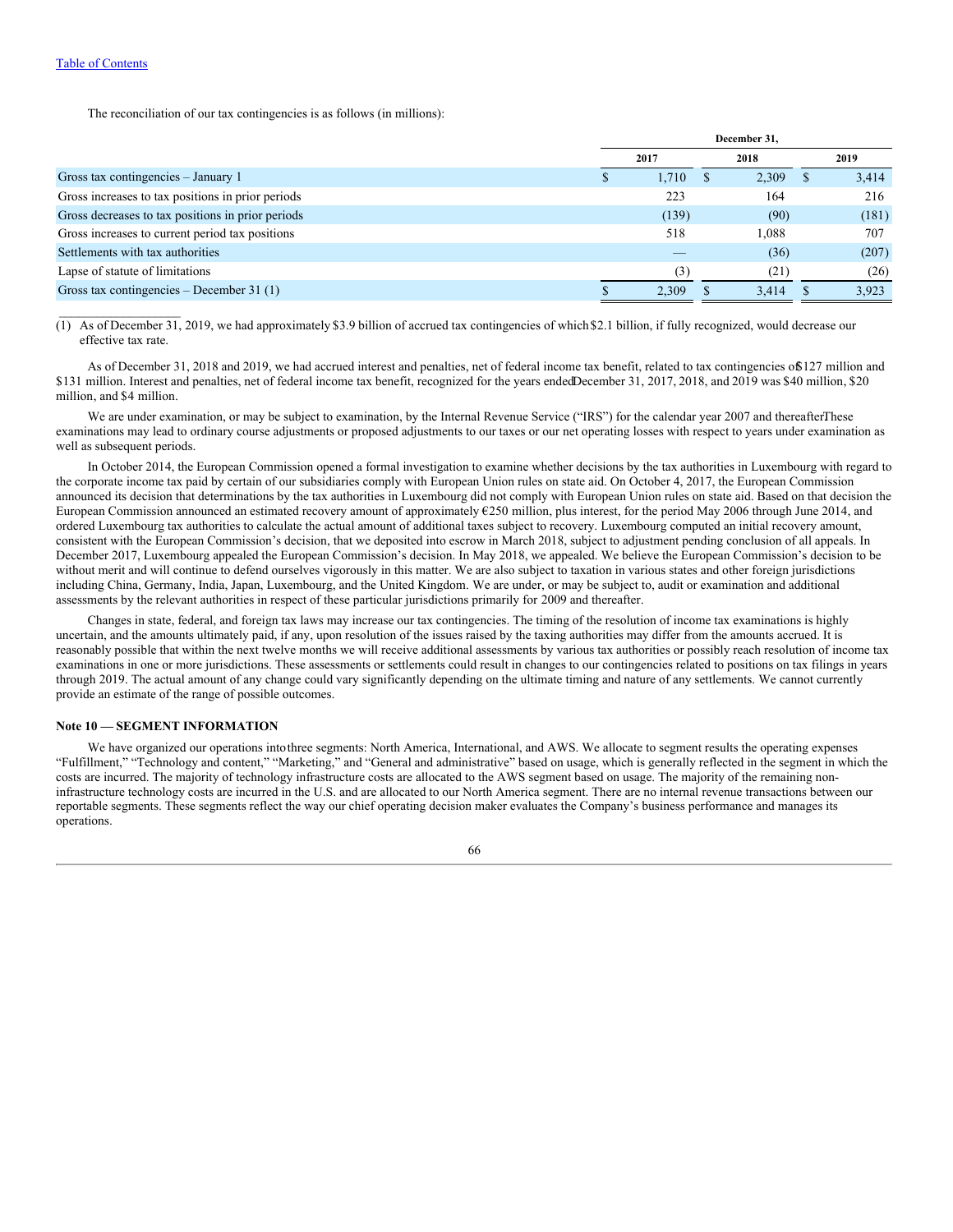# *North America*

The North America segment primarily consists of amounts earned from retail sales of consumer products (including from sellers) and subscriptions through North America-focused online and physical stores. This segment includes export sales from these online stores.

### *International*

The International segment primarily consists of amounts earned from retail sales of consumer products (including from sellers) and subscriptions through internationally-focused online stores. This segment includes export sales from these internationally-focused online stores (including export sales from these online stores to customers in the U.S., Mexico, and Canada), but excludes export sales from our North America-focused online stores.

## *AWS*

The AWS segment consists of amounts earned from global sales of compute, storage, database, and other service offerings for start-ups, enterprises, government agencies, and academic institutions.

Information on reportable segments and reconciliation to consolidated net income (loss) is as follows (in millions):

|                                               | <b>Year Ended December 31,</b> |         |               |         |               |         |  |  |
|-----------------------------------------------|--------------------------------|---------|---------------|---------|---------------|---------|--|--|
|                                               |                                | 2017    |               | 2018    |               | 2019    |  |  |
| <b>North America</b>                          |                                |         |               |         |               |         |  |  |
| Net sales                                     | \$                             | 106,110 | <sup>\$</sup> | 141,366 | <sup>\$</sup> | 170,773 |  |  |
| Operating expenses                            |                                | 103,273 |               | 134,099 |               | 163,740 |  |  |
| Operating income                              | S                              | 2,837   | \$            | 7,267   | \$            | 7,033   |  |  |
| <b>International</b>                          |                                |         |               |         |               |         |  |  |
| Net sales                                     | \$                             | 54,297  | <sup>\$</sup> | 65,866  | <sup>\$</sup> | 74,723  |  |  |
| Operating expenses                            |                                | 57,359  |               | 68,008  |               | 76,416  |  |  |
| Operating income (loss)                       | \$                             | (3,062) | \$            | (2,142) | -S            | (1,693) |  |  |
| <b>AWS</b>                                    |                                |         |               |         |               |         |  |  |
| Net sales                                     | $\mathbb{S}$                   | 17,459  | <sup>\$</sup> | 25,655  | <sup>\$</sup> | 35,026  |  |  |
| Operating expenses                            |                                | 13,128  |               | 18,359  |               | 25,825  |  |  |
| Operating income                              | \$                             | 4,331   | \$            | 7,296   | \$            | 9,201   |  |  |
| <b>Consolidated</b>                           |                                |         |               |         |               |         |  |  |
| Net sales                                     | $\mathbf S$                    | 177,866 | <sup>\$</sup> | 232,887 | $\mathcal{S}$ | 280,522 |  |  |
| Operating expenses                            |                                | 173,760 |               | 220,466 |               | 265,981 |  |  |
| Operating income                              |                                | 4,106   |               | 12,421  |               | 14,541  |  |  |
| Total non-operating income (expense)          |                                | (300)   |               | (1,160) |               | (565)   |  |  |
| Provision for income taxes                    |                                | (769)   |               | (1,197) |               | (2,374) |  |  |
| Equity-method investment activity, net of tax |                                | (4)     |               | 9       |               | (14)    |  |  |
| Net income                                    | \$                             | 3,033   | S             | 10,073  | \$            | 11,588  |  |  |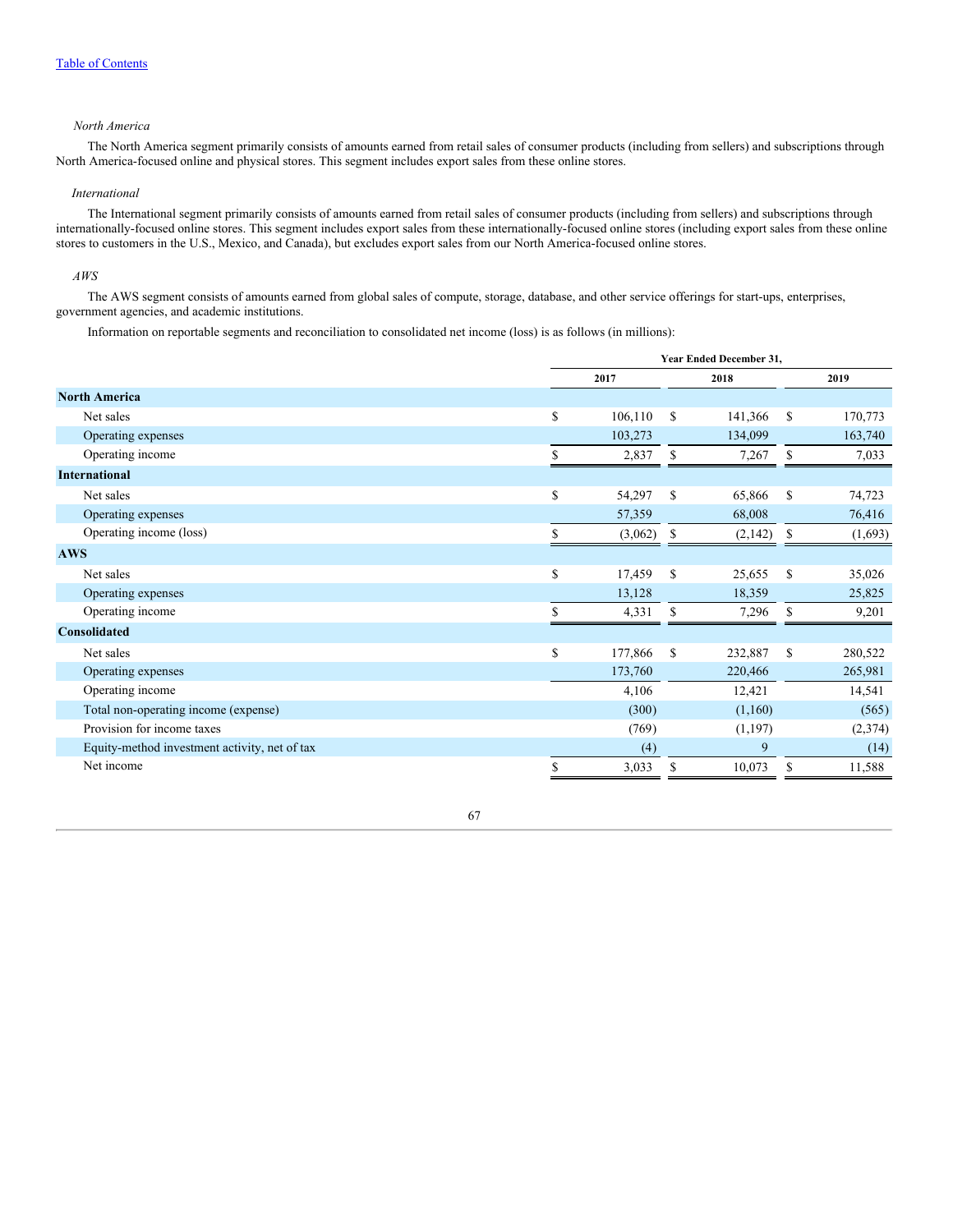Net sales by groups of similar products and services, which also have similar economic characteristics, is as follows (in millions):

|                                 | Year Ended December 31, |               |         |               |         |  |  |  |
|---------------------------------|-------------------------|---------------|---------|---------------|---------|--|--|--|
|                                 | 2017                    |               | 2018    |               | 2019    |  |  |  |
| Net Sales:                      |                         |               |         |               |         |  |  |  |
| Online stores (1)               | \$<br>108,354           | <sup>\$</sup> | 122,987 | <sup>\$</sup> | 141,247 |  |  |  |
| Physical stores (2)             | 5,798                   |               | 17,224  |               | 17,192  |  |  |  |
| Third-party seller services (3) | 31,881                  |               | 42,745  |               | 53,762  |  |  |  |
| Subscription services (4)       | 9,721                   |               | 14,168  |               | 19,210  |  |  |  |
| <b>AWS</b>                      | 17,459                  |               | 25,655  |               | 35,026  |  |  |  |
| Other $(5)$                     | 4,653                   |               | 10,108  |               | 14,085  |  |  |  |
| Consolidated                    | 177,866                 |               | 232,887 |               | 280,522 |  |  |  |

(1) Includes product sales and digital media content where we record revenue gross. We leverage our retail infrastructure to offer a wide selection of consumable and durable goods that includes media products available in both a physical and digital format, such as books, music, videos, games, and software. These product sales include digital products sold on a transactional basis. Digital product subscriptions that provide unlimited viewing or usage rights are included in "Subscription services."

(2) Includes product sales where our customers physically select items in a store. Sales from customers who order goods online for delivery or pickup at our physical stores are included in "Online stores."

(3) Includes commissions and any related fulfillment and shipping fees, and other third-party seller

services. (4) Includes annual and monthly fees associated with Amazon Prime memberships, as well as audiobook, digital video, digital music, e-book, and other non-AWS subscription services.

(5) Primarily includes sales of advertising services, as well as sales related to our other service offerings.

Net sales generated from our internationally-focused online stores are denominated in local functional currencies. Revenues are translated at average rates prevailing throughout the period. Net sales attributed to countries that represent a significant portion of consolidated net sales are as follows (in millions):

|                      | Year Ended December 31, |         |   |         |     |         |  |  |
|----------------------|-------------------------|---------|---|---------|-----|---------|--|--|
|                      |                         | 2017    |   | 2018    |     | 2019    |  |  |
| <b>United States</b> |                         | 120,486 | S | 160,146 | - S | 193,636 |  |  |
| Germany              |                         | 16,951  |   | 19,881  |     | 22,232  |  |  |
| United Kingdom       |                         | 11,372  |   | 14,524  |     | 17,527  |  |  |
| Japan                |                         | 11.907  |   | 13,829  |     | 16,002  |  |  |
| Rest of world        |                         | 17,150  |   | 24,507  |     | 31,125  |  |  |
| Consolidated         |                         | 177,866 | S | 232,887 |     | 280,522 |  |  |

Total segment assets exclude corporate assets, such as cash and cash equivalents, marketable securities, other long-term investments, corporate facilities, goodwill and other acquired intangible assets, and tax assets. Technology infrastructure assets are allocated among the segments based on usage, with the majority allocated to the AWS segment. Total segment assets reconciled to consolidated amounts are as follows (in millions):

|                   | December 31, |         |               |         |               |         |  |
|-------------------|--------------|---------|---------------|---------|---------------|---------|--|
|                   | 2017         |         |               | 2018    |               | 2019    |  |
| North America (1) |              | 35,844  | <sup>\$</sup> | 47,251  | S.            | 72,277  |  |
| International (1) |              | 18,014  |               | 19,923  |               | 30,709  |  |
| AWS(2)            |              | 18,660  |               | 26,340  |               | 36,500  |  |
| Corporate         |              | 58,792  |               | 69.134  |               | 85,762  |  |
| Consolidated      |              | 131,310 | <sup>\$</sup> | 162,648 | <sup>\$</sup> | 225,248 |  |

(1) North America and International segment assets primarily consist of property and equipment, inventory, and accounts receivable.

(2) AWS segment assets primarily consist of property and equipment and accounts receivable.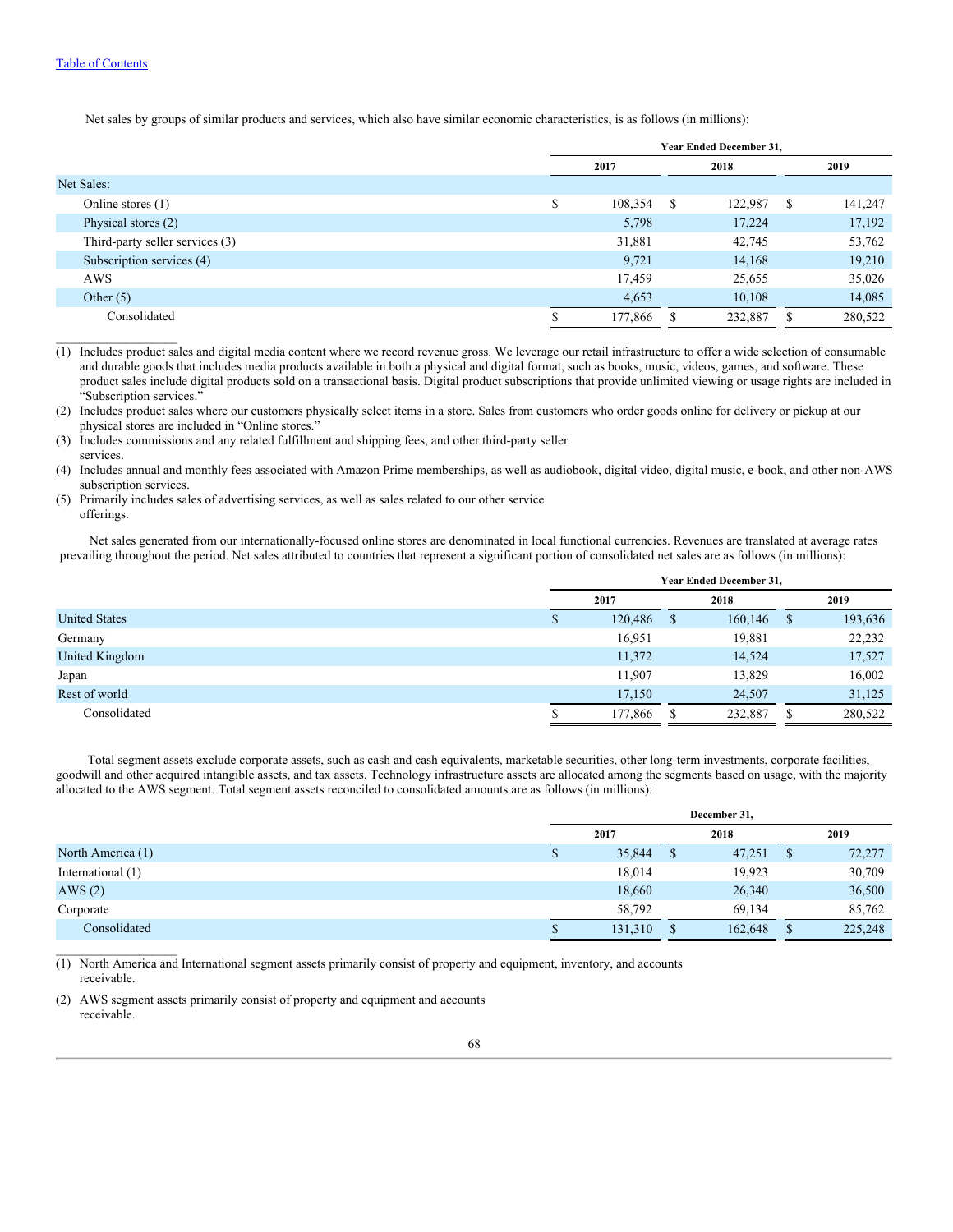# Table of [Contents](#page-1-0)

Property and equipment, net by segment is as follows (in millions):

|               | December 31, |        |   |        |      |        |  |  |
|---------------|--------------|--------|---|--------|------|--------|--|--|
|               | 2017         |        |   | 2018   |      | 2019   |  |  |
| North America | Φ            | 20,401 | S | 27,052 | - \$ | 31,719 |  |  |
| International |              | 7,425  |   | 8,552  |      | 9,566  |  |  |
| <b>AWS</b>    |              | 14,885 |   | 18,851 |      | 23,481 |  |  |
| Corporate     |              | 6,155  |   | 7,342  |      | 7,939  |  |  |
| Consolidated  |              | 48,866 | S | 61,797 |      | 72,705 |  |  |
|               |              |        |   |        |      |        |  |  |

Total net additions to property and equipment by segment are as follows (in millions):

|                   | Year Ended December 31, |        |   |        |    |        |  |
|-------------------|-------------------------|--------|---|--------|----|--------|--|
|                   | 2017                    |        |   | 2018   |    | 2019   |  |
| North America (1) | D                       | 13,200 | S | 10,749 | S. | 11,752 |  |
| International (1) |                         | 5,196  |   | 2,476  |    | 3,298  |  |
| AWS(2)            |                         | 9,190  |   | 9,783  |    | 13,058 |  |
| Corporate         |                         | 2,197  |   | 2,060  |    | 1,910  |  |
| Consolidated      |                         | 29,783 | S | 25,068 |    | 30,018 |  |

(1) Includes property and equipment added under finance leases of \$2.9 billion, \$2.0 billion, and \$3.8 billion in 2017, 2018, and 2019, and under financing obligations of \$2.9 billion, \$3.0 billion, and \$1.3 billion in 2017, 2018, and 2019.

(2) Includes property and equipment added under finance leases of \$7.3 billion, \$8.4 billion, and \$10.6 billion in 2017, 2018, and 2019, and under financing obligations of \$134 million, \$245 million, and \$0 million in 2017, 2018, and 2019.

U.S. property and equipment, net was \$35.5 billion, \$45.1 billion, and \$53.0 billion, in 2017, 2018, and 2019, and non-U.S. property and equipment, net was \$13.4 billion, \$16.7 billion, and \$19.7 billion in 2017, 2018, and 2019. Except for the U.S., property and equipment, net, in any single country was less than10% of consolidated property and equipment, net.

Depreciation and amortization expense, including other corporate property and equipment depreciation and amortization expense, are allocated to all segments based on usage. Total depreciation and amortization expense, by segment, is as follows (in millions):

| <b>Year Ended December 31,</b> |       |   |        |  |        |  |
|--------------------------------|-------|---|--------|--|--------|--|
|                                | 2017  |   | 2018   |  | 2019   |  |
|                                | 3,029 | S | 4,415  |  | 5,106  |  |
|                                | 1,278 |   | 1,628  |  | 1,886  |  |
|                                | 4.524 |   | 6,095  |  | 8,158  |  |
|                                | 8,831 |   | 12,138 |  | 15,150 |  |
|                                |       |   |        |  |        |  |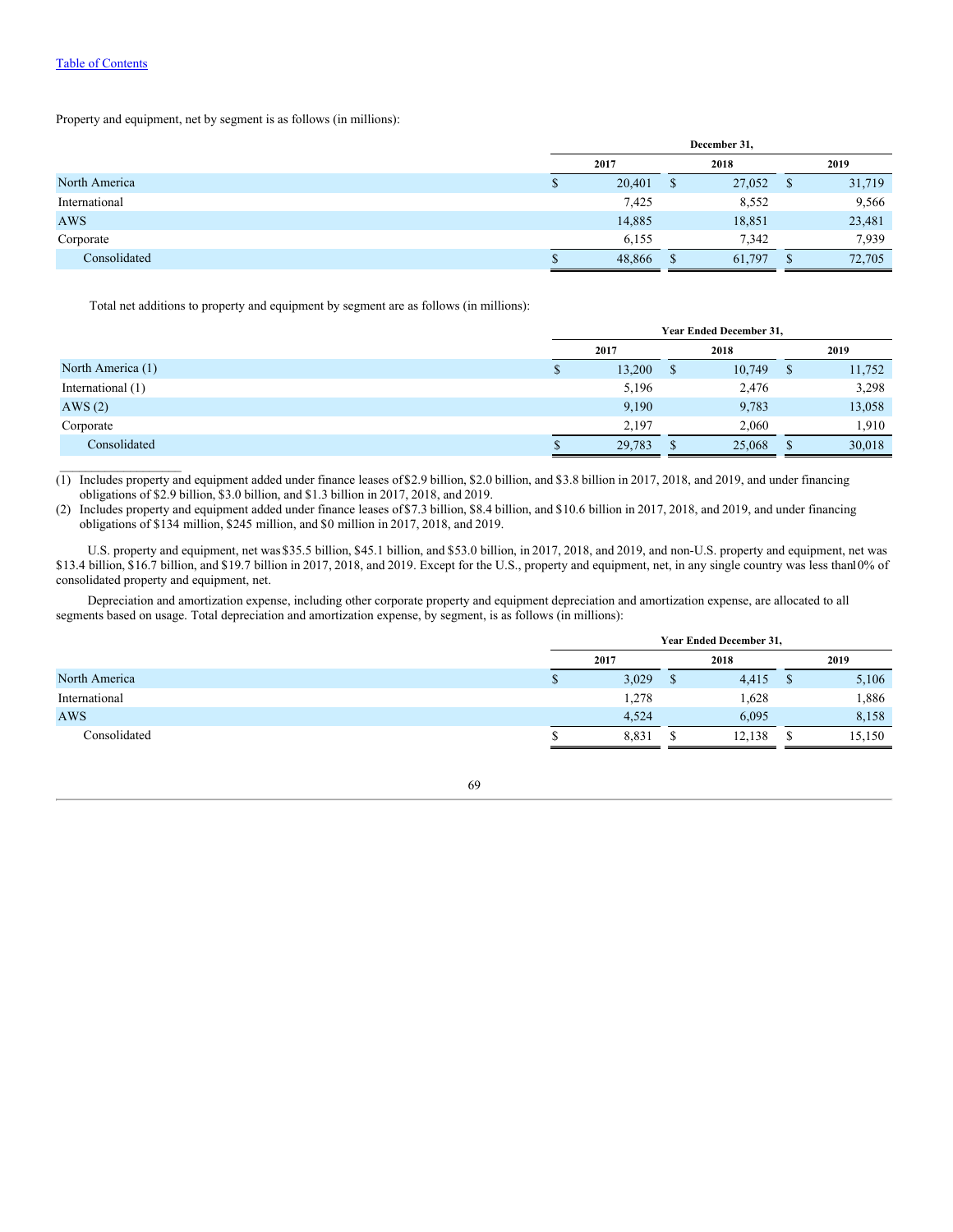# **Note 11 — QUARTERLY RESULTS (UNAUDITED)**

The following tables contain selected unaudited statement of operations information for each quarter of2018 and 2019. The following information reflects all normal recurring adjustments necessary for a fair presentation of the information for the periods presented. The operating results for any quarter are not necessarily indicative of results for any future period. Our business is affected by seasonality, which historically has resulted in higher sales volume during our fourth quarter. Unaudited quarterly results are as follows (in millions, except per share data):

|                                                   |               | Year Ended December 31, 2018 (1) |   |                          |               |                                |      |                          |
|---------------------------------------------------|---------------|----------------------------------|---|--------------------------|---------------|--------------------------------|------|--------------------------|
|                                                   |               | First<br>Ouarter                 |   | Second<br><b>Ouarter</b> |               | <b>Third</b><br><b>Ouarter</b> |      | Fourth<br><b>Ouarter</b> |
| Net sales                                         | <sup>\$</sup> | 51,042                           | S | 52,886                   | <sup>\$</sup> | 56,576                         | - \$ | 72,383                   |
| Operating income                                  |               | 1,927                            |   | 2,983                    |               | 3,724                          |      | 3,786                    |
| Income before income taxes                        |               | 1,916                            |   | 2,605                    |               | 3,390                          |      | 3,350                    |
| Provision for income taxes                        |               | (287)                            |   | (74)                     |               | (508)                          |      | (327)                    |
| Net income                                        |               | 1,629                            |   | 2,534                    |               | 2,883                          |      | 3,027                    |
| Basic earnings per share                          |               | 3.36                             |   | 5.21                     |               | 5.91                           |      | 6.18                     |
| Diluted earnings per share                        |               | 3.27                             |   | 5.07                     |               | 5.75                           |      | 6.04                     |
| Shares used in computation of earnings per share: |               |                                  |   |                          |               |                                |      |                          |
| Basic                                             |               | 484                              |   | 486                      |               | 488                            |      | 490                      |
| Diluted                                           |               | 498                              |   | 500                      |               | 501                            |      | 501                      |

|                                                   |              | Year Ended December 31, 2019 (1) |               |                          |               |                                |      |                          |  |
|---------------------------------------------------|--------------|----------------------------------|---------------|--------------------------|---------------|--------------------------------|------|--------------------------|--|
|                                                   |              | First<br><b>Ouarter</b>          |               | Second<br><b>Ouarter</b> |               | <b>Third</b><br><b>Ouarter</b> |      | Fourth<br><b>Ouarter</b> |  |
| Net sales                                         | $\mathbb{S}$ | 59,700                           | <sup>\$</sup> | 63,404                   | <sup>\$</sup> | 69,981                         | - \$ | 87,437                   |  |
| Operating income                                  |              | 4,420                            |               | 3,084                    |               | 3,157                          |      | 3,879                    |  |
| Income before income taxes                        |              | 4,401                            |               | 2,889                    |               | 2,632                          |      | 4,053                    |  |
| Provision for income taxes                        |              | (836)                            |               | (257)                    |               | (494)                          |      | (786)                    |  |
| Net income                                        |              | 3,561                            |               | 2,625                    |               | 2,134                          |      | 3,268                    |  |
| Basic earnings per share                          |              | 7.24                             |               | 5.32                     |               | 4.31                           |      | 6.58                     |  |
| Diluted earnings per share                        |              | 7.09                             |               | 5.22                     |               | 4.23                           |      | 6.47                     |  |
| Shares used in computation of earnings per share: |              |                                  |               |                          |               |                                |      |                          |  |
| Basic                                             |              | 491                              |               | 493                      |               | 495                            |      | 496                      |  |
| Diluted                                           |              | 502                              |               | 503                      |               | 504                            |      | 505                      |  |

(1) The sum of quarterly amounts, including per share amounts, may not equal amounts reported for year-to-date periods. This is due to the effects of rounding and changes in the number of weighted-average shares outstanding for each period.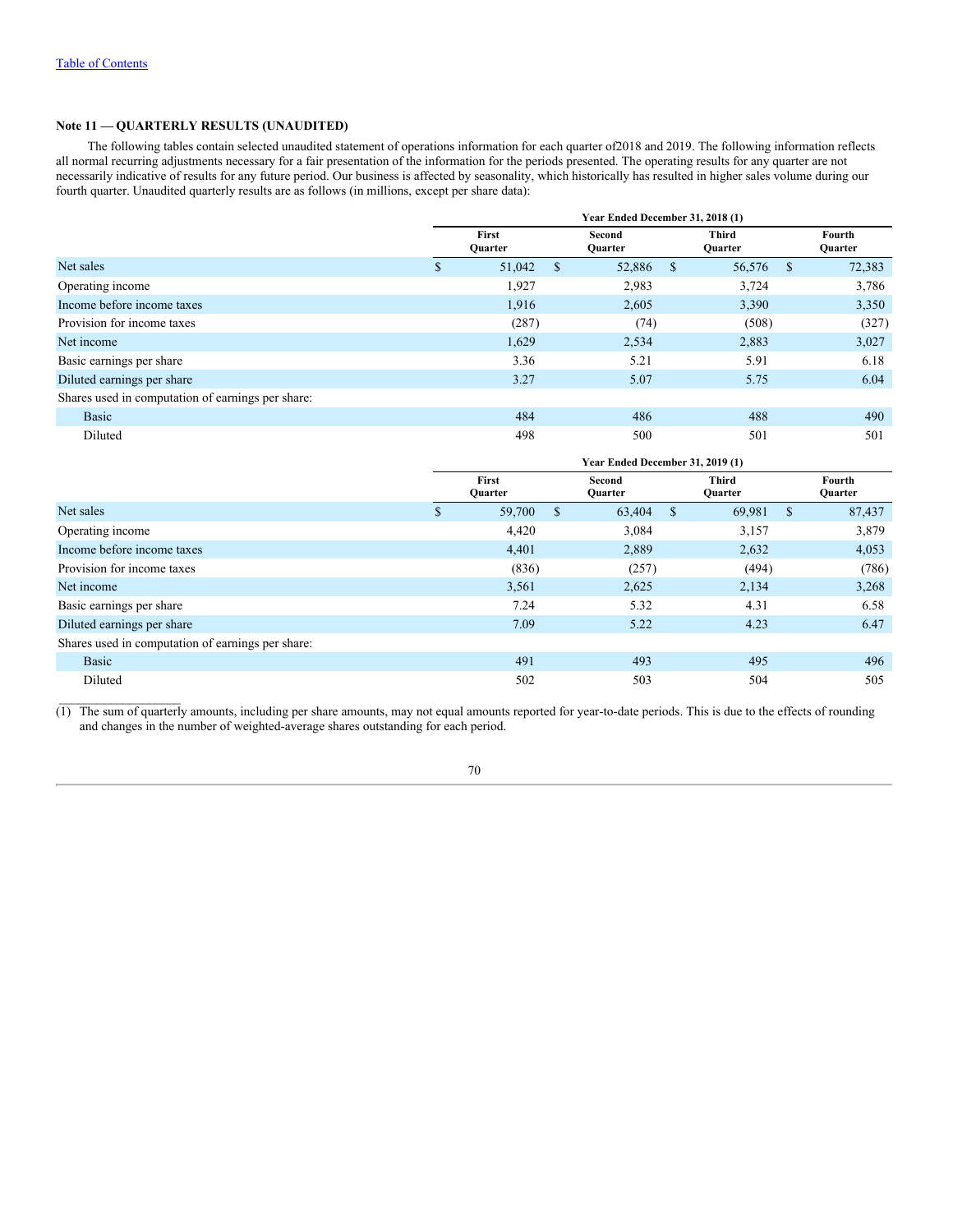### **Item 9.** *Changes in and Disagreements with Accountants On Accounting and Financial Disclosure*

None.

#### **Item 9A.** *Controls and Procedures*

### *Evaluation of Disclosure Controls and Procedures*

We carried out an evaluation required by the Securities Exchange Act of 1934 (the "1934 Act"), under the supervision and with the participation of our principal executive officer and principal financial officer, of the effectiveness of the design and operation of our disclosure controls and procedures, as defined in Rule 13a-15(e) of the 1934 Act, as of December 31, 2019. Based on this evaluation, our principal executive officer and principal financial officer concluded that, as of December 31, 2019, our disclosure controls and procedures were effective to provide reasonable assurance that information required to be disclosed by us in the reports that we file or submit under the 1934 Act is recorded, processed, summarized, and reported within the time periods specified in the SEC's rules and forms and to provide reasonable assurance that such information is accumulated and communicated to our management, including our principal executive officer and principal financial officer, as appropriate to allow timely decisions regarding required disclosure.

### *Management's Report on Internal Control over Financial Reporting*

Management is responsible for establishing and maintaining adequate internal control over financial reporting, as defined in Rule 13a-15(f) of the 1934 Act. Management has assessed the effectiveness of our internal control over financial reporting as of December 31, 2019 based on criteria established in Internal Control — Integrated Framework (2013) issued by the Committee of Sponsoring Organizations of the Treadway Commission. As a result of this assessment, management concluded that, as of December 31, 2019, our internal control over financial reporting was effective in providing reasonable assurance regarding the reliability of financial reporting and the preparation of financial statements for external purposes in accordance with generally accepted accounting principles. Ernst & Young has independently assessed the effectiveness of our internal control over financial reporting and its report is included below.

### *Changes in Internal Control Over Financial Reporting*

There were no changes in our internal control over financial reporting during the quarter endedDecember 31, 2019 that materially affected, or are reasonably likely to materially affect, our internal control over financial reporting.

#### *Limitations on Controls*

Our disclosure controls and procedures and internal control over financial reporting are designed to provide reasonable assurance of achieving their objectives as specified above. Management does not expect, however, that our disclosure controls and procedures or our internal control over financial reporting will prevent or detect all error and fraud. Any control system, no matter how well designed and operated, is based upon certain assumptions and can provide only reasonable, not absolute, assurance that its objectives will be met. Further, no evaluation of controls can provide absolute assurance that misstatements due to error or fraud will not occur or that all control issues and instances of fraud, if any, within the Company have been detected.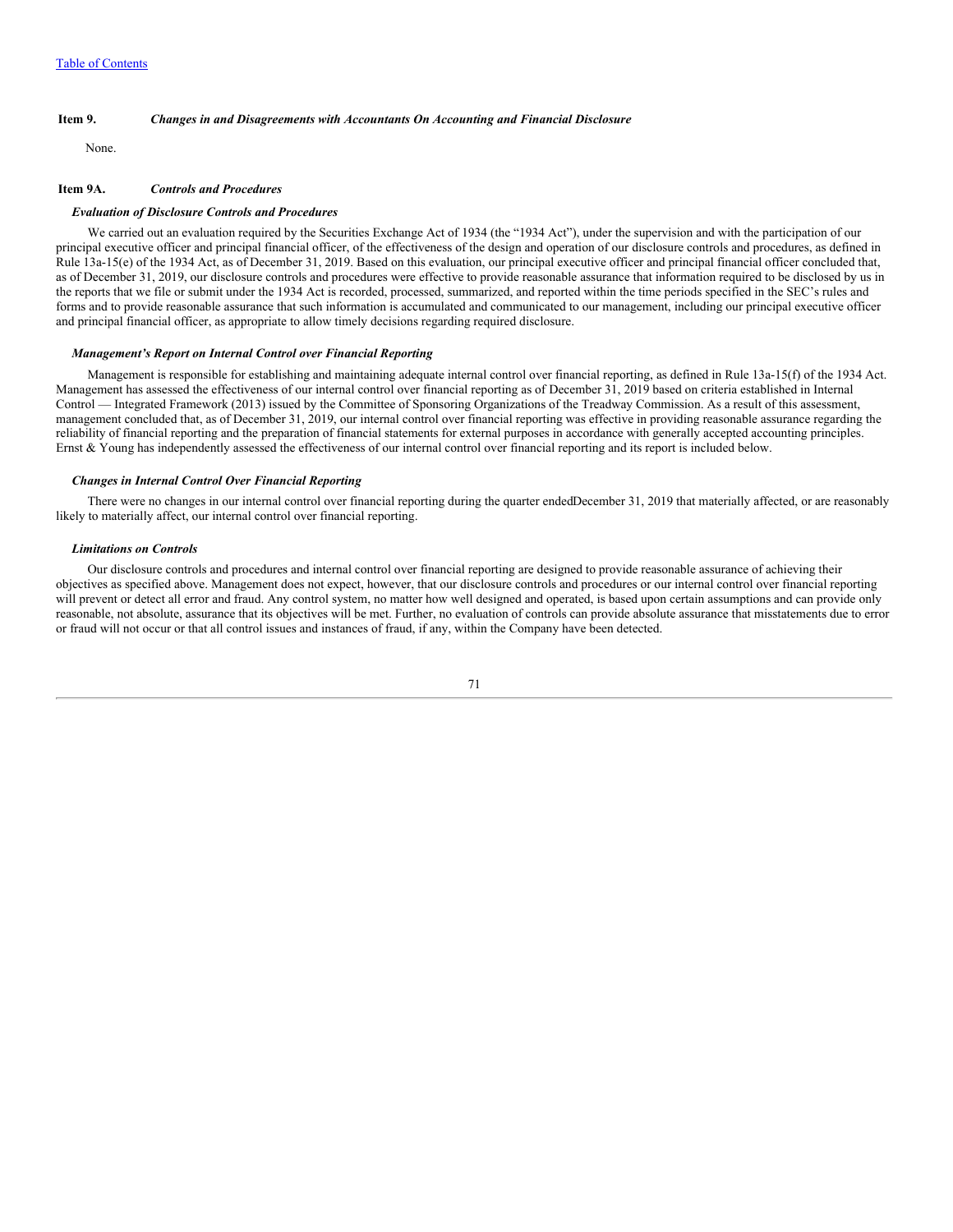### **Report of Independent Registered Public Accounting Firm**

The Board of Directors and Shareholders Amazon.com, Inc.

### **Opinion on Internal Control Over Financial Reporting**

We have audited Amazon.com, Inc.'s internal control over financial reporting as ofDecember 31, 2019, based on criteria established in Internal Control — Integrated Framework issued by the Committee of Sponsoring Organizations of the Treadway Commission (2013 framework) (the COSO criteria). In our opinion, Amazon.com, Inc. (the Company) maintained, in all material respects, effective internal control over financial reporting as of December 31, 2019, based on the COSO criteria.

We also have audited, in accordance with the standards of the Public Company Accounting Oversight Board (United States) (PCAOB), the consolidated balance sheets of the Company as of December 31, 2019 and 2018, and the related consolidated statements of operations, comprehensive income, stockholders' equity, and cash flows for each of the three years in the period ended December 31, 2019 and the related notes and our report datedJanuary 30, 2020 expressed an unqualified opinion thereon.

### **Basis for Opinion**

The Company's management is responsible for maintaining effective internal control over financial reporting, and for its assessment of the effectiveness of internal control over financial reporting included in the accompanying Management's Report on Internal Control over Financial Reporting. Our responsibility is to express an opinion on the Company's internal control over financial reporting based on our audit. We are a public accounting firm registered with the PCAOB and are required to be independent with respect to the Company in accordance with the U.S. federal securities laws and the applicable rules and regulations of the Securities and Exchange Commission and the PCAOB.

We conducted our audit in accordance with the standards of the PCAOB. Those standards require that we plan and perform the audit to obtain reasonable assurance about whether effective internal control over financial reporting was maintained in all material respects.

Our audit included obtaining an understanding of internal control over financial reporting, assessing the risk that a material weakness exists, testing and evaluating the design and operating effectiveness of internal control based on the assessed risk, and performing such other procedures as we considered necessary in the circumstances. We believe that our audit provides a reasonable basis for our opinion.

#### **Definition and Limitations of Internal Control Over Financial Reporting**

A company's internal control over financial reporting is a process designed to provide reasonable assurance regarding the reliability of financial reporting and the preparation of financial statements for external purposes in accordance with generally accepted accounting principles. A company's internal control over financial reporting includes those policies and procedures that (1) pertain to the maintenance of records that, in reasonable detail, accurately and fairly reflect the transactions and dispositions of the assets of the company; (2) provide reasonable assurance that transactions are recorded as necessary to permit preparation of financial statements in accordance with generally accepted accounting principles, and that receipts and expenditures of the company are being made only in accordance with authorizations of management and directors of the company; and (3) provide reasonable assurance regarding prevention or timely detection of unauthorized acquisition, use, or disposition of the company's assets that could have a material effect on the financial statements.

Because of its inherent limitations, internal control over financial reporting may not prevent or detect misstatements. Also, projections of any evaluation of effectiveness to future periods are subject to the risk that controls may become inadequate because of changes in conditions, or that the degree of compliance with the policies or procedures may deteriorate.

/s/ Ernst & Young LLP

Seattle, Washington January 30, 2020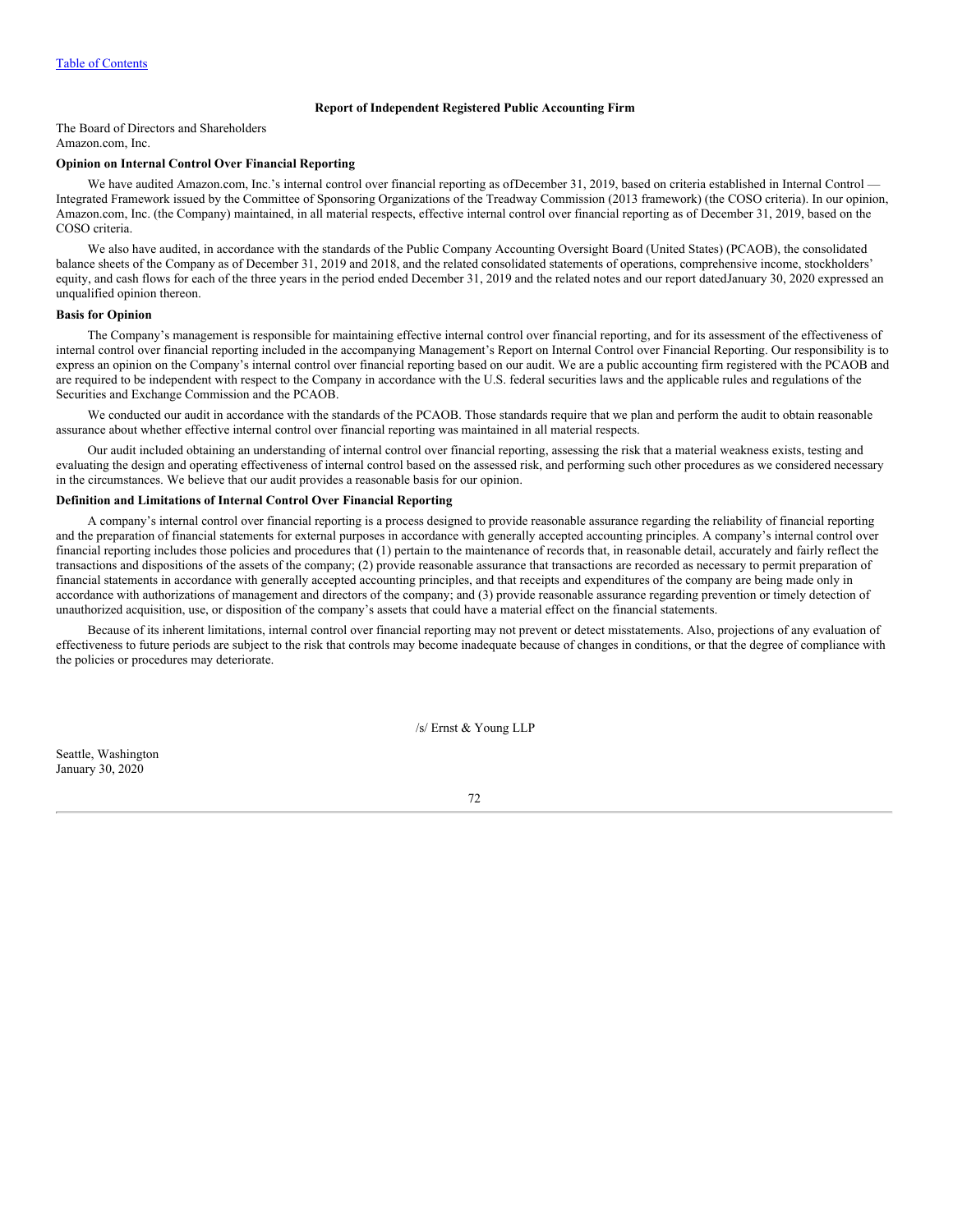### **Item 9B.** *Other Information*

### *Disclosure Pursuant to Section 13(r) of the Exchange Act*

We determined that, between January 2012 andDecember 2019, we processed and delivered orders of consumer products for certain individuals and entities located outside Iran covered by the Iran Threat Reduction and Syria Human Rights Act ("ITRA"), in addition to those we have previously disclosed, as follows: consumer products valued at approximately \$13,700 for individuals who may have been acting for 14 Iranian embassies and diplomatic organizations located in countries other than Iran; consumer products valued at approximately \$90 for an individual designated under Executive Order 13224; consumer products valued at approximately \$8,600 for individuals who may have been acting for seven entities owned or controlled by the Iranian government; and consumer products valued at approximately \$1,800 for individuals who may have been acting for five entities designated under Executive Order 13224 or Executive Order 13382, three of which are owned or controlled by the Iranian Government. The consumer products included books, other media, apparel, home and kitchen, jewelry, health and beauty, office, toys, consumer electronics, lawn and patio, automotive, software, grocery, and pet products. In addition, the information provided pursuant to Section  $13(r)$  of the Exchange Act in Item 5 of Part II of the Company's Quarterly Reports on  $10\text{-}Q$  for the quarters ended [March](http://www.sec.gov/Archives/edgar/data/1018724/000101872419000043/amzn-2019331x10q.htm#sD5A37366B8D25B0582B3110FBE8ABA98) 31, [2019](http://www.sec.gov/Archives/edgar/data/1018724/000101872419000071/amzn-2019630x10q.htm#sAC101E13CEFC550DB585247751C082E4), June 30, 2019, and [September](http://www.sec.gov/Archives/edgar/data/1018724/000101872419000089/amzn-2019930x10q.htm#sA264D0122243587E99F0AE9A8A484CC9) 30, 2019 is hereby incorporated by reference to such reports. We are unable to accurately calculate the net profit attributable to these transactions. We do not plan to continue selling to these accounts in the future. Our review is ongoing and we are enhancing our processes designed to identify transactions associated with individuals and entities covered by the ITRA.

# **PART III**

#### **Item 10.** *Directors, Executive Of icers, and Corporate Governance*

Information regarding our Executive Officers required by Item 10 of Part III is set forth in Item 1 of Part I "Business — Information About Our Executive Officers." Information required by Item 10 of Part III regarding our Directors and any material changes to the process by which security holders may recommend nominees to the Board of Directors is included in our Proxy Statement relating to our 2020 Annual Meeting of Shareholders, and is incorporated herein by reference. Information relating to our Code of Business Conduct and Ethics and, to the extent applicable, compliance with Section 16(a) of the 1934 Act is set forth in our Proxy Statement relating to our 2020 Annual Meeting of Shareholders and is incorporated herein by reference. To the extent permissible under Nasdaq rules, we intend to disclose amendments to our Code of Business Conduct and Ethics, as well as waivers of the provisions thereof, on our investor relations website under the heading "Corporate Governance" at amazon.com/ir.

# **Item 11.** *Executive Compensation*

Information required by Item 11 of Part III is included in our Proxy Statement relating to our2020 Annual Meeting of Shareholders and is incorporated herein by reference.

#### **Item 12.** *Security Ownership of Certain Beneficial Owners and Management and Related Shareholder Matters*

Information required by Item 12 of Part III is included in our Proxy Statement relating to our2020 Annual Meeting of Shareholders and is incorporated herein by reference.

### **Item 13.** *Certain Relationships and Related Transactions, and Director Independence*

Information required by Item 13 of Part III is included in our Proxy Statement relating to our2020 Annual Meeting of Shareholders and is incorporated herein by reference.

# **Item 14.** *Principal Accountant Fees and Services*

Information required by Item 14 of Part III is included in our Proxy Statement relating to our2020 Annual Meeting of Shareholders and is incorporated herein by reference.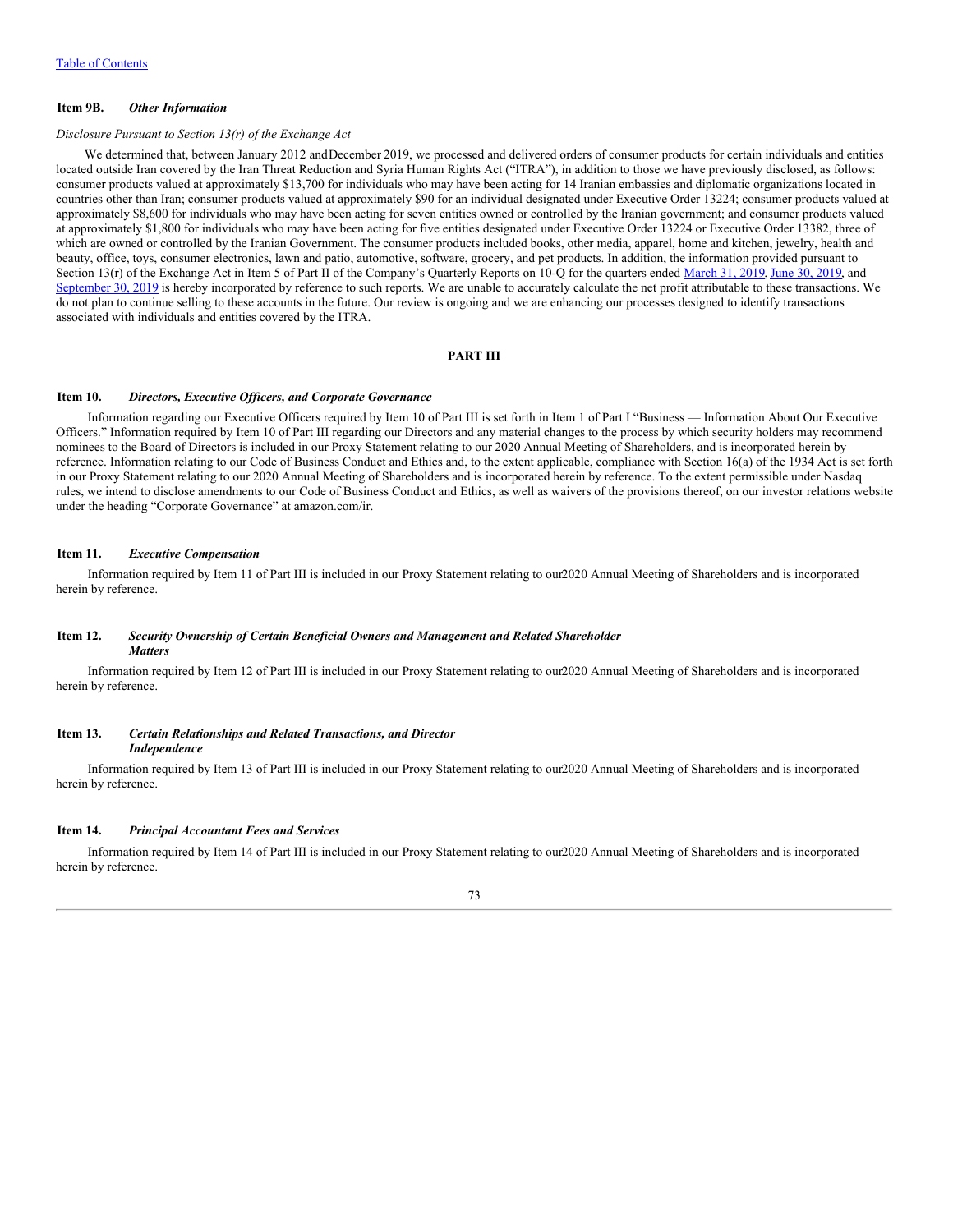# **PART IV**

### **Item 15.** *Exhibits, Financial Statement*

*Schedules*

(a) *List of Documents Filed as a Part of This Report:*

(1) *Index to Consolidated Financial Statements:*

Report of Ernst & Young LLP, Independent Registered Public Accounting Firm

Consolidated Statements of Cash Flows for each of the three years endedDecember 31, 2019

Consolidated Statements of Operations for each of the three years endedDecember 31, 2019

Consolidated Statements of Comprehensive Income for each of the three years endedDecember 31, 2019

Consolidated Balance Sheets as of December 31, 2018 and 2019

Consolidated Statements of Stockholders' Equity for each of the three years endedDecember 31, 2019

Notes to Consolidated Financial Statements

Report of Ernst & Young LLP, Independent Registered Public Accounting Firm

(2) *Index to Financial Statement Schedules:*

All schedules have been omitted because the required information is included in the consolidated financial statements or the notes thereto, or because it is not required.

(3) *Index to Exhibits*

See exhibits listed under Part (b) below.

(b) *Exhibits:*

| <b>Exhibit Number</b> | Description                                                                                                                                                                                                                                                                                                                                                                                                                                |
|-----------------------|--------------------------------------------------------------------------------------------------------------------------------------------------------------------------------------------------------------------------------------------------------------------------------------------------------------------------------------------------------------------------------------------------------------------------------------------|
| 3.1                   | Restated Certificate of Incorporation of the Company (incorporated by reference to Exhibit 3.1 to the Company's Quarterly Report on Form 10-Q<br>for the Quarter ended March 31, 2000).                                                                                                                                                                                                                                                    |
| 3.2                   | Amended and Restated Bylaws of the Company (incorporated by reference to the Company's Current Report on Form 8-K, filed February 25,<br>2016).                                                                                                                                                                                                                                                                                            |
| 4.1                   | Indenture, dated as of November 29, 2012, between Amazon.com. Inc. and Wells Fargo Bank, National Association, as trustee, and Form of<br>0.650% Note due 2015. Form of 1.200% Note due 2017, and Form of 2.500% Note due 2022 (incorporated by reference to the Company's Current<br>Report on Form 8-K, filed November 29, 2012).                                                                                                        |
| 4.2                   | Officers' Certificate of Amazon.com, Inc., dated as of December 5, 2014, containing Form of 2.600% Note due 2019, Form of 3.300% Note due<br>2021. Form of 3.800% Note due 2024. Form of 4.800% Note due 2034, and Form of 4.950% Note due 2044 (incorporated by reference to the<br>Company's Current Report on Form 8-K, filed December 5, 2014).                                                                                        |
| 4.3                   | Officers' Certificate of Amazon.com, Inc., dated as of August 22, 2017, containing Form of 1.900% Note due 2020, Form of 2.400% Note due<br>2023, Form of 2.800% Note due 2024, Form of 3.150% Note due 2027, Form of 3.875% Note due 2037, Form of 4.050% Note due 2047, and<br>Form of 4.250% Note due 2057 (incorporated by reference to the Company's Current Report on Form 8-K, filed August 22, 2017).                              |
| 4.4                   | Registration Rights Agreement, dated as of August 22, 2017, among Amazon.com, Inc. and the representatives of the initial purchasers of<br>Amazon.com, Inc.'s 1.900% Notes due 2020, 2.400% Notes due 2023, 2.800% Notes due 2024, 3.150% Notes due 2027, 3.875% Notes due 2037,<br>4.050% Notes due 2047, and 4.250% Notes due 2057 (incorporated by reference to the Company's Current Report on Form 8-K, filed August 22,<br>$2017$ ). |
| 4.5                   | Officers' Certificate of Amazon.com, Inc., dated as of December 20, 2017, containing Form of 5.200% Note due 2025 (incorporated by reference<br>to the Company's Current Report on Form 8-K, filed December 20, 2017).                                                                                                                                                                                                                     |
| 4.6                   | Description of Securities.                                                                                                                                                                                                                                                                                                                                                                                                                 |
| 10.1 <sup>†</sup>     | 1997 Stock Incentive Plan (amended and restated) (incorporated by reference to the Company's Quarterly Report on Form 10-O for the Quarter<br>ended March 31, 2013).                                                                                                                                                                                                                                                                       |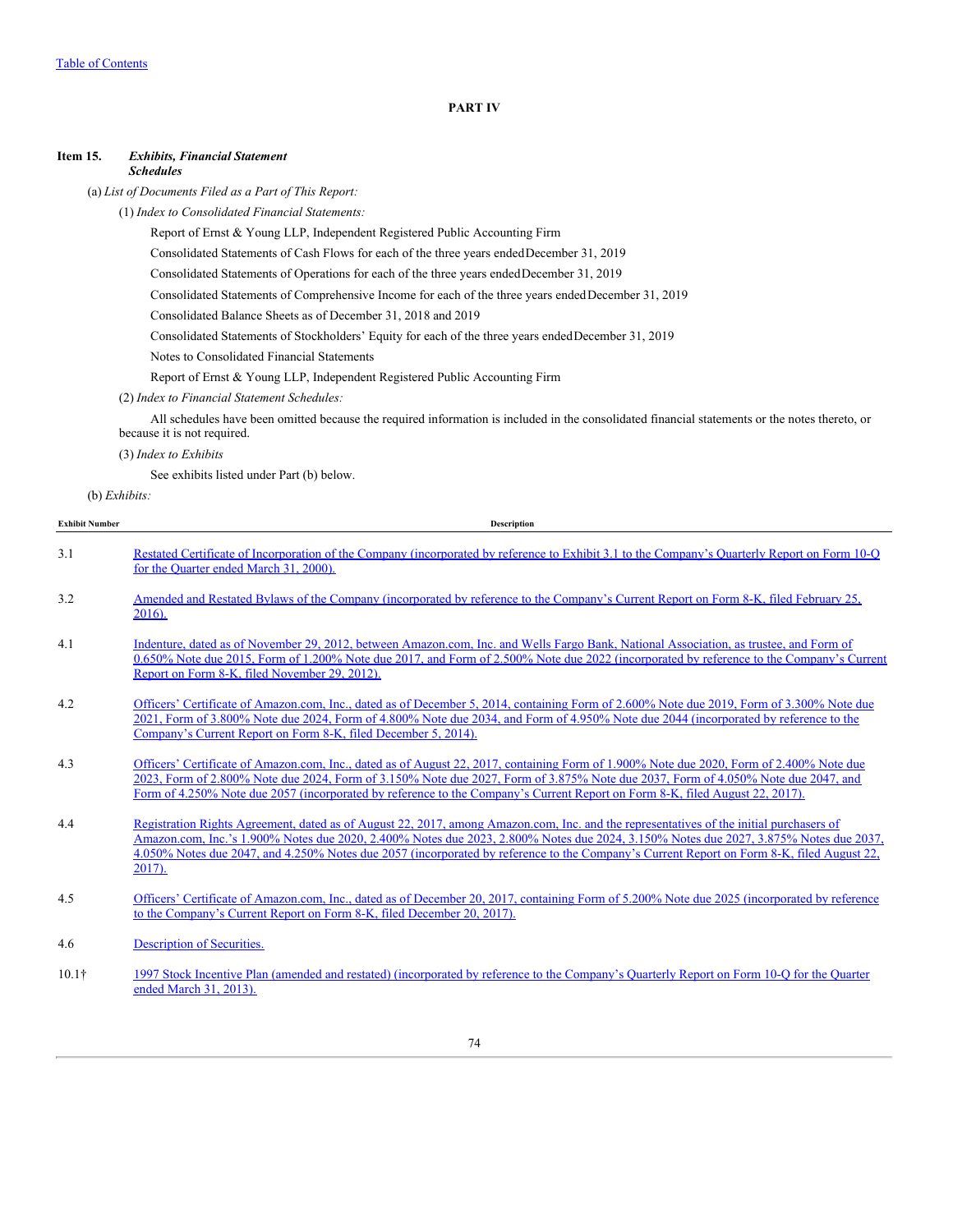| 10.2 <sup>†</sup> | 1999 Nonofficer Employee Stock Option Plan (amended and restated) (incorporated by reference to the Company's Ouarterly Report on Form 10-O |
|-------------------|---------------------------------------------------------------------------------------------------------------------------------------------|
|                   | for the Quarter ended March 31, 2013).                                                                                                      |

- 10.3† Form of [Indemnification](http://www.sec.gov/Archives/edgar/data/1018724/0000891020-97-000603.txt) Agreement between the Company and each of its Directors (incorporated by reference to Exhibit 10.1 to the Company's Registration Statement on Form S-1 (Registration No. 333-23795) filed March 24, 1997, as amended on April 21, 1997).
- 10.4† Form of Restricted Stock Unit Agreement for Officers and Employees [\(incorporated](http://www.sec.gov/Archives/edgar/data/1018724/000095014903000355/v87419orexv10w12.htm) by reference to the Company's Annual Report on Form 10-K for the Year ended December 31, 2002).
- 10.5† Form of Restricted Stock Unit Agreement for Directors [\(incorporated](http://www.sec.gov/Archives/edgar/data/1018724/000095014903000355/v87419orexv10w13.htm) by reference to the Company's Annual Report on Form 10-K for the Year ended December 31, 2002).
- 10.6† Form of Restricted Stock Agreement [\(incorporated](http://www.sec.gov/Archives/edgar/data/1018724/000103221002000059/dex1016.htm) by reference to the Company's Annual Report on Form 10-K for the Year ended December 31, 2001).
- 10.7† Form of Global Restricted Stock Unit Award Agreement for Executive Officers [\(incorporated](http://www.sec.gov/Archives/edgar/data/1018724/000101872419000004/amzn-20181231xex107.htm) by reference to the Company's Annual Report on Form 10-K for the Year ended December 31, 2018).
- 10.8 Credit Agreement, dated as of May 20, 2016, among Amazon.com, Inc., Bank of America, N.A., as [administrative](http://www.sec.gov/Archives/edgar/data/1018724/000101872416000286/amzn-20160630xex101.htm) agent, and the other lenders party thereto (incorporated by reference to the Company's Quarterly Report on Form 10-Q for the Quarter ended June 30, 2016).
- 21.1 List of Significant [Subsidiaries.](#page-77-0)
- 23.1 Consent of [Independent](#page-78-0) Registered Public Accounting Firm.
- 31.1 Certification of Jeffrey P. Bezos, Chairman and Chief Executive Officer of [Amazon.com,](#page-79-0) Inc., pursuant to Rule 13a-14(a) under the Securities Exchange Act of 1934.
- 31.2 Certification of Brian T. Olsavsky, Senior Vice President and Chief Financial Officer of [Amazon.com,](#page-80-0) Inc., pursuant to Rule 13a-14(a) under the Securities Exchange Act of 1934.
- 32.1 Certification of Jeffrey P. Bezos, Chairman and Chief Executive Officer of [Amazon.com,](#page-81-0) Inc., pursuant to 18 U.S.C. Section 1350.
- 32.2 Certification of Brian T. Olsavsky, Senior Vice President and Chief Financial Officer of [Amazon.com,](#page-82-0) Inc., pursuant to 18 U.S.C. Section 1350.
- 101 The following financial statements from the Company's Annual Report on Form 10-K for the year ended December 31, 2019, formatted in XBRL: (i) Consolidated Statements of Cash Flows, (ii) Consolidated Statements of Operations, (iii) Consolidated Statements of Comprehensive Income, (iv) Consolidated Balance Sheets, (v) Consolidated Statements of Stockholders' Equity, and (vi) Notes to Consolidated Financial Statements, tagged as blocks of text and including detailed tags.

As permitted by Item 601(b)(4)(iii)(A) of Regulation S-K, the Company has not filed with this Annual Report on Form 10-K certain instruments defining the rights of holders of long-term debt of the Company and its subsidiaries because the total amount of securities authorized thereunder does not exceed 10 percent of the total assets of the Company and its subsidiaries on a consolidated basis. The Company agrees to furnish a copy of such agreements to the Commission upon request.

104 The cover page from the Company's Annual Report on Form 10-K for the year ended December 31, 2019, formatted in iXBRL (included as Exhibit 101).

† Executive Compensation Plan or Agreement.

| Item 16. | Form 10-K |
|----------|-----------|
|          |           |

*Summary*

None.

75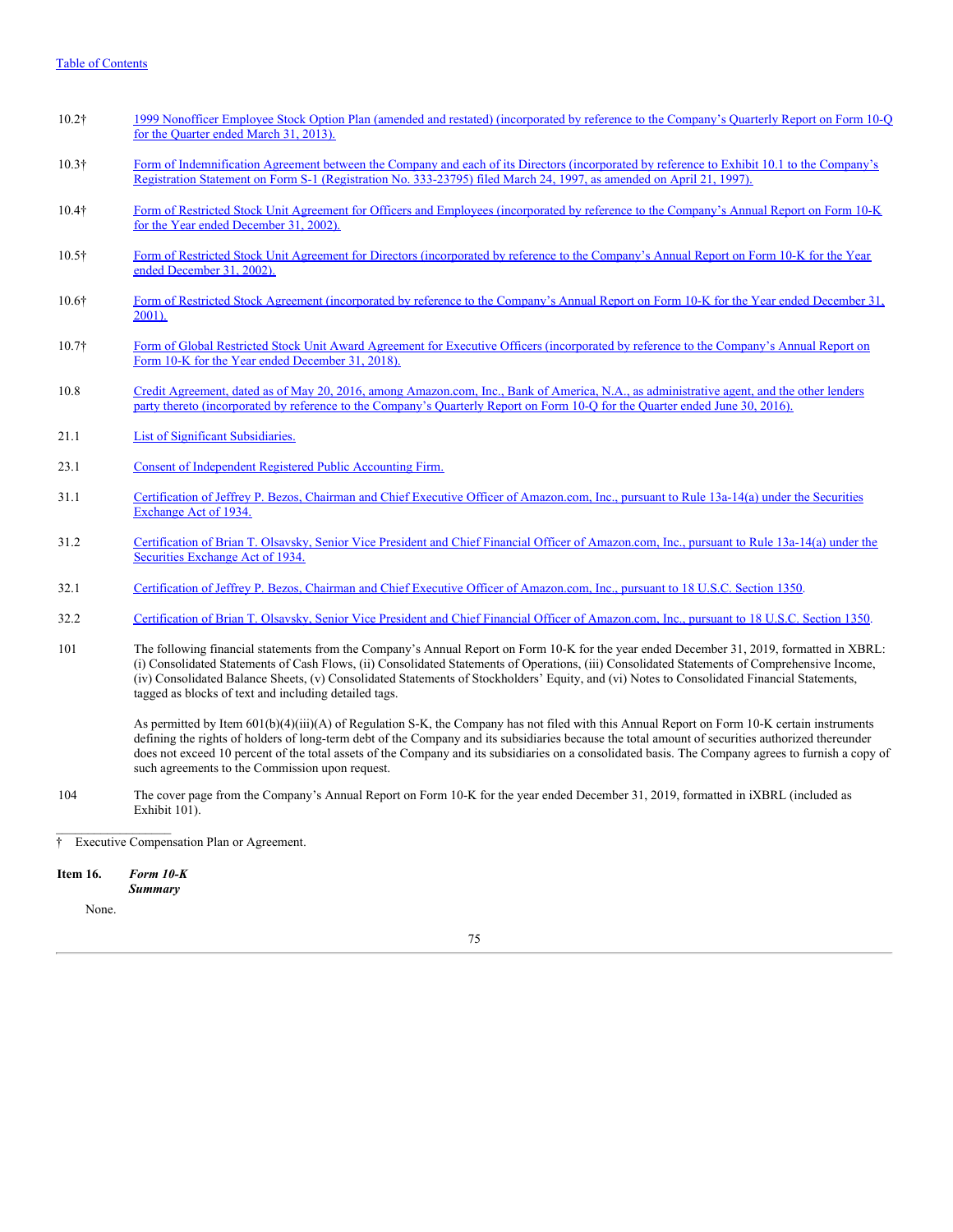# **SIGNATURES**

Pursuant to the requirements of Section 13 or 15(d) of the Securities Exchange Act of 1934, the registrant has duly caused this Report to be signed on its behalf by the undersigned, thereunto duly authorized, as of January 30, 2020.

AMAZON.COM, INC.

By:  $\frac{1}{s}$  Jeffrey P. Bezos

**Jeffrey P. Bezos President, Chief Executive Officer, and Chairman of the Board**

Pursuant to the requirements of the Securities Exchange Act of 1934, this Report has been signed below by the following persons on behalf of the registrant and in the capacities indicated as of January 30, 2020.

| Signature                  | <b>Title</b>                                                                                   |  |  |
|----------------------------|------------------------------------------------------------------------------------------------|--|--|
| /s/ Jeffrey P. Bezos       |                                                                                                |  |  |
| <b>Jeffrey P. Bezos</b>    | Chairman of the Board, President, and Chief Executive Officer (Principal Executive<br>Officer) |  |  |
| /s/ Brian T. Olsavsky      |                                                                                                |  |  |
| <b>Brian T. Olsavsky</b>   | Senior Vice President and Chief Financial Officer (Principal Financial Officer)                |  |  |
| /s/ Shelley L. Reynolds    |                                                                                                |  |  |
| <b>Shelley L. Reynolds</b> | Vice President, Worldwide Controller (Principal Accounting Officer)                            |  |  |
| /s/ Rosalind G. Brewer     |                                                                                                |  |  |
| <b>Rosalind G. Brewer</b>  | Director                                                                                       |  |  |
| /s/ Jamie S. Gorelick      |                                                                                                |  |  |
| Jamie S. Gorelick          | Director                                                                                       |  |  |
| /s/ Daniel P. Huttenlocher |                                                                                                |  |  |
| Daniel P. Huttenlocher     | Director                                                                                       |  |  |
| /s/ Judith A. McGrath      |                                                                                                |  |  |
| Judith A. McGrath          | Director                                                                                       |  |  |
| /s/ Indra K. Nooyi         |                                                                                                |  |  |
| Indra K. Nooyi             | Director                                                                                       |  |  |
| /s/ Jonathan J. Rubinstein |                                                                                                |  |  |
| Jonathan J. Rubinstein     | Director                                                                                       |  |  |
| /s/ Thomas O. Ryder        |                                                                                                |  |  |
| Thomas O. Ryder            | Director                                                                                       |  |  |
| /s/ Patricia Q. Stonesifer |                                                                                                |  |  |
| Patricia Q. Stonesifer     | Director                                                                                       |  |  |
| /s/ Wendell P. Weeks       |                                                                                                |  |  |
| <b>Wendell P. Weeks</b>    | Director                                                                                       |  |  |
|                            |                                                                                                |  |  |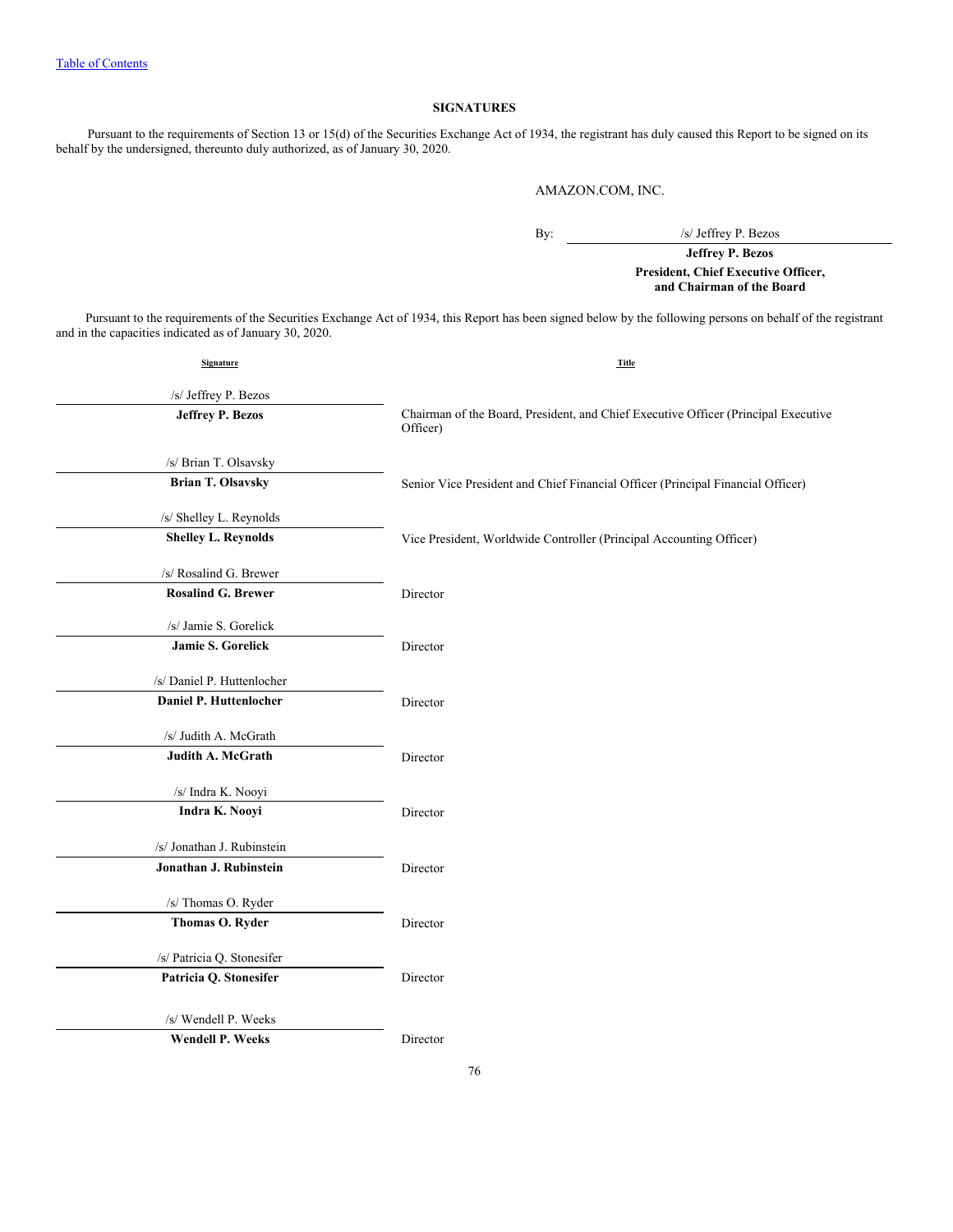#### **AMAZON.COM, INC. DESCRIPTION OF SECURITIES**

### **DESCRIPTION OF COMMON STOCK**

<span id="page-76-0"></span>The common stock of Amazon.com, Inc. is listed on the Nasdaq Global Select Market under the symbol "AMZN." All outstanding shares of common stock are validly issued, fully paid, and nonassessable.

The following description of the terms of our common stock is not complete and is qualified in its entirety by reference to our Restated Certificate of Incorporation, as amended (the "Certificate of Incorporation"), and our Amended and Restated Bylaws (the "Bylaws"), both of which are exhibits to our Annual Reports on Form 10-K and Quarterly Reports on Form 10-Q.

#### **Voting Rights**

The holders of our common stock are entitled to one vote per share on all matters submitted for action by our stockholders. There is no provision for cumulative voting with regard to the election of directors.

#### **Dividend and Liquidation Rights**

Subject to the preferences applicable to any shares of preferred stock outstanding at any time, holders of our common stock are entitled to receive dividends when, as, and if declared by our board of directors from funds legally available therefor and are entitled, in the event of a liquidation, to share ratably in all assets available for distribution after payment of all debts.

### **Other Rights**

The holders of our common stock have no preemptive rights and no rights to convert their common stock into any other securities, and our common stock is not subject to any redemption or sinking fund provisions.

### **Anti-Takeover Provisions of our Certificate of Incorporation, Bylaws, and Delaware Law**

Various provisions contained in our Certificate of Incorporation, our Bylaws, and Delaware law could delay or discourage some transactions involving an actual or potential change in control of Amazon or its management.

### *Certificate of Incorporation and Bylaws*

Provisions in our Certificate of Incorporation and our Bylaws:

- authorize our board of directors to establish one or more series of any class or classes of our stock, the terms of which can be determined by the board of directors at the time of issuance;
- do not authorize cumulative voting; and
- allow our directors to fill any vacancies on our board of directors, including vacancies resulting from a board of directors resolution to increase the number of directors.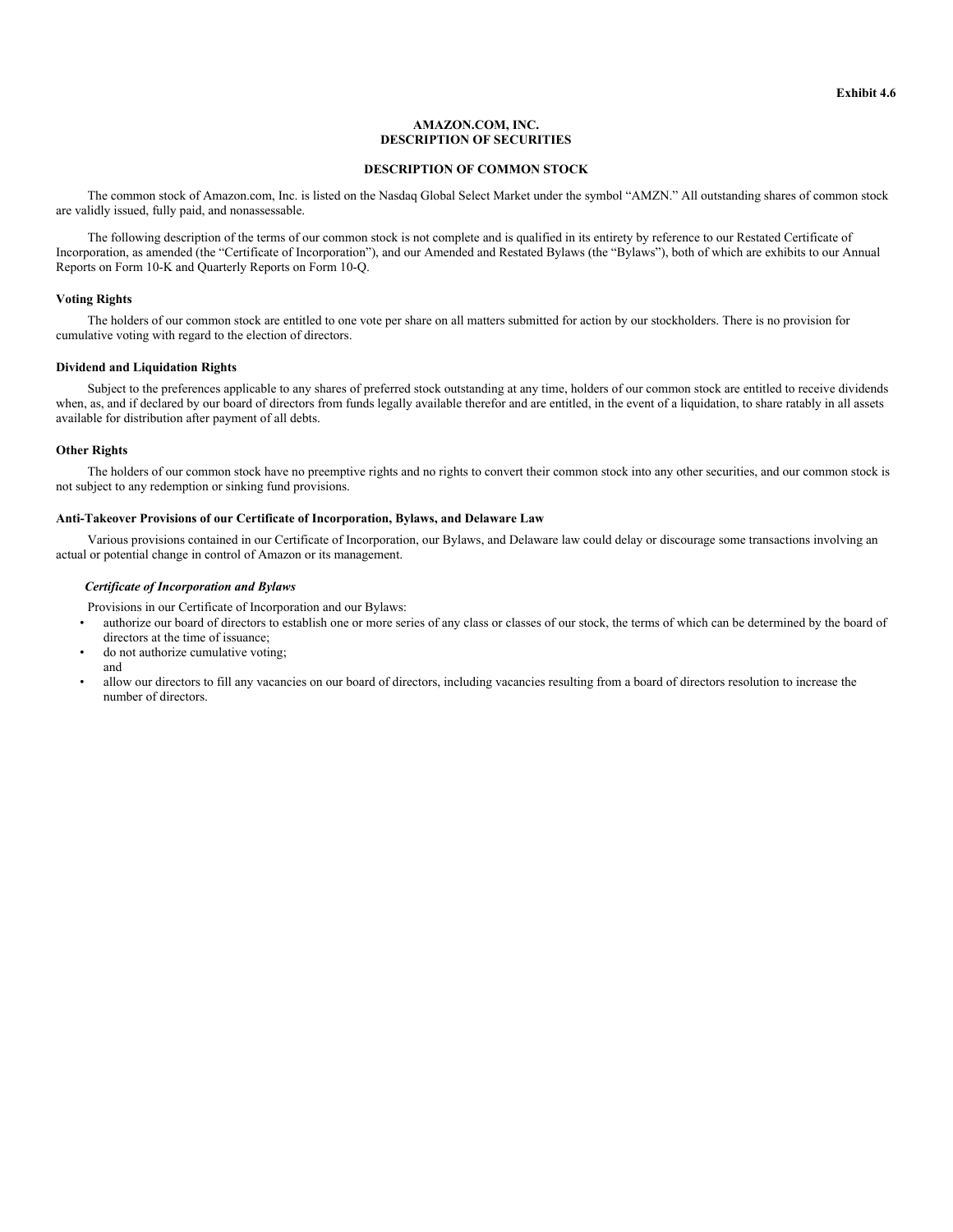# **AMAZON.COM, INC. LIST OF SIGNIFICANT SUBSIDIARIES**

<span id="page-77-0"></span>

| <b>Legal Name</b>           | Jurisdiction | <b>Percent Owned</b> |
|-----------------------------|--------------|----------------------|
| Amazon Services LLC         | Nevada       | 100%                 |
| Amazon Digital Services LLC | Delaware     | 100%                 |
| Amazon.com Services, Inc.   | Delaware     | 100%                 |
| Amazon.com Sales, Inc.      | Delaware     | 100%                 |
| Amazon Technologies, Inc.   | Nevada       | 100%                 |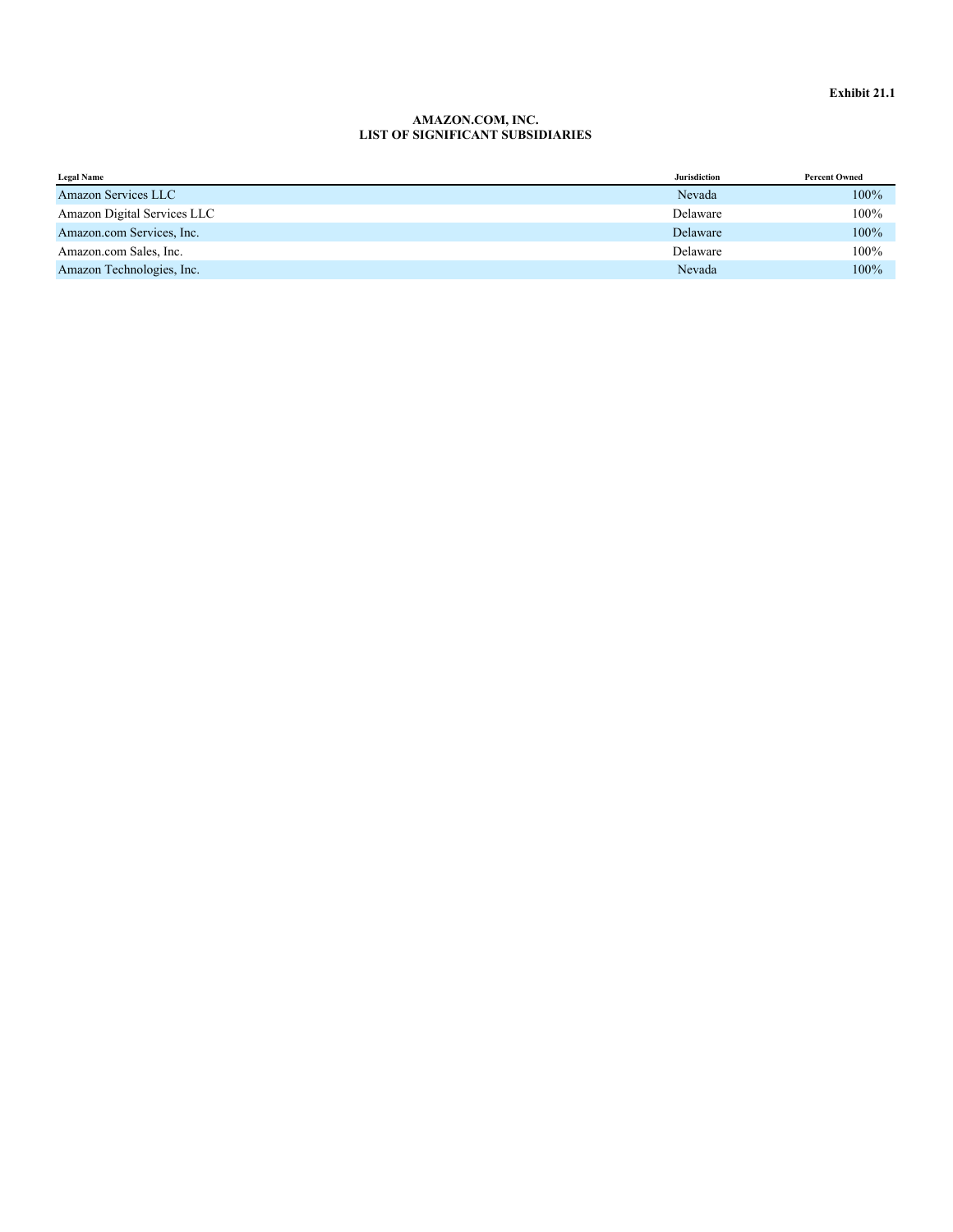### **Consent of Independent Registered Public Accounting Firm**

<span id="page-78-0"></span>We consent to the incorporation by reference in the following Registration Statements:

- (a) Registration Statement (Form S-4 No. 333-55943), as amended, pertaining to the acquisition shelf-registration of up to 30 million shares of common stock,
- (b) Registration Statement (Form S-8 No. 333-28763), as amended, pertaining to the Amazon.com, Inc. 1997 Stock Incentive Plan (formerly the "1997 Stock Option Plan") and the Amended and Restated 1994 Stock Option Plan of Amazon.com, Inc.,
- (c) Registration Statement (Form S-8 No. 333-74419) pertaining to the Amazon.com, Inc. 1999 Nonofficer Employee Stock Option Plan,
- (d) Registration Statement (Form S-8 POS No. 333-160831) pertaining to the Zappos.com, Inc. 2009 Stock Plan,
- (e) Registration Statement (Form S-8 No. 333-169470) pertaining to 25,000,000 shares of Common Stock, par value \$0.01 per share, to be issued pursuant to the Company's 1997 Stock Incentive Plan,
- (f) Registration Statement (Form S-8 No. 333-173054), pertaining to the Quidsi, Inc. (fka1800Diapers, Inc.) 2006 Stock Option/Stock Issuance Plan,
- (g) Registration Statement (Form S-8 No. 333-181073) pertaining to the Kiva Systems, Inc. 2003 Stock Plan, as amended,
- (h) Registration Statement (Form S-8 No. 333-199572) pertaining to the Twitch Interactive, Inc. Amended and Restated 2007 Stock Plan, and
- (i) Registration Statement (Form S-8 No. 333-207591) pertaining to the Elemental Technologies, Inc. 2006 Stock Incentive Plan, as amended and restated.

of our reports dated January 30, 2020, with respect to the consolidated financial statements of Amazon.com, Inc. and the effectiveness of internal control over financial reporting of Amazon.com, Inc. included in this Annual Report (Form 10-K) of Amazon.com, Inc. for the year ended December 31, 2019.

/s/ Ernst & Young LLP

Seattle, Washington January 30, 2020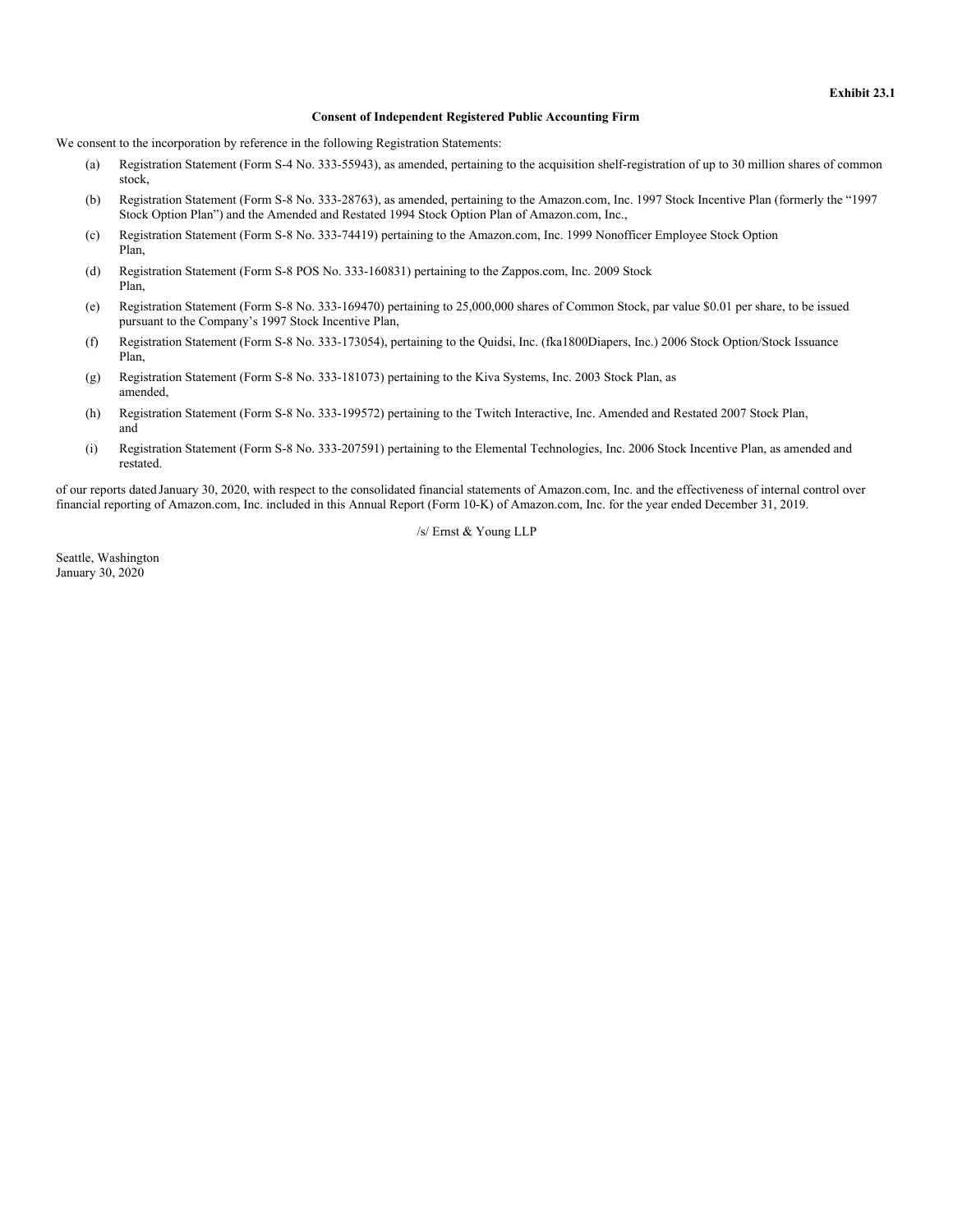# **CERTIFICATIONS**

<span id="page-79-0"></span>I, Jeffrey P. Bezos, certify that:

1. I have reviewed this Form 10-K of Amazon.com, Inc.;

2. Based on my knowledge, this report does not contain any untrue statement of a material fact or omit to state a material fact necessary to make the statements made, in light of the circumstances under which such statements were made, not misleading with respect to the period covered by this report;

3. Based on my knowledge, the financial statements, and other financial information included in this report, fairly present in all material respects the financial condition, results of operations and cash flows of the registrant as of, and for, the periods presented in this report;

4. The registrant's other certifying officer(s) and I are responsible for establishing and maintaining disclosure controls and procedures (as defined in Exchange Act Rules 13a-15(e) and 15d-15(e)) and internal control over financial reporting (as defined in Exchange Act Rules 13a-15(f) and 15d-15(f)) for the registrant and have:

(a) Designed such disclosure controls and procedures, or caused such disclosure controls and procedures to be designed under our supervision, to ensure that material information relating to the registrant, including its consolidated subsidiaries, is made known to us by others within those entities, particularly during the period in which this report is being prepared;

(b) Designed such internal control over financial reporting, or caused such internal control over financial reporting to be designed under our supervision, to provide reasonable assurance regarding the reliability of financial reporting and the preparation of financial statements for external purposes in accordance with generally accepted accounting principles;

(c) Evaluated the effectiveness of the registrant's disclosure controls and procedures and presented in this report our conclusions about the effectiveness of the disclosure controls and procedures, as of the end of the period covered by this report based on such evaluation; and

(d) Disclosed in this report any change in the registrant's internal control over financial reporting that occurred during the registrant's most recent fiscal quarter (the registrant's fourth fiscal quarter in the case of an annual report) that has materially affected, or is reasonably likely to materially affect, the registrant's internal control over financial reporting; and

5. The registrant's other certifying officer(s) and I have disclosed, based on our most recent evaluation of internal control over financial reporting, to the registrant's auditors and the audit committee of the registrant's board of directors (or persons performing the equivalent functions):

(a) All significant deficiencies and material weaknesses in the design or operation of internal control over financial reporting which are reasonably likely to adversely affect the registrant's ability to record, process, summarize and report financial information; and

(b) Any fraud, whether or not material, that involves management or other employees who have a significant role in the registrant's internal control over financial reporting.

/s/ Jeffrey P. Bezos

**Jeffrey P. Bezos Chairman and Chief Executive Officer (Principal Executive Officer)**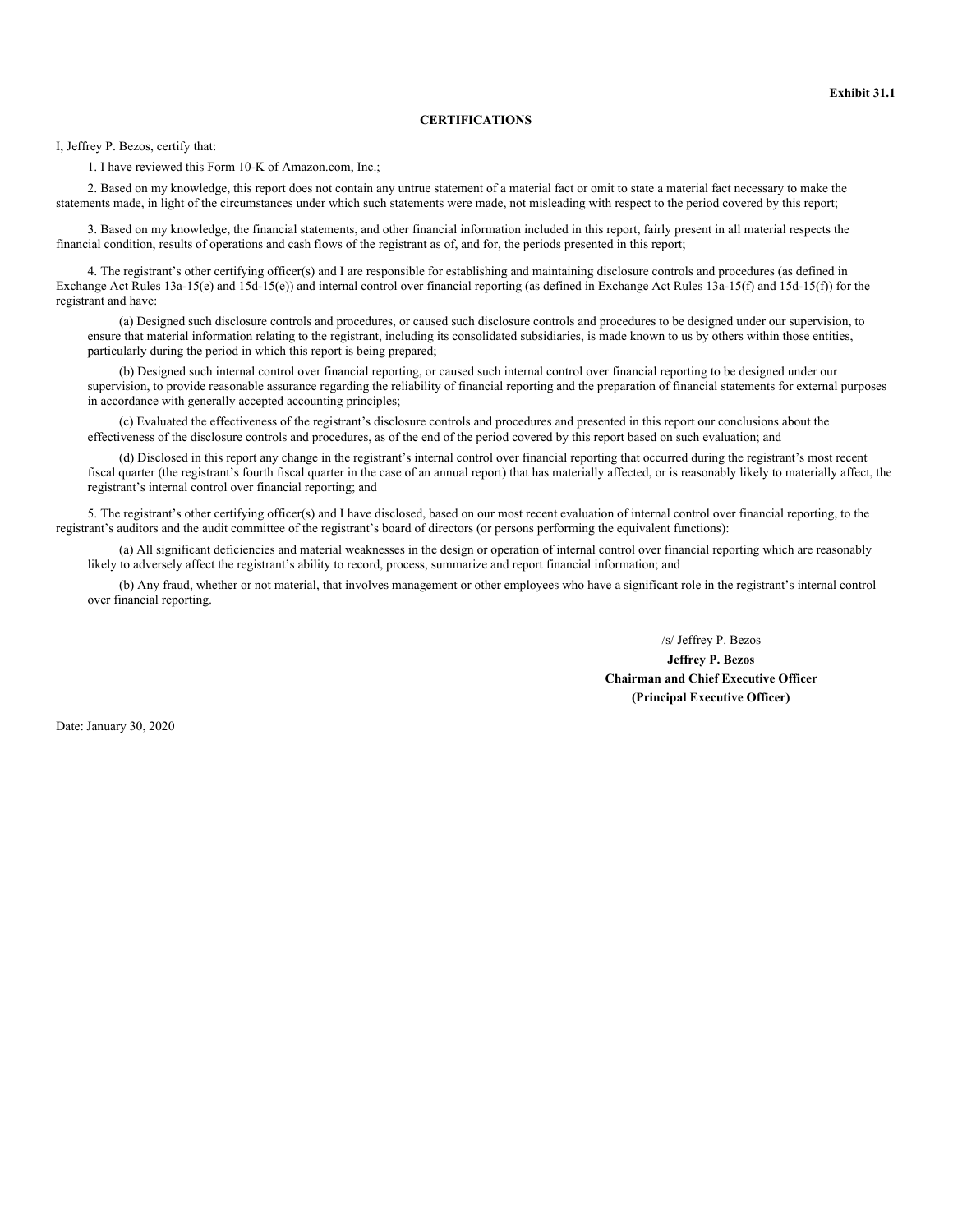# **CERTIFICATIONS**

<span id="page-80-0"></span>I, Brian T. Olsavsky, certify that:

1. I have reviewed this Form 10-K of Amazon.com, Inc.;

2. Based on my knowledge, this report does not contain any untrue statement of a material fact or omit to state a material fact necessary to make the statements made, in light of the circumstances under which such statements were made, not misleading with respect to the period covered by this report;

3. Based on my knowledge, the financial statements, and other financial information included in this report, fairly present in all material respects the financial condition, results of operations and cash flows of the registrant as of, and for, the periods presented in this report;

4. The registrant's other certifying officer(s) and I are responsible for establishing and maintaining disclosure controls and procedures (as defined in Exchange Act Rules 13a-15(e) and 15d-15(e)) and internal control over financial reporting (as defined in Exchange Act Rules 13a-15(f) and 15d-15(f)) for the registrant and have:

(a) Designed such disclosure controls and procedures, or caused such disclosure controls and procedures to be designed under our supervision, to ensure that material information relating to the registrant, including its consolidated subsidiaries, is made known to us by others within those entities, particularly during the period in which this report is being prepared;

(b) Designed such internal control over financial reporting, or caused such internal control over financial reporting to be designed under our supervision, to provide reasonable assurance regarding the reliability of financial reporting and the preparation of financial statements for external purposes in accordance with generally accepted accounting principles;

(c) Evaluated the effectiveness of the registrant's disclosure controls and procedures and presented in this report our conclusions about the effectiveness of the disclosure controls and procedures, as of the end of the period covered by this report based on such evaluation; and

(d) Disclosed in this report any change in the registrant's internal control over financial reporting that occurred during the registrant's most recent fiscal quarter (the registrant's fourth fiscal quarter in the case of an annual report) that has materially affected, or is reasonably likely to materially affect, the registrant's internal control over financial reporting; and

5. The registrant's other certifying officer(s) and I have disclosed, based on our most recent evaluation of internal control over financial reporting, to the registrant's auditors and the audit committee of the registrant's board of directors (or persons performing the equivalent functions):

(a) All significant deficiencies and material weaknesses in the design or operation of internal control over financial reporting which are reasonably likely to adversely affect the registrant's ability to record, process, summarize and report financial information; and

(b) Any fraud, whether or not material, that involves management or other employees who have a significant role in the registrant's internal control over financial reporting.

/s/ Brian T. Olsavsky

**Brian T. Olsavsky Senior Vice President and Chief Financial Officer (Principal Financial Officer)**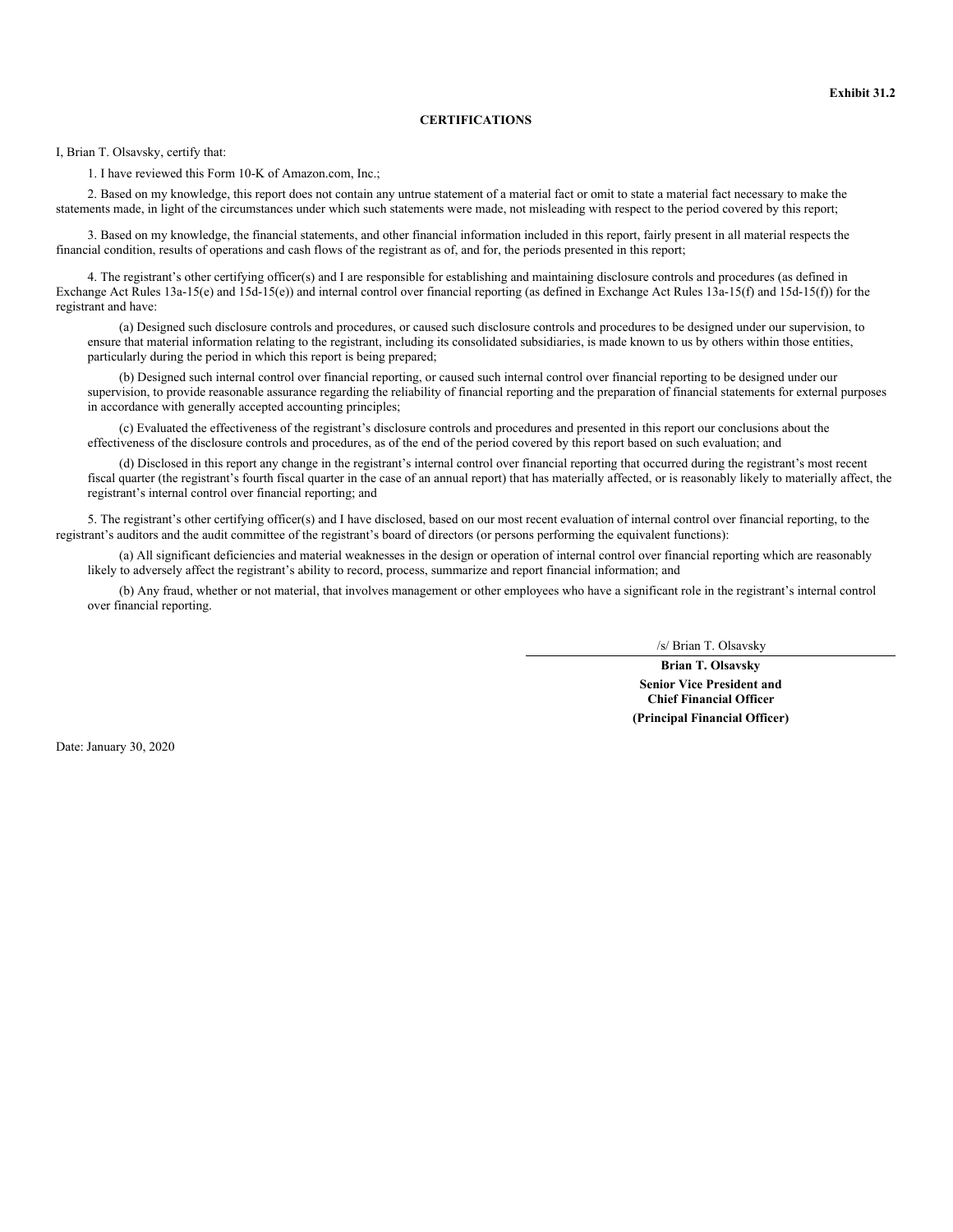# **Certification Pursuant to 18 U.S.C. Section 1350**

<span id="page-81-0"></span>In connection with the Annual Report of Amazon.com, Inc. (the "Company") on Form 10-K for the year endedDecember 31, 2019, as filed with the Securities and Exchange Commission (the "SEC") on or about the date hereof (the "Report"), I, Jeffrey P. Bezos, Chairman and Chief Executive Officer of the Company, certify, pursuant to 18 U.S.C. Section 1350, as adopted pursuant to Section 906 of the Sarbanes-Oxley Act of 2002, that:

(1) The Report fully complies with the requirements of Section 13(a) or 15(d) of the Securities Exchange Act of 1934; and

(2) The information contained in the Report fairly presents, in all material respects, the financial condition and results of operations of the Company.

A signed original of this written statement has been provided to the Company and will be retained by the Company and furnished to the SEC or its staff upon request.

/s/ Jeffrey P. Bezos

**Jeffrey P. Bezos Chairman and Chief Executive Officer (Principal Executive Officer)**